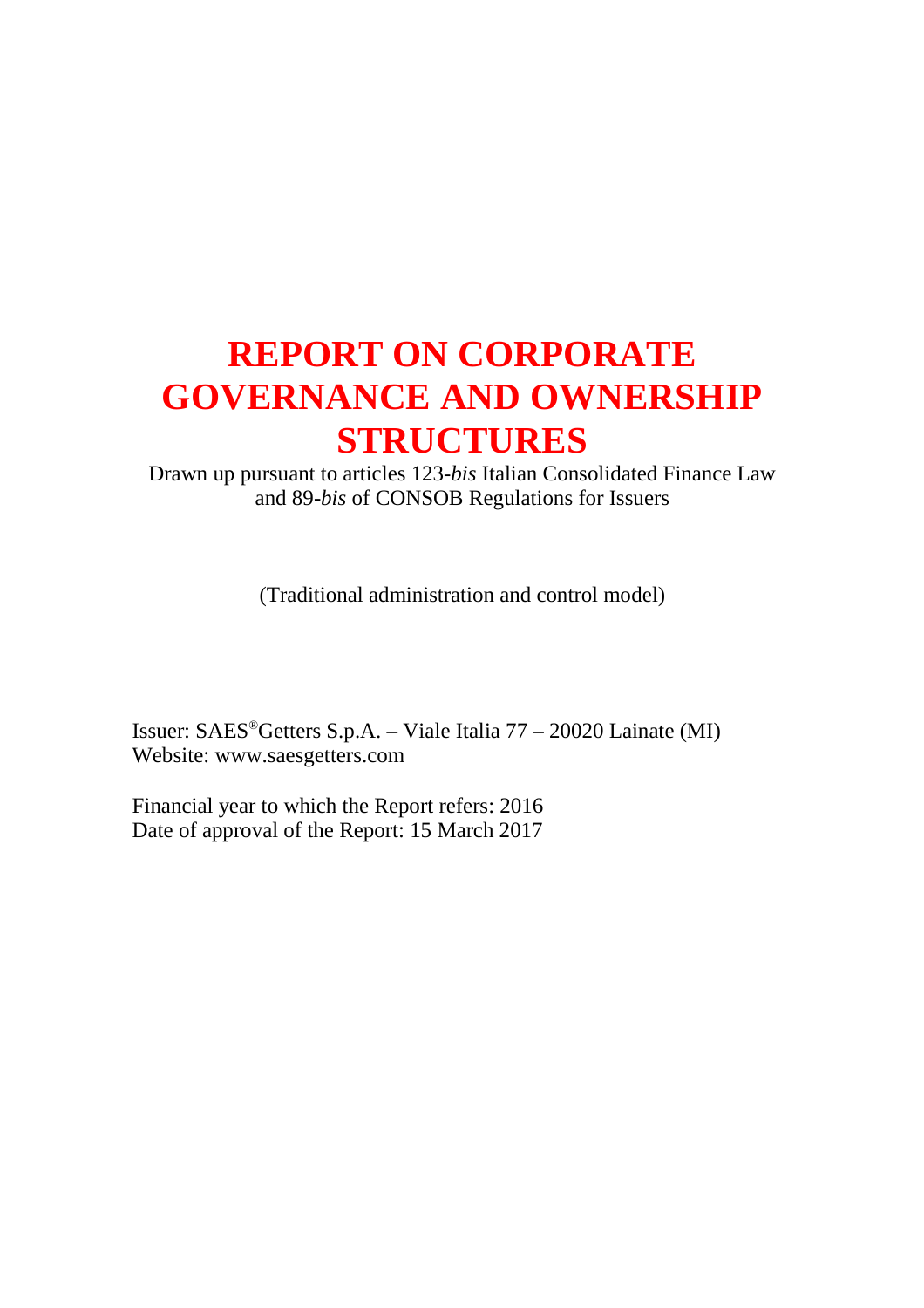# **CONTENTS**

| 2. INFORMATION ON OWNERSHIP STRUCTURES (pursuant to article 123-bis, paragraph 1,                                                                                                                                                                                                     |
|---------------------------------------------------------------------------------------------------------------------------------------------------------------------------------------------------------------------------------------------------------------------------------------|
| 2.1. Share capital structure (pursuant to article 123-bis, paragraph 1, letter a), of Consolidated                                                                                                                                                                                    |
| 2.2. Restrictions on the transfer of shares (pursuant to article 123-bis, paragraph 1, letter b), of                                                                                                                                                                                  |
| 2.3. Significant investments in capital (pursuant to article 123-bis, paragraph 1, letter c), of                                                                                                                                                                                      |
| 2.4. Shares with special rights (pursuant to article 123-bis, paragraph 1, letter d), of Consolidated                                                                                                                                                                                 |
| 2.5. Shareholdings of employees: system for exercising voting rights (pursuant to article 123-bis,                                                                                                                                                                                    |
| 2.6. Restrictions on voting rights (pursuant to article 123-bis, paragraph 1, letter f), of Consolidated                                                                                                                                                                              |
| 2.7. Shareholder Agreements (pursuant to article 123-bis, paragraph 1, letter g), of Consolidated                                                                                                                                                                                     |
| The Company is unaware of any agreements stipulated by Shareholders pursuant to article 122 of the                                                                                                                                                                                    |
| 2.8. Change of control clauses (pursuant to article 123-bis, paragraph 1, letter h), of Consolidated<br>Finance Law) and provisions laid down by the By-laws on Takeover Bids (pursuant to articles 104,<br>paragraph 1-ter, and 104-bis, paragraph 1 of Consolidated Finance Law) 11 |
| 2.9. Authorisation to increase share capital and authorisations to purchase treasury shares<br>(pursuant to article 123-bis, paragraph 1, letter m), of Consolidated Finance Law)11                                                                                                   |
| 2.10. Management and Coordination (pursuant to article 2497 et seq. of the Italian Civil Code) 12                                                                                                                                                                                     |
| 3. COMPLIANCE (pursuant to article 123-bis, paragraph 2, letter a), of Consolidated Finance                                                                                                                                                                                           |
|                                                                                                                                                                                                                                                                                       |
| 4.1. Appointment and replacement of directors (pursuant to article 123-bis, paragraph 1, letter l), of                                                                                                                                                                                |
|                                                                                                                                                                                                                                                                                       |
| 4.2. Composition (pursuant to article 123-bis, paragraph 2, letter d, of Consolidated Finance Law)                                                                                                                                                                                    |
|                                                                                                                                                                                                                                                                                       |
| 4.3. Role of the Board of Directors (pursuant to article 123-bis, paragraph 2, letter d, of                                                                                                                                                                                           |
|                                                                                                                                                                                                                                                                                       |
|                                                                                                                                                                                                                                                                                       |
|                                                                                                                                                                                                                                                                                       |

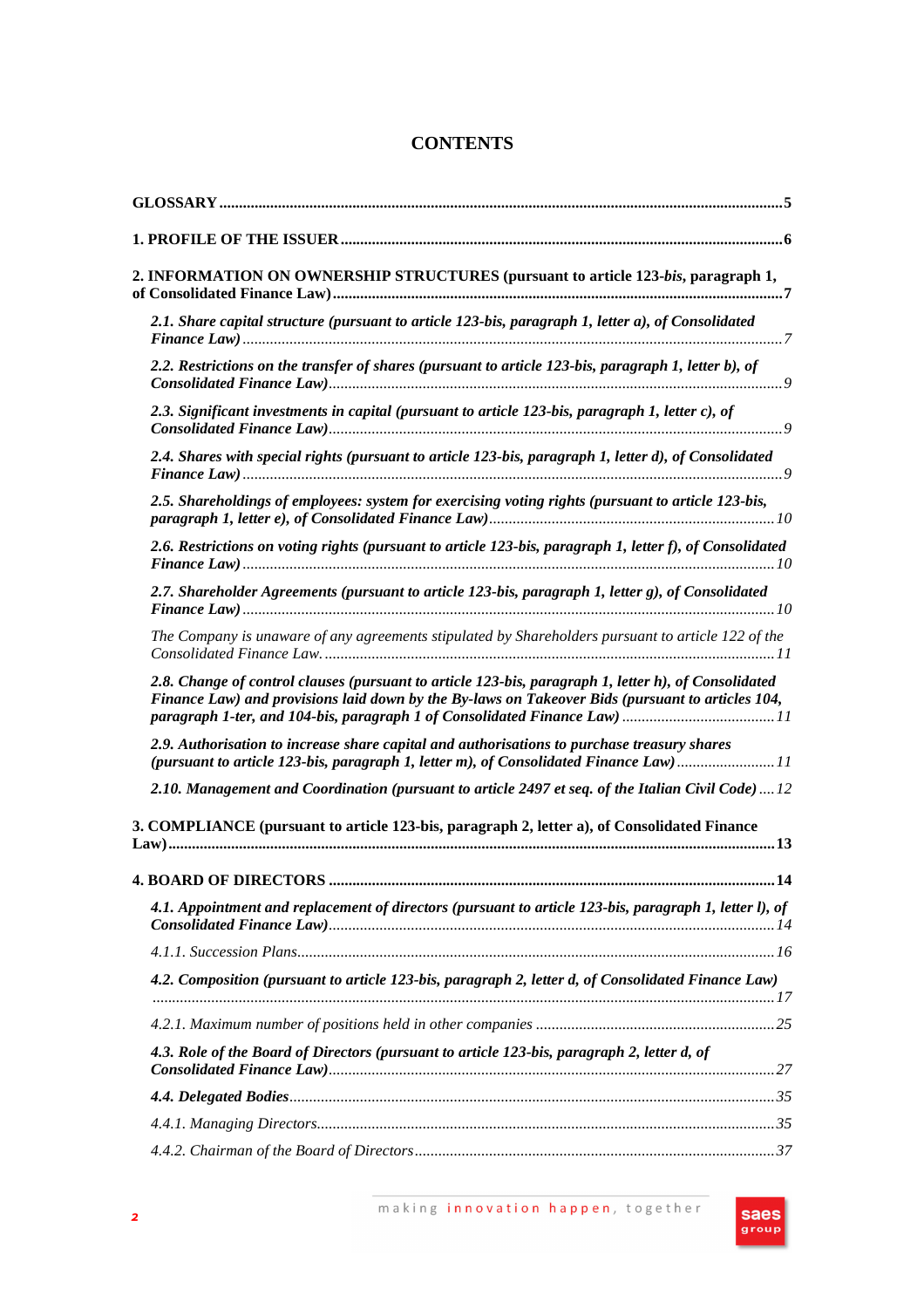| COMMITTEES WITHIN THE BOARD (pursuant to article 123-bis, paragraph 2, letter d),<br>6.                                                                               |  |
|-----------------------------------------------------------------------------------------------------------------------------------------------------------------------|--|
|                                                                                                                                                                       |  |
|                                                                                                                                                                       |  |
|                                                                                                                                                                       |  |
|                                                                                                                                                                       |  |
|                                                                                                                                                                       |  |
|                                                                                                                                                                       |  |
|                                                                                                                                                                       |  |
|                                                                                                                                                                       |  |
| 10. AUDIT AND RISK COMMITTEE (pursuant to article 123-bis, paragraph 2, letter d), of                                                                                 |  |
|                                                                                                                                                                       |  |
|                                                                                                                                                                       |  |
|                                                                                                                                                                       |  |
| 11.1. Executive Director in charge of the Internal Control and Risk Management System 56                                                                              |  |
|                                                                                                                                                                       |  |
| 11.3. Organisational Model pursuant to Italian Legislative Decree no. 231/200158                                                                                      |  |
|                                                                                                                                                                       |  |
|                                                                                                                                                                       |  |
| 11.6. Officer in Charge of the preparation of the Company's accounting documents and other                                                                            |  |
| 11.7. Coordination of the subjects involved in the check of the Internal Control and Risk                                                                             |  |
| 12. INTERESTS OF DIRECTORS AND TRANSACTIONS WITH RELATED PARTIES 63                                                                                                   |  |
|                                                                                                                                                                       |  |
| <b>14. COMPOSITION AND OPERATION OF THE BOARD OF STATUTORY AUDITORS</b><br>(pursuant to article 123-bis, paragraph 2, letter d), of the Consolidated Finance Law)  66 |  |
|                                                                                                                                                                       |  |
| 16. MEETING OF SHAREHOLDERS (pursuant to article 123-bis, paragraph 2, letter c), of the                                                                              |  |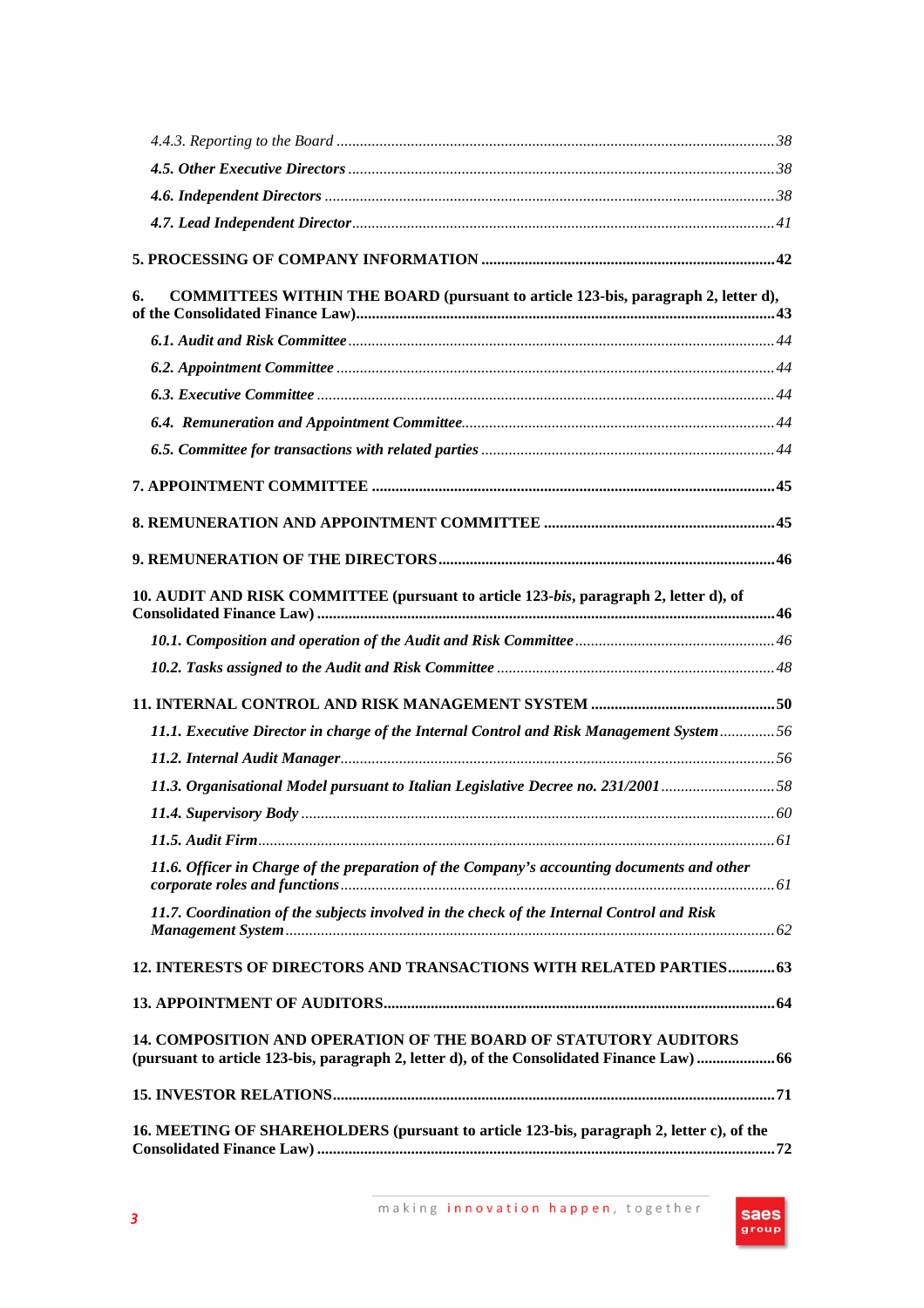| TABLE 1 - STRUCTURE OF THE BOARD OF DIRECTORS AND COMMITTEES 76                                                                        |  |
|----------------------------------------------------------------------------------------------------------------------------------------|--|
|                                                                                                                                        |  |
| ANNEX 1 - POSITIONS AS DIRECTOR OR AUDITOR HELD IN OTHER COMPANIES<br>LISTED IN REGULATED MARKETS, EVEN ABROAD, IN FINANCIAL, BANKING, |  |

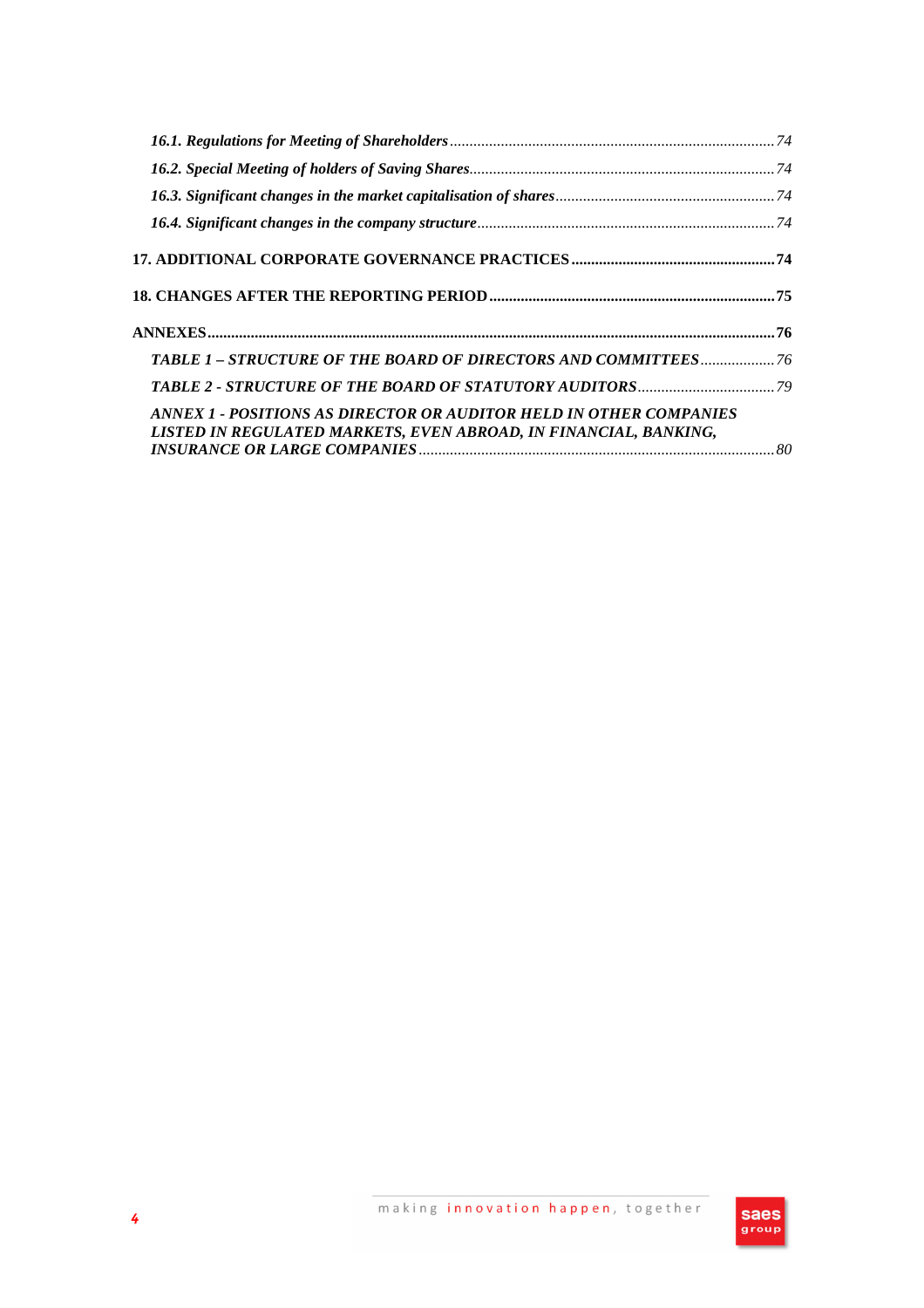#### **GLOSSARY**

**Code/ Corporate Governance Code:** the Corporate Governance Code of listed companies as amended in July 2015 by the Corporate Governance Committee and promoted by Borsa Italiana S.p.A., ABI, Ania, Assogestioni, Assonime and Confindustria.

**Civil Code :** Italian Civil Code

**Board**: the Board of Directors of the Company.

**Company**: SAES Getters S.p.A.

**Financial Year**: 2016 financial year (01.01.2016-31.12.2016).

**Regulations for Issuers**: the Regulations issued by CONSOB with resolution no. 11971 of 14 May 1999 (and subsequent amendments and additions) on issuers.

**Market Regulations:** the Regulations issued by CONSOB with resolution no. 16191 of 29 October 2007 (and subsequent amendments and additions) on markets.

**Regulations of Related Parties:** The Regulation issued by CONSOB with resolution no. 17221 of 12 March 2010 (and subsequent amendments and additions) in matters of transactions with related parties.

**Report**: The report on corporate governance and ownership structures that companies are obliged to draw up pursuant to articles 123-*bis* of Italian Consolidated Finance Law and 89-*bis* CONSOB Regulations for Issuers.

**Consolidated Finance Law:** Italian Legislative Decree 24 February 1998, no. 58.

**Independent Director:** member of the Board of Directors of the Company satisfying the independence requirements provided for in the Corporate Governance Code and articles 147-*ter*, paragraph 4, and 148, paragraph 3, of the Consolidated Finance Law.

**Savings Law:** Italian Law on protection of savings of 28 December 2005, no. 262.

**Model 231**: The organisational, management and control model pursuant to Italian Legislative Decree no. 231 of 8 June 2001 approved by the Board of Directors of SAES Getters S.p.A. on 22 December 2004 and subsequent amendments.

**Accounting Control Model:** Administrative and Accounting Model adopted by the Board of Directors of SAES Getters S.p.A. on 14 May 2007 and subsequently updated on 20 December 2012 also in light of the provisions introduced by the Savings Law.

**By-laws**: the current version of the Company by-laws (amended by the Meeting of Shareholders of 3 March 2016).

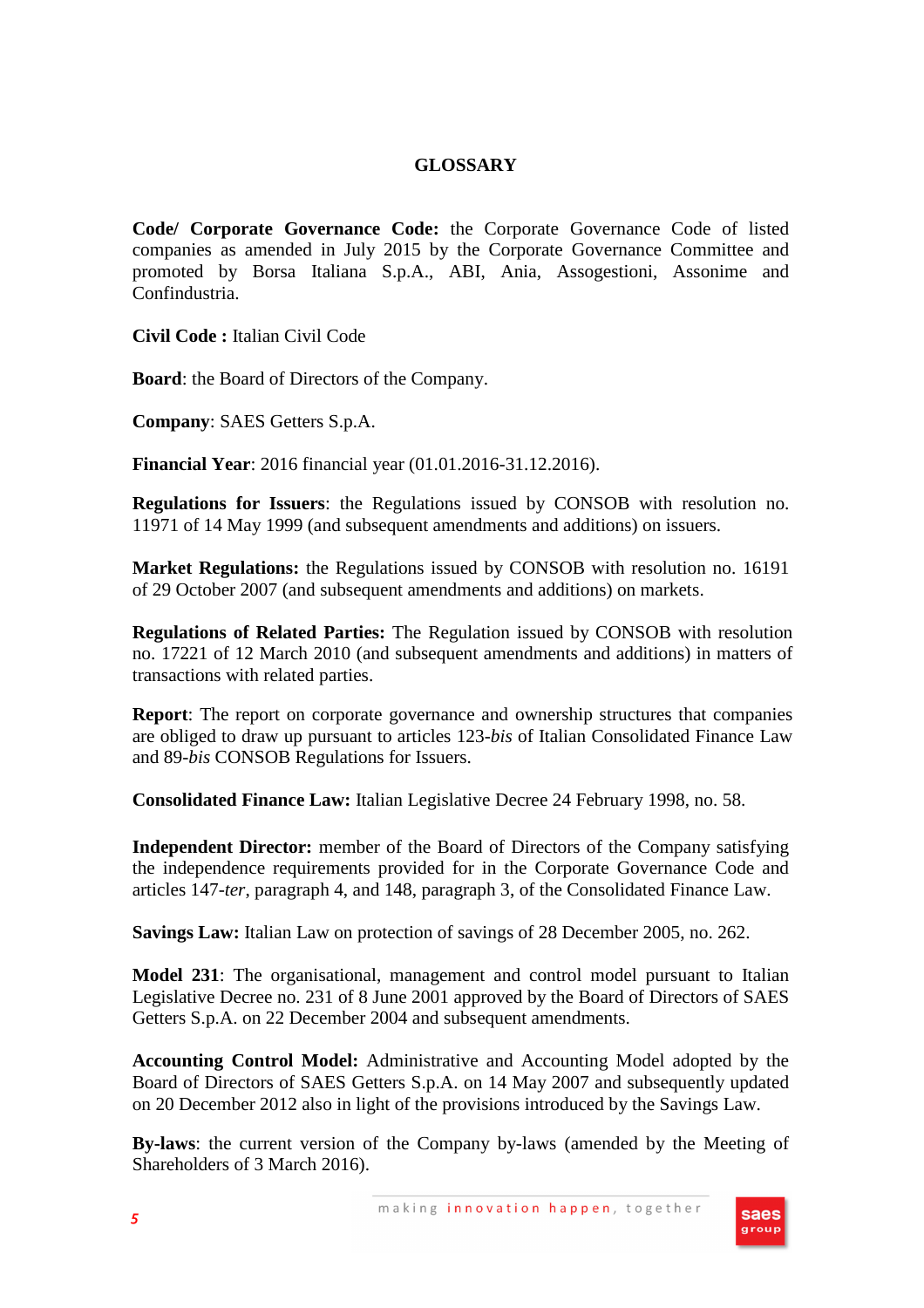# **1. PROFILE OF THE ISSUER**

A pioneer in the development of getter technology, SAES Getters S.p.A., together with its subsidiaries (hereinafter, the "SAES<sup>®</sup> Group") is the world leader in a variety of scientific and industrial applications requiring stringent vacuum or ultra-pure gases. For more than 70 years, the getter solutions of the Group have been supporting technological innovation in the information display and lamp industries, ultra-high vacuum systems and vacuum thermal insulated devices, and in technologies that range from large vacuum power tubes to silicon-based miniaturised microelectronic and micromechanical devices. The Group also holds a leading position in ultra-pure gas refinement for the semiconductor industry and other high-tech industries.

Since 2004, by taking advantage of the expertise it acquired in the special metallurgy and material science field, the SAES Group expanded its business into the advanced material market, and the market of shape memory alloys in particular, a family of advanced materials characterised by super-elasticity and their ability to assume predefined forms when heated. These special alloys, which today are used mainly in the biomedical sector, are also perfectly suited to the production of actuator devices for the industrial sector (domotics, white goods industry, consumer electronics and the automotive sector).

More recently, SAES has expanded its business by developing a technology platform that integrates getter material in polymer matrixes. These products, originally developed for OLED displays, are now used for new application fields, including implantable medical devices and solid state imaging system. Among these new applications, the advanced food packaging is particularly strategic: SAES intends to compete by offering new solutions for active packaging..

A total production capacity distributed in thirteen manufacturing plants, a worldwide commercial and technical assistance network and approximately 1100 employees allow the Group to combine multicultural skills with experience to form a company that is truly global.

The headquarters of the SAES Group are located in Lainate, in the Milan area.

SAES has been listed on the Telematic Stock Exchange ("MTA") of Borsa Italiana S.p.A., STAR segment, since 1986.

In compliance with its By-laws, the administration and control **model** adopted by the Company is the so-called **traditional** model based on the combination of a Board of Directors and Board of Statutory Auditors. More specifically, in this model the Governance of the Company is characterised by the existence of:

• a Board of Directors in charge of the management of the Company, which operates in compliance with principle 1.P.1. of the Code;

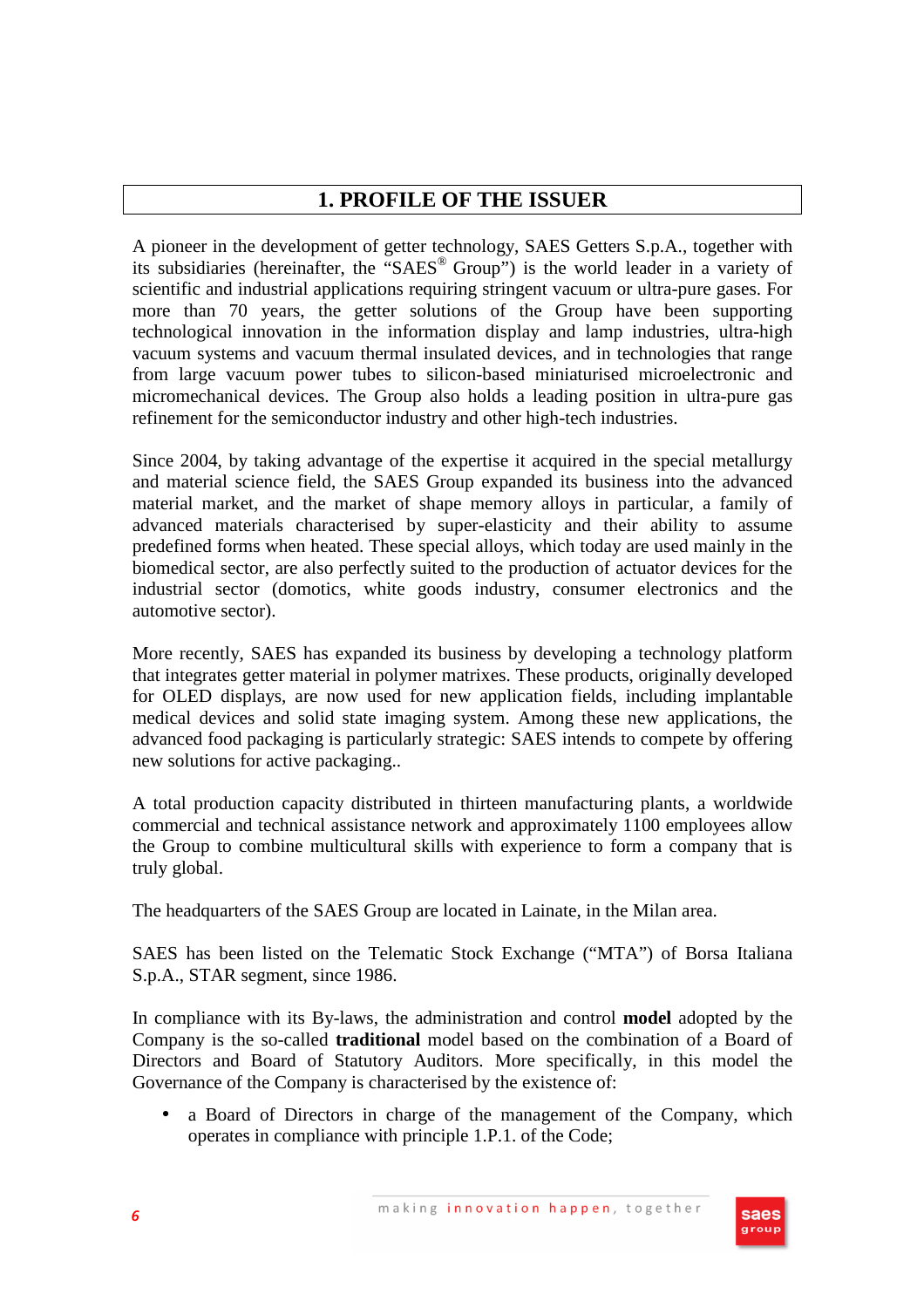- a Board of Statutory Auditors/Internal Control and Audit Committee called upon to supervise compliance with the law and the By-laws, among the other matters prescribed by the current laws in force, as well as the financial reporting process, the effectiveness of the internal control, internal audit and risk management systems, the statutory audit of the annual accounts and consolidated accounts, and the independence of the external audit firm, with a particular focus on the provision of non-auditing services to the Company;
- the Meeting of Shareholders, responsible for passing resolutions in accordance with the provisions of law and the By-laws, in ordinary and extraordinary session.
- The statutory audit of the annual accounts and consolidated accounts is entrusted to an audit firm (Deloitte & Touche S.p.A.) registered in the register of statutory auditors and audit firms, set up pursuant to article 2, paragraph 1, of Italian Legislative Decree no. 39/2010.

# **2. INFORMATION ON OWNERSHIP STRUCTURES (pursuant to article 123-***bis***, paragraph 1, of Consolidated Finance Law)**

The information reported below, unless otherwise indicated, refers to the date of approval of this Report, i.e. 15 March 2017.

## *2.1. Share capital structure (pursuant to article 123-bis, paragraph 1, letter a), of Consolidated Finance Law)*

The share capital of SAES Getters S.p.A. is EUR 12,220,000.00, fully paid-up, and is divided into 22,049,969 shares, broken down as follows:

|                                                       | No. of shares | % of share capital | Listed/unlisted                                                 | Rights<br>and<br>obligations         |
|-------------------------------------------------------|---------------|--------------------|-----------------------------------------------------------------|--------------------------------------|
| Ordinary shares                                       | 14,671,350    | 66.54              | <b>STAR</b><br><b>MTA</b><br>segment - Borsa<br>Italiana S.p.A. | Art. 5, 6, 11, 26,<br>29, 30 By-laws |
| with<br><b>Shares</b><br>multiple<br>voting<br>rights | $\theta$      | $\Omega$           |                                                                 |                                      |
| with<br><b>Shares</b><br>limited<br>voting<br>rights  | $\theta$      | $\theta$           |                                                                 |                                      |
| Savings<br>shares<br>(without)<br>holding<br>rights)  | 7,378,619     | 33.46              | <b>MTA</b><br><b>STAR</b><br>segment - Borsa<br>Italiana S.p.A. | Art. 5, 6, 11, 26,<br>29, 30 By-laws |

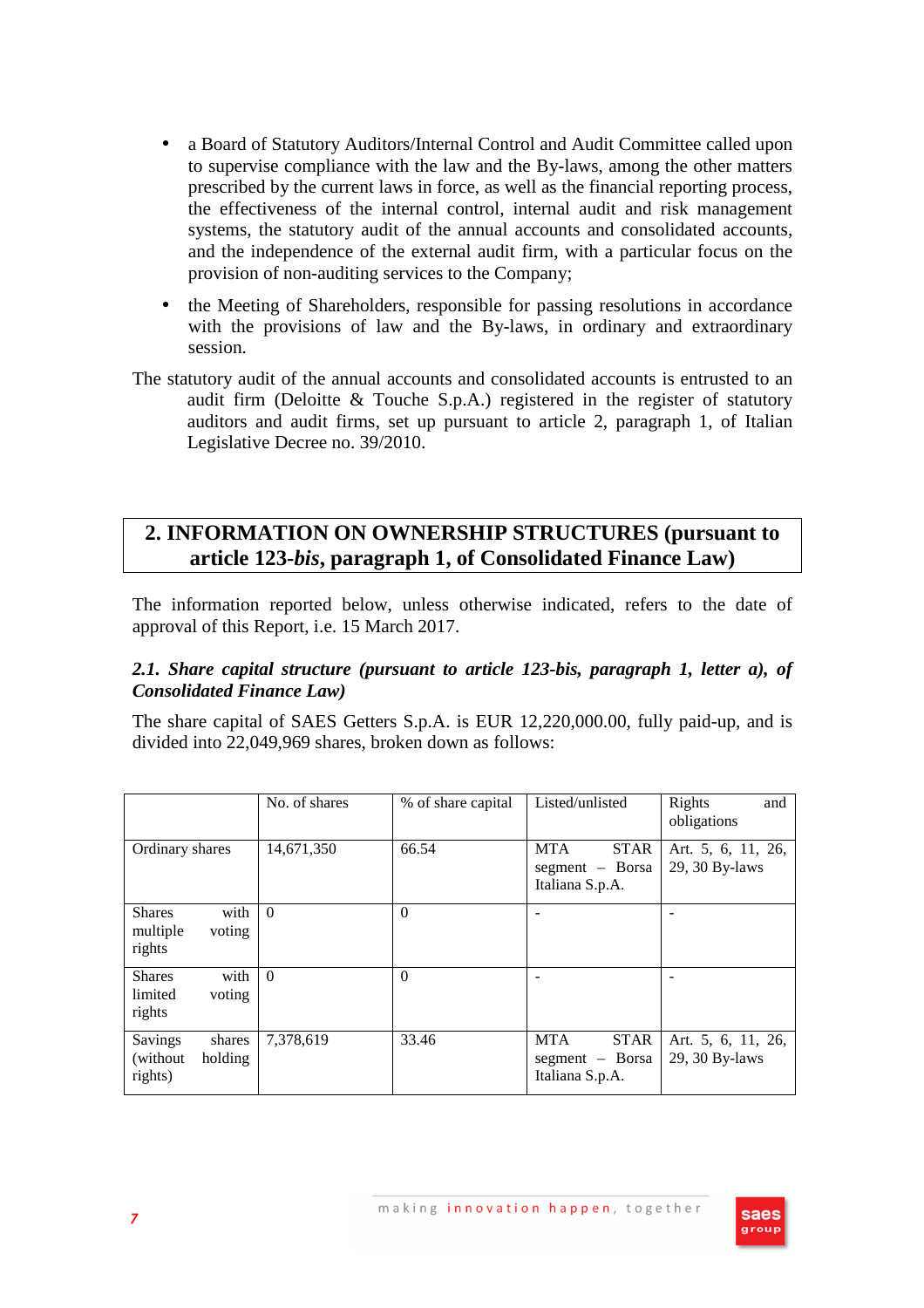All shares are without par value and currently have an implied book value (understood as the ratio between the total amount of the share capital and the total number of issued shares) of EUR 0.554196.

Each ordinary share awards the right to vote without any restrictions. All administrative and economic rights and the obligations provided for by law and the By-laws are connected to ordinary shares. Savings shares are without voting rights in ordinary and extraordinary meetings.

The rights related to the different classes of shares are indicated in the By-laws, and in particular in articles 5, 6, 11, 26, 29 and 30. The By-laws are available on the Company website www.saesgetters.com (Investor Relations/Corporate Governance/Company Bylaws section).

The ordinary shares are registered shares, whereas the savings shares are either bearer shares or registered shares according to the choice of the Shareholder or the provisions of law. All shares are issued in dematerialised form.

Each share awards the right to a portion of the profits allocated for distribution and the shareholders' equity resulting from liquidation, without prejudice to the rights established in favour of savings shares, as set forth in articles 26 and 30 of the By-laws.

More precisely, the net profits of each financial year are distributed as follows:

- 5% to the legal reserve, until the latter has reached one fifth of the share capital;

- the remaining amount is distributed as follows:

- savings shares are entitled to a preferred dividend of 25% of the implied book value. When savings shares are assigned a dividend of less than 25% of the implied book value in a particular financial year, the difference will be made up on the preferred dividend in the next two financial years;
- the residual profits that the Meeting of Shareholders decides to distribute will be divided among all the shares in such a way to ensure that the savings shares will be entitled to a total dividend that will be higher than ordinary shares by 3% of the implied book value (understood as the ratio between the total amount of the share capital and the total number of issued shares).

In the event of the distribution of reserves, shares have the same rights irrespective of the category to which they belong.

In the event of the winding-up of the Company, savings shares have priority in the reimbursement of capital for their implied book value.

To the present date, the Company does not hold any treasury shares.

The share capital may also be increased by issuing shares with different rights from those of the shares already issued. In the event of an increase in share capital, the owners of shares in each category have the proportional right to receive, in option, newly-issued shares of the same category and, if these are not available or to make up the difference, the shares of another category (or other categories).

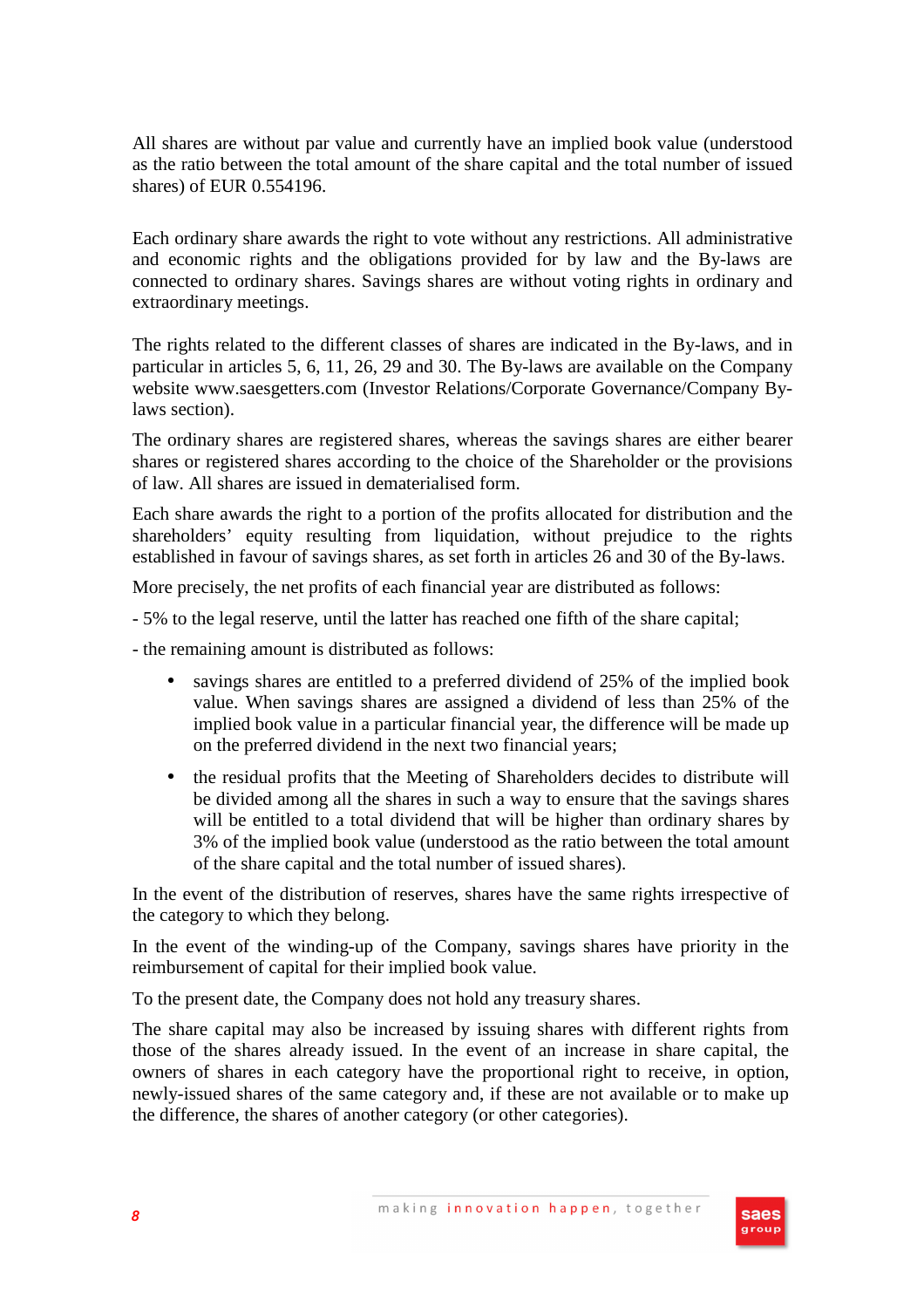The resolutions to issue new shares with the same characteristics of those in circulation do not require the further approval of special Meeting of Shareholders.

If ordinary or savings shares are excluded from trading, the savings shares shall be awarded the same rights as those previously due to them.

There are no other financial instruments (such as bonds, warrants) that award the right to subscribe newly-issued shares.

With regard to increased voting rights, please see paragraph 2.4 for more information.

## *2.2. Restrictions on the transfer of shares (pursuant to article 123-bis, paragraph 1, letter b), of Consolidated Finance Law)*

There are no restrictions on the transfer of shares.

Nevertheless, attention is drawn to the indications of subsequent article 2.8 and several restrictions applicable to Significant Persons for limited periods of time (so-called blackout periods) as identified in the Internal Dealing Code published in the Company website www.saesgetters.com.

# *2.3. Significant investments in capital (pursuant to article 123-bis, paragraph 1, letter c), of Consolidated Finance Law)*

S.G.G. Holding S.p.A. is the majority shareholder of the Company currently holding 6,638,023 SAES Getters S.p.A. ordinary shares, representative of 45.244% of the ordinary capital, according to the understanding of the Company on the basis of the communications received pursuant to article 120 of the Consolidated Finance Law and articles 152-*sexies* and 152-*octies* of the Regulations for Issuers.

The parties that hold voting rights exceeding 5% of the subscribed capital, represented by shares with voting rights, according to the results of the shareholders' register updated on 31/01/2017 and supplemented by the communications received by the Company up to the present date and by other information, are:

|  |                                   |  |  | Shares with special rights (pursuant to article 123-bis, paragraph 1, letter d), of |  |  |
|--|-----------------------------------|--|--|-------------------------------------------------------------------------------------|--|--|
|  | <b>Consolidated Finance Law</b> ) |  |  |                                                                                     |  |  |

| <b>Declarer</b>  | <b>Direct</b><br>shareholder | % of ordinary capital<br>$(14,671,350 \text{ ordinary})$<br>shares) | % of voting capital<br>$(14,671,350 \text{ ordinary})$<br>shares) |
|------------------|------------------------------|---------------------------------------------------------------------|-------------------------------------------------------------------|
| S.G.G.Holding    | S.G.G.Holding                | 45.244                                                              | 45.244                                                            |
| S.p.A.           | S.p.A.                       |                                                                     |                                                                   |
| Giovanni Cagnoli | Carisma S.p.A.               | 5.80                                                                | 5.80                                                              |

# *2.4. Shares with special rights (pursuant to article 123-bis, paragraph 1, letter d), of Consolidated Finance Law)*

Shares that grant special controlling rights have not been issued, nor are there any parties that hold special powers pursuant to the provisions of law and the By-laws in force.

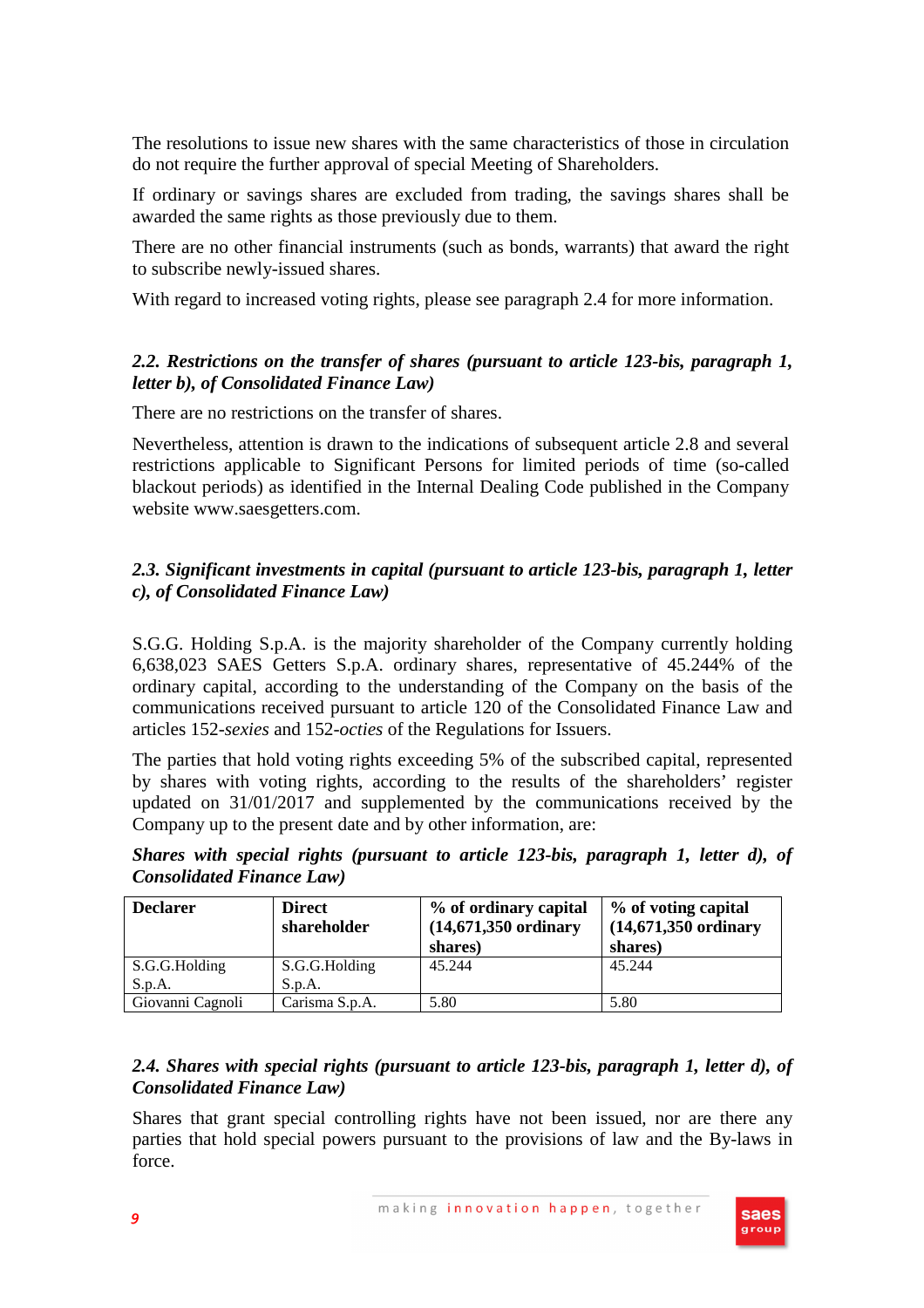It is to be noted that the Company introduced increased voting rights, which was approved by the Meetings of Shareholders on 3 March 2016.

This system is permitted and provided for in article 127-*quinquies* of the Consolidated Finance Law as amended by Italian Law no.116 of 11 August 2014. With the introduction of this new system, Italian legislature abolished the traditional "one share – one vote" principle and, with the intention of encouraging medium-long term shareholder investments and to reward "loyal" shareholders, permitted the by-laws of issuers to attribute increased voting rights, up to a maximum of two votes, for each share belonging to the same subject for an uninterrupted period of no less than twentyfour months.

New article 11 of the company By-Laws sets forth that the holder of ordinary shares, registered in the special list drawn up by the Company (the "List"), will have two votes for each ordinary share held without interruption for at least twenty-four months ("Period"), starting from the time of their registration in the List. The increase in voting rights takes effect from the fifth trading day of the calendar month following the conclusion of the Period, under the condition that the notification of the intermediary reaches the Company by the third trading day of the calendar day following the conclusion of the Period. If the notification of the intermediary does not reach the Company by the aforesaid deadline, the vote increase will take effect from the fifth trading day of the calendar month subsequent to the month in which the notification has reached the Company.

Furthermore, in the event that a meeting of shareholders is called subsequent to the receipt of the notification of the intermediary but prior to the effectiveness of the increased voting rights (i.e. the fifth trading day of the calendar month following the conclusion of the Period), in order to participate in this meeting, the effectiveness of the increased voting rights will be brought forward to the record date.

Please refer to the By-laws for the rules on how the new system works.

On the date of this Report, there were 6 (six) Shareholders that requested to be registered on the List (drawn up under article127-*quinquies* of the Consolidated Finance Law), 2 (two) of whom with significant investments in capital (exceeding 3%).

## *2.5. Shareholdings of employees: system for exercising voting rights (pursuant to article 123-bis, paragraph 1, letter e), of Consolidated Finance Law)*

The Company does not have share-based incentive plans (*stock options, stock grants, etc.*).

## *2.6. Restrictions on voting rights (pursuant to article 123-bis, paragraph 1, letter f), of Consolidated Finance Law)*

There are no restrictions on voting rights.

*2.7. Shareholder Agreements (pursuant to article 123-bis, paragraph 1, letter g), of Consolidated Finance Law)* 

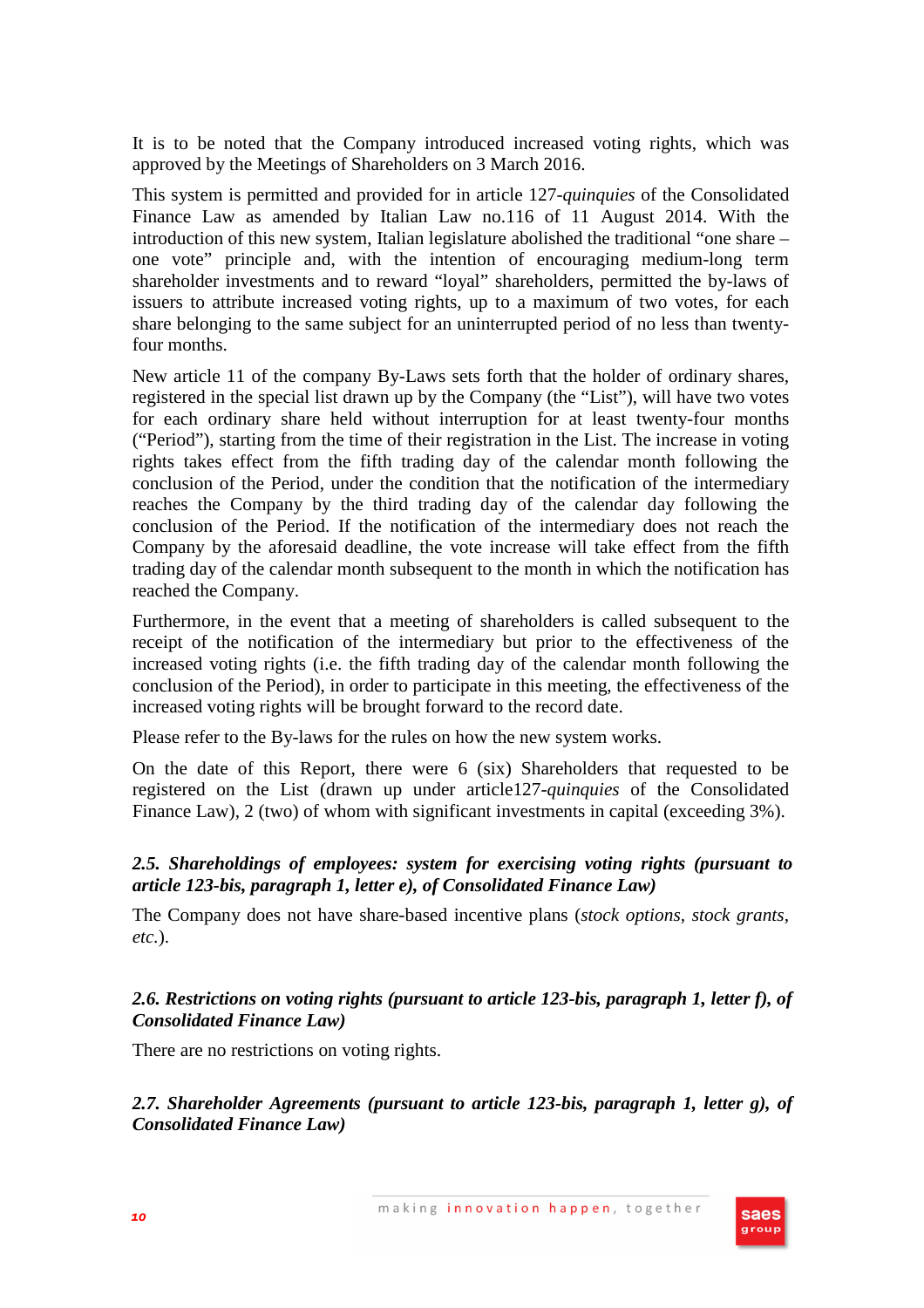The Company is unaware of any agreements stipulated by Shareholders pursuant to article 122 of the Consolidated Finance Law.

#### *2.8. Change of control clauses (pursuant to article 123-bis, paragraph 1, letter h), of Consolidated Finance Law) and provisions laid down by the By-laws on Takeover Bids (pursuant to articles 104, paragraph 1-ter, and 104-bis, paragraph 1 of Consolidated Finance Law)*

The companies of the Group, in the normal course of business, are party to supply agreements or collaboration agreements with customers, suppliers and industrial or financial partners, which, as customary in international agreements, at times include clauses that assign the counterparty or each party the power to cancel these agreements in the event of any changes in control on the part of the parent company SAES Getters S.p.A. or, more generally, on the part of one of the parties. None of these agreements are significant.

Several companies of the Group are also party to bank financing agreements, as well as credit lines: these agreements with the credit institutions, as customary in these types of agreement, set forth the right of the institutions to request or claim the early reimbursement of the loans and the obligation on the part of the financed company to redeem all the sums it has used in advance, if there is a change in the control of the financed company and/or the parent company (SAES Getters S.p.A.). The debt exposure for which the application of the change of control clause may be applied as at 31.12.2016 stands at approximately EUR 35.1 million.

With reference to the provisions in force on takeover bids, it is to be noted that the Bylaws do not provide for any derogation of the provisions on the passivity rule set forth in article 104, paragraphs 1 and 2, of the Consolidated Finance Law, nor do they expressly provide for the application of the neutralisation rules set forth in article 104 *bis*, paragraphs 2 and 3, of the Consolidated Finance Law.

It is to be specified that the information on the existence of change of control clauses in relation to executives with strategic responsibilities is found in the Remuneration Report published in accordance with article 123-*ter* of the Consolidated Finance Law.

#### *2.9. Authorisation to increase share capital and authorisations to purchase treasury shares (pursuant to article 123-bis, paragraph 1, letter m), of Consolidated Finance Law)*

The extraordinary Meeting of Shareholders of 23 April 2013 granted the Board the power, pursuant to article 2443 of the Civil Code, to increase the share capital, with or without consideration, in one or several occasions within a period of five years from the resolution up to an amount of EUR 15,600,000,

by means of one or more increases without consideration, without the issue of new shares (with a consequent increase in the implied book value of all shares already in issue), or by assigning ordinary and savings shares, in proportion to the ordinary and savings shares already held, in observance of the provisions of article 2442 of the Civil Code; the increase may be effected - within the limit of the amount authorised - by drawing from the available reserves posted in the financial statements for the year ended 31 December

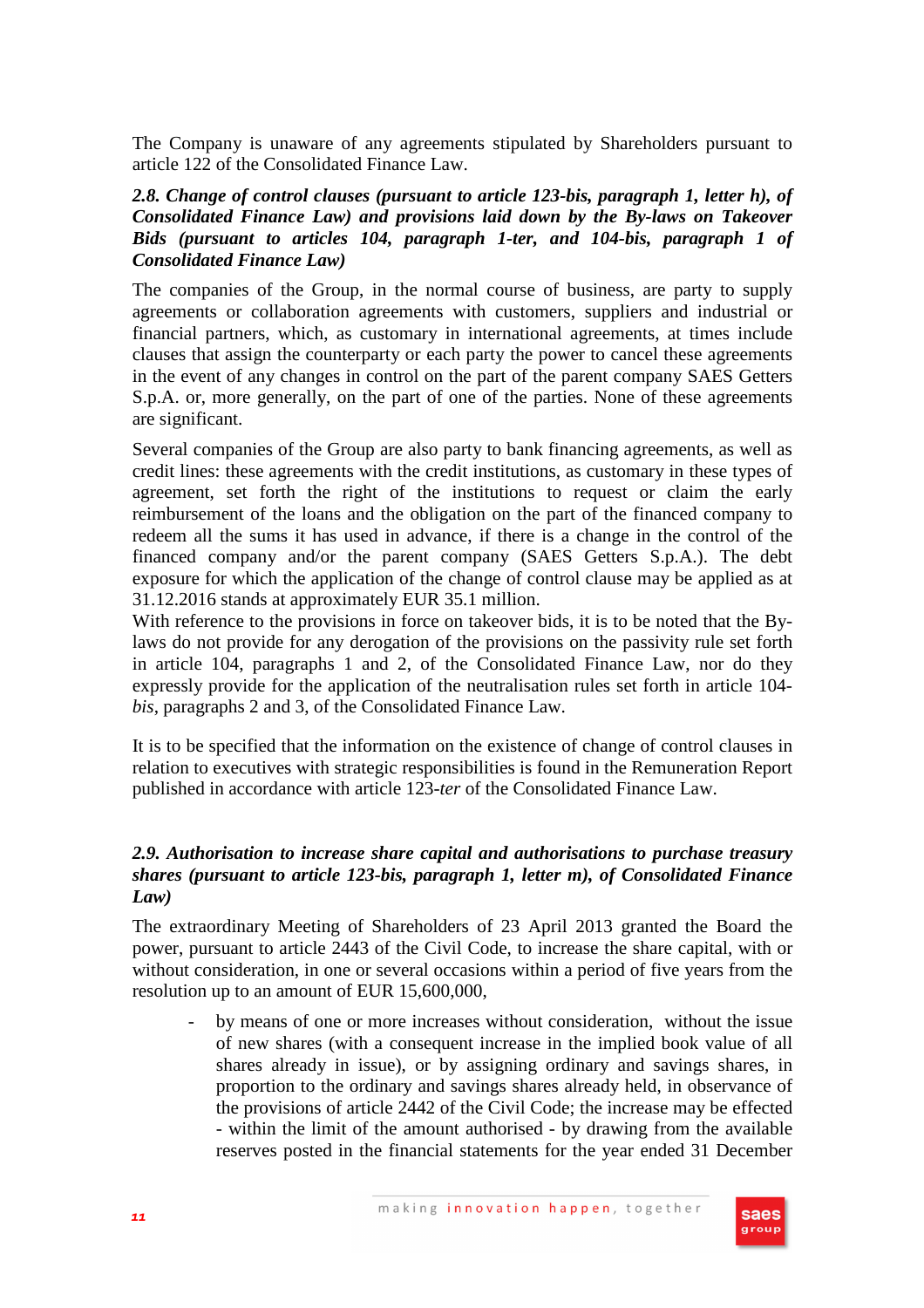2012, without prejudice to the obligation for the Board of Directors to check that such reserves exist and are usable at the time of the capital increase;

and/or

- by means of one or more increases with consideration, with the issue of ordinary and/or savings shares, having the same characteristics as the corresponding shares already in issue, to be offered pre-emptively to the one entitled, with the right for the administrative body to determine the issue price, including any premium; it is stipulated that the conversion shares in such increase(s) cannot be issued with an implied book value less than that of the shares in issue at the time of the Board resolution(s) to issue shares.

The Meeting of Shareholders of 28 April 2016 authorised the purchase of treasury shares of the Company up to a maximum of 2,000,000 ordinary and/or savings shares for a period of 18 months from the authorisation date, taking the shares already held in the portfolio by the Company itself into account, and any case within the limits permitted by law, for a consideration, inclusive of all additional purchase charges, but no more than 5% and no less than 5% of the official stock-exchange price registered by the share at the close of the trading session prior to each individual transaction.

During the Financial Year at the Board did not set up any treasury share purchase programme, and therefore did not make use of the authorisation granted by the Meeting of Shareholders of 28 April 2016 (nor did it use, in the months prior to the Meeting of Shareholders, the authorisation previously granted by the Meeting of Shareholders of 28 April 2015).

As stated in paragraph 2.1 of this Report, to the present date, the Company does not hold any treasury shares.

The withdrawal of the resolution for the purchase of treasury shares and the use of the latter, adopted by the Meeting of Shareholders of 28 April 2016, and the proposal to adopt a similar resolution is entered in the agenda of the next Meeting of Shareholders, in ordinary session, planned for 27 April 2017.

Reference is to be made to the special explanatory report for the Meeting of Shareholders prepared by the Board of Directors on this subject, pursuant to article 73 of the Regulations for Issuers, which shall be filed, within the time limits provided for by the laws in force (i.e. at least 21 days prior to the date of the Meeting of Shareholders) at the registered office of the Company, as well as made available on the Company website www.saesgetters.com/investor-relations/areainvestors/shareholders-meeting.

# *2.10. Management and Coordination (pursuant to article 2497 et seq. of the Italian Civil Code)*

The Company is not subject to management or coordination, pursuant to article 2497 *et seq.* of the Civil Code.

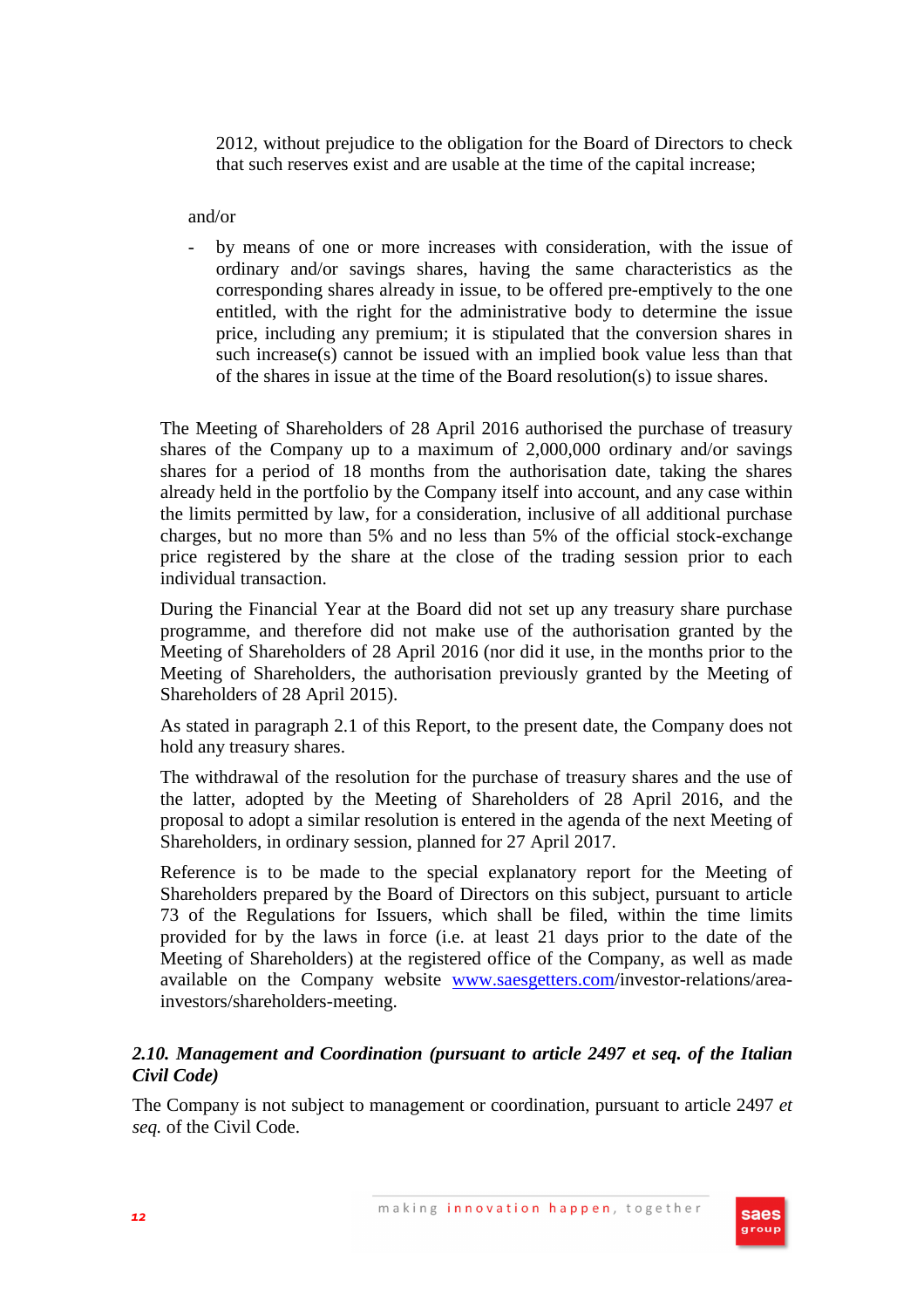For the purposes of article 37, paragraph 2, of the Market Regulations, it is to be specified that, following the assessment of the Board, confirmed with the approval of this Report this date considering the presumption set forth in article 2497 of the Civil Code to be overcome, S.G.G. Holding S.p.A. does not manage or coordinate SAES Getters S.p.A. by virtue of the majority interest held by it]. This is in consideration of the fact that S.G.G. Holding S.p.A., from a managerial, operational and industrial point of view does not play any role in the definition of the long-term strategic plans, the annual budget and the choice of investments, nor does it approve specific significant transactions of the Company and its subsidiaries (acquisitions, transfers, investments, etc.). Furthermore, it does not coordinate business initiatives and business actions in the sectors in which the Company and its subsidiaries operate, and it does not give instructions or provide technical, administrative and financial services or coordination in favour of the Company or its subsidiaries.

The Company is fully independent from an organisational and decision-making point of view, and has independent negotiating capacity in dealings with customers and suppliers.

Consequently, the Company considers itself to operate and to have always operated with full corporate and business autonomy from its majority shareholder. Relations with the latter are, in fact, limited exclusively:

- to the normal exercising on the part of S.G.G. Holding S.p.A. of its administrative and property rights due to its status as holder of voting rights (voting in the meeting of shareholders, collection of dividends, etc.);

- to the receipt, on the part of S.G.G. Holding S.p.A. of the information provided by the Company in compliance with the provisions of article 2381, paragraph 5, Civil Code.

\*\*\*

It is to be specified that the information required by article 123-*bis*, paragraph 1, letter i) of the Consolidated Finance Law ("*the agreements between the Company and the Directors (…) that provide for compensation in the event of resignation or dismissal without just cause or if employment is terminated following a takeover bid*") is contained in the remuneration report published pursuant to article 123-*ter* of the Consolidated Finance Law.

Furthermore, the information required by article 123-*bis*, first paragraph, letter l) of the Consolidated Finance Law ("*the laws applicable to the appointment and replacement of the directors (…) as well as the amendment of the company by-laws, if different from the laws and regulations additionally applicable*") is included in the paragraph of the Report dedicated to the Board of Directors (paragraph 4).

# **3. COMPLIANCE (pursuant to article 123-bis, paragraph 2, letter a), of Consolidated Finance Law)**

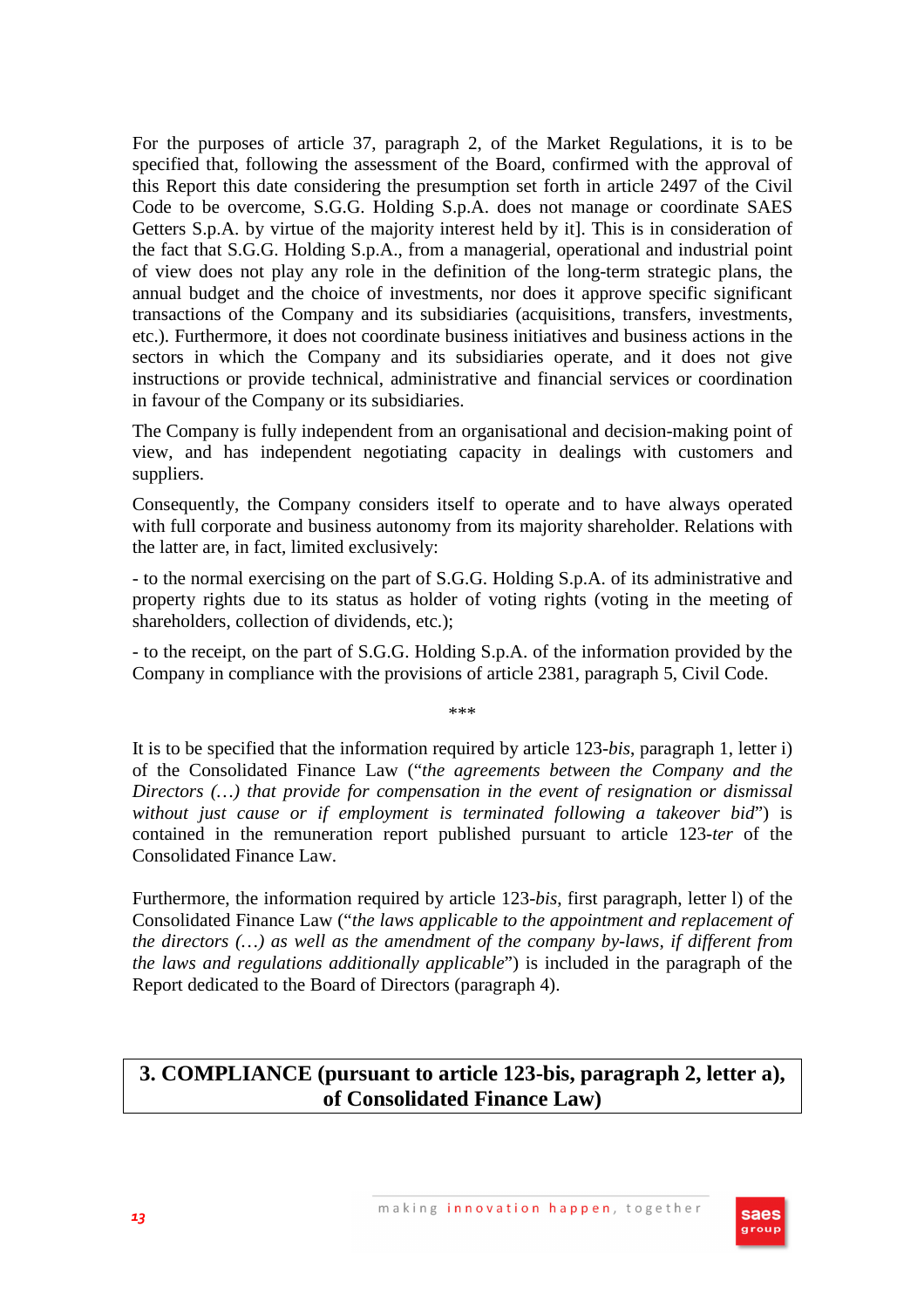The Corporate Governance system of SAES Getters S.p.A. is essentially based on the transposing of the principles and recommendations contained in the Corporate Governance Code (latest edition, 2015), which can be found on the website of Borsa Italiana S.p.A. www.borsaitaliana.it, in the belief that the principles and provisions expressed therein, being the optimal standards to shape the organizational model of the Company, contribute significantly to the achievement of the proper and entrepreneurial management of the Company as well as to the creation of value for Shareholders, increasing the level of trust and interest of investors, foreign or otherwise.

The Company did not adopt nor comply with corporate governance codes other than the one promoted by Borsa Italiana.

The following Report provides information on the corporate governance of SAES Getters S.p.A. and on the level of compliance of the Company with the Corporate Governance Code.

When drafting the Report, the Company mainly used the format circulated by Borsa Italiana S.p.A. in January 2017 (VI edition), applying the "*comply or explain*" principle and therefore stating the reasons for the failure to comply with one or several provisions, as well as indicating the corporate governance practices actually applied by the Company beyond the obligations prescribed by laws and regulations, pursuant to article 123-*bis* of Consolidated Finance Law and article 89-*bis* of the Regulations for Issuers.

Neither the Company nor its strategic subsidiaries are subject to non-Italian legal provisions that influence the structure of the Corporate Governance of SAES Getters S.p.A.

# **4. BOARD OF DIRECTORS**

# *4.1. Appointment and replacement of directors (pursuant to article 123-bis, paragraph 1, letter l), of Consolidated Finance Law)*

The Board is appointed by the Meeting of Shareholders, on the basis of lists presented by the Shareholders, according to the procedure set forth in article 14 of the Company By-laws, and in any case without prejudice to the application of different and further provisions under mandatory laws or regulations or depending on the compliance with or subjecting of the Company to codes of conduct drafted by the management companies of regulated markets or trade associations.

On the occasion of the Meeting of Shareholders called to renew the Board of Directors of the Company on 28 April 2015, the Company applied the provisions of the Code regarding the composition of the Board of Directors and its Committees and, in particular, the provisions of principles 5.P.1., 6.P.3. and 7.P.4., as well as application criteria 2.C.3. and 2.C.5.

The Board believes that the Directors should be appointed by following a transparent procedure, as described below.

Only those Shareholders that, taking into consideration the shares registered in favour of the shareholder on the day of deposit of the list at the Company offices, individually or

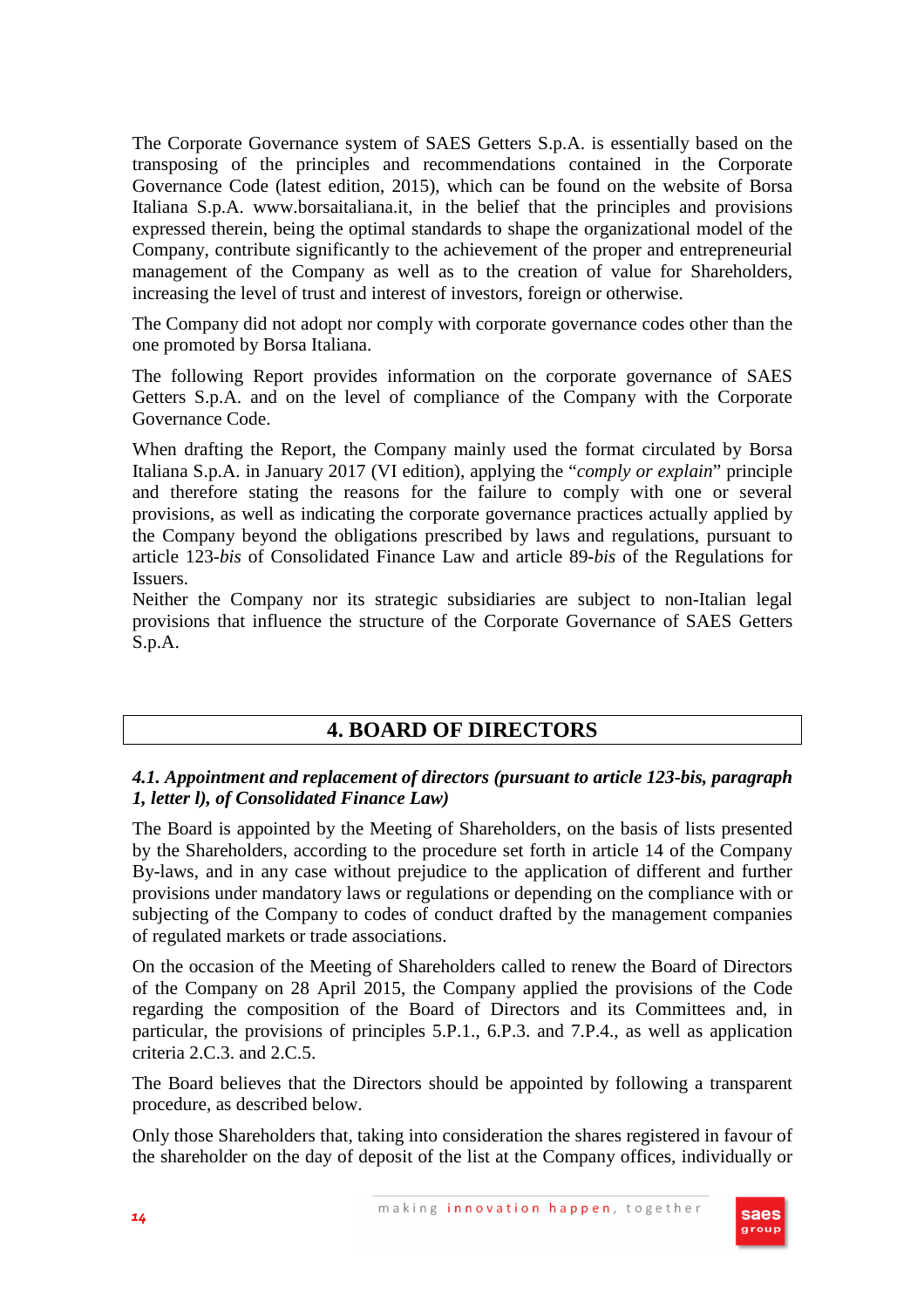together with other Shareholders, own voting shares representing at least the percentage in the voting capital equal to the one indicated in article 144-*quater* of the Regulations for Issuers, are entitled to present lists for the appointment of the Directors. On the date of this Report the requested amount is 4.5% of the share capital with voting rights (as established by CONSOB with resolution no.19856 of 25.01.2017).

The lists, signed by the submitting shareholders, complete with the information and documents requested by law, are filed by the Shareholders at the Company headquarters within the twenty-fifth day prior to the date of the Meeting of Shareholders convened to appoint the members of the Board of Directors. The Company makes these lists available to the public at its headquarters, as well as at the management company of the markets and on its website, within the terms and using the methods provided for by the applicable laws in force.

Each list contains a number of candidates that is no higher than fifteen, each with a progressive number. Each list must contain and expressly identify at least one Independent Director<sup>1</sup>, with a progressive number no higher than seven. If the list has more than seven candidates, it must contain and expressly identify a second Independent Director.

A Shareholder may not submit nor vote for more than one list, even through intermediaries or trust companies. The candidate may appear on one list only, under penalty of ineligibility.

At the end of the voting, the candidates on the two lists that have received the highest number of votes are elected, according to following criteria: (i) from the list that received the highest number of votes, (hereinafter also "Majority List"), all the members of the Board are selected, in the number previously established by the Meeting of Shareholders, minus one; within these number limits, the candidates are elected in the order they appear on the list; (ii) from the list with the second-highest number of votes and that is not connected, even indirectly, with the Shareholders that have submitted or voted for the Majority List pursuant to applicable regulations (hereinafter also "Minority List"), one Director is selected, and more precisely the candidate indicated with the first number on the list; however, if not even one Independent Director is elected from the Majority List in the event that the Board is made up of no more than seven members, or if only one Independent Administrator is elected in the event that the Board is made up of more than seven members, the first Independent Administrator stated in the Minority List will be elected, rather than the first name on the Minority List.

However, lists are not taken into consideration unless they obtain a percentage of votes equal at least to half the percentage required for submitting them.

If one or more lists receive the same number of votes, the one presented by Shareholders owning the highest shareholding when the list is submitted shall prevail or, subordinately, the one submitted by the highest number of Shareholders.

<sup>1</sup>Meaning a Director that satisfies the requirements of independence prescribed by article 147*-ter*, paragraph 4 of the Consolidated Finance Law, as well as the further requirements of independence provided for in the Corporate Governance Code.



 $\overline{a}$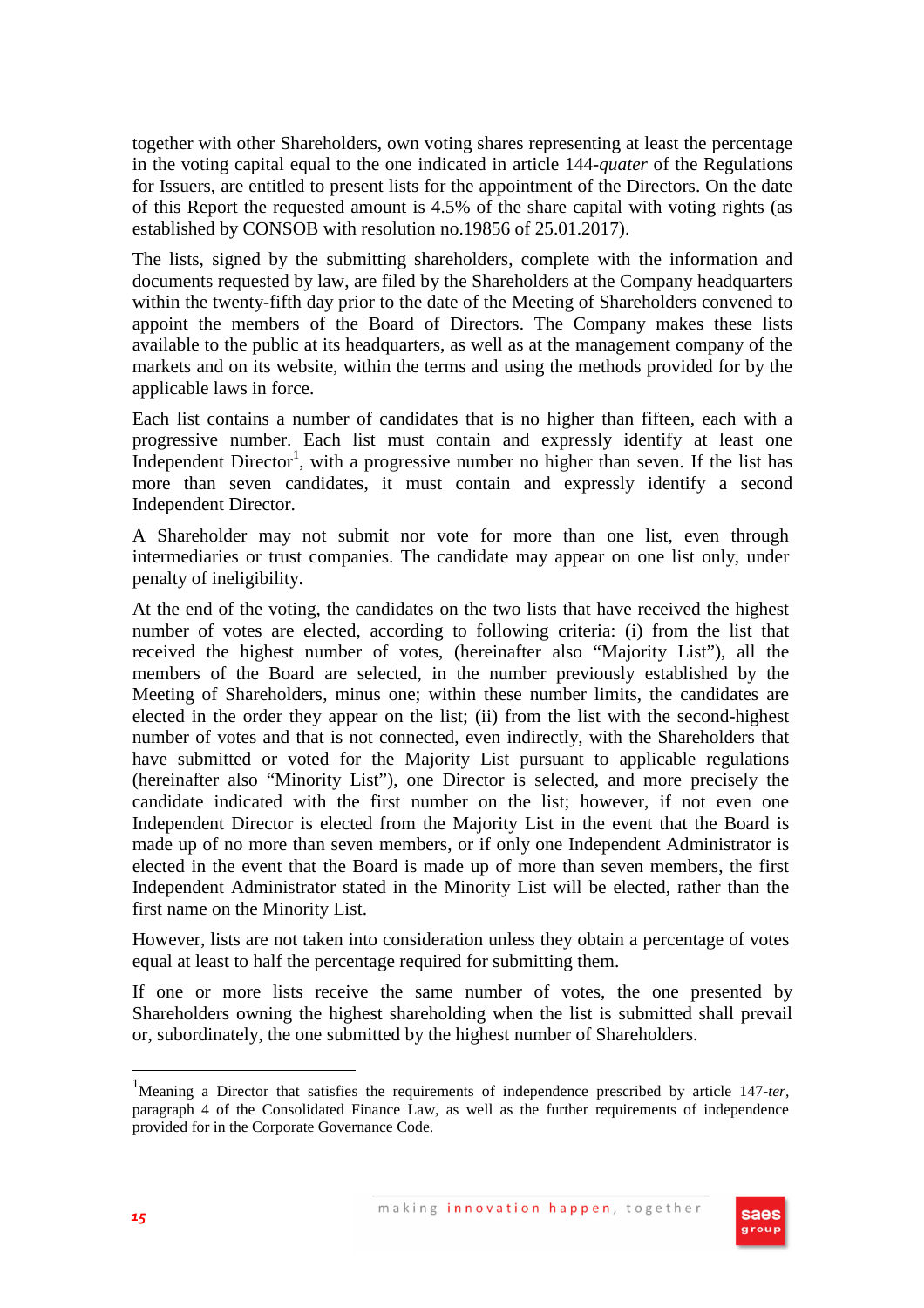If only one list is submitted, the Meeting of Shareholders votes on this list and if it obtains the majority of the voters, without taking abstentions into account, the candidates listed in progressive order will be elected Directors up to the number established by the Meeting of Shareholders, without prejudice to the fact that if the Board is made up by more than seven members, a second Independent Director is elected, in addition to the Independent Director that must be listed among the first seven candidates.

If no list is submitted, or if the number of Directors elected on the basis of the lists is lower than the number established by the Meeting of Shareholders, the members of the Board of Directors are appointed by the Meeting of Shareholders with the majority requested by law, without prejudice to the obligation of the Meeting of Shareholders to appoint the minimum number of Independent Administrators required.

The Company is not subject to special regulations of the sector regarding the composition of the Board of Directors.

The Meeting of Shareholders of 28 April 2015 resolved to fix 11 (eleven) members of the Board of Directors and appointed the following persons as directors: Mr. Giulio Canale, Mr. Adriano De Maio, Ms. Alessandra della Porta, Mr. Luigi Lorenzo della Porta, Mr. Massimo della Porta, Mr. Andrea Dogliotti, Ms. Gaudiana Giusti, Mr. Pietro Alberico Mazzola, Mr. Roberto Orecchia, Mr. Stefano Proverbio and Ms. Luciana Rovelli.

The Board in office was elected using the voting list system (introduced in the Extraordinary Meeting of Shareholders of 29 June 2007 in order to incorporate the amendments and additions to the election methods introduced in the meantime by the laws in force), and more specifically on the basis of a single list, filed and published by the Majority Shareholder S.G.G. Holding S.p.A., in compliance with the methods and time limits provided for by regulatory and statutory provisions. The list and accompanying documentation was also duly published on the Company website.

## *4.1.1. Succession Plans*

Succession plans are temporary business continuity plans for managing situations in which the CEO/Managing Director were to suddenly leave the Company, while awaiting and pending the implementation of standard regulatory mechanisms to replace the directors (already described above).

In its meeting of 19 February 2013, the Board of Directors, having consulted the Remuneration and Appointment Committee that met to discuss this subject on 15 February 2013, assessed how the current structure of the body of shareholders was characterised by the presence of a stable majority shareholder, as well as the existence of powers of representation of ordinary and extraordinary administration equally granted to both the Executive Directors (thus one is the successor/back-up of the other), and hence considered it unnecessary to setup ad hoc succession plans or to make special arrangements in the event of their replacement prior to the normal expiry of their term of office.

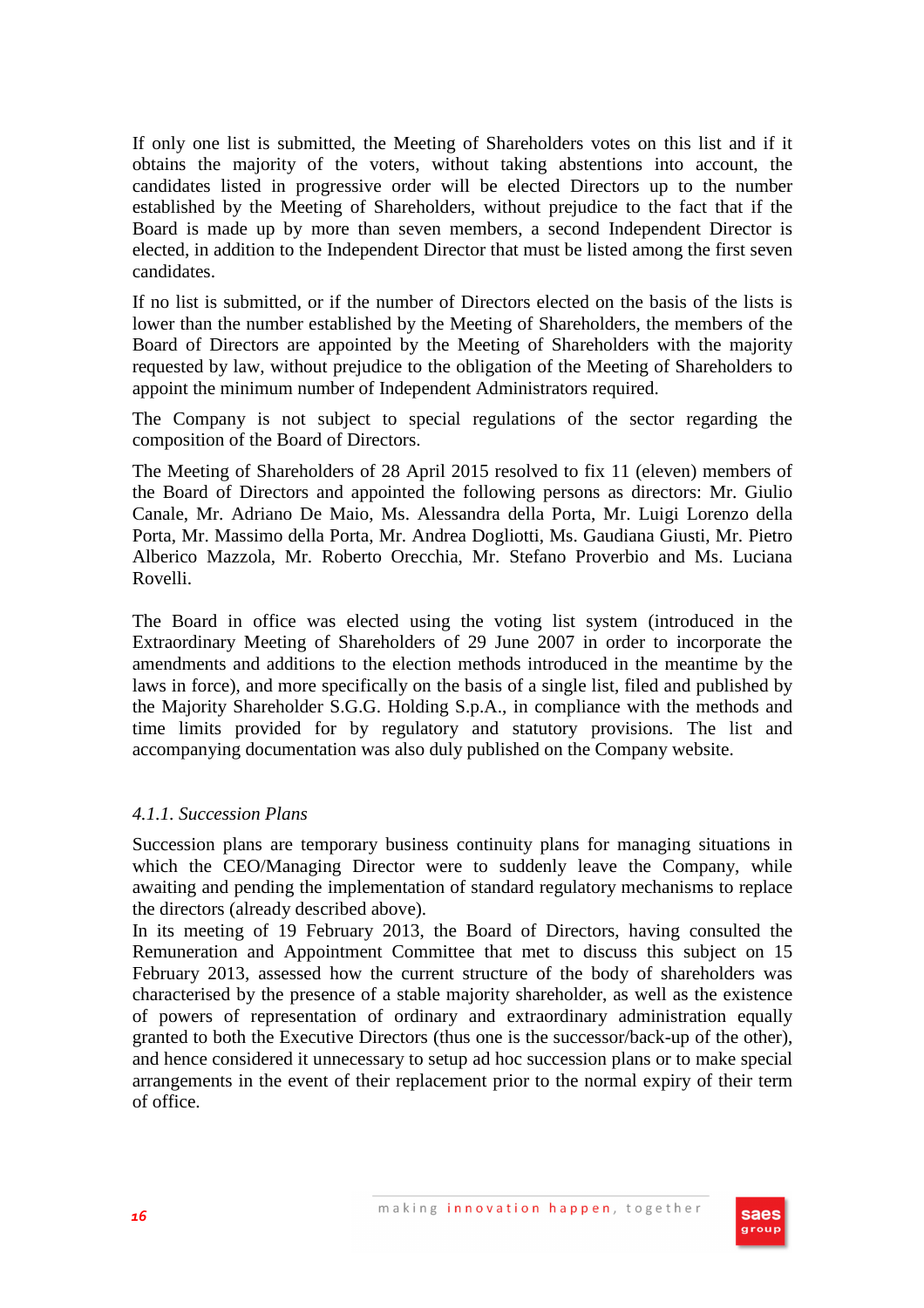The Remuneration and Appointment Committee essentially drew this conclusion in its meeting of 25 February 2016, which was incorporated and confirmed by the Board of Directors during the approval of the 2015 Report.

The Committee however considered it necessary to define the ideal and necessary characteristics of the profile to be submitted to the Meeting of Shareholders in the event of the need to replace one of the Executive Directors and recommended the regular and continuous identification and monitoring of internal or external resources, with a view to identifying the profile of an ideal manager in advance together with the Executive Directors who would be in a position to suddenly take over a top management position, also recommending the continuation of the promotion of the growth of internal talents that could be drawn on, if necessary.

In 2016, with the support of an external consultant (Adelaide Consulting), the Committee performed an analysis of the skills currently required of Executive Directors, identifying and drawing up a theoretically suitable profile that could, if the need ever arose, facilitate the identification and the search for an Executive Director for SAES Getters S.p.A., in the event of the need to suddenly replace both the current Executive Directors in a short period of time and to co-opt an external individual, as well as to support the Meeting of Shareholders at the time of appointment or approval.

The analysis took the diversification of the business and the different markets in which the Company operates into account, as well as the type of technology on which the Company has based its business and finally, the international vocation of the Company.

The external consultant that supported the analysis did not provide any other services to the Company during the Financial Year.

The Committee will use the profile drawn up as a result of this assessment, as well as the results of the Board Review referred to in paragraph 4.3 to support the Board, in the following months, on the occasion of the expiry of its mandate and its renewal, in providing shareholders with guidance on professional and managerial figures whose presence is considered appropriate. The Board did not deal with the subject during the Financial Year, considering it to be premature to the expiry of the mandate (approval of the 2017 financial statements).

# *4.2. Composition (pursuant to article 123-bis, paragraph 2, letter d, of Consolidated Finance Law)*

The current Board of Directors of the Company was appointed by the ordinary Meeting of Shareholders on 28 April 2015 using the slate system pursuant to article 14 of the Company By-laws. It is to be noted that only one list was submitted by the majority shareholder S.G.G. Holding S.p.A., which obtained 95.50% of the voting capital. The Board of Directors elected through this system shall remain in office until the approval of the financial statements as at 31 December 2017.

The current By-laws set forth that the Meeting of Shareholders may select a minimum of three (3) and a maximum of fifteen (15) Directors. The higher, maximum number of Directors reflects the need to structure the Board in a way that is more suited to the needs of the Company, also in relation to the number of its subsidiaries and the various business areas and markets in which the Group operates. Furthermore, it allows the Company to procure a range of professionals from different areas and to integrate different skills and experience in order to respond better to current and future demands, maximising value for Shareholders. The complex and broad range of interests of the

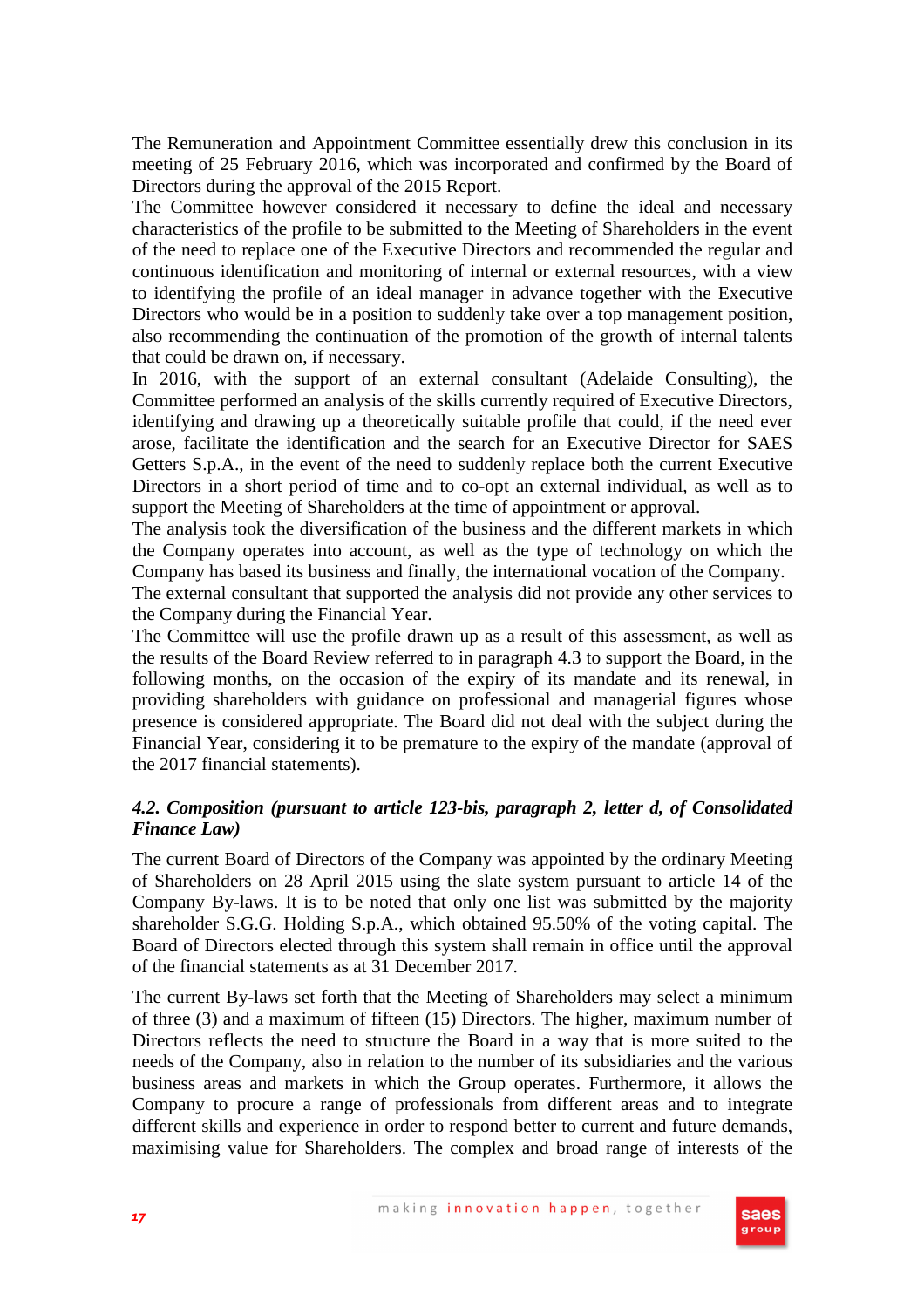Company and the Group make it increasingly necessary to have different professions, experience and expertise within the administrative body. When the Board has a higher number of members it is in a position to guarantee better internal communication and to carry out its responsibilities more efficiently, with the necessary skill and authority, responding promptly to the increasingly complex subjects that the Company has to confront.

In compliance with articles 147-*ter,* paragraph 1-*ter,* and 148, paragraph 1-*bis,* of the Consolidated Finance Law, as amended by Italian Law 12 July 2011 no. 120 on the subject of equality of access to the administration and control bodies of companies listed in regulated markets, the Board amended articles 14 and 22 of its By-laws to ensure the presence of both genders in the administration and control bodies of the Company.

On 31/12/2016 the Board of Directors was composed of eleven Directors, as indicated in Table 1 annexed to this Report.

The personal and professional information of each Director is provided below:

# **GIULIO CANALE** - born in Genoa on 16 March 1961

Mr. Giulio Canale has been a member of the Board of Directors of SAES Getter S.p.A. since 29 April 1994. He was awarded a degree in Economics and Business from the Università degli Studi of Genoa.

He embarked upon his career at the Milan branch of a leading advertising company, IGAP S.p.A. (1984-1989).

He joined the SAES Getters Group in 1990. For his first six years of service he lived in Asia, holding various general management roles in the subsidiaries in South Korea and Japan.

When he returned to Italy, he was appointed Managing Director in 1997 and Group CFO in 2006.

He currently holds the position of Managing Director, Group Chief Financial Officer and Deputy Chief Executive Officer.

Finally, he is a member of the Board of Directors of various companies of the SAES Getters Group and a member of the Board of Directors of S.G.G. Holding S.p.A.

# **ALESSANDRA DELLA PORTA** – born in Milan on 27 July 1963

Ms. Alessandra della Porta has been a member of the Board of Directors of SAES Getters S.p.A. since 9 May 2013.

After graduating with a Law degree in March 1989 from the Università degli Studi of Milan, she became a member of the professional Association "Janni Fauda & Associates".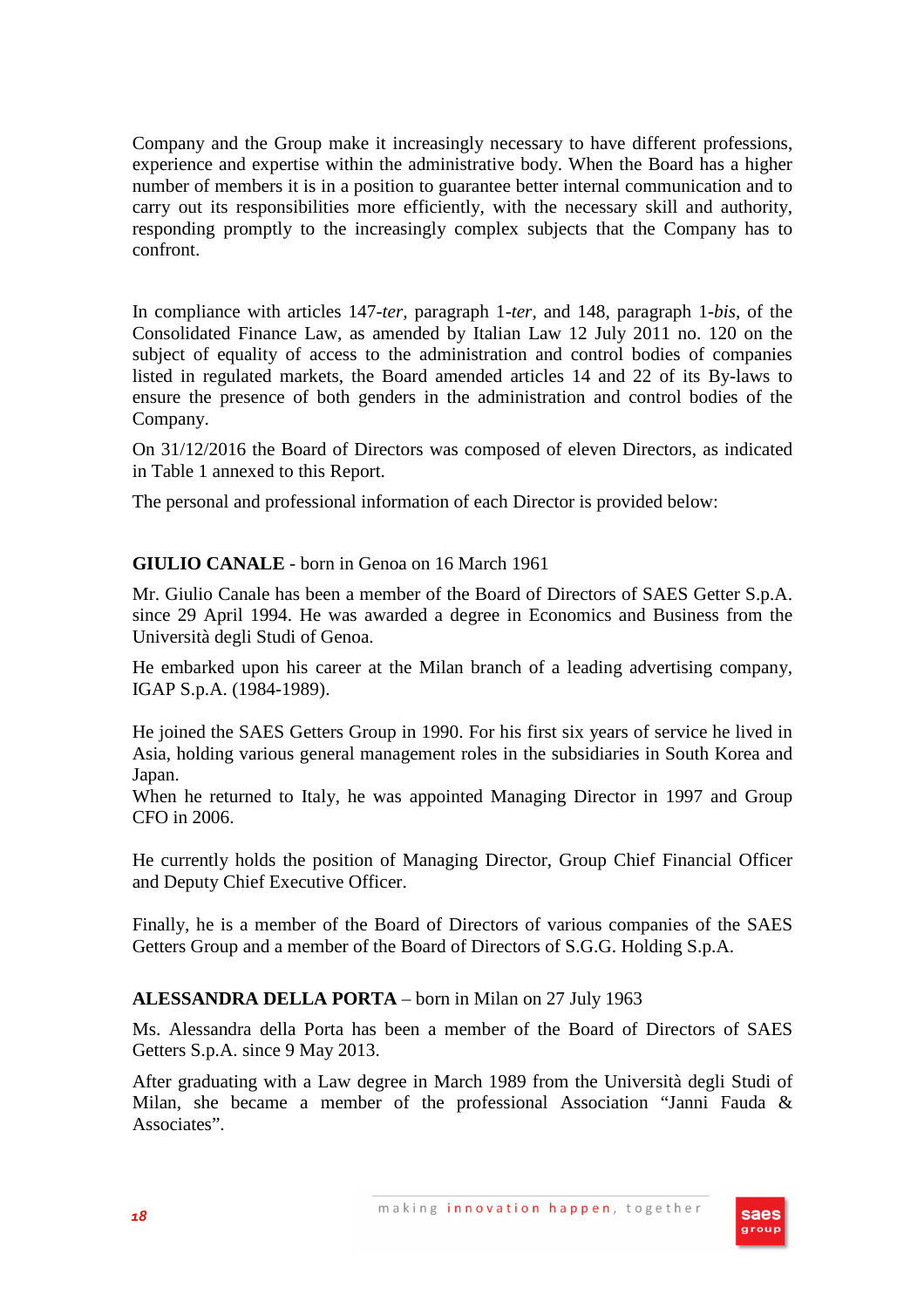Registered in the Register of Lawyers since 9 July 1992 and in the Register of Supreme Court Lawyers since 21 November 2007, she was a member of the professional Association "NCTM" from July 2009 to June 2010.

Currently Ms. Della Porta is a partner in the professional association "Studio DPC", specialising in civil law in general, with a particular focus on family law. She recovers debt for a bank, is involved in civil and judicial activities and provides out-of-court assistance and advice on corporate matters.

She is a member of the Board of Directors of S.G.G. Holding S.p.A.

# **LUIGI LORENZO DELLA PORTA –** born in Milan on 5 March 1954

Mr. Luigi Lorenzo dell Porta has been a member of the Board of Directors of SAES Getters S.p.A. since 24 April 2012.

He embarked upon his career in Rome in 1975 by founding the first private radio station of the capital with other partners, which he managed until 1979 when he opened the RAM production center that produces and distributes news and current affairs programmes to private radio stations in Italy.

From 1979 he managed the Soram company, the owner of large recording studios studies, which he sold in 1983, the year in which he founded the Delven company, which he is still manages today and which markets historical military finds from 1500 to 1945.

In 1997 he took over a business together with a partner in the center of Rome offering various collectible items - an activity that has made the shop famous all over the world.

He is a member of the Board of Directors of S.G.G. Holding S.p.A.

## **MASSIMO DELLA PORTA** - born in Pontremoli (MS) on 8 September 1960

Mr. Massimo della Porta has been a member of the Board of Directors since 29 April 1994.

He graduated with a degree in Mechanical Engineering from the Polytechnic of Rome in 1989. He wrote his dissertation in two years on "The Production and Control of amorphous powder with a Fe Nd B base" prepared at the ENEA (Rome).

In April 1989, he began working at one of the companies of the SAES Getters Group, the SAES Metallurgia of Avezzano (AQ), as a researcher and with the specific task of creating an applied research laboratory at the SAES Metallurgia di Avezzano subsidiary.

In 1991, after having worked for approximately one year in a project to improve production processes, he was in charge of the management of production of SAES Metallurgia S.p.A.

In 1992 he took on the role of Technical Manager of the subsidiaries of Avezzano and started to coordinate projects on a Group level: the design and construction of the SAES Advanced Technologies factory; the expansion of the Korean factory in Chinchon and the expansion of the SAES Pure Gas factory in California; Manager of the transfer of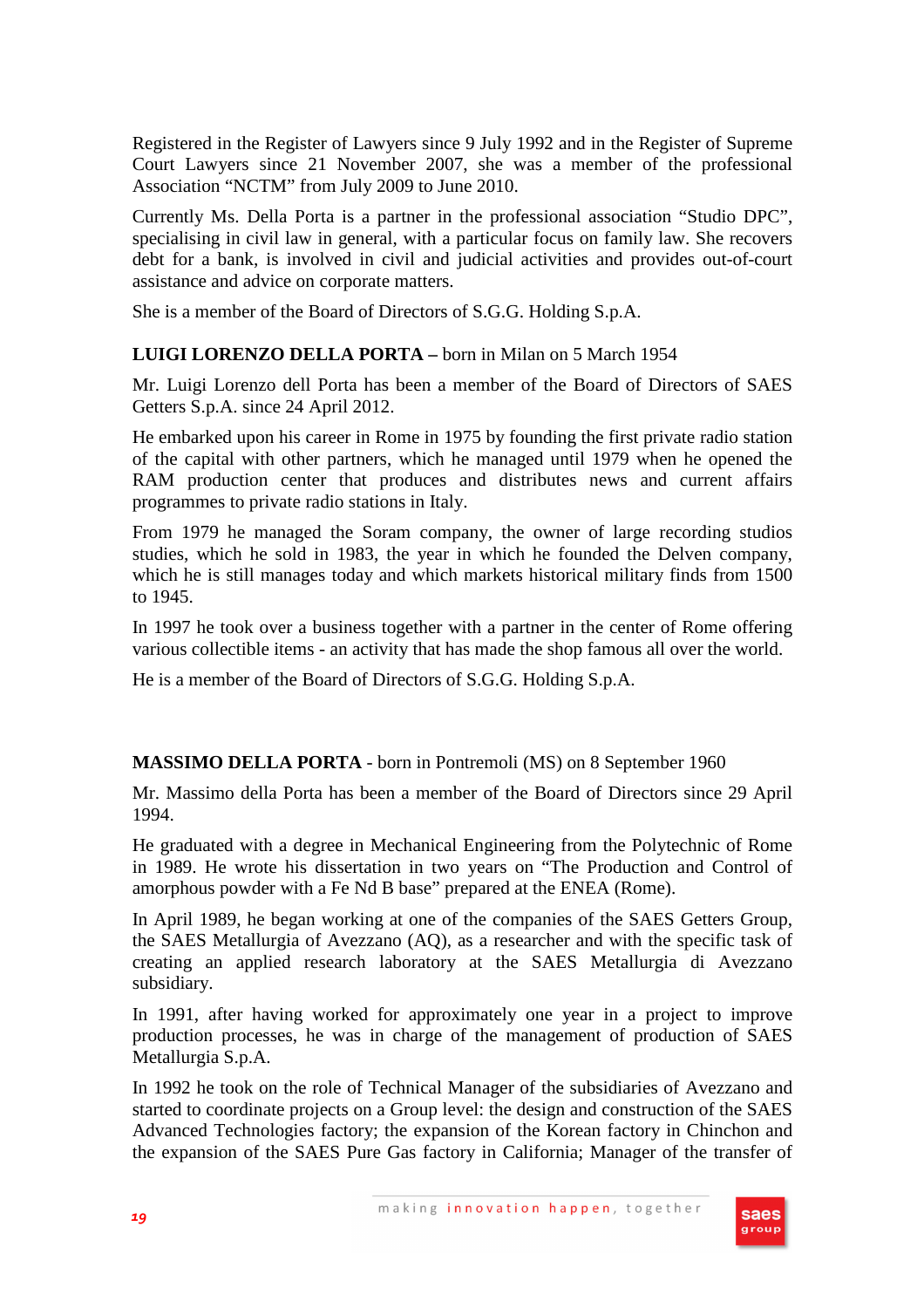several production lines from Lainate to Avezzano, and Project Leader of various Innovation projects.

In 1996 he moved to Milan in order to take on the role of Group Innovation Manager at SAES Getters S.p.A., while simultaneously maintaining his previous responsibilities at the production sites in Avezzano.

In 1997 he took up the position of Vice Chairman and Managing Director of SAES Getters S.p.A. In the same year he was appointed Chief Technology and Innovation Officer of the Group and was in charge of IT Systems at Group level.

He has been Chairman, Group Chief Executive Officer and Group Chief Technology & Innovation Officer since 2009.

He is member of the Board of Directors of various companies within the SAES Getters Group.

He has been an independent director of Alto Partners SGR S.p.A. since December 2004 and a manager of MGM S.r.l., a real estate company.

He is a member of the Board of Directors of S.G.G. Holding S.p.A.

Furthermore, Mr. Della Porta e is the inventor and/or co-inventor of alloys and products for which patents have been obtained.

#### **ADRIANO DE MAIO –** born in Biella, on 29 March 1941

Mr. Adriano De Maio has been a member of the Board of Directors of SAES Getters S.p.A. since 4 May 2001.

He graduated with a degree in Electrical Engineering from the Milan Polytechnic in 1964.

He was a Full Professor of Corporate Management, Innovation Management and Management of Complex Projects at the Polytechnic of Milan from 1969 until 2012, and was Rector from 1994 to 2002. He was a Full Professor of Economics and corporate innovation management at the Università Luiss Guido Carli, of which he was Rector from 2002 until 2005 and Chairman of the IReR (Research Institute of Lombardy) from 1996 to 2010. In 2003-2004 he was the Extraordinary Commissioner of the National Research Center (CNR).

He is the former Chairman of various institutions: the European Center of Nanomedicine Foundation (CEN); the Green and High-Tech District of Monza and Brianza; the Investment Committee of the Venture Capital Next Fund; the Pupils Association of the Ghislieri College of Pavia; and the Consortium for Scientific and Technological Research of Trieste ("AREA").

Mr. De Maio is a former director of Telecom Italia Media S.p.A., TXT e-solutions S.p.A., EEMS S.p.A. and member of the Scientific Committees of the Italian Space Agency, the Fondazione Politecnico and the Fondazione Snaidero.

He is the author of numerous publications on corporate management and the governance of research and innovation.

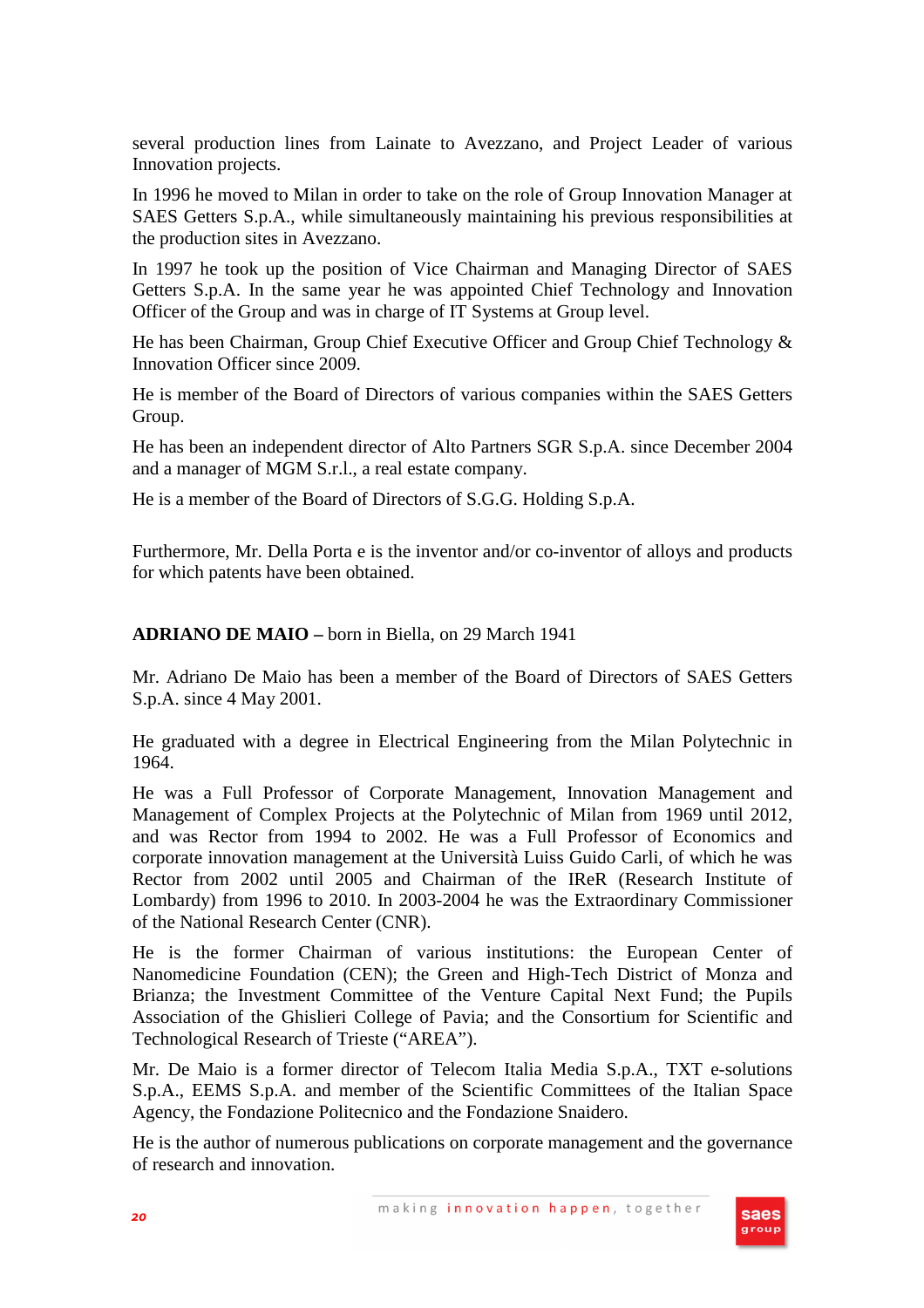Since 2014 he has been the Rector of the Università Link Campus of Rome.

# **ANDREA DOGLIOTTI -** born in Genoa on 23 January 1950

Mr. Andrea Dogliotti has been a member of the Board of Directors of SAES Getters S.p.A. since 27 April 2006.

He was also a member of the Audit Committee from 2009 to 2015.

He studied classics at high school and was awarded an honours degree cum laude in Mechanical Engineering/Methods for Conducting Business in Genoa, February 1974, with top marks.

From 1974 to 1995 he worked at Italimpianti and became manager in1981, where he was involved in the setting up and assessment of projects and investment plans in Italy and abroad. He managed major industrial logistics projects in Italy. He also dealt with industry strategies and the organisational approach of the company and the IRI Group and was the member of the Board of Directors of various operating companies.

From 1995 to 2005 he was the "Logistics Development Manager" of Luigi Serra – formerly SM Logistics – a leading Italian international shipping and logistics company. He managed and developed logistics planning, project management, IT systems and quality systems.

From 2005 to 2010 he was the Chairman of Fos Progetti S.r.l., a consultancy company based in Genoa. He followed organisation, IT, innovative technologies and internationalisation projects.

He has been working as a freelance consultant in "Technology, Processes and Strategies" since 2010. In the field of "Technology" he is involved in the design, patenting and development of innovative products with shape memory alloys and for individual mobility.

He has been a mediator-conciliator since June 2011.

## **GAUDIANA GIUSTI** – born in Livorno on 14 July 1962

Ms. Gaudiana Giusti has been a member of the Board of Directors of SAES Getters S.p.A. since 28 April 2015. She is an independent director and Chairwoman of the Remuneration and Appointment Committee.

She graduated with a law degree from the University of Pisa in 1987 and a *Licence speciale en droit européen* from the Université Libre de Bruxelles, Brussels, Belgium in 1989.

She has been practicing law in Italy since 1988.

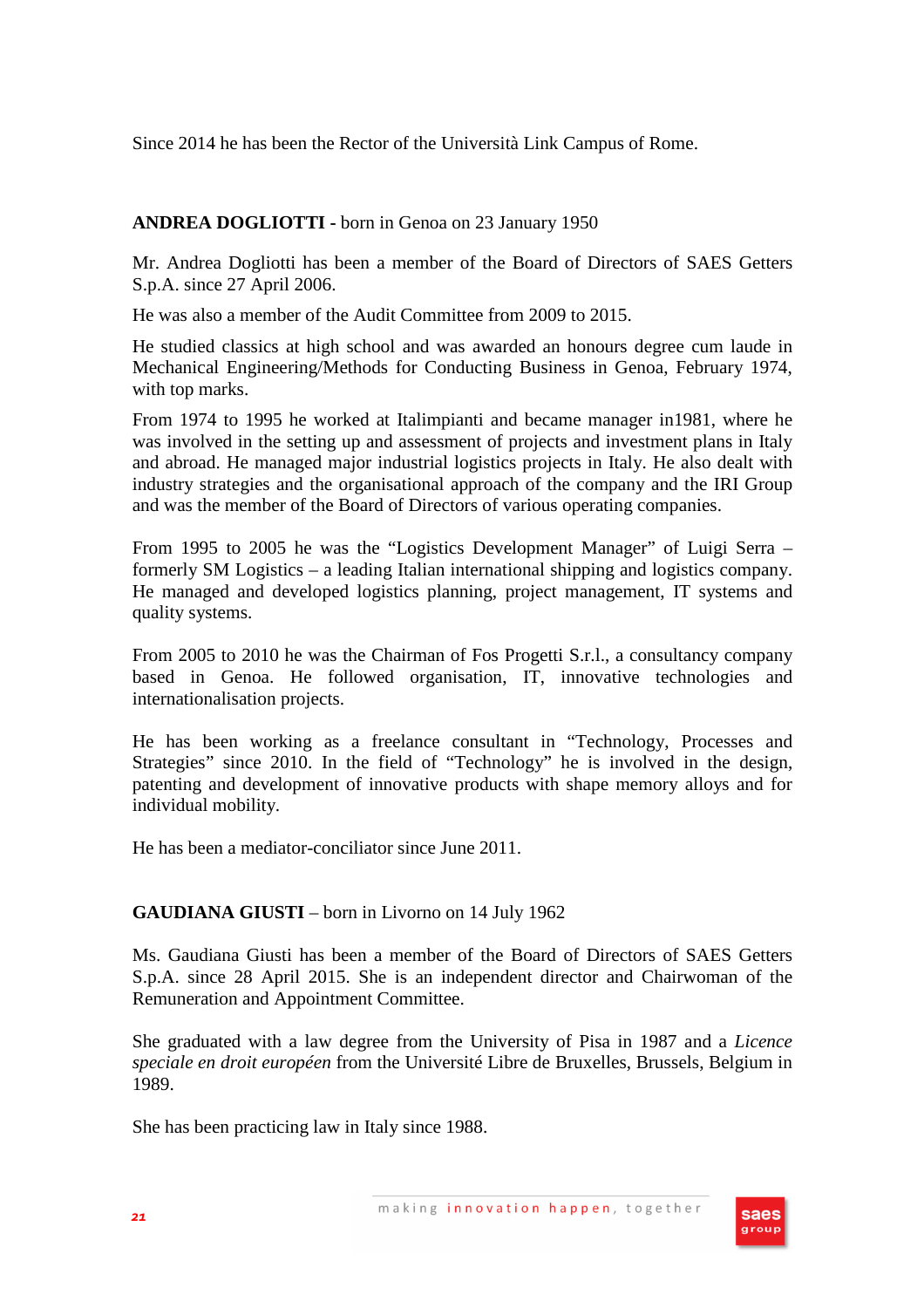Ms. Giusti specialises in corporate law, capital markets, and investment and banking services.

She has also gained considerable experience in corporate governance, compliance, rules of business conduct, control and remuneration systems and the extraordinary financial transactions of listed and/or regulated companies.

In 2016 she held the position of General Counsel of Veneto Banca.

Between 2012 and 2016 she held the position of counsel in the Gianni, Origoni, Grippo, Capelli & Partners Firm, a firm that she worked as a partner for previously for 12 years until 2007.

Between 2007 and 2012 she worked at Credit Suisse (Italy) as Head of General Counsel Country Coverage. In this position, she acted as senior representative of the General Counsel division for Italy, responsible for the coordination of Legal and Compliance issues. She was a member of the Italian Management Committee, in charge of the strategic management of Italian business for the three divisions (Investment Banking, Private Banking and Asset Management). She also sat on the Diversity and Philanthropy Council for Italy.

She is an independent director of Domus Italia S.p.A. and a member of the Supervisory Body, pursuant to Decree 231, of several bodies of the Credit Suisse group and SAES Getters S.p.A. She was also an independent director and chairwoman of the Risk Committee of Banca Farmafactoring and an independent director of Trevi Finanziaria S.p.A.

Ms. Giusti has participated in many conferences and has worked and still works as a lecturer for degree and specialisation courses at the Università Commerciale "Luigi Bocconi" and the Università LUISS "Guido Carli", as well as in seminars.

## **PIETRO MAZZOLA –** born in Milan on 13 June 1960

Mr. Pietro Mazzola has been a member of the Board of Directors of SAES Getters S.p.A. since 13 February 2008.

He is Full Professor of "Business strategy and policy" at the Università IULM of Milan and Adjunct Professional Professor of "Financial Statements" at the Università L. Bocconi of Milan.

He is registered in the Register of Chartered Accountants, the Register of Auditors and member of the European Accounting Association and is also a senior lecturer of Strategy in the Management School of the Università L. Bocconi of Milan.

He has held various visiting positions and led seminars at: Jonköping University 2014; Sauders Business School, University of British Columbia, Vancouver, 2010; Helsinki School of Economics, 2009, and; Cox Family Enterprise Center, Kennesaw State University, Atlanta, Georgia, 2006.

Mr. Mazzola is the co-author of the listing guide for the industrial plan prepared by Borsa Italiana S.p.A.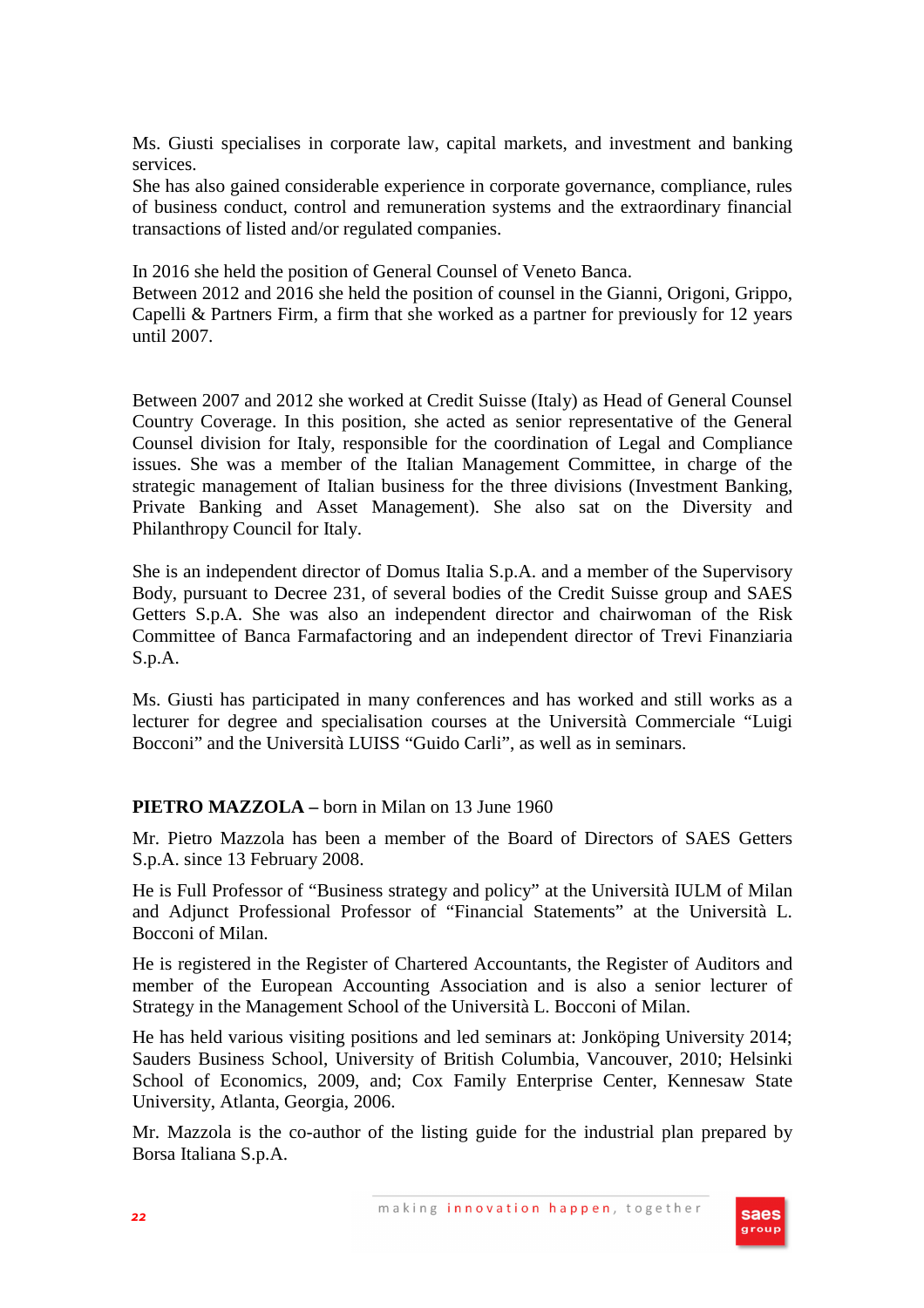He has been an expert consultant in several civil and criminal proceedings pending before the public judicial authorities or arbitration boards, in determining the damage or value of companies and company branches, and also a management consultant for several medium-sized Italian companies.

He is a co-founder of the company Partners – Consulenti e Professionisti Associati S.p.A.

He is the author and co-author of various national and international publications.

## **ROBERTO ORECCHIA –** born in Turin on 19 September 1952

Mr. Roberto Orecchia has been a member of the Board of Directors of SAES Getters S.p.A. since 21 April 2009.

He graduated with a degree in Medicine and Surgery from the University of Turin in 1980.

He specialised in three areas: Radiotherapy, Medical Oncology and Medical Imaging.

From 1980 to 1994 he conducted his medical and scientific activities as a Doctor and as University Researcher at the Radiotherapy Division of the Radiology Institute of the University of Turin. In 1994 he became Full Professor of Radiotherapy at the Università degli Studi in Milan and Director of the Radiotherapy Division of the European Oncology Institute (IEO) of Milan. In recent years has held various scientific positions (Chairman of the Italian Therapeutic Radiation Association (AIRO), Director of the School of Specialisation in Radiotherapy and Chairman of the Degree Course in Radiological Techniques etc.). He currently holds the position of Scientific Director of the European Oncology Institute (IEO) of Milan, Director of the Medical Imaging and Radiation Sciences department of the IEO, Scientific Director of the National Center of Oncological Hadrontherapy of Pavia (CNAO) and Director of the Radiotherapy Department of the European Oncology Institute (IEO) of Milan.

He has performed and continues to perform intensive clinical work, from both an educational and scientific perspective, with more than 400 publications in national and international journals (more than 380 in Pub Med), chapters and books, and other educational material on different topics: integration between radiotherapy and drugs, hyperthermia, brachytherapy, high-precision radiotherapy techniques (3Dconformational radiotherapy, stereotaxis, interoperative techniques, IMRT and hadrontherapy). The field which interests Mr. Orecchia most is breast, prostate and head and neck cancer.

He has coordinated and participated in many research collaborations with other universities, financed by various institutes such as the CNR (the National Research center), MIUR (the ministry of education, universities and research), the Ministry of Health, the Italian Cancer Association, the American-Italian Cancer Foundation (AICF) and the European Commission.

Mr. Orecchia is currently the coordinator or a European project involving 20 European member states (ULICE project) and is collaborating in two further European projects (PARTNER and ALLEGRO).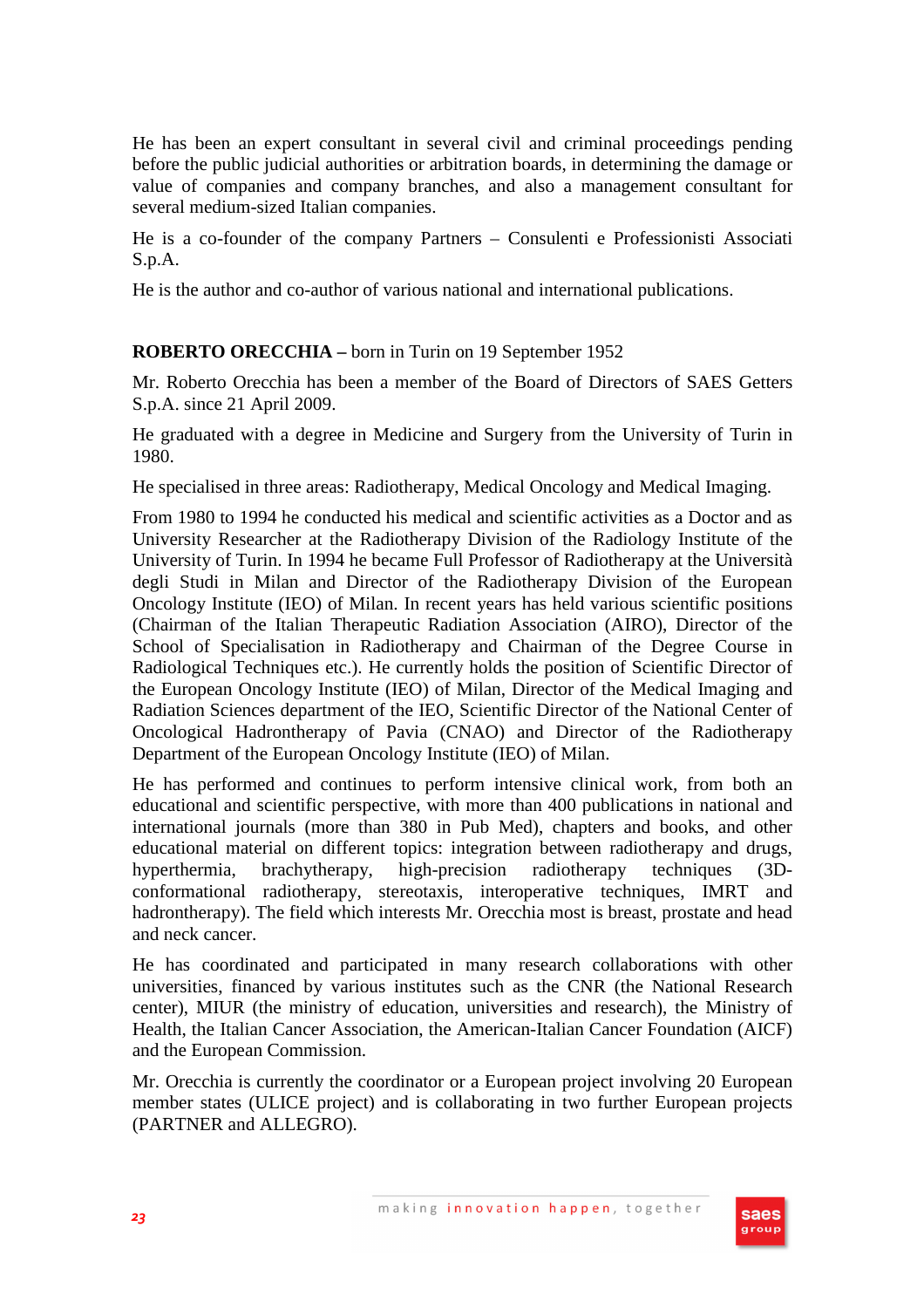## **STEFANO PROVERBIO** – born on 2 October 1956 in Standerton (ZA)

Mr. Stefano Proverbio has been a member of the Board of Directors of SAES Getters S.p.A. since 29 April 2015.

He graduated with a degree in Nuclear Engineering from the Polytechnic of Milan.

He joined McKinsey in 1987, where he remained until 2013 (Principal from 1992 and Director from 1998). During his career with McKinsey, Mr. Proverbio concentrated his efforts on the industry, focusing on the energy, engineering, steel, telecommunications and high-tech sectors. In this context he has worked for Italian and international clients in the field of strategy and operations.

He has also led the McKinsey Supply Chain Practice from 1995 to 2000 and the Growth Practice from 2000 to 2012. From 2008 to 2012 he was also a member of the European Group advising the Managing Director of McKinsey and from 2000 to 2013 he was a member of the Partner evaluation and election committee.

Mr. Proverbio currently holds the office of Director Emeritus in the Italian office of McKinsey and provides advisory services for the top management of medium-sized firms in Italy and abroad, as well as for investment funds.

Prior to joining McKinsey, he worked at Accenture (at that time Arthur Andersen Consulting) for five years, leading projects linked to operations. Before this he was with the Zanussi Group (Zeltron and Ducati) for two years and prior to this a researcher at the Polytechnic of Milan, where he worked on a project in collaboration with EURATOM.

2014 – to the present date: McKinsey Director Emeritus

2013 - to the present date: Board Member of Borusan, a Turkish conglomerate operating in steel, energy, automotive and logistics

2014 - to the present date: Chicco Artsana - Senior Advisor

2008 – to the present date: Ambienta - Advisory Board

2016 – present date: INNOVA S.p.A.- Board Member

2016 – present date: IG Partners - Advisor

**LUCIANA SARA ROVELLI** – born in Legnano on 22 January 1973

Ms. Luciana Sara Rovelli has been a member of the Board of Directors of SAES Getters S.p.A. since 28 April 2015.

After graduating with a degree in Business Economics from the Università Luigi Bocconi in 1997, Ms. Rovelli gained 13 years' experience as the coordinator of various projects for leading Italian companies and international groups (Protiviti, Deloitte and Arthur Andersen), achieving the role of senior manager.

During her professional career she gained expertise in Risk Management, Corporate Governance, Internal Auditing, the evaluation of internal control systems, and the design and implementation of organisation, management and control models pursuant to

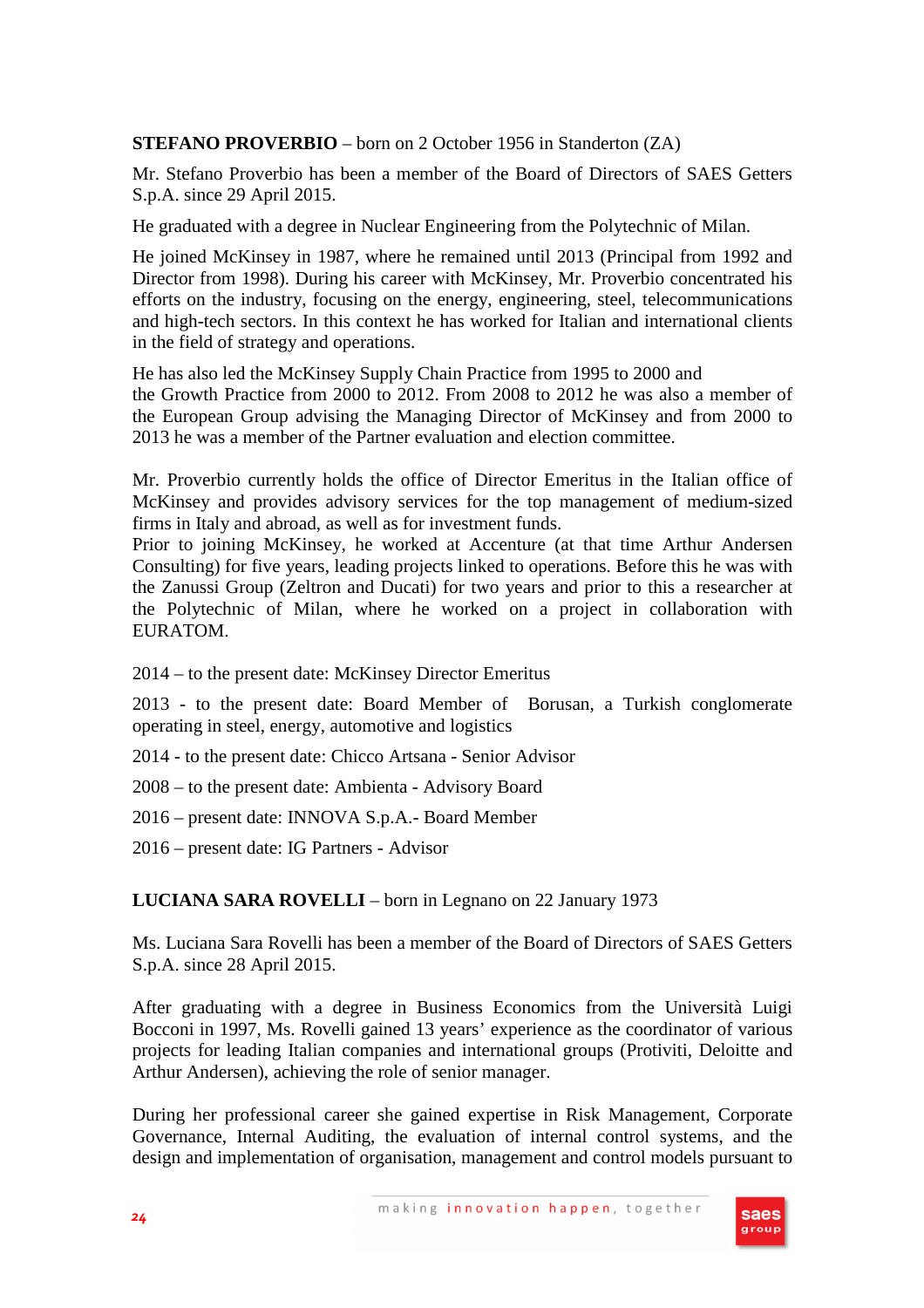Italian Legislative Decree no. 231/2001.

In recent years, first as an executive manager for the "231 Division" in Protiviti and then as an Independent Consultant, she completed numerous projects for major Italian and international clients aimed at the development of organisation models, codes of conduct, training plans and auditing in collaboration with control bodies, as a project coordinator.

She is the co-founder and Managing Partner of RC Advisory S.r.l., a consultancy firm founded in 2010 by a team of experts with experience in Strategy and Risk Analysis Consultancy.

Ms. Rovelli is a member of the Supervisory Body of various companies. She is also a member of the Italian Association of Supervisory Bodies and the Italian Association of Internal Auditors.

## *4.2.1. Maximum number of positions held in other companies*

In compliance with principle 1.P.2. of the Code, the Directors of the Company act and pass resolution in full cognition of the facts and independently, pursuing the objective of creating value for the Shareholders. In compliance with application standard 1.C.2. of the Code, the Directors accept the office when they believe they can dedicate the time necessary to diligently perform their duties, also taking into consideration the number of positions as director or auditor held in other companies listed in regulated markets, even abroad, in financial, banking, insurance companies or large companies.

Every year the Board reveals and reports the positions of director or auditor held by the Directors in listed companies and in the other companies listed above in this Corporate Governance Report. The offices of director or auditor held by each Director in other companies listed in regulated markets, even abroad, in financial, banking, insurance companies or large companies as at 31 December 2016, as disclosed in the Board meeting of 16 February 2017, are stated in Annex 1 of this Report.

The Board believes that the accumulation of an excessive number of positions in boards of directors or boards of auditors in companies, whether listed or not, may compromise or jeopardize the efficient performance of the position of Director in the Company.

In compliance with application standard 1.C.3 of the Code, the Board defined several general principles regarding the maximum number of administration and control positions in other companies that may be considered compatible with the efficient performance of the role of Director of the Company, taking into account the participation of the directors in the committees set-up within the Board itself.

In particular, since 2006 the Board has considered it appropriate to assign a score to each position, different from the one assigned to the office of member of the Board of the Company. The score differs based on the commitment related to the type of office (executive/non-executive director), as well as in relation to the type and size of the companies in which the position is held. The Board also decided to set a maximum score, beyond which it is reasonable to assume that the office of Director of the

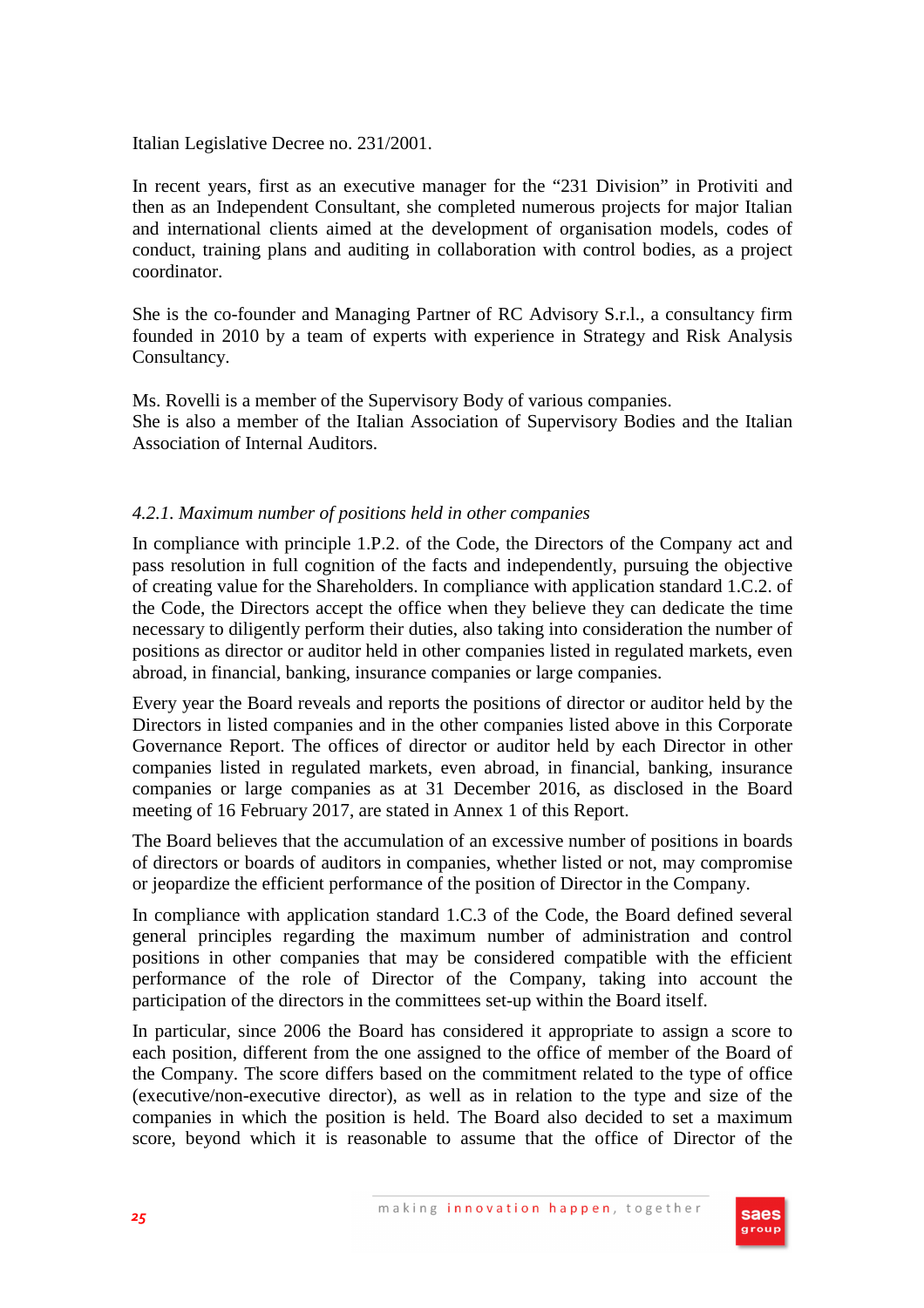Company cannot be carried out efficiently. Exceeding the maximum threshold constitutes a just cause to remove the Director from his/her office.

The Board believes that 100 points constitutes the maximum threshold beyond which the office of Director of the Company cannot be performed with the due efficiency.

The offices and equivalent scores are summarised in the following table:

| <b>OFFICE</b>                                                                                                                                                                                                                         | <b>SCORE</b>   |
|---------------------------------------------------------------------------------------------------------------------------------------------------------------------------------------------------------------------------------------|----------------|
| Executive Director in listed issuer, banking, financial or insurance company,<br>whether listed or not.                                                                                                                               | 50             |
| Chairman (without operational proxies) in listed issuer, banking, financial or<br>insurance companies, whether listed or not.                                                                                                         | 15             |
| Participation in each committee of the listed issuer (Appointment<br>Committee, Control and Risk Committee, Remuneration Committee)                                                                                                   | 5              |
| Non-executive director in listed issuer, banking, financial or insurance<br>companies, whether listed or not.                                                                                                                         | 12             |
| Executive Director in a company subject to the controls prescribed by the<br>Consolidated Finance Law other than the subsidiaries of the Company                                                                                      | 25             |
| Non-executive director in a company subject to the controls prescribed by<br>the Consolidated Finance Law other than the subsidiaries of the Company                                                                                  | 10             |
| Executive Director in subsidiaries of the Company                                                                                                                                                                                     | 5              |
| Non-executive director in subsidiaries of the Company                                                                                                                                                                                 | 3              |
| Executive Director in unlisted companies, which are not subject to the<br>controls prescribed by the Consolidated Finance Law and not controlled by<br>the Company with net shareholder's equity exceeding €100 million               | 20             |
| Non-executive Director in unlisted companies, which are not subject to the<br>controls prescribed by the Consolidated Finance Law and not controlled by<br>the Company with net shareholder's equity exceeding $\epsilon$ 100 million | 7              |
| Executive Director in unlisted companies, which are not subject to the<br>controls prescribed by the Consolidated Finance Law and not controlled by<br>the Company with net shareholder's equity less than $\epsilon$ 100 million     | 18             |
| Non-executive Director in unlisted companies, which are not subject to the<br>controls prescribed by the Consolidated Finance Law and not controlled by<br>the Company with net shareholder's equity less than $\epsilon$ 100 million | 5              |
| Member of the Board of Statutory Auditors in listed companies, banking,<br>financial and insurance companies, whether listed or not                                                                                                   | 17             |
| Member of the Board of Statutory Auditors in unlisted companies, which are<br>not controlled by the Company, but are subject to the controls prescribed by<br>the Consolidated Finance Law                                            | 13             |
| Member of the Board of Statutory Auditors in subsidiaries of the Company                                                                                                                                                              | 10             |
| Member of the Board of Statutory Auditors in unlisted companies, which are<br>not subject to the controls prescribed by the Consolidated Finance Law and<br>are not controlled by the Company                                         | 10             |
| Member of a Supervisory Body (231/01)                                                                                                                                                                                                 | 5              |
| Owner (or co-owner) of the management department in a trust                                                                                                                                                                           | $\overline{7}$ |

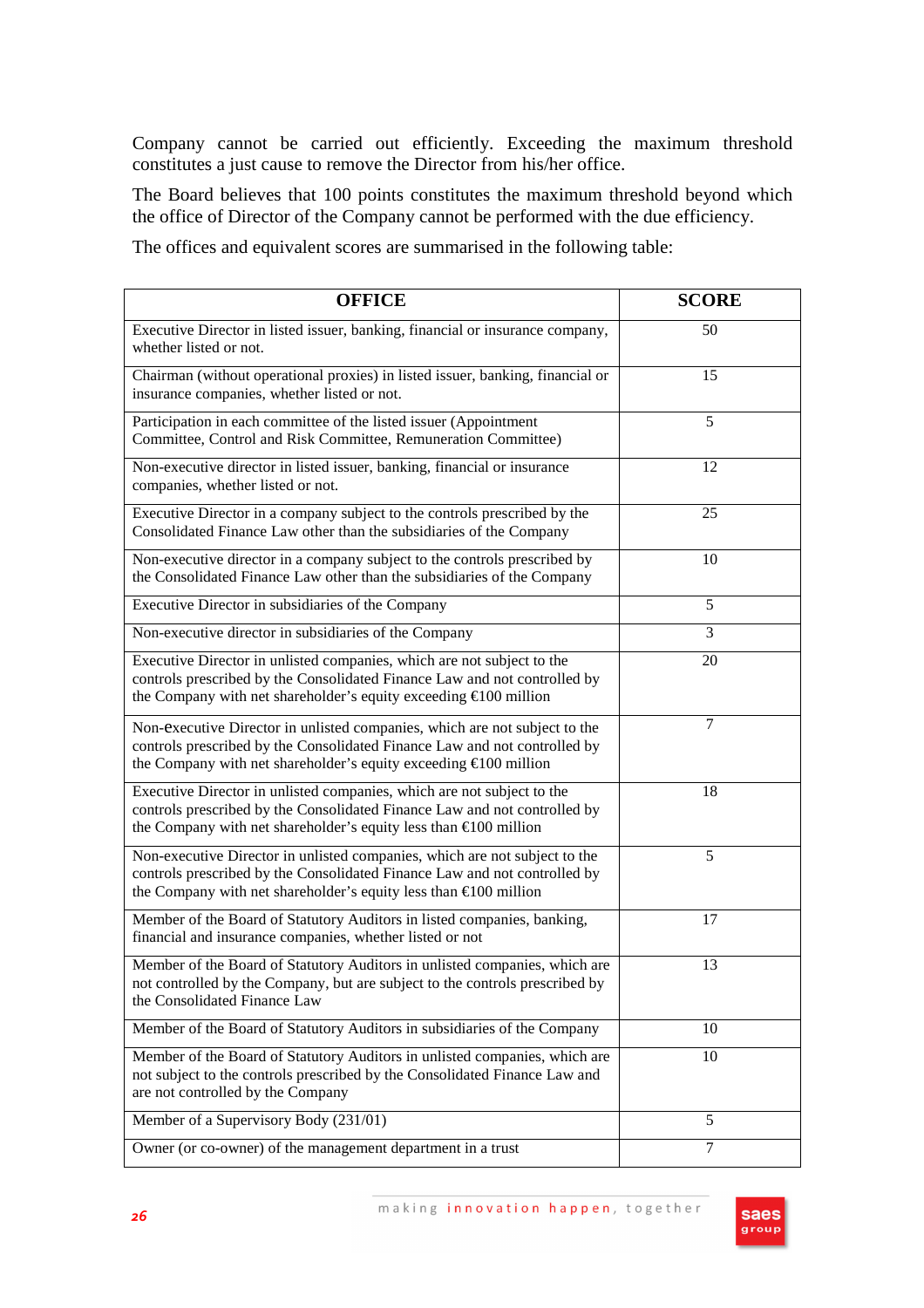The Board of the Company reserves the right to amend and supplement the general principles stated above, taking into account changes in regulations, experience and the best practice gained in this field.

The current Board complies with the above general principles.

Moreover, in the case of an independent director, despite exceeding the maximum threshold, it is considered that the number of offices (all as member of the Supervisory Body of almost all unlisted companies) is in fact not an impediment to the efficient performance of the role of director, considering the substantial contribution brought to the Board and the Committees of the Company that he/she belongs to. Attendance at 15 of the 16 Board meetings and attendance at all the meetings of the Supervisory Body as well as those of the Remuneration and Appointment Committee, together with other considerations, was also taken into consideration by the Board as an indicator of the absence of impediments and the compatibility of external offices with the efficient performance of the role of Director of the Company.

In compliance with application standard 2.C.2. of the Code, the Directors are obliged to be aware of the duties and responsibilities concerning their office. The Chairman of the Board ensures that, subsequent to the appointment and during their mandate, the Directors and Auditors are able to participate in initiatives aimed at providing them with an adequate knowledge of the business sector in which the Issuer operates, as well as company trends and development, the principles of proper risk management and the legal framework of reference. Within the context of these activities, in order to encourage a more precise knowledge of the activities and dynamics of the Group, an induction meeting on the subject of the protection of intellectual property was organised with the support of a leading legal firm and the intellectual property office of SAES on 10 November 2016.

# *4.3. Role of the Board of Directors (pursuant to article 123-bis, paragraph 2, letter d, of Consolidated Finance Law)*

The Board of Directors convenes on a regular basis to examine management trends and business results, as well as all significant transactions. The By-laws provide that the Board is to meet at least every three months.

During the Financial Year the Board met 16 times, with an average attendance rate of 92.73% of the Directors (an increase compared to 2015, which was 85.71%). The attendance of the Executive Directors was 100% (as in the 2015 financial year), the attendance of non-executive Directors was on average 90.97% (compared to 82.54% in the 2015 financial year) and the attendance of the Independent Directors was on average 89.06% (an increase compared to the 2015 financial year, which was 83.93%).

Of these 16 meetings, three were held completely via teleconference ("extraordinary" sessions, due to matters of urgency and/or the calendar period). The average attendance of directors in meetings via teleconference was slightly less than 20% (in contrast with personal attendance at the registered office, which is slightly above 80%). This drops slightly to 4.3% if the three meetings above are not taken into consideration, meetings for which attendance from outside the registered office was actually recommended. Normally for "ordinary" meetings pre-scheduled long in advance, the Directors prefer to

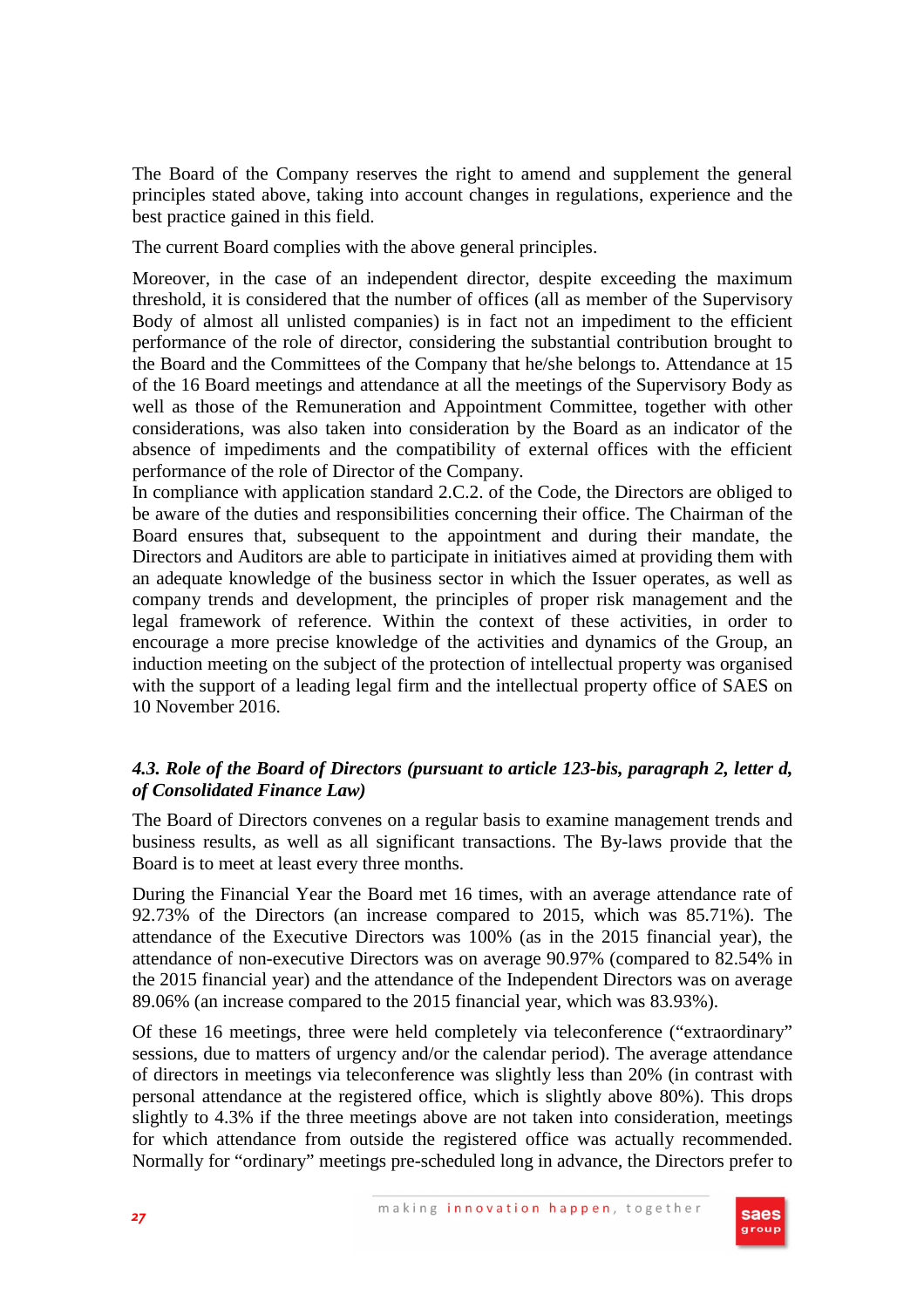physically attend, at the registered office: there have never been more than two directors connected via telephone at each meeting.

The average attendance is in line with the average percentage recorded in the 2016 Annual Report of the Corporate Governance Committee of 1 December 2016 (Fourth Report on the Application of the Corporate Governance Code) and is equal to 92%.

Only one director attended less than 75% of the meetings during the Financial Year (threshold frequently used internationally for the voting decisions of investors for the reconfirmation of Directors).

The Board meetings lasted an average of approximately 2 hours. However, five "Extraordinary" meetings with a single item on the agenda contribute to this average: without considering them, the average meeting length was approximately 3 hours.

This data is to be compared with a duration of two hours and a quarter (134 minutes), which is indicated as the average length of the board meetings of listed companies following the guidelines of the Code as provided in the 2016 Annual Report of the Corporate Governance Committee of 1 December 2016 (Fourth Report on the Application of the Corporate Governance Code).

For the 2017 financial year the Board expects to meet at least eleven times, four of which to approve the periodic results. The latter dates were already communicated to Borsa Italiana S.p.A. in December 2016 during the publication of the calendar of company events, made available on the Company website. In 2017, on the date of this Report, the Board had already met three times, on 25 January, 16 February and on the date of approval of this Report (15 March).

On the occasion of the Board meetings the Chairman does his utmost to ensure that the documents and information necessary for enabling the Board to express an informed opinion on the topics under its consideration are made available with reasonable notice, where possible together with the notice to attend (generally sent at least ten days prior to the Board meeting). With regard to the financial reports, these are made available at least two working days' notice, depending on the technical time required to prepare the documents. The documents are published in a Virtual Data Room (VDR) regulated by access controls. As an exception, in light of the nature of the resolutions to be passed and due to higher confidentiality requirements, such as, for example, with regard to strategy plans, with the consent of the Directors, the material may not be anticipated to them, but instead published in the VDR after the Board meeting.

The minutes of the meetings are usually approved in the subsequent meeting. The draft of the minutes, published in the VDR in good time prior to the meeting summoned to approve them, enables Directors and Auditors to propose possible amendments that they consider appropriate to better describe the discussions held within the Board.

Each Director is entitled to propose topics for discussion in the subsequent meetings of the Board. No Director made use of this power during the Financial Year.

The Chairman, with the agreement of those present, may invite persons that are not members of the Board to attend the meetings, as speakers or to provide support. The Officer in Charge of the preparation of the Company's accounting documents pursuant to article 154-*bis* of the Consolidated Finance Law is invited to participate in all the meetings of the Board of Directors regarding the approval of the interim management

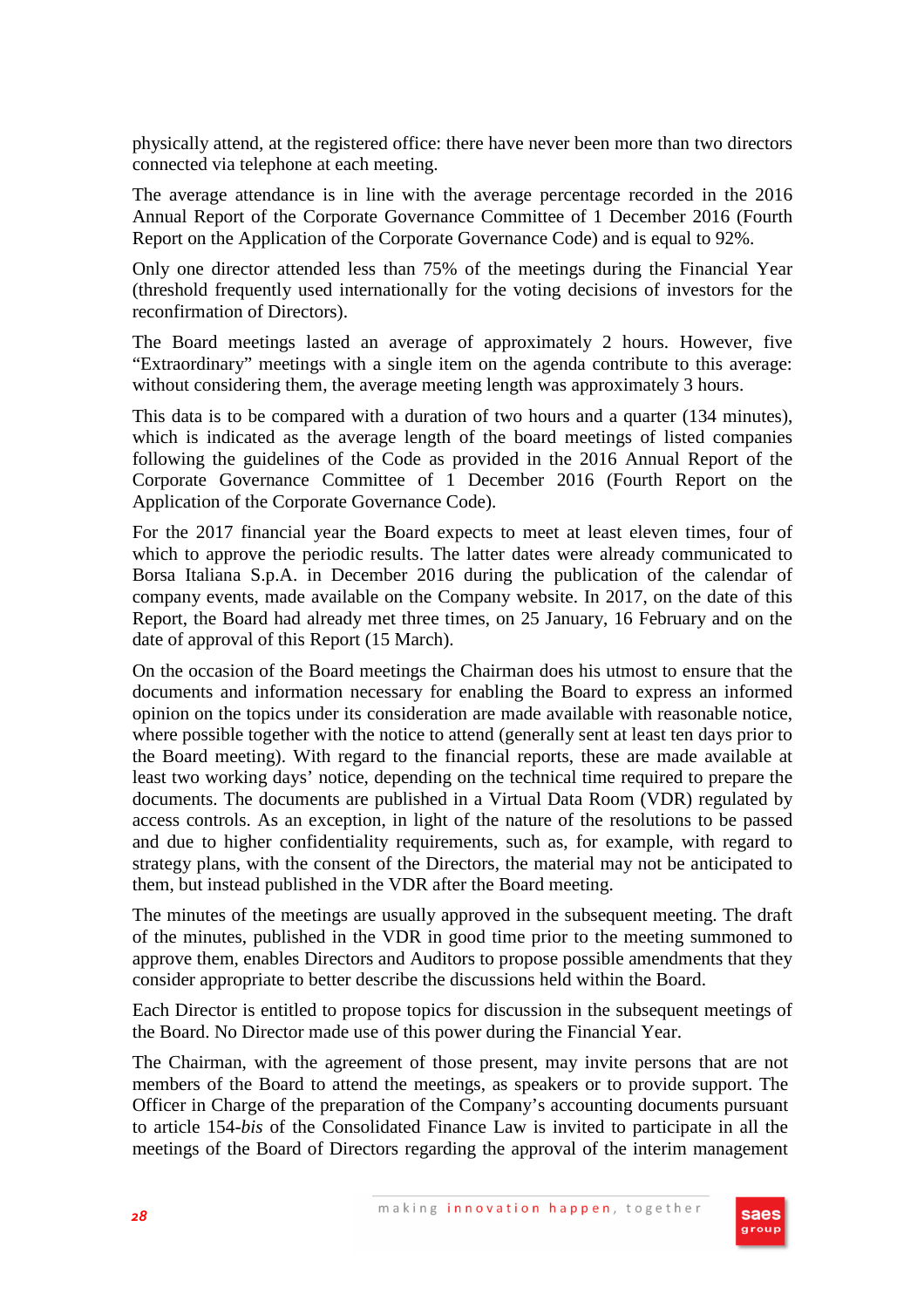report, the half-year financial report, the financial statements and the consolidated financial statements, and whenever the agenda of the Board of Directors includes the approval of resolutions that require the issuing of a certificate by the Officer in Charge, and each time that it is considered appropriate by the Chairman, also on the proposal of the Managing Director, when there are items on the agenda of the Board of Directors that may have an impact on the accounting information of the Company or the Group. The Officer in Charge attended all the Board meetings during the Financial Year.

The Group General Counsel, who usually acts as Secretary of the Board, also attends Board meetings. During the Financial Year, commercial, operations, and research and development managers from within the Company were invited to attend three Board meetings in order to describe possible mergers (in particular, Metalvuoto and Flexterra, communicated separately to the market pursuant to article 114 of the Consolidated Finance Law) and to provide information on the technology, as well as the explanations required by the Directors in order to make a more in-depth assessment of the acquisition proposals. On 18 February 2016, on the occasion of the Board resolution on the subject of ERM (Enterprise Risk Management), Protiviti S.r.l., a leading consultancy firm attended the meeting to present the results of the project it was following.

During the meetings, and in all cases at least once every quarter, pursuant to article 19 of the By-laws, the Board of Directors and the Board of Statutory Auditors are informed by the Chairman and the Managing Director, also in relation to subsidiaries, of the activities undertaken, the general business trends, their foreseeable development and the most significant economic, financial and equity-related transactions in terms of size or characteristics, including, where relevant transactions in which Board members have a direct or third party interest. During the Financial Year, an update for the Board prepared by the Managing Directors with information on the business and management trends, as well as the Company's main transactions, was added to the agenda of each "ordinary" meeting.

The Directors examine the information received from the Executive Directors, and are responsible for requesting the latter for any clarifications, explanations or additional information considered necessary or appropriate for a complete and correct assessment of the facts brought to the attention of the Board.

The Board plays a central role in the Corporate Governance system of the Company, being vested with the most extensive powers for the ordinary and extraordinary administration of the Company, with the power to carry out all acts considered necessary for the implementation and the achievement of corporate purposes, with the exclusion of powers that are reserved by law and without exception for the Meeting of Shareholders.

Without prejudice to the exclusive jurisdiction in the subjects set forth in article 2381 of the Civil Code and the provisions of the By-laws, the Board, exclusively and in compliance with application standard 1.C.1 of the Code:

a) defines, applies and updates the corporate governance rules, in conscious accordance with the regulations in force; defines the guidelines of the corporate governance of the Company and the Group it controls;

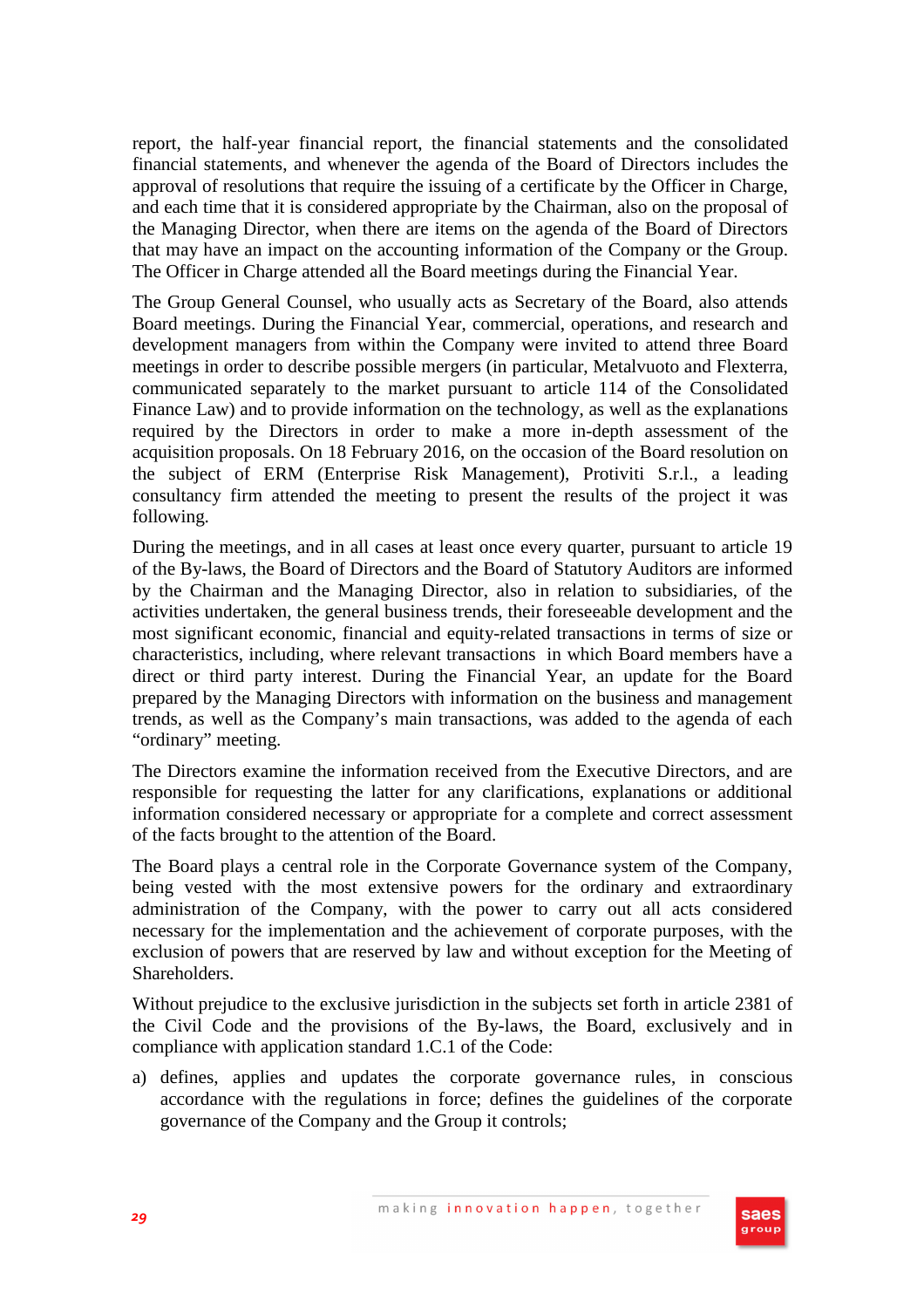- b) examines and approves the strategic, industrial and financial plans of the Company and the Group it controls;
- c) defines the nature and level of risk that is compatible with the strategic objectives of the Company, including all the possible risks in its assessments that may be significant from the perspective of the medium to long-term sustainability of the business activities of the Company;
- d) assesses and approves the annual budget and the investment plan of the Company and the Group it controls;
- e) assesses and approves the regular reporting documents provided for by the regulations in force;
- f) assesses and approves the regular reporting documents provided for by the awards and revokes powers within the Board (and within the Executive Committee, if appointed) defining the limits, methods of exercise and frequency, usually at least every three months, with which such bodies must report to the Board on the activities carried out in the exercising of the powers granted to them; please refer to paragraph 4.4.1 for more information;
- g) once the proposals of the Remuneration and Appointment Committee have been examined and the Board of Statutory Auditors has been consulted, determines the remuneration of Executive Directors and the other Directors that hold special offices, as well as the division of the total remuneration due to the individual members of the Board, if the Meeting of Shareholders has not already taken care of this matter;
- h) monitors and evaluates general management trends, including any conflicts of interest, taking the information received from the Executive Directors, the Remuneration and Appointment Committee and the Audit and Risk Committee into consideration, in particular, as well as regularly comparing the results achieved with planned results;
- i) examines and approves significant transactions and transactions with related parties; please refer to paragraph 12 more information;
- j) evaluates the adequacy of the organisational, administrative and general accounting structure, as well as the structure of the Company and the subsidiary companies with strategic significance<sup>2</sup>, with particular reference to the Internal Control and Risk Management System; please refer to paragraph 11 for more information;



 $\overline{a}$ 

<sup>&</sup>lt;sup>2</sup>Intended as a "significant" company in accounting terms (with assets exceeding 2% of the assets in the consolidated financial statements or revenues exceeding 5% of the consolidated revenues) or more generally in terms of the market and the business (therefore a newly incorporated company may also be considered "significant"). On the basis of the updated evaluations at the end of 2016, in compliance with the parameters stated above as well as together with business considerations, the following companies are considered to be significant: SAES Getters USA, Inc., SAES Getters (Nanjing) Co. Ltd., SAES Smart Materials, Inc., Memry Corporation, SAES Pure Gas, Inc, Spectra-Mat, Inc. SAES Nitinol S.r.l., Metalvuoto S.p.A.. On the contrary, while still complying with the parameters stated above, as a result of business considerations, the following companies are not considered to have "strategic significance": SAES Getters International Luxembourg S.A., SAES Advanced Technologies S.p.A. (moreover merged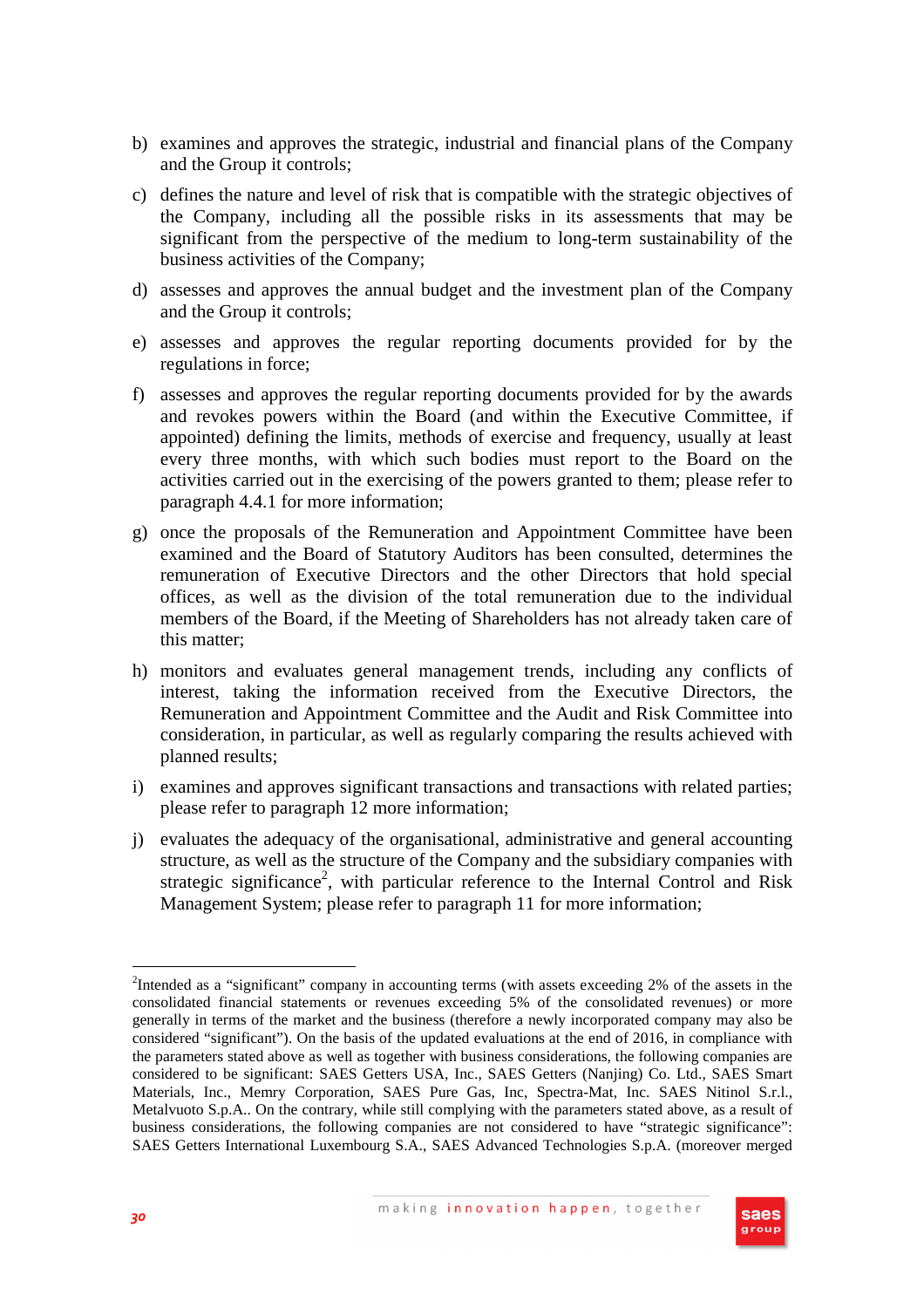- k) evaluates the size, composition and functioning of the Board itself and its Committees at least once a year, expressing opinions on any professional and managerial figures whose presence on the Board it might deem advisable;
- l) reports to the Shareholders during the Meeting of Shareholders; provides information in the corporate governance report and, in particular, on the number of meetings of the Board held during the financial year and the related attendance rate of each Director;
- m) at the end of each financial year prepares a calendar of the company events for the subsequent financial year; the 2017 calendar of company events was communicated to the market on 12 December 2016;
- n) is ultimately responsible for the operation and efficiency of the organisational, management and control model ex Italian Legislative Decree no. 231/2001.

With reference to letter b) above, during the Financial Year, the Board evaluated the strategic plans/industrial plans in the meetings of 21 January and 18 February. For 2017, the Board approved the fundamental components of the strategic plan, updating, for example, the business forecasts stated therein in the meetings held on 25 January and 16 February. The Board will be called upon formally to examine and approve the strategic plan in one of the next Board meetings.

With reference to letter c) above, the Board defined the nature and level of risk that is compatible with the strategic objectives of the Company, as specified in more detail in paragraph 11. The Board passed resolution on the Enterprise Risk Management project during the Financial Year on 18 February and 25 October 2016 on the proposal of the Audit and Risk Committee. Moreover, it acknowledged and endorsed the assessment conducted in the field of ERM on 15 March 2017, defining the acceptable risk threshold.

With reference to letter d) above, during the Financial Year, the Board approved the budget of the Company and the Group in the meeting of 17 December 2015 and 21 January 2016; for 2017, on 20 December 2016 and 25 January 2017.

With reference to letter e) above, in the Financial Year, the Board met for this purpose on 14 March, 12 May, 14 September and 10 November; in 2017, on 15 March.

With reference to letter f) above, the Board did not consider it necessary to fix any limit of power, considering it is adequate to reserve the significant transactions to the Board. Moreover it is to be noted that, in the past, as well as during the Financial Year, the Directors with proxies used the powers assigned to them wisely, only for the normal management of the business, and on which the Board was regularly and promptly kept updated. Furthermore, except in the event of an emergency, the resolutions that would fall under the competence of the Executive Directors are also shared beforehand with the Board.

with SAES Getters S.p.A. on 31.12.2016), SAES Getters Export, Corp. and SAES Getters Korea Corporation.



 $\overline{a}$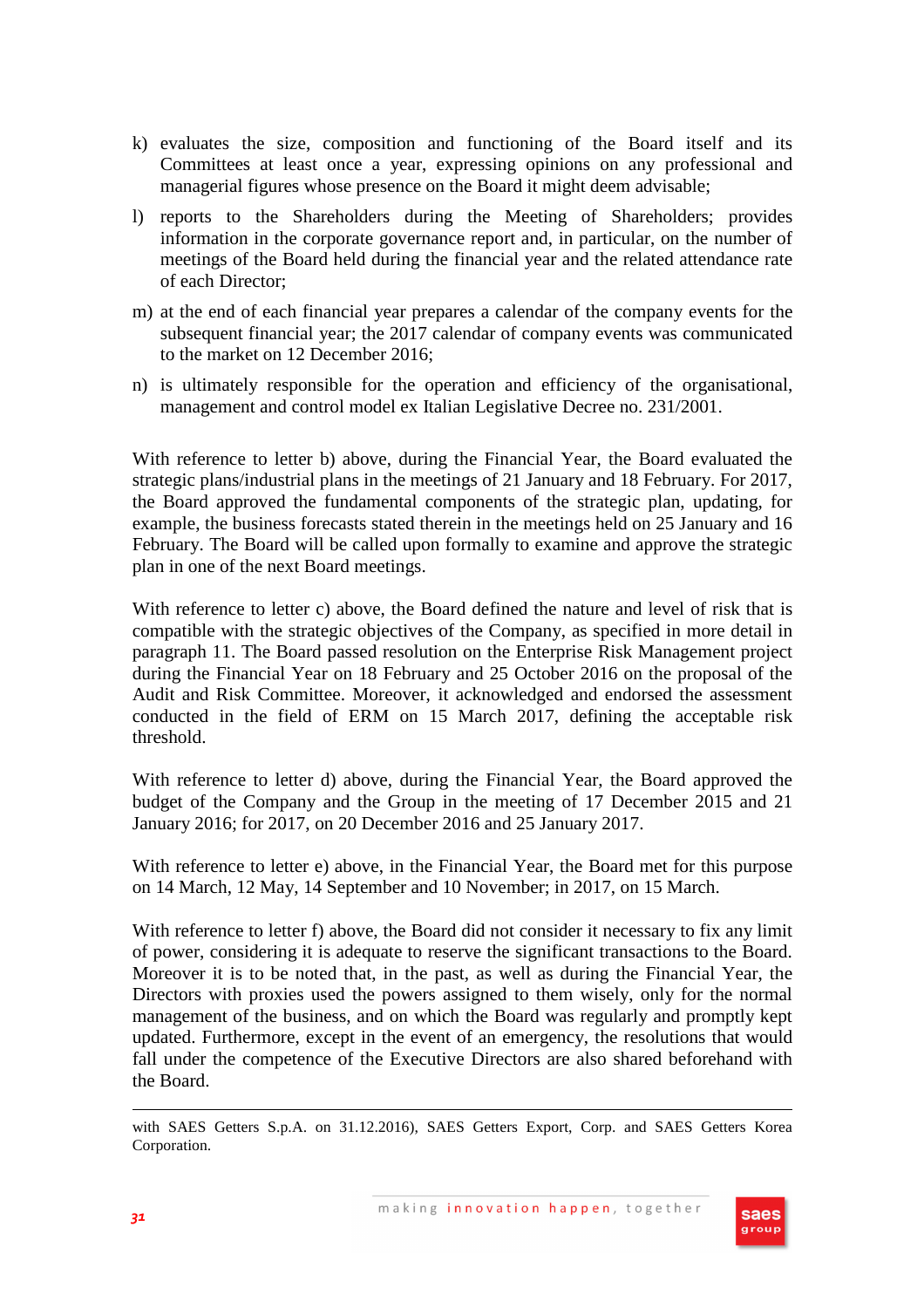The Executive Directors are in any event obliged to report regularly to the Board of Directors and the Board of Statutory Auditors on the exercising of the delegated powers, providing adequate information on the actions carried out and, in particular, on any abnormal, atypical or unusual transactions carried out in the exercising of the aforesaid powers. During the Financial Year, the delegated bodies reported regularly to the Board in its subsequent meeting on the activities carried out while exercising the powers granted to them. Please see paragraph 4.4.1 for further information.

With regard to letter g) above, on the topic of the targets assigned to the Executive Directors and variable remuneration, during the Financial Year the Board passed resolution on this matter on 20 December, on the proposal of the Remuneration and Appointment Committee, which met on 29 November for this reason. It is to be noted that the Board passes resolution on the remuneration of the Managing Directors in their absence (the Executive Directors are asked to leave the meeting at the time of discussion of the item on the agenda).

With reference to letter j) above, the Board of Directors met for this purpose on 23 June 2016 to pass resolution on the merger of the fully-owned company SAES Advanced Technologies S.p.A. with the parent company SAES Getters S.p.A. This transaction had been discussed and approved in advance by the Committee for Transactions with Related Parties in the meeting of 7 June 2016. The Board also examined, constantly monitored during the negotiation phase and finally approved the acquisition on the part of SAES Getters International Luxembourg S.A. of a shareholding in Flexterra Inc., discussing the matter in 8 meetings during the course of the Financial Year. The Board, on the other hand, discussed the acquisition of 70% of Metalvuoto S.p.A. in 11 meetings held throughout the Financial Year, following all the phases thereof, from the time the opportunity arose to the integration of the newly acquired company into the Group.

With reference to letter j) above, the Board of Directors met for this purpose on 15 March and, on the proposal of the Audit and Risk Committee, having consulted and obtained the approval of the Board of Statutory Auditors (which met together with the Audit Firm, the Director in charge of the Internal Control and Risk Management System, the Officer in Charge of the preparation of the Company's accounting documents and the Group General Counsel), considered the organisational, administrative and general accounting structure to be adequate, as well as the structure of the Company and the subsidiary companies with strategic significance, with particular reference to the Internal Control and Risk Management System.

With reference to the letter k) above, in line with international best practices, the Board carried out a self-assessment on the composition and activities of the Board of Directors and the Board Committees for the fourth consecutive year. In January 2017 responses to a questionnaire sent by the Company Secretary's office in November 2016 aimed at the formalisation of the self-assessment by the Board were collected. The Board, on the proposal of the Remuneration and Appointment Committee, appointed a leading  $\frac{1}{2}$  consultancy firm of Governance Advisors<sup>3</sup> to first review and finely tune the

<sup>&</sup>lt;sup>3</sup> The external consultant that supported the analysis did not provide any other services to the Company during the Financial Year.

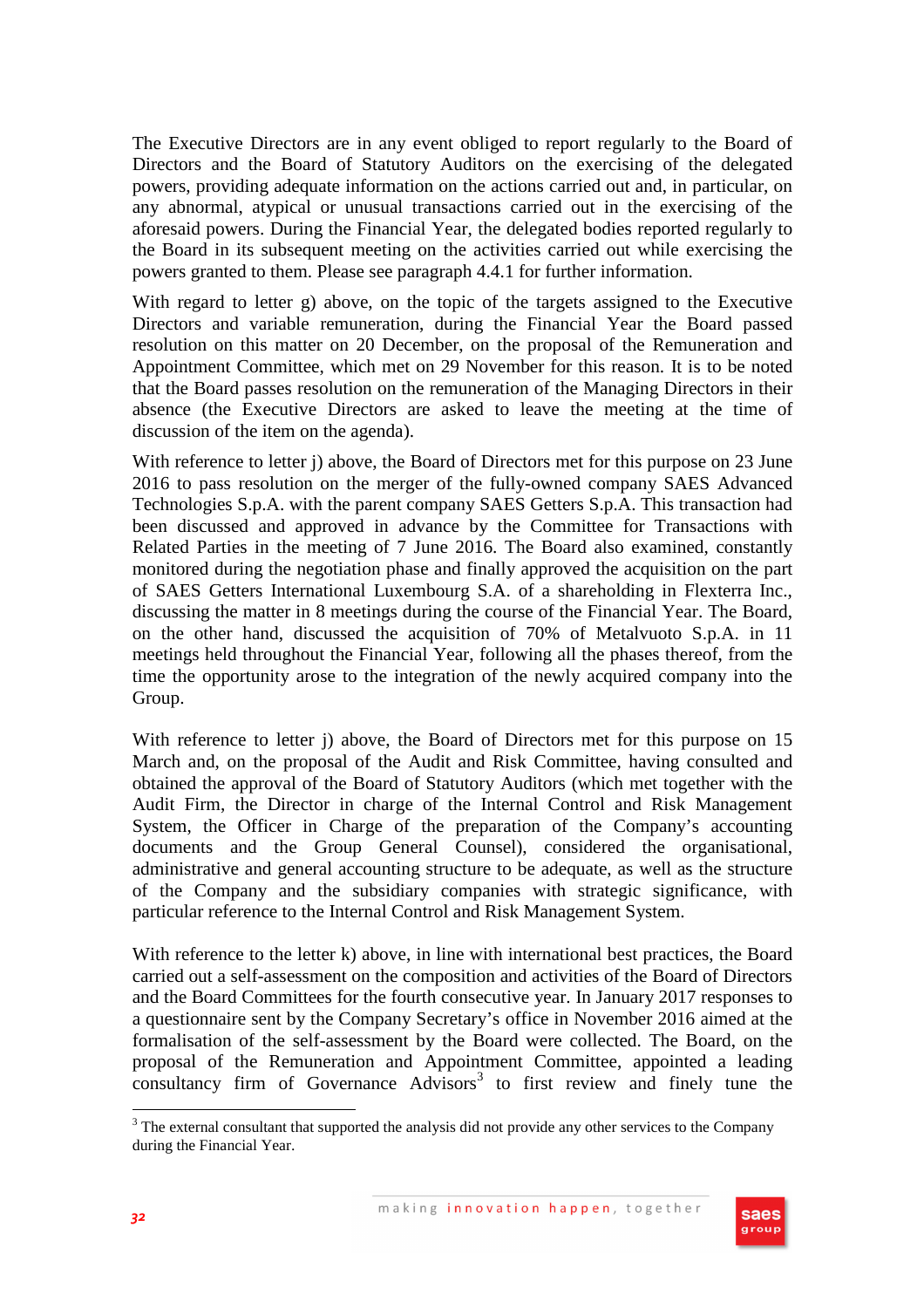questionnaire used by the Board for its evaluation, and then to process and aggregate the responses received in statistical form.

The objective of the Board Review was to check overall operations and the functions of the Board and the Committees in order to highlight their strengths, weaknesses and possible areas of improvement.

The questionnaire distributed to the Directors included 4 areas (Structure, Role, Functioning and Processes) divided into 18 sections with a total of 133 statements.

The topics discussed in the Board Review were examined with the assistance of the aforesaid questionnaire prepared by the Company itself and concerned mainly:

• the organisation of the Board, including the number of meetings and the length of the latter; the completeness and promptness of the information provided by the BoD in preparation for Board meetings; the operations of the Committees and the effectiveness of their support to the Board; the adequacy of the time dedicated by the Board to the discussion of all the subjects concerning the Company, including risk management, evaluation of the budget and investments, and long-term strategy;

• the composition and the structure of the Board also in terms of skills and number of Directors;

• the training of the Directors; their knowledge of the tasks and responsibilities related to their roles; their knowledge of the situation and dynamics of the Company and the Group;

• the decision-making process and the quality of the information made available to the Directors in preparation for Board meetings, including the promptness in the receipt of the information itself; the degree of in-depth knowledge provided by the Committees in the report on the activities they carry out;

• the interaction between the Directors within the Board itself, including how the atmosphere inside the Board encourages comparison and debate; the role of the Chairman and the Managing Director in stimulating dialogue and debate within the Board;

• the relationships with top management and the Directors' awareness of the latter.

Each Director was able to answer each question on the questionnaire by agreeing or disagreeing. Following the processing of the responses, the Board successfully carried out this assessment in the meeting of 16 February 2017.

The results of the responses to the questions on the questionnaire paint an overall positive picture of the Boards and Committees of the Company. The results of the aforesaid analysis were particularly satisfying given that the average reached in the total of questions on a 5-point scale is 4.5. The area most appreciated is the functioning of the Board of Directors, with a score of 4.7.

The key topics on which the majority of the Directors demonstrated a high level of agreement were:

- the current composition of the Board in terms of the diversification of skills, the use of the competences of each of the Directors and the correct ratio of executive to non-executive directors;
- the positive environment within the Board and the quality of debates within it;
- the quality of the preparation and planning of the Board meetings, including their length and frequency;

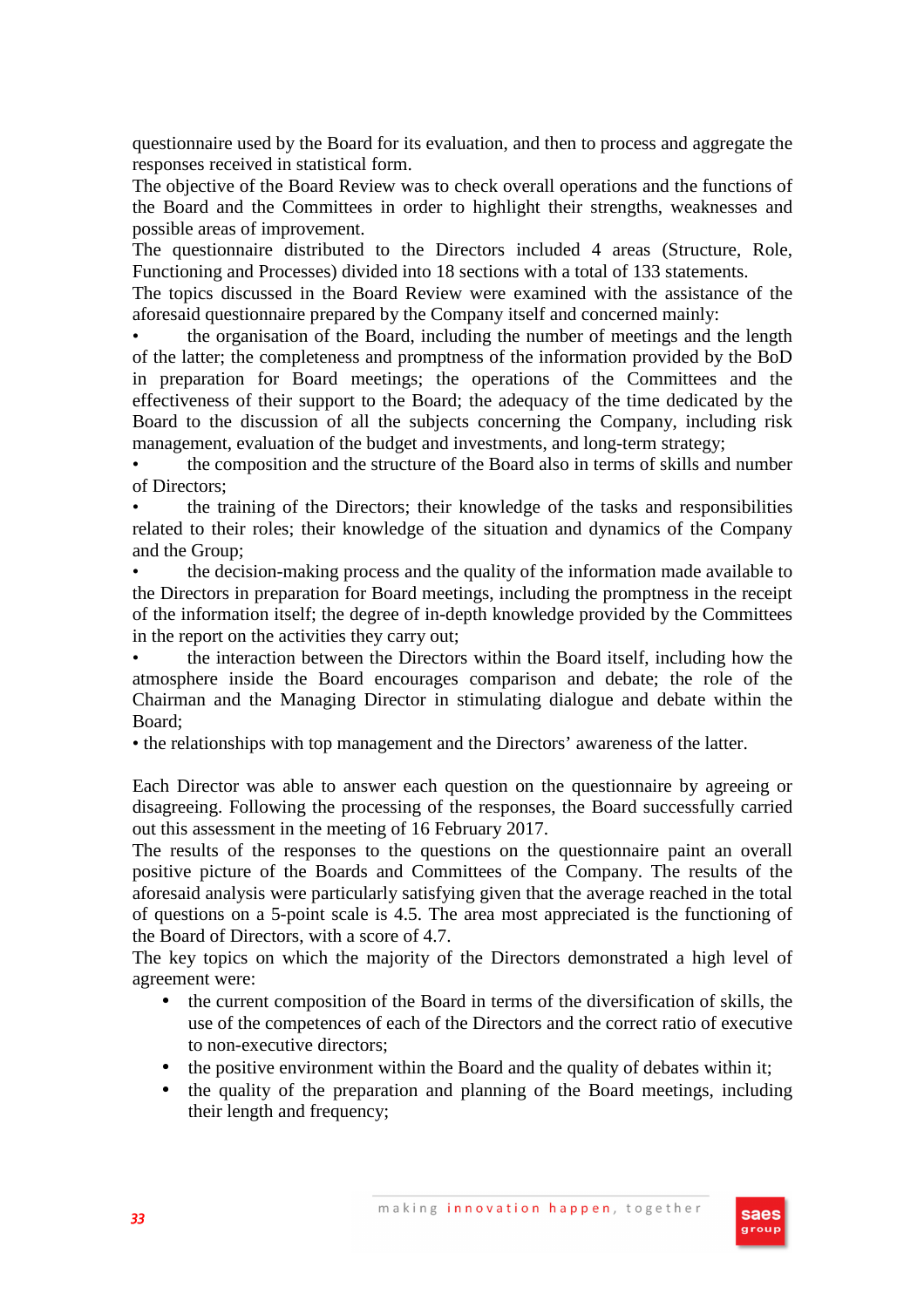- the completeness, promptness and qualitative level of the information made available to Board on the general performance of the Company and the most important transactions;
- the participation of the individual Directors in the decision-making process;
- the level of involvement of the Directors in the definition of strategic plans and the budget and in the evaluation of investments;
- the ease of access to the Managing Directors by the Directors outside Board meetings;
- the commitment and activities of the Chairman and the Managing Director in the performance of their roles; the level of information provided by the Committees on the activities carried out and the degree of depth provided in the reports to the Board by these Committees;
- the quality of the recording of the meetings and the ease of access to the minutes by the Directors.

No particular improvements to be made emerged from the self-assessment of the Board, with the exception of continuing to consolidate activities started, such as to invite managers to the Board meetings in which they can make a contribution in terms of providing their knowledge and assessments, continuing to arrange for induction/training events. The Board reserved the right to assess the possibility of formulating the next self-assessment questionnaire and the next Board Review differently in 2017, which coincides with the last year in office of the Board, in order to extrapolate and highlight possible recommendations/conclusions in conjunction with the expiry of the mandate that could be useful for the renewal of the Board.

The By-Laws award the Board, without prejudice to the limits imposed by law, the powers to pass resolution on the proposals regarding:

- 1. merger resolutions in cases pursuant to articles 2505 and 2505-*bis* of the Civil Code, also as referred to for demergers pursuant to article 2506-*ter*, final paragraph of the Civil Code, where the said regulations are applicable;
- 2. the establishment or closure of secondary offices and branches;
- 3. the awarding of powers of representation to Directors;
- 4. any reduction in capital in the event of withdrawal of a shareholder;
- 5. the amendment of the By-laws in order to comply with legal provisions;
- 6. the transfer of registered offices within Italy.

The Board made use of the power granted in point 1 above to approve the merger of the subsidiary SAES Advanced Technologies S.p.A. with the Company as described above.

The Meeting of Shareholders did not grant any general or prior authorisation for any derogations of the prohibition on competition provided for by article 2390 of the Civil Code.

The Board of Directors of 13 November 2012 decided to comply with the opt-out system set forth in articles 70, paragraph 8, and 71, paragraph 1-*bis,* of the CONSOB

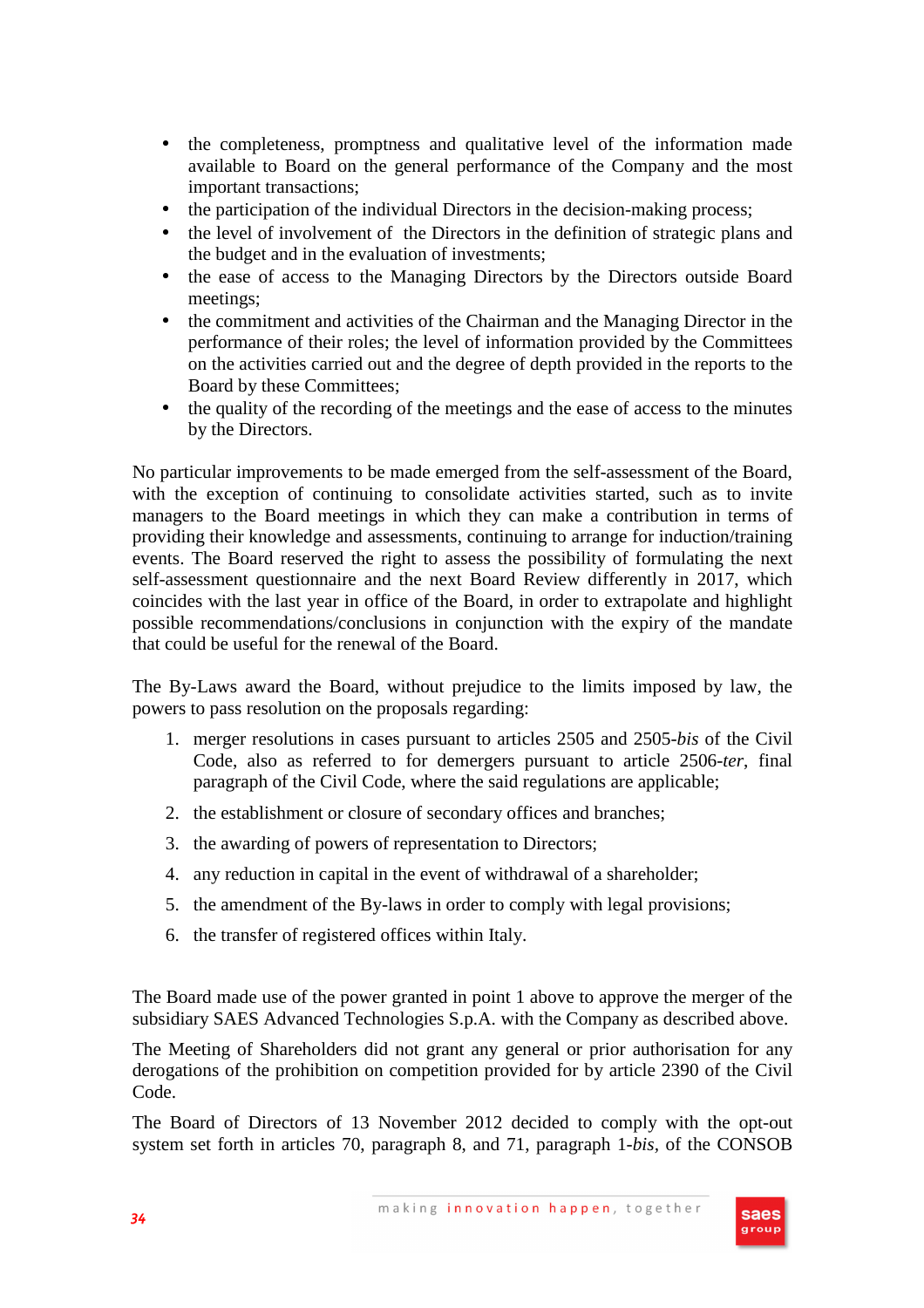Regulations on Issuers, by making use of the right to derogate from the obligation to publish information required on the occasion of significant mergers, demergers, capitalincrease by non-cash contributions, acquisitions and transfers.

# *4.4. Delegated Bodies*

## *4.4.1. Managing Directors*

In compliance with application standard 2.C.1. of the Code, the following persons are considered Executive Directors of the Company:

- the Managing Directors of the Company or the strategically significant<sup>4</sup> subsidiary, therein including the related Chairpersons when they are vested with individual management powers when they have a specific role in the formation of Company strategies;
- the Directors that cover managerial offices in the Company or in a subsidiary company that is strategically significant, or in the parent company when the office also concerns the Company;

The granting of vicarious powers or powers only in the event of an emergency to Directors that are not vested with operational authorisation does not make them Executive Directors, per se, unless these powers are, in fact, used with considerable frequency.

Two of the Directors in office are Executive Directors. The Board appointed by the Meeting of Shareholders of 28 April 2015 met at the end of this meeting to allocate the Company positions, to grant the various powers, and to appoint the Committees. As in the past, the Board adopted a proxy model that provides for the granting of extensive operating powers to the Chairman and the Managing Director. Consequently, the Chairman and Chief Executive Officer (namely, Mr. Massimo della Porta) and the Managing Director and Group Chief Financial Officer (Mr. Giulio Canale) were granted the powers of ordinary and extraordinary administration, acting severally, with the exclusion of the powers reserved exclusively for the Board or those reserved by law for the Meeting of Shareholders.

The powers granted to the Chairman and the Managing Director are identical and do not differ in value and competence.

In particular, Mr. Massimo della Porta and Mr. Giulio Canale, acting severally and with individual signature rights, were vested with the following powers (by way of example, but not limited to):

- a) appointing and revoking proxies for individual acts or categories of acts, establishing their powers and remuneration;
- b) representing the Company in any dealings with third parties, public administrations and public bodies, as well as with other companies of the Group, by signing the related deeds and agreements and undertaking commitments of any kind and nature;



 $\overline{a}$ 

<sup>4</sup> See Note no.2.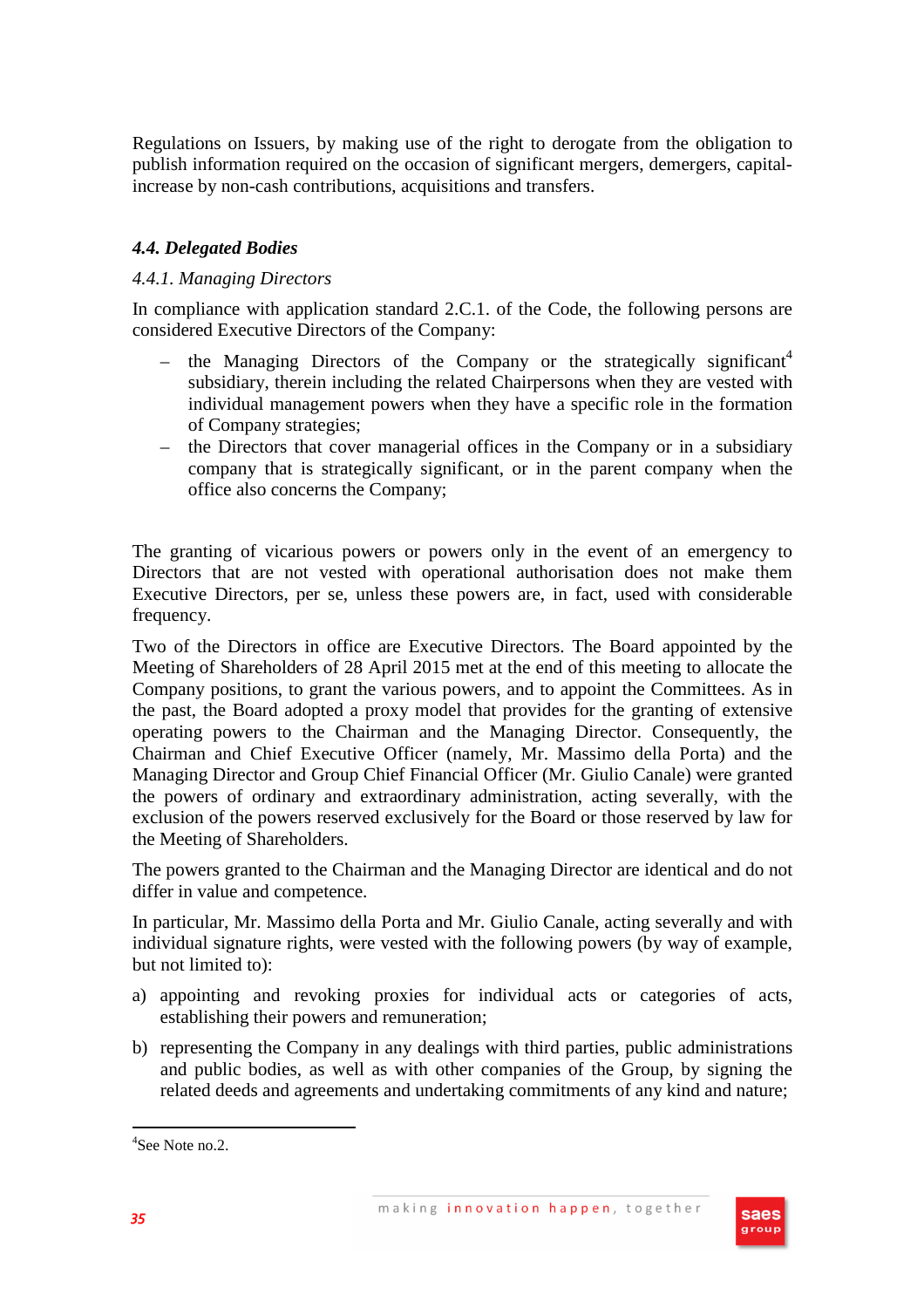- c) purchasing, exchanging and transferring assets when running the Company business; stipulating, with all the appropriate clauses, amending and cancelling any kind of contract, agreement and convention without limitation as to the cause or matter; authorising purchases of raw materials, semi-finished goods, finished products and consumables; authorising offers also outside the current business conditions;
- d) demanding the fulfilment of third-party obligations or obligations from third parties to the Company;
- e) opening bank and/or post office accounts, making payments, via bank transfer and by cheque, making withdrawals from bank and post office accounts, carrying out debit and credit transactions on the current account of the Company at banks and post offices, uncovered or otherwise, always in interest of the Company, as well as issuing and requesting the issue of bank cheques and bank drafts;
- f) negotiating and stipulating all the documents required to obtain bank credit and loans of any kind in favour of the Company and negotiating the terms and conditions related or connected to the granting of credit facilities or loans; stipulating factoring agreements for the assignment of credits of the Company;
- g) carrying out transactions with the railway and customs Administrations, regarding the shipment, clearance and collection of all kinds of goods;
- h) issuing relevant certificates and declarations for tax purposes, extracts from the payrolls regarding the personnel for Social Security, Insurance and National Health Insurance Bodies, and for other Bodies and individuals, signing all declarations prescribed by tax legislation;
- i) hiring and dismissing employees and personnel, of all categories and levels, including managers, signing the related agreements and fixing the employment conditions and subsequent wages increases;
- j) representing the Company before all the Authorities of the Italian Republic and foreign countries; representing the Company as either plaintiff or defendant in any civil, criminal or administrative proceedings and at any instance and level of jurisdiction; appointing and revoking, if necessary, lawyers, attorneys *ad litem* and expert consultants, granting them the most extensive powers;
- k) representing the Company before the Banca d'Italia, CONSOB and management company of the market, negotiating and defining all practices regarding these parties;
- l) reaching compromises and settling disputes of the Company with third parties, appointing arbitrators also for amicable settlements, and signing the corresponding settlement deeds;
- m) representing the Company in insolvency procedures against third parties with all the necessary powers.

The Board did not consider it necessary to fix any limit of power, considering it is adequate to reserve the significant transactions to the Board and pointing out that in the past, as well as during the Financial Year, the Directors with proxies used the powers

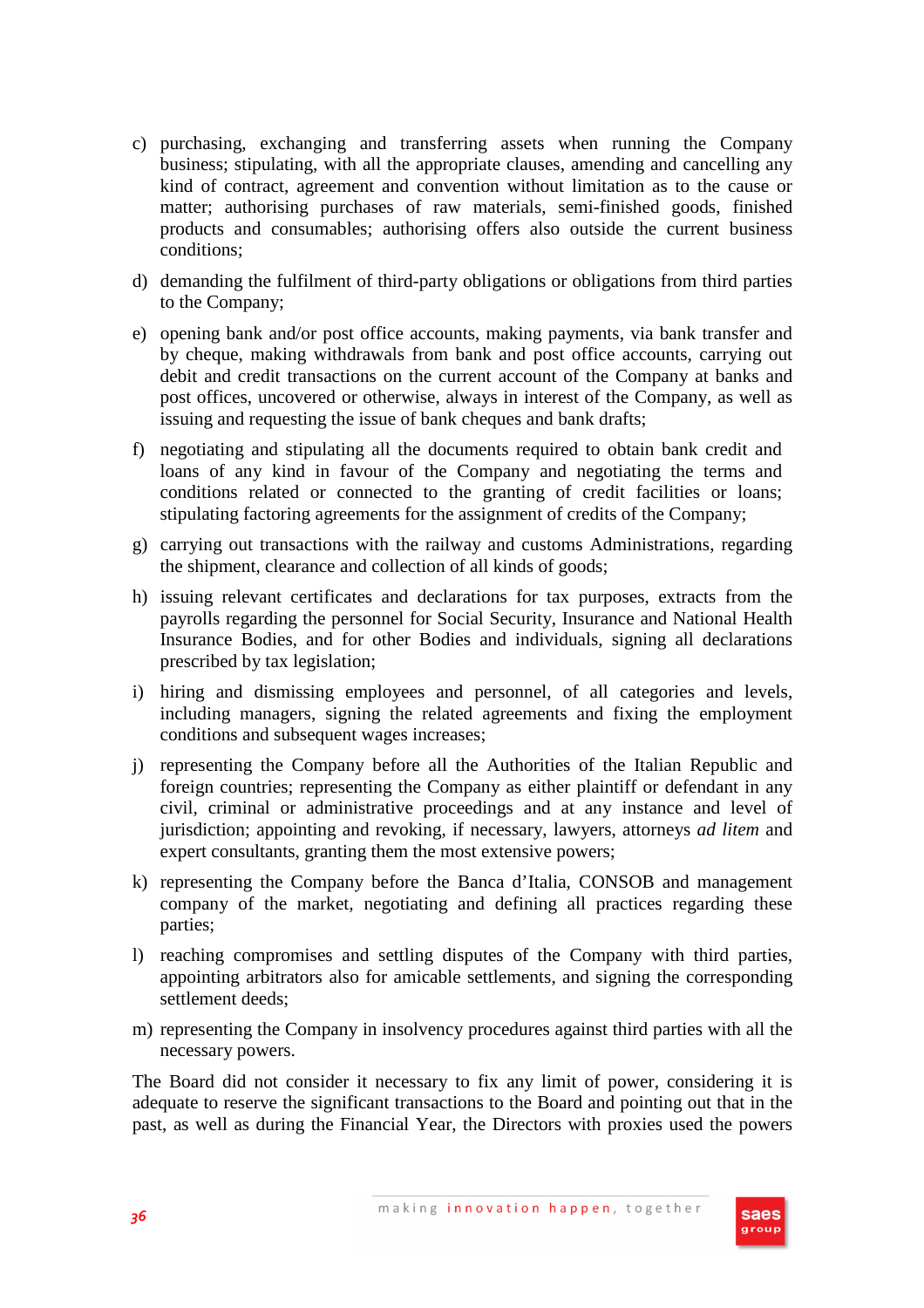assigned to them wisely, only for the normal management of the business, and on which the Board was regularly and promptly updated.

The Executive Directors are in fact obliged to report regularly to the Board of Directors and the Board of Statutory Auditors on the exercising of the delegated powers, providing adequate information on the deeds carried out and, in particular, on any abnormal, atypical or unusual transactions carried out in the exercising of the aforesaid powers. During the Financial Year, the delegated bodies reported regularly to the Board in the subsequent meeting on the activities carried out while exercising the powers granted to them.

## *4.4.2. Chairman of the Board of Directors*

The Chairman, Mr. Massimo della Porta, coordinates and organises the activities of the Board. He is responsible for ensuring that it runs smoothly, serves as a link between the Executive and Non-Executive Directors, defines the agenda, and leads the related meetings.

The Chairman does his utmost to ensure that the Directors are provided with the documents and information necessary for enabling the Board to express an informed opinion on the topics submitted for its examination and approval with reasonable notice, where possible together with the notice to attend (generally sent at least ten days prior to the Board meeting), except in the event of necessity or emergency. The documents are made available to the Directors in a virtual data room, which is equipped and dedicated specially for this purpose. With regard to the financial reports, these are sent with at least two working days' notice, depending on the technical time required to prepare the documents. As an exception, in light of the nature of the resolutions to be passed and due to higher confidentiality requirements, such as, for example, with regard to strategy plans, with the consent of the Directors, the material may not be anticipated to them.

The Chairman of the Board is also the Chief Executive Officer, but shares the responsibility for the management of the Company with the Managing Director, Mr. Giulio Canale. Both are on a list of Directors submitted to the Majority Shareholder of the Company (S.G.G. Holding S.p.A.).

In accordance with principle 2.P.5 of the Code, it is to be noted that the Board considered it appropriate to grant proxies to the Chairman equal to those granted to the Managing Director, in such a way that Mr. Massimo della Porta could continue to act efficiently and to provide the strategic impulse he always provided as Managing Director in previous Board mandates (as from April 1997). The granting of proxies and the concentration of offices held by Mr. Massimo della Porta is considered to be consistent with the organisational structure of the Company.

In compliance with application standard 2.C.3. of the Code, the Board assessed the possibility of appointing an Independent Director as Lead Independent Director in order to strengthen the impartiality and equilibrium that are required of the Chairman of the Board, as the latter is the main person responsible for the management of the Company and has operational authorisations. Therefore, the Board of 28 April 2015 considered it appropriate to appoint Mr. Roberto Orecchia as Lead Independent Director and informed the market, on the same date, in accordance with the provisions of the Regulations for Issuers.

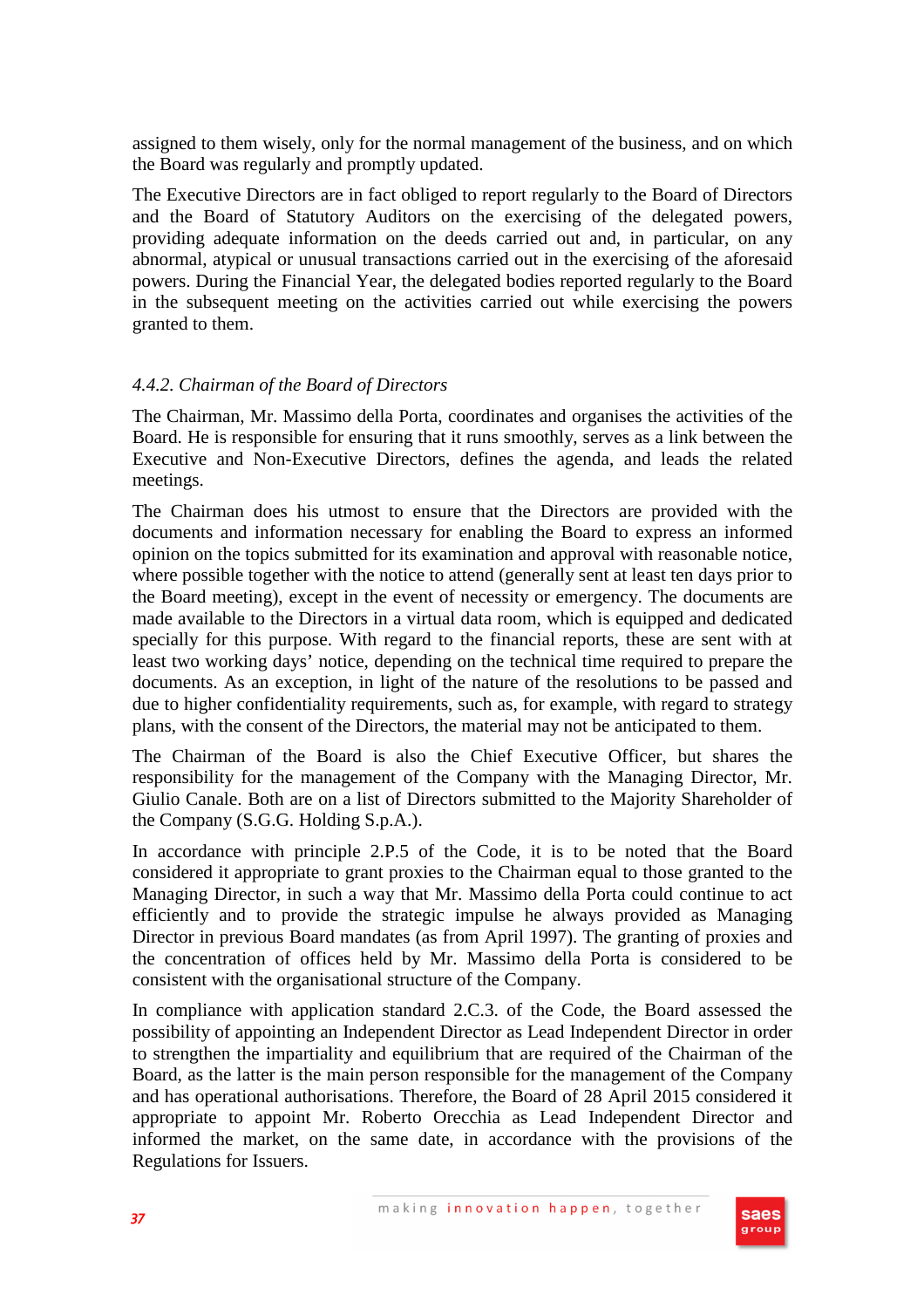The Chairman and the Managing Director do their utmost to ensure that the Board is kept informed on the main new laws and regulations that concern the Company and the company bodies.

Should the Directors require explanations and information from the management of the Company, they send a request to the Chairman, who takes care of the matter, by gathering the necessary information or by putting the Directors in contact with the management concerned. The Directors may request the Chairman and/or the Managing Director for business representatives of the Company and the Group to attend Board meetings so that they may provide the appropriate insight into the topics on the agenda. No Director made use of this power during the Financial Year.

#### *4.4.3. Reporting to the Board*

The delegated bodies are obliged to report regularly to the Board of Directors and to the Board of Statutory Auditors on the exercising of the delegated powers, providing adequate information on the actions carried out and, in particular, on any abnormal, atypical or unusual transactions carried out in the exercising of the aforesaid powers. During the Financial Year, the delegated bodies reported regularly to the Board in the subsequent meeting on the activities carried out while exercising the powers granted to them.

#### *4.5. Other Executive Directors*

At present, there are no other executive directors apart from the Chairman and the Managing Director.

#### *4.6. Independent Directors*

The Board in office, elected by the Meeting of Shareholders of 28 April 2015, is made up of 11 (eleven) members, including two (2) Executive Directors and nine (9) non-Executive Directors, four (4) of which qualify as Independent Directors and one (1) qualify as Independent Director under the provisions of articles 147-*ter*, paragraph 4, and 148, paragraph 3, of the Consolidated Finance Law (but not under the Corporate Governance Code), who do not have, nor have recently had, direct or indirect relations with the Company or subjects related to the latter that currently influence their independence of judgment.

If the Meeting of Shareholders resolves to amend the number of members of the Board, it is advisable that the following proportions are respected:

- Board composed of up to eight (8) members: at least two (2) Independent Directors;

- Board composed of nine (9) to fourteen (14) members: at least three (3) Independent Directors;

- Board composed of fifteen (15) members: at least four (4) Independent Directors.

The new Board was appointed in April 2015 with the same number of directors as before (11).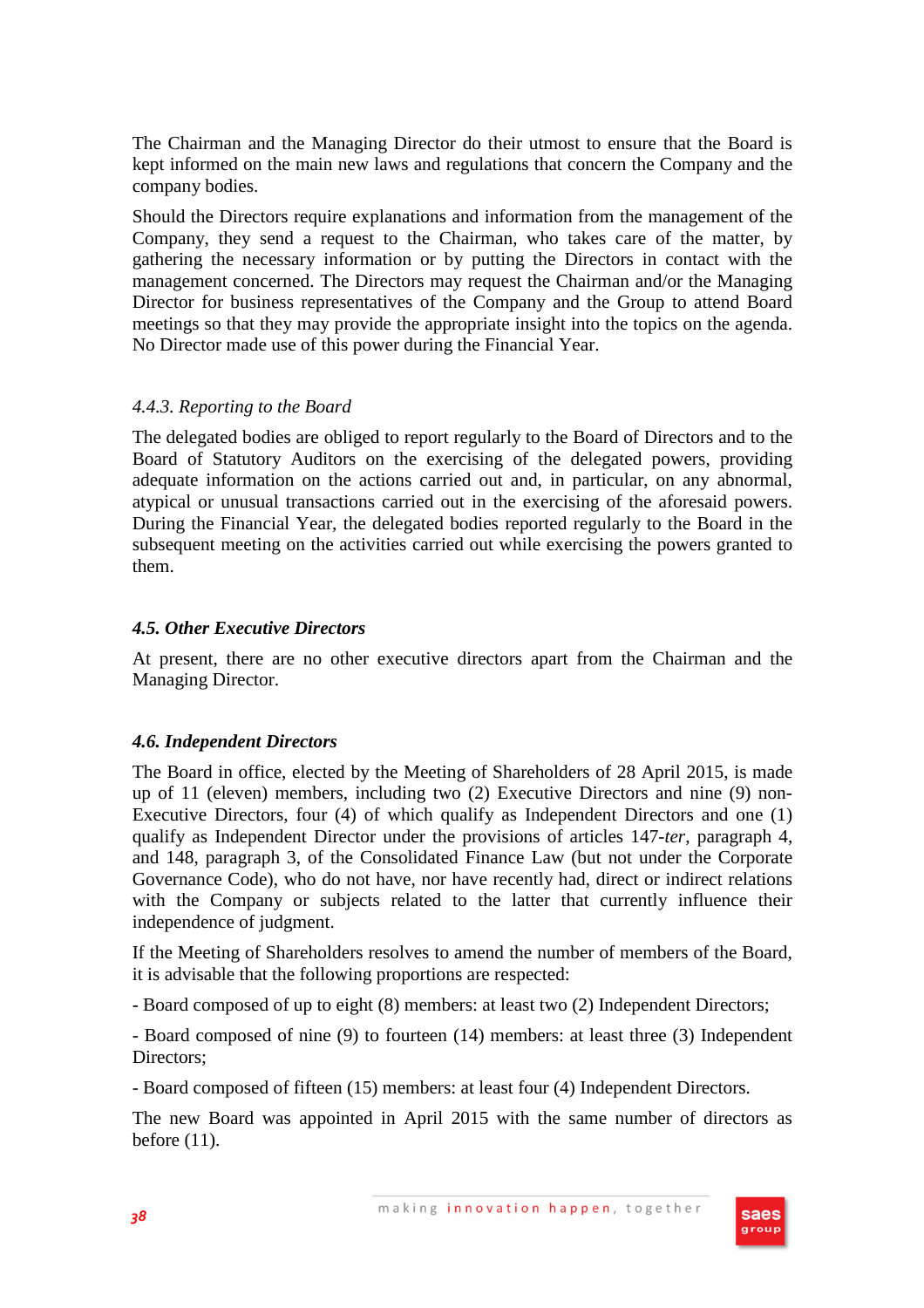With reference to principle 3.P.1. and application standard 3.C.3. of the Code, the Company believes that three (3) non-Executive Directors should be appointed for a Board of nine (9) to fourteen (14) directors. However, the new Board, in office since 2015, has four Independent Directors pursuant to the Consolidated Finance Law (one more than the number of Independent Directors in the outgoing Board).

In particular, it is believed that with this composition, the number, expertise, availability of time and authoritativeness of the non-Executive Directors contribute to the enrichment of the Board discussions and guarantee that their opinion carries considerable weight in the making of well thought-out, informed Board decisions.

Non-Executive Directors contribute their specific expertise to Board discussions, contributing to the making of sound decisions, in compliance with the interests of the Company, aimed at creating value for shareholders in the medium to long-term and paying special attention to areas where conflicts of interest may arise.

In compliance with application standard 3.C.1. of the Code, the Board takes the independence of its non-executive members into account, placing more emphasis on substance than form. Moreover, in principle, within this assessment, the Board tends to consider a Director as non-Independent, as a rule, in the following non-mandatory situations:

a) if the Director is the holder of a quantity of shares, either directly or indirectly, also through subsidiary companies, trust companies or third parties, that enable the Director to exercise control or to have considerable influence over the Company, or is party to a shareholder agreement through which one or more parties may exercise control or have considerable influence over the Company;

b) if the Director is, or has been in the previous three financial years, a significant figure<sup>5</sup> in the Company, of one of its strategically-significant subsidiaries or a company under common control with the Company, or a company or body that, together with others controls the Company or is in a position to exercise a considerable influence over the Company through a shareholder agreement;

c) if the Director directly or indirectly (for example through subsidiary companies or companies in which he/she is a significant figure, or as partner of a professional company or consultancy firm) has, or has had in the previous financial year, a significant commercial, financial or professional relationship:

– with the Company, one of its subsidiaries, the parent company or with any of the related significant figures;

– with a party that, also together with others through a shareholders agreement, or with the related significant figures, controls the Company;

or is, or has been an employee of one of the aforesaid parties in the previous three financial years;

d) if the Director receives, or has received in the previous three financial years, significant additional remuneration to the "fixed" remuneration of the non-Executive



 $\overline{a}$ 

<sup>&</sup>lt;sup>5</sup>In compliance with application standard 3.C.2 of the Code, the Chairman of the Board of Directors, the Executive Directors and Managers with Strategic Responsibilities are considered to be "significant figures" of the Company;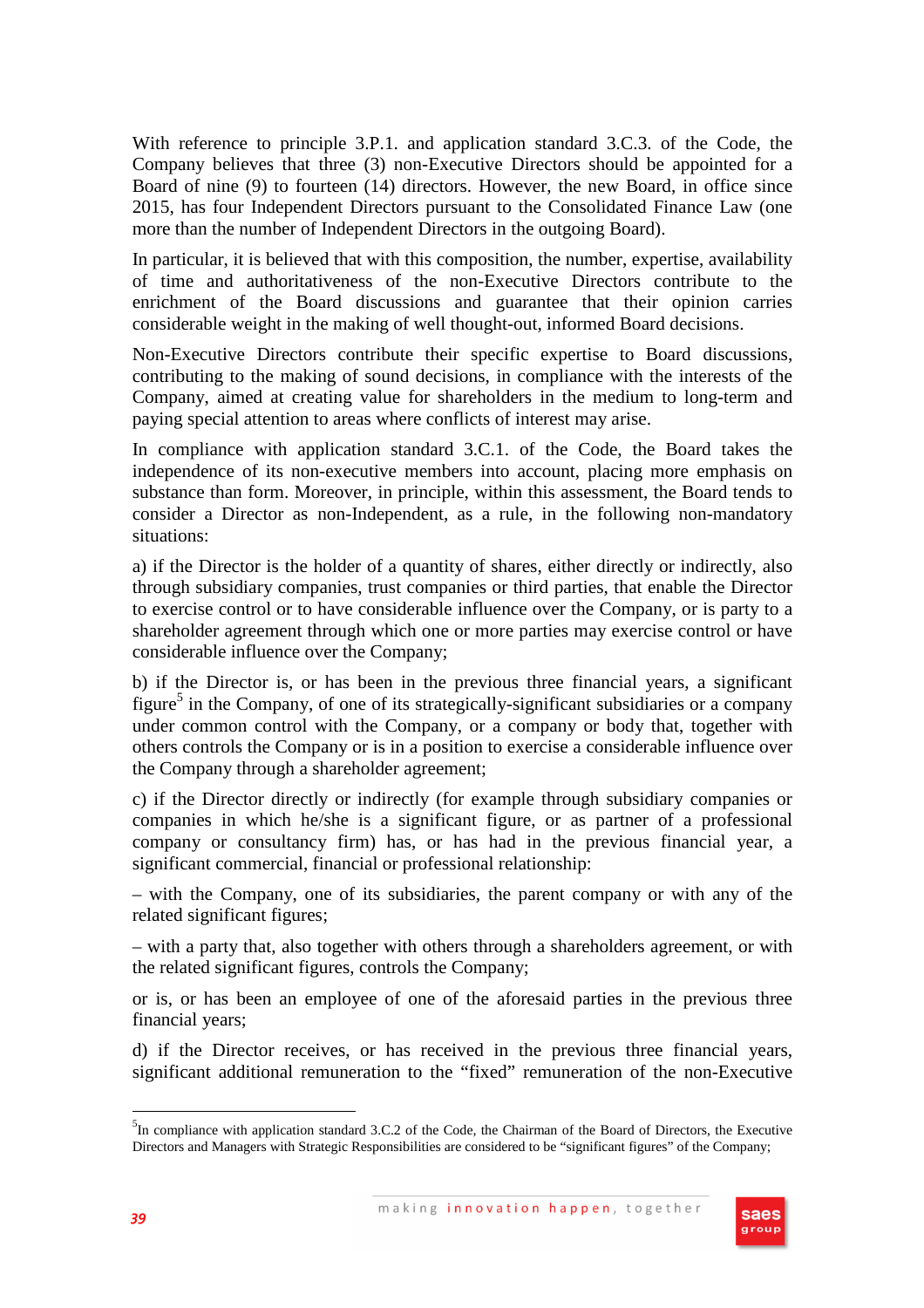Director of the Company and the remuneration for the participation on the committees, also in the form of participation in incentive plans linked to Company performance, based on shares or otherwise, from the Company or one of its subsidiaries or the parent company;

e) if the Director has been a Director of the Company for more than nine years in the last twelve years;

f) if the Director holds the office of Executive Director in another company in which an Executive Director of the Company holds the office of Director;

g) if the Director is a shareholder or Director of a company or body belonging to the network of the company entrusted with the statutory audit of the Company;

h) if the Director is a close relative of a person in one of the situations described in the previous points and in particular if the Director is the spouse that is not legally separated, common law spouse, relative or relative by marriage up to fourth degree of kinship of a Director of the Company or the companies controlled by the latter or the parent company/companies or those subjected to common control or parties in the situations described in the previous points.

The possibilities listed above are not mandatory. During its evaluation the Board takes all the circumstances into consideration that may appear to compromise the independence of judgement and conduct of the Director.

*Evaluation:* The Independent Directors are obliged to promptly inform the Board if an event considered likely to change the "independent" status of a Director occurs.

The independence of the Directors and the relationships that may be or appear to compromise the independent opinion of a Director are evaluated annually by the Board, taking into account the information supplied by the individuals concerned or in any case available to the Company. The outcome of the evaluations of the Board is duly communicated to the market at the time of the appointment of the Independent Directors, as well as within the context of the corporate governance report.

If the Board is entirely certain that the requirement of independence is satisfied even in the presence of situations that are abstractly referable to non-independent cases, the Board will provide adequate information to the market on the outcome of the evaluation, without prejudice to the verification of the adequacy of the related reason on the part of the Board of Statutory Auditors.

More restrictive legal provisions or provisions established by the By-laws that set forth the expiry of the office of the Director in the event that he/she loses any of the independence requirements shall prevail.

In compliance with principle 3.P.2 and application standard 3.C.4. of the Code, in the meeting of 16 February 2017, as every year, the Board reported the degree of independence of its Directors pursuant to the laws in force (article 147-*ter* of the Consolidated Finance Law), confirming, on the basis of the requirements set forth in the Corporate Governance Code and articles 147-*ter*, paragraph 4, and 140 paragraph 3, of the Consolidated Finance Law, that the Directors Ms. Gaudiana Giusti, Mr. Stefano Proverbio, Mr. Roberto Orecchia and Ms. Luciana Rovelli qualified as "Independent", and on the basis of the individual independence requirements set forth in articles 147 *ter*, paragraph 4, and 140, paragraph 3, of the Consolidated Finance Law, that Mr.

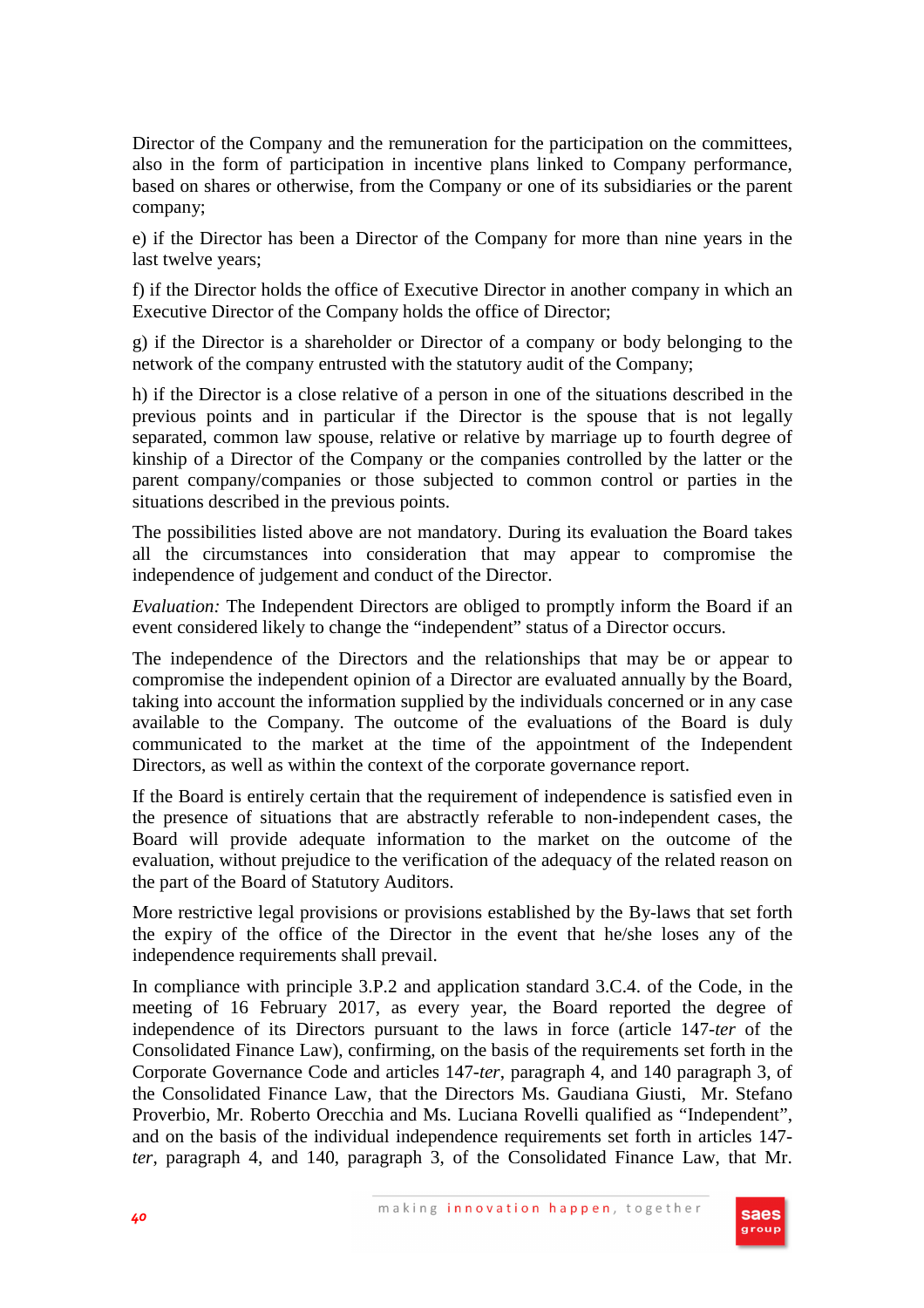Adriano De Maio qualified as "Independent". The Board did not make use of additional or different criteria, as there were no situations that were even abstractly referable to the cases identified by the Code as indicative of lacking independence. The four Directors filed suitable declarations before the Meeting of Shareholders stating that they satisfied the requirements of Independent Directors (as explained above). The Board informed the market of continued positive assessment of the independence of its Independent Directors on the present date.

Also for the purposes of application standard 3.C.5 of the Code, in its meeting of 14 March 2017 the Board of Statutory Auditors checked that criteria adopted by the Board to evaluate the independence of its members had been applied correctly, acknowledging the declarations issued by the individuals.

*Meetings.* With reference to application standard 3.C.6 of the Code, the Independent Directors usually meet once a year in the absence of the other Directors (also in the light of the number of persons attending the meetings of the Board and the various Committees). The meeting may also be held informally via audio or video conferencing.

During the Financial Year the Independent Directors did not consider it necessary however to meet again in the absence of the other Directors, considering the high quality of the information received from the delegated bodies, their active participation in the Board and their presence on the Committees, which enabled them to analyse the issues of interest to them in adequate depth in the meetings already planned, despite the presence of other attendees.

## *4.7. Lead Independent Director*

As illustrated in paragraph 4.4.2 above, as the Chairman of the Board has also operational powers, holding the office of Chief Executive Officer, although he is not the sole person responsible for the management of the Company, in compliance with application standard 2.C.3. of the Code, the Board of 28 April 2015 considered it appropriate to appoint the Independent Director Mr. Roberto Orecchia as Lead Independent Director. The non-executive Directors (and in particular the Independent Directors) refer to the latter for a better contribution to the activities and operation of the Board. The Lead Independent Director collaborates (as he has collaborated during the Financial Year) with the Chairman in order to guarantee that the Directors are the recipients of complete and timely information flows. The Lead Independent Director is also granted the power, *inter alia*, to call special meetings with Independent Directors in order to discuss the issues considered to be of interest to the operations of the Board of Directors or the management of the Company, either independently or on the request of the other Directors. During the Financial Year the Lead Independent Director made no requests or reports to the Chairman of the Board.

Mr. Roberto Orecchia is the Chairman of one of the two Committees set up within the Board, namely the Audit and Risk Committee.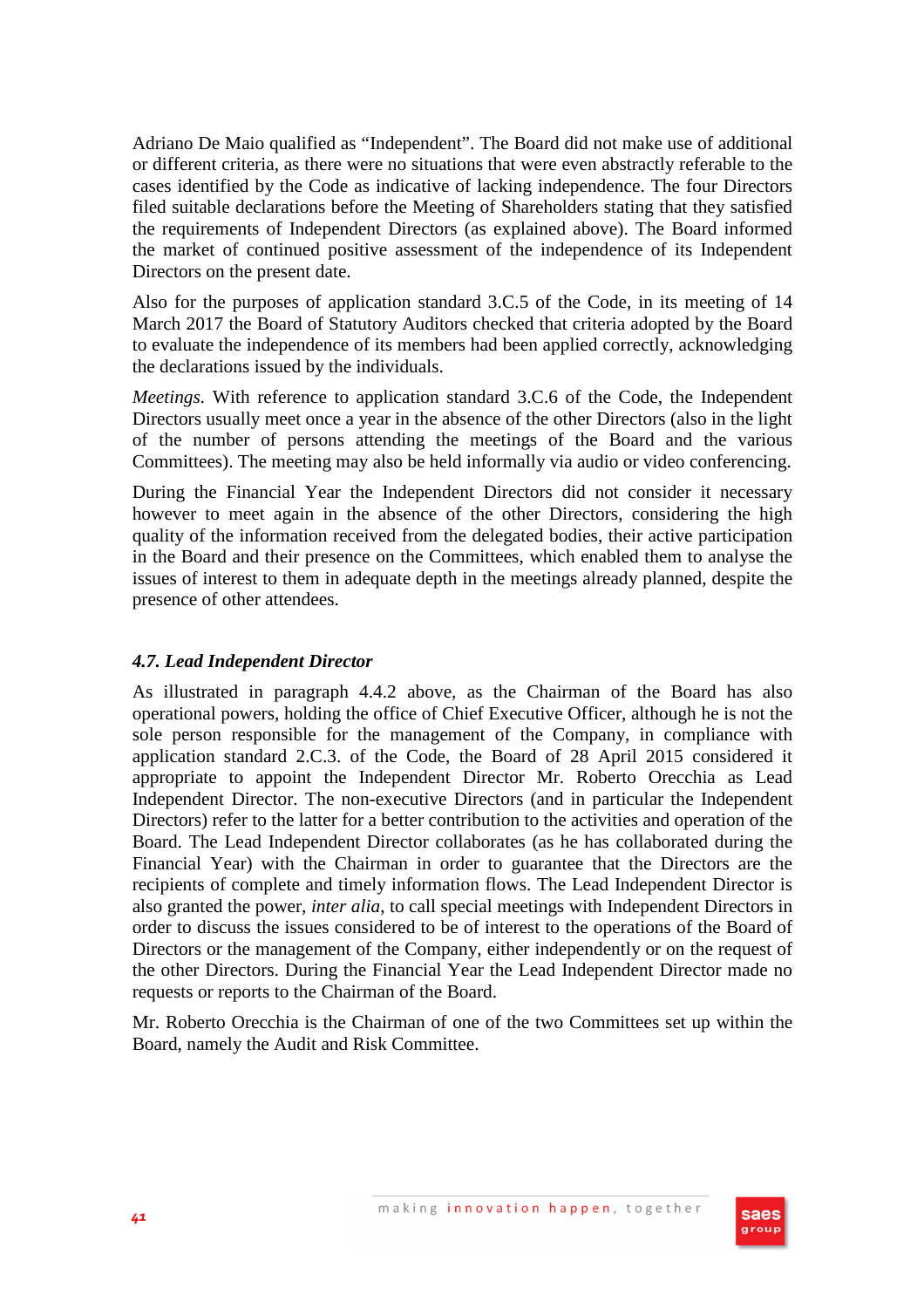## **5. PROCESSING OF COMPANY INFORMATION**

On 24 March 2006, the Board adapted itself to the new provisions of the Consolidated Finance Law, the Regulations for Issuers, as supplemented by CONSOB resolution no. 15232 of 29 November 2005, as well as the Market Regulations organised and managed by Borsa Italiana S.p.A and related Instructions, as amended following the Italian Savings Law, in transposing the EC directive on market abuse, introducing ad hoc internal procedures or amending and updating those already existing on this matter.

More precisely, the Board adopted:

- the *Procedure for Managing Inside Information*: also for the purposes of the application standard 1.C.1., letter j) of the Code, which defines the conduct of Directors, Auditors, managers and employees in relation to the internal management and disclosure to the market of inside information, i.e. precise information that has not been made public, concerning, directly or indirectly, one or more issuers of financial instruments or one or more financial instruments, which, if made public, could have a considerable influence on the prices of these financial instruments.

The procedure stated above, available on the Company website www.saesgetters.com (Investor Relations/Corporate Governance/Policies and Procedures/Inside Information section) has been drawn up for the purpose of ensuring that information regarding the Company that is disclosed externally is in full compliance with the principles of correctness, clarity, transparency, timeliness, and broad and equal disclosure in order to guarantee equal treatment, completeness, comprehensibility and continuity of information, in a complete and adequate manner and, in any case, through the institutional channels and according to the terms established by the Company, as well as to ensure that internal management of information in particular is in compliance with the obligations of confidentiality and lawfulness;

- the Insiders Register: set-up effectively from 1 April 2006, identified the persons that, due to their working or profession or the tasks carried out, have access to the information indicated in article 114, paragraph 1 of the Consolidated Finance Law, pursuant to and in accordance with article 115-*bis* of the Consolidated Finance Law and articles 152-*bis*, 152-*ter*, 152-*quater* and 152-*quinquies* of the Regulations for Issuers.

The Board also approved the Code of Conduct for Internal Dealing (hereinafter also "Internal Dealing Code"), which regulates the information disclosure requirements that the Significant Persons and/or in the Persons Closely Associated to the Significant Persons, as identified in the Code itself, are obliged to observe in relation to the transactions they carry out on financial instruments of the Company or other financial instruments related to them. The Internal Dealing Code also regulates the obligations that the Company is obliged to observe towards the market in relation to the transactions on financial instruments carried out by Significant Persons and by Closely Associated Persons. The Internal Dealing Code provides for black-out periods, i.e. predetermined periods (the 30 calendar days preceding the Board meetings to approve the accounting data for the period and the 24 hours subsequent to the issuance of the related press release) during which the persons subject to the provisions of the Code may not carry out transactions on SAES Getters financial instruments or on financial instruments related to them. The Internal Dealing Code was amended by the Board of 29 July 2016 to also formally implement (EU) Regulation no.596/2014 of the European

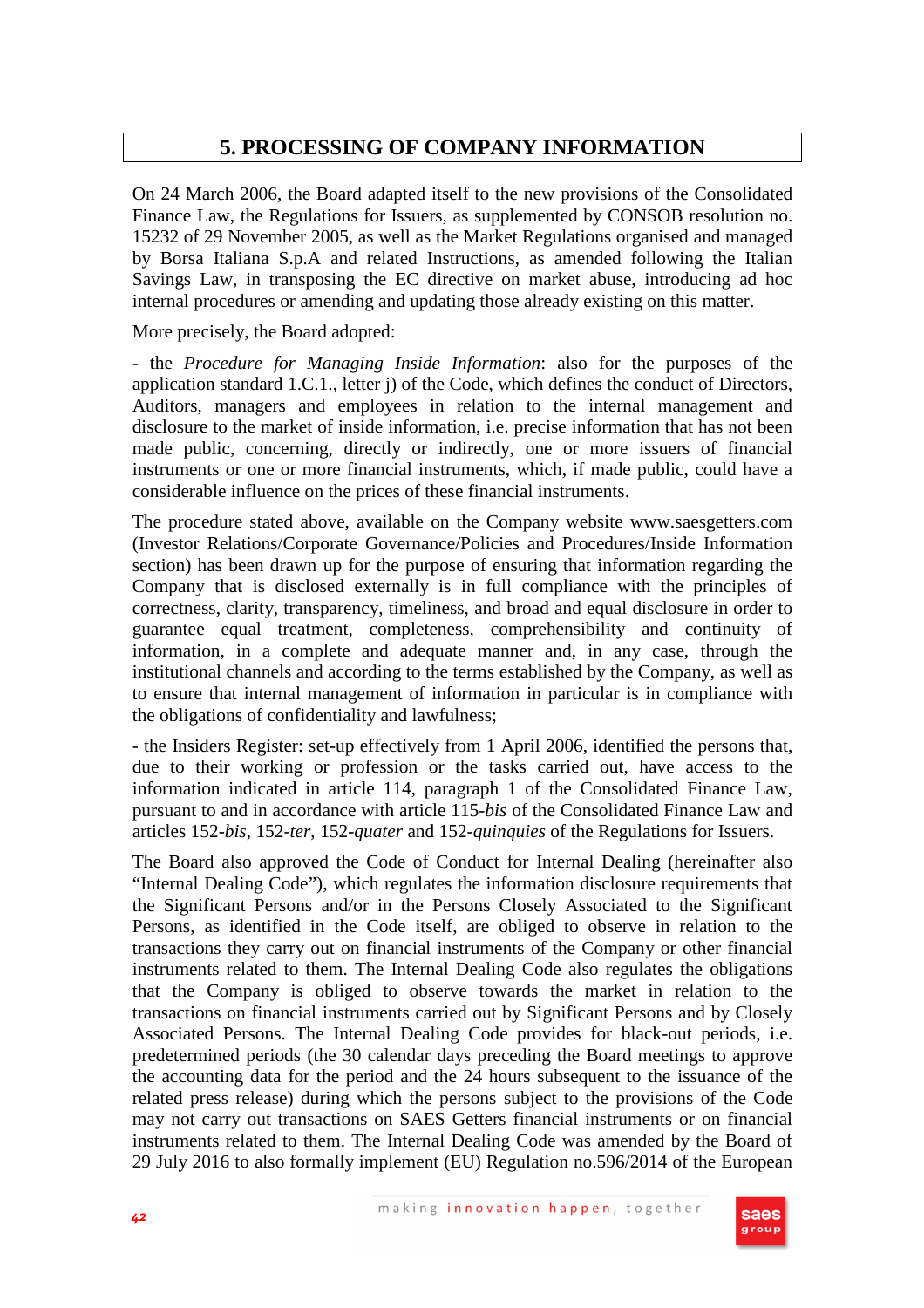Parliament and the Board of 16 April 2014 on market abuse (MAR or "Market Abuse Regulation") and which repeals directive 2003/6/EC of the European Parliament and the Board, as well as directives 2003/124/EC, 2003/125/EC e 2004/72/EC.

The Chairman and the Managing Director may prohibit, or restrict, the performance of transactions by Significant Persons and Closely Associated Persons in other periods of the year when particular events are taking place.

In this case the Manager In Charge (as defined in the Internal Dealing Code) will be responsible for informing the Significant Persons (who have not already been informed on account of their position) of the start and finish dates of the period during which the Transactions are prohibited.

During the Financial Year transactions carried out by Significant Persons were reported to the market and to the competent authorities. The related filing models as well as the Code of Conduct for Internal Dealing can be consulted on the Company website www.saesgetters.com (Investor Relations/Corporate Governance/Policies and Procedures/Internal Dealing section).

The Directors and Auditors are obliged to keep the documents and information acquired throughout the performance of their duties confidential and to comply with the procedures adopted for the internal management and external disclosure of these documents and information.

The information disclosed outside the Company must be uniform and transparent. The Company must be accurate and consistent in communicating with mass media. Relations with the mass media are reserved exclusively to the Chairman and the Managing Director, or to the in-house departments in charge of these matters.

# **6. COMMITTEES WITHIN THE BOARD (pursuant to article 123 bis, paragraph 2, letter d), of the Consolidated Finance Law)**

In order to perform its duties more efficiently, the Board set up the Audit and Risk Committee and the Remuneration and Appointment Committee within the Board, whose functions are described in the following paragraphs.

The meetings of each committee are recorded and the minutes are made accessible to the Board of Statutory Auditors.

In relation to application standard 4.C.1. letter d) of the Code, it is to be specified that it was not considered necessary for the Chairperson of each committee to give information on the work carried out to the next Board meeting to be held thereafter: the Chairman of the Control and Risk Committee reports at least every six months to the Board on the work of this Committee and if he considers it appropriate he asks for specific issues to be tackled by adding them to the agenda of the Board. The Chairwoman of the Remuneration and Appointment Committee reports on the items to be added to the agenda of the Board whenever she considers it necessary and reports once a year on the work carried out by the Committee during the previous financial year.

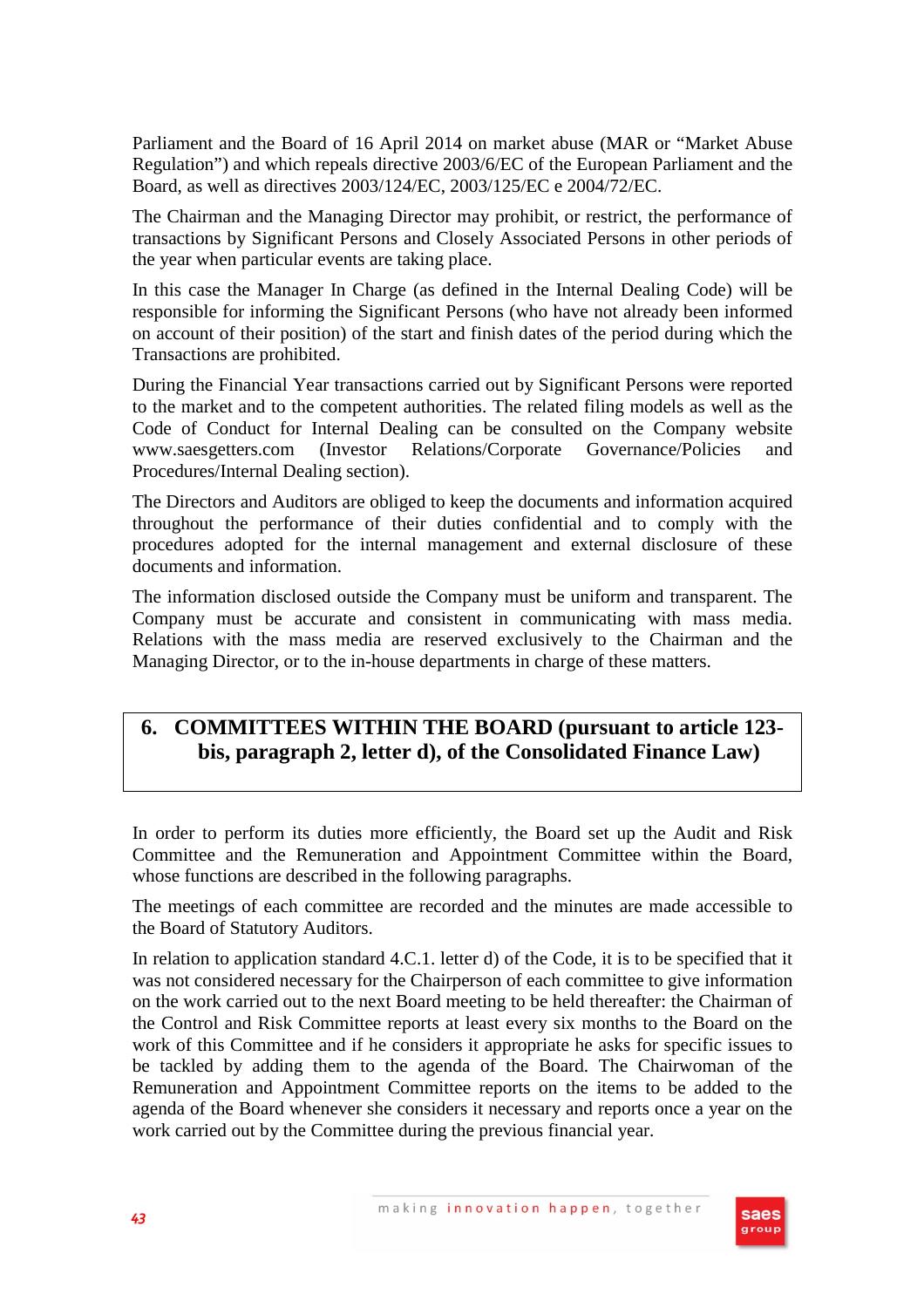Both the Committees are composed exclusively of non-Executive Directors, who are predominantly Independent.

The Board does its upmost to ensure an adequate rotation within the Committees, unless for any reason and cause it is considered appropriate to confirm one or more Directors beyond the established terms and conditions.

The Board has the power to setup one or more further Committees within it with to act in an advisory or consultative capacity, which shall be defined in practical terms in the Board resolution concerning the formation of the aforesaid Committees.

In relation to application standard 4.C.1., letter e) of the Code, it is specified that the existing Committees (Remuneration and Appointment Committee and the Audit and Risk Committee) are provided with annual predetermined expenses budgets that are considered adequate for the performance of their activities.

## **6.1. Audit and Risk Committee**

For all information regarding the Audit and Risk Committee please refer to paragraph 10 of this Report.

## **6.2. Appointment Committee**

On the basis of the recommendations of the Code, application standard 4.C.1., letter c), in 2012 the Board assessed the possibility of grouping the functions provided for the Appointment Committee (application standard 5.C.1., letters a) and b)) into a single Committee in consideration of the close correlation and mutual relevance of the subjects dealt with. Hence the Remuneration and Appointment Committee was set up.

## **6.3. Executive Committee**

The Board did not consider appropriate to setup an Executive Committee within the Board, as already explained in paragraph 4.5.

## **6.4. Remuneration and Appointment Committee**

For all information on the Remuneration and Appointment Committee please refer to paragraph 8 and to the Remuneration Report published by the Company, pursuant to article 123-*ter* of the Consolidated Finance Law.

## **6.5. Committee for transactions with related parties**

The Committee is composed of unrelated directors that satisfy the requirements of independence and is chaired by the Lead Independent Director. The Committee meets whenever any resolution on the transactions with related parties is to be passed pursuant to the Procedure on transactions with related parties published on the Company website www.saesgetters.com (Investor Relations/Corporate Governance/Policy and Procedures/Related Parties section).

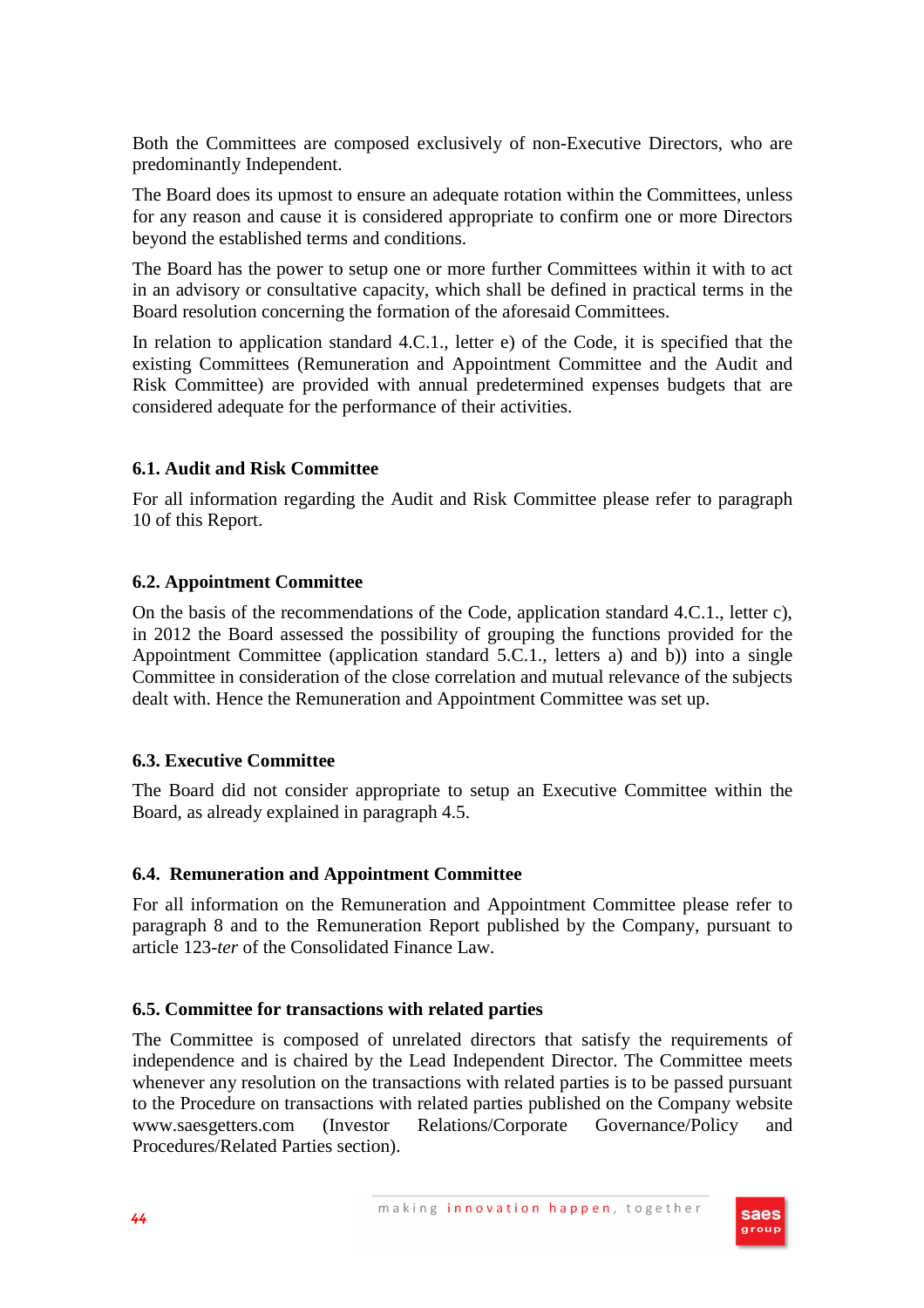During the Financial Year, the Committee met on 7 June to make a preliminary assessment of the plan of merger between the fully-owned company SAES Advanced Technologies S.p.A. and the parent company SAES Getters S.p.A., being a transaction with a related party pursuant to the procedure on Transactions with Related Parties, approved by the Board of Directors on 11 November 2010 and updated on 28 April 2015.

## **7. APPOINTMENT COMMITTEE**

On the basis of the recommendations of the Code, application standard 4.C.1., letter c), in 2012 the Board assessed the possibility of grouping the functions provided for the Appointment Committee (application standard 5.C.1., letters a) and b)) into a single Committee in consideration of the close correlation and mutual relevance of the subjects dealt with. Hence the Remuneration and Appointment Committee was set up.

## **8. REMUNERATION AND APPOINTMENT COMMITTEE**

The Board of Directors set up the Compensation Committee - now the Remuneration and Appointment Committee - within the Board on 17 December 1999 with consulting and proposal functions. The Committee has its own Regulations, approved by the Board of Directors on 20 December 2012, which regulates its composition and appointment, the tasks and operating procedures of the Committee itself, in compliance with the principles and application criteria contained in the Corporate Governance Code of listed companies.

The Remuneration and Appointment Committee is composed of three non-executive directors, of which two are independent; and at least one member should have considerable knowledge and experience in accounting and finance matters. Its current members are: Ms. Gaudiana Giusti (Independent Director) – Chairwoman of the Committee, Mr. Adriano De Maio (non-executive Director and Independent Director pursuant to the combined provisions of articles 147-*ter*, paragraph 4, and 148, paragraph 3, of Consolidated Finance Law) and Ms. Luciana Rovelli (Independent Director). All member of the Committee have adequate experience in accounting and finance matters.

During the Financial Year the Committee met seven times with an average attendance of 85.71% of its members and the meetings lasted an average of one and a half hours. On the invitation of the Chairwoman, the Group Legal Counsel and the Group HR Director attended the meetings, who ensure direct access to the Company information necessary for the Committee to perform its duties. At least six meetings are planned for 2017, one of which has already been held on 7 February 2017 and one has been held on the present date. Minutes of the meetings of the Committee are duly recorded.

Executive Directors do not usually attend the meetings of the Remuneration and Appointment Committee, nor do they attend meetings in which their remuneration is decided upon. The Chairman of the Board of Statutory Auditors is always invited to the meetings, and he attended 6 out of the 7 meetings held during the Financial Year. The Committee has the right to access the information and the Company departments

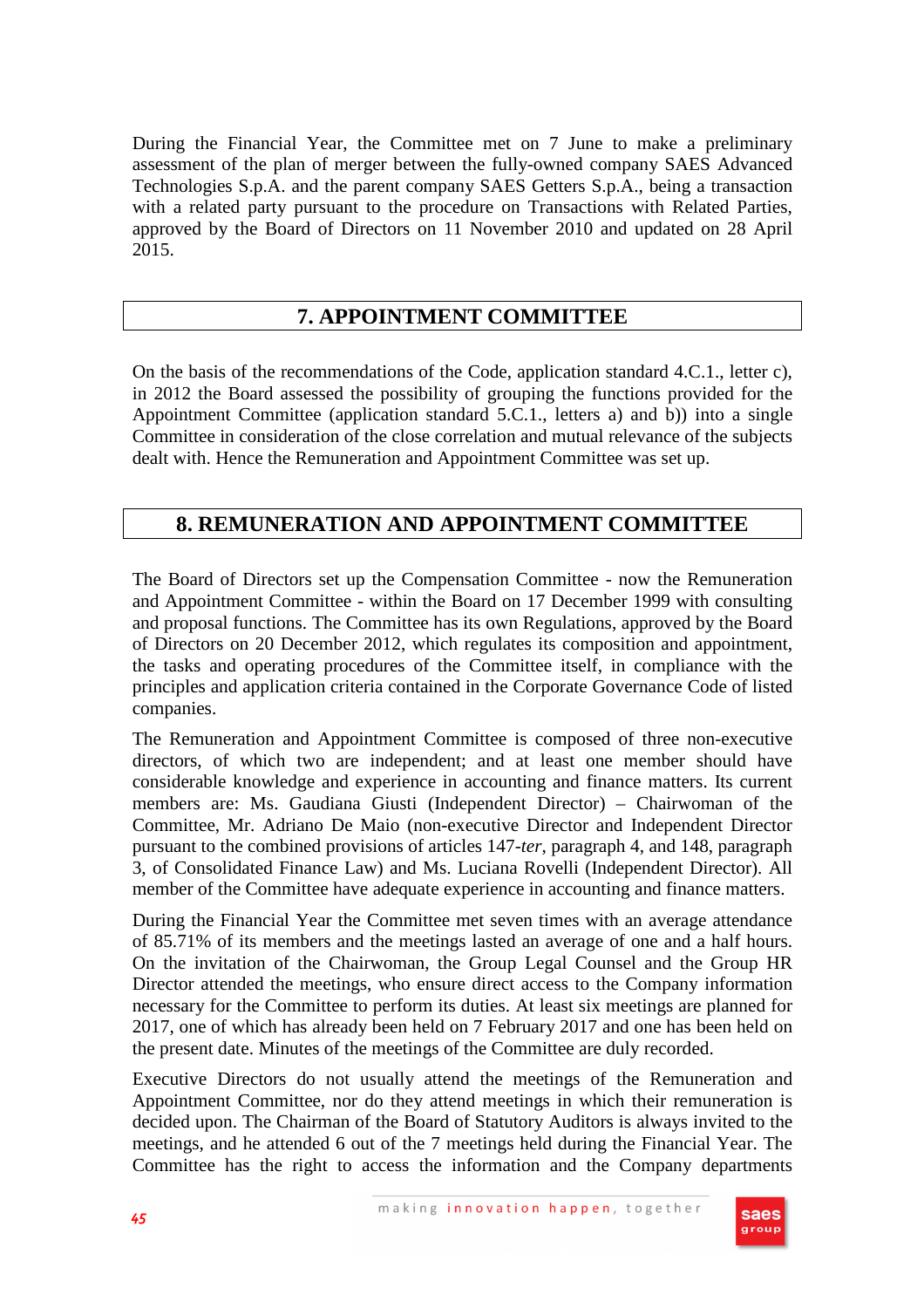required for the performance of its duties and, if it is considered appropriate, may make use of external consultants, to be selected autonomously. This power was exercised during the Financial Year in relation to the Board Review as indicated in paragraph 4.3., with the assistance of Governance Advisors, and in relation to the drafting of the ideal candidate for the office of Executive Director as indicated in paragraph 4.1.1., with the assistance of Adelaide Consulting.

In compliance with application standard 4.C.1. letter e) of the Code, it is to be specified that the Remuneration and Appointment Committee has an annual predetermined expenses budget that is considered adequate for the performance of its activities.

For all information on the Remuneration and Appointment Committee please refer to the Policy on Remuneration published by the Company pursuant to article123-*ter* of the Consolidated Finance Law.

On 15 March 2017 the Chairwoman of the Committee reported to the Board on the activities carried out during the financial year. These activities concerned, among others, the approval of the Remuneration Policy, the proposal on the targets of Executive Directors and their progression during the year, calculation method, update on achievement of yearly targets (MBO/PfS) in compliance with corporate policies and 2016 Remuneration Policy, evaluation of opportunity for succession plans.

For the latter activity the Committee was assisted by an external professional (Adelaide Consulting, as indicated in paragraph 4.1.1.).

The Committee supervised the Board Review process for the Financial Year, with the support of a leading consultancy firm (Governance Advisors) as described in more detail in paragraph 4.3, who met to discuss the matter on 7 February 2017.

The Committee took benefit from a specific training session focusing on executive compensation provided by an external professional (Taxis).

# **9. REMUNERATION OF THE DIRECTORS**

For all information on the remuneration of the directors please refer to the Policy on remuneration published by the Company pursuant to article 123-*ter* of the Consolidated Finance Law.

# **10. AUDIT AND RISK COMMITTEE (pursuant to article 123-***bis***, paragraph 2, letter d), of Consolidated Finance Law)**

## *10.1. Composition and operation of the Audit and Risk Committee*

*Composition and Operation.* By virtue of principle 7.P.4. of the Code, the Board set up an Audit and Risk Committee (Committee replacing the Internal Control Committee), composed of three (3) non-Executive Directors, the majority of whom are independent. On 28 April 2015 the Board appointed the following Directors as members of the Audit and Risk Committee: Mr. Roberto Orecchia (Independent Director) – Chairman of the

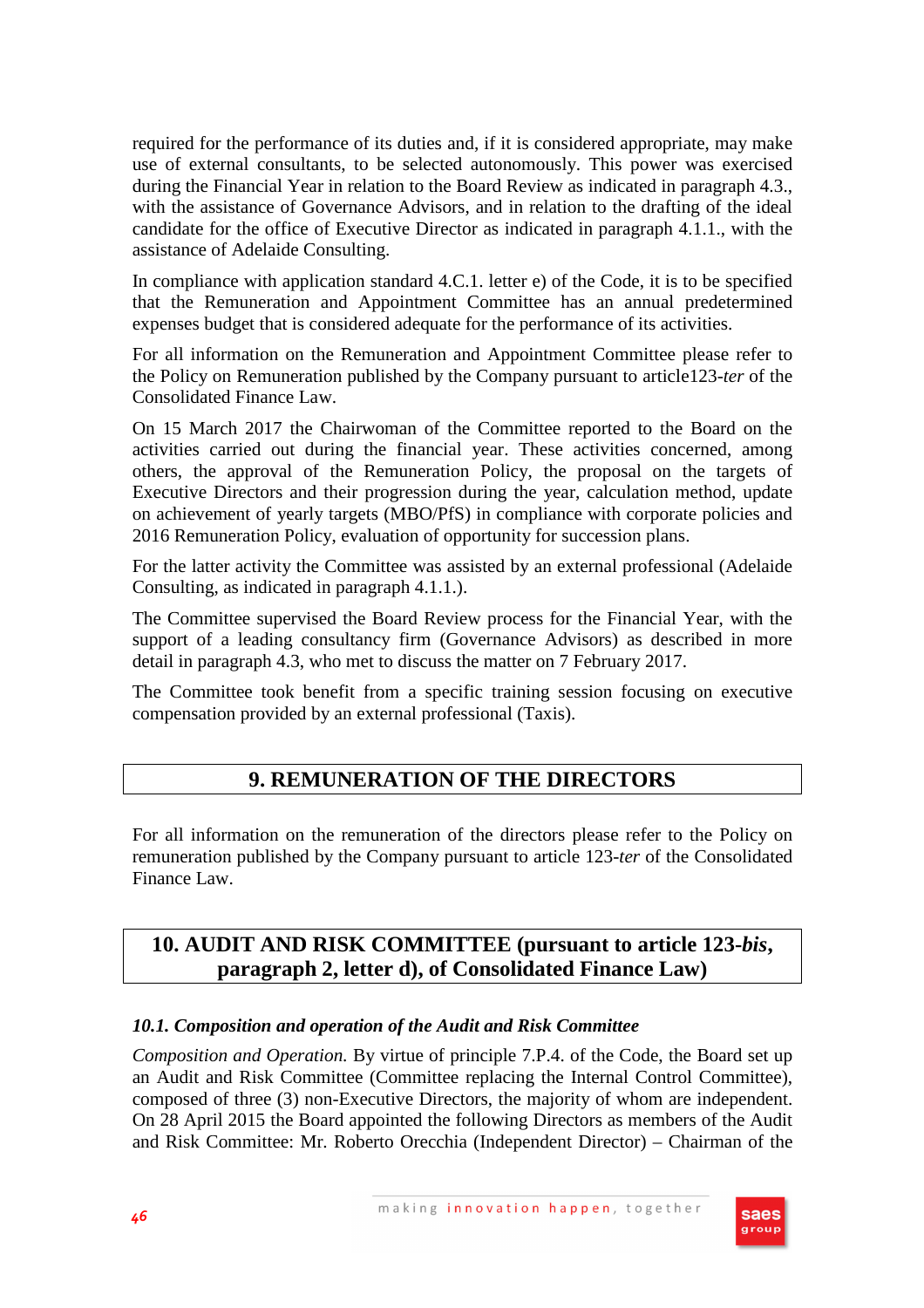Committee, Ms. Gaudiana Giusti (Independent Director) and Mr. Stefano Proverbio (Independent Director).

At least one member of Committee has adequate experience in accounting and financial matters. In this case, this member is Mr. Stefano Proverbio.

The Committee has its own Regulations, which regulates its composition and appointment, the tasks and operating procedures of the Committee itself, in compliance with the principles and application criteria contained in the Corporate Governance Code of listed companies.

The Audit and Risk Committee is chaired and meets on the initiative of the Chairman. The minutes of the Committee meetings are duly recorded. Executive Directors do not normally attend the Committee meetings. The Chairman of the Board of Statutory Auditors or other Auditor appointed by the Chairman of the Board of Statutory Auditors attends the Committee meetings and in this regard, during the Financial Year, the Chairman of the Board of Statutory Auditors attended all the meetings of the Committee. The Committee may invite non-members to attend its meetings on the invitation of the Committee itself, with reference to each item on the agenda. On the invitation of the Committee, the Internal Audit Manager, as well as the Group General Counsel (or his/her representative) attend the meetings, who ensure that the Committee has constant access to any Company information the Committee may require in order to perform their duties.

The Committee carries out its duties, listed under paragraph 10.2, in collaboration with the Board of Statutory Auditors, the Internal Audit Manager and the Managing Director entrusted with the supervision of the operations of the Internal Control and Risk Management System.

In the performance of its tasks, the Audit and Risk Committee has the right to access the information and Company departments required for the performance of its duties, and may make use of external consultants, at the expense of the Company. During the Financial Year the Audit and Risk Committee accessed the information and made contact with the Company departments made available by the Company, and in particular with the audit firm, the Chairman of the Board of Statutory Auditors, the Officer in Charge of the preparation of the Company's accounting documents, the Internal Audit Manager and the Group Legal Counsel.

The Audit and Risk Committee consulted the advisers who are supporting the Company in the implementation project of an Enterprise Risk Management process several times, as more widely described in paragraph 11 of this Report, providing methodological guidelines and discussion cues throughout the project.

The Chairman of the Audit and Risk Committee reports regularly the Board on the activities of the Committee. During the Financial Year the Committee reported to the Board on 29 July 2016 and 25 January 2017 on the activities carried out in the first and second semesters of 2016, as described in more detail below.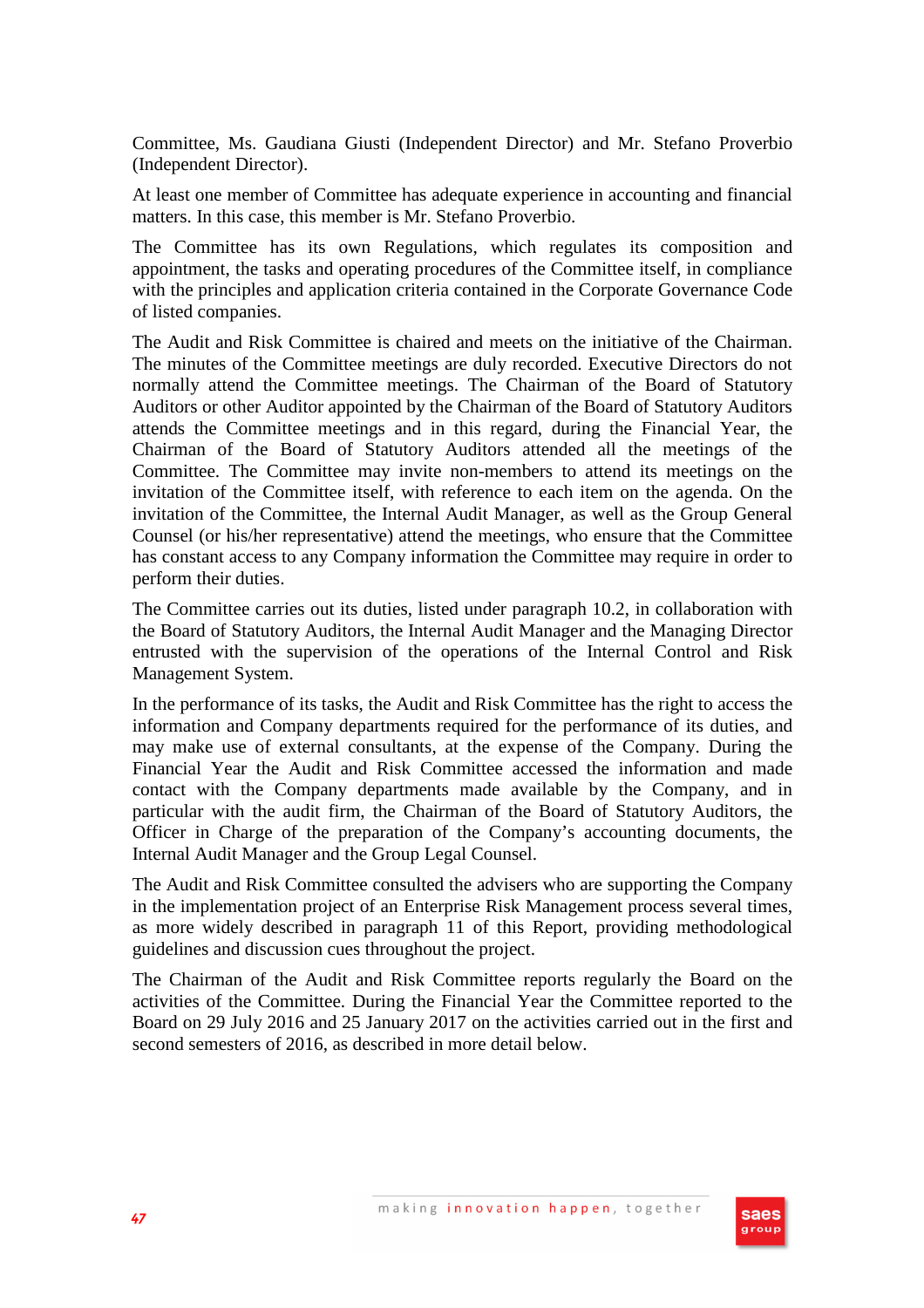## *10.2. Tasks assigned to the Audit and Risk Committee*

In the meeting of 23 February 2012, the Board of Directors decided to adjust the tasks of the Audit and Risk Committee to the recommendations contained in article 7 of the Code. Therefore, the Audit and Risk Committee is responsible for:

a) expressing opinions to the Board of Directors with regard to:

- i. the definition of the guidelines of the internal control and risk management system;
- ii. the adequacy of the internal control and risk management system compared to the characteristics of the Company and its risk profile, as well as on its effectiveness, at least every year;
- iii. the formulation of the work plan prepared by the Internal Audit Manager, approved annually by the Board of Directors;
- iv. the description, in the corporate governance report, of the main characteristics of the internal control and risk management system and the coordination methods between the parties involved in the latter and whose overall adequacy is evaluated by the Board;
- v. the results reported by the statutory auditor in the suggestion letter, if any, and in the report on the fundamental issues emerging during the statutory audit;
- vi. the appointment, dismissal of the Internal Audit Manager and definition of the his/her remuneration.
- b) evaluating the correct use of the accounting principles and their consistency for the purpose of the drafting of Consolidated Financial statements together with the Officer in Charge of the preparation of the Company's accounting documents and after having consulted the statutory auditor and the Board of Statutory Auditors;
- c) expressing opinions on specific aspects related to the identification of the main business risks;
- d) examining the regular reports on the assessment of the internal control and risk management system, and those of particular relevance prepared by the Internal Audit Manager;
- e) monitoring the independence, adequacy, effectiveness and efficiency of the Internal Audit Department;
- f) requesting the Internal Audit Department to audit specific operational areas;
- g) the task of reporting to the Board of Directors regarding the activities carried out and on the adequacy of the internal control and risk management system;
- h) supporting, with adequate preparatory work, the evaluations and decisions of the Board of Directors on the management of risks originating from any detrimental circumstances brought to the attention of the Board.

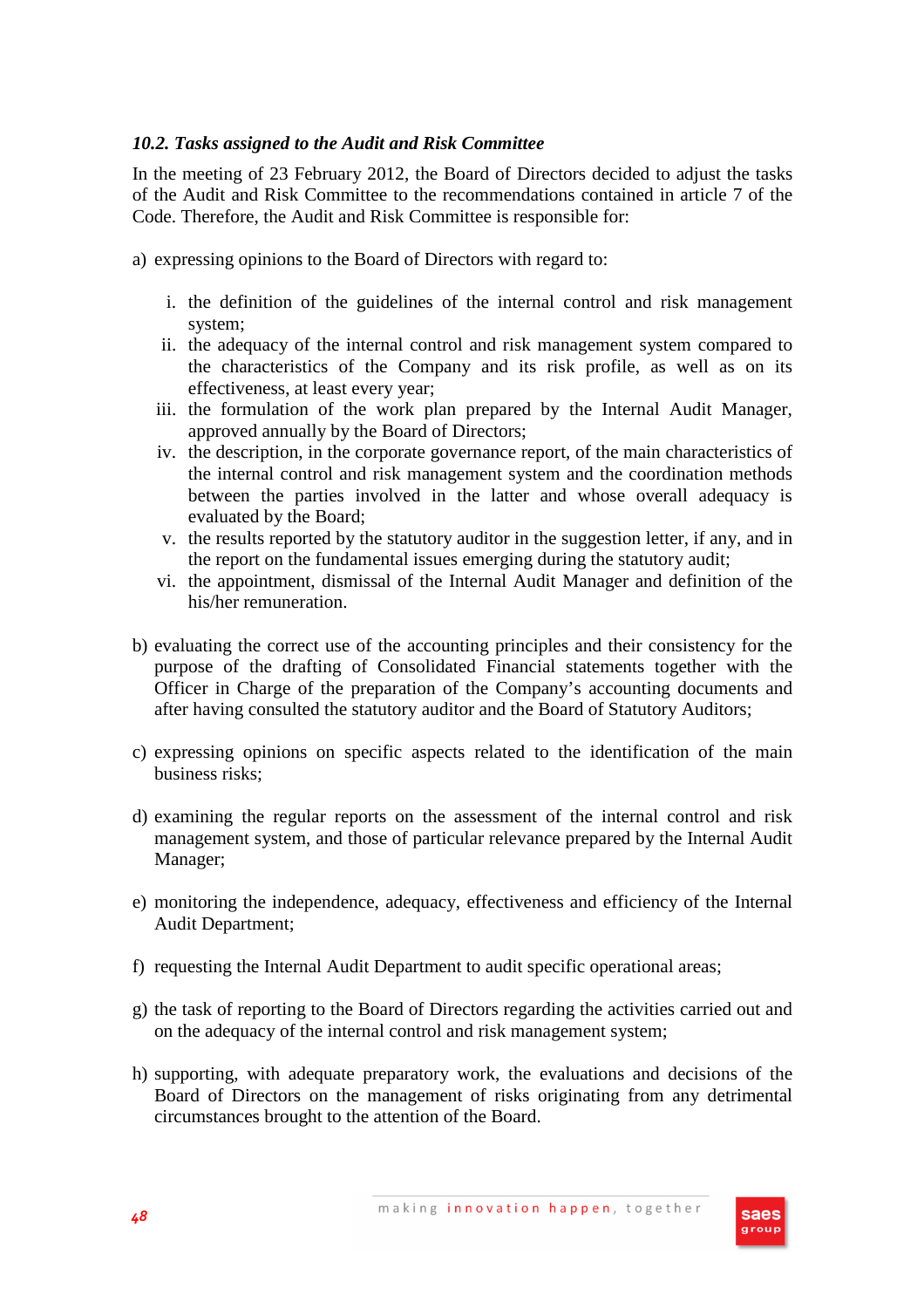Following the entry into force of Italian Legislative Decree no. 39/2010, the Audit and Risk Committee is even more focused on its main task of preparing the relevant issues to be submitted to the Board of Directors in order to enable the latter to make adequate choices and decisions on the internal control and risk management system issues.

The role of the Audit and Risk Committee, as an investigation body and analysis and study center of proposals in preparation for the resolutions of the Board of Directors and aimed at putting the necessary conditions in place for enabling the administrative body to make adequate choices and decisions on internal control and risk management system issues, is in perfect harmony with the new provisions on statutory auditing introduced in the system by the provisions of Italian Legislative Decree no. 39/2010.

During the 2016 Financial Year the Committee met six times (on 21 January, 12 February, 11 May, 20 July, 21 September and 5 December).

The average length of each meeting was approximately one hour. The average participation of members in the Committee meetings was 83%.

During the Financial Year the Audit and Risk Committee:

- assisted the Board in determining the guidelines of the internal control and risk management system, in the regular assessment of its adequacy and its actual operation;
- monitored the progress of the audit plan implemented by the Internal Audit Department pursuant to Italian Law no.262/05 and Italian legislative Decree no. 231/2001, as well as the implementation of the recommendations issued from time to time;
- evaluated the correct use of the accounting principles and their consistency for the purpose of the drafting of Consolidated Financial statements together with the Officer in Charge (plenary meeting of 14 March);
- presented the results of the Enterprise Risk Management project to the Board on 18 February 2016;
- reported to the Board (on 29 July 2016 and on 25 January 2017) on the activities carried out in the first and second semesters of 2016 and on adequacy of the Internal Control and Risk Management System.
- participated in the plenary meeting of the control bodies of 14 March 2016: the plenary meeting involved the Company parties/bodies having a role in making sure that the internal control and risk management system is operating properly (aimed, *inter alia*, at the approval of the assessment of the organisational structure and the internal control and risk management system).

In the 2017 financial year the Control and Risk Committee has met on 25 January and 18 February. On 14 March 2017 a plenary meeting of the control bodies was held, attended by the Committee itself, the Supervisory Body, the Audit Firm, the Board of Statutory Auditors, the Internal Audit Manager, the Director in charge of the Internal Control and Risk Management System, the Director in charge of drawing up the Company's accounting documents pursuant to Italian Legislative Decree no.262/05 and the Legal Department.

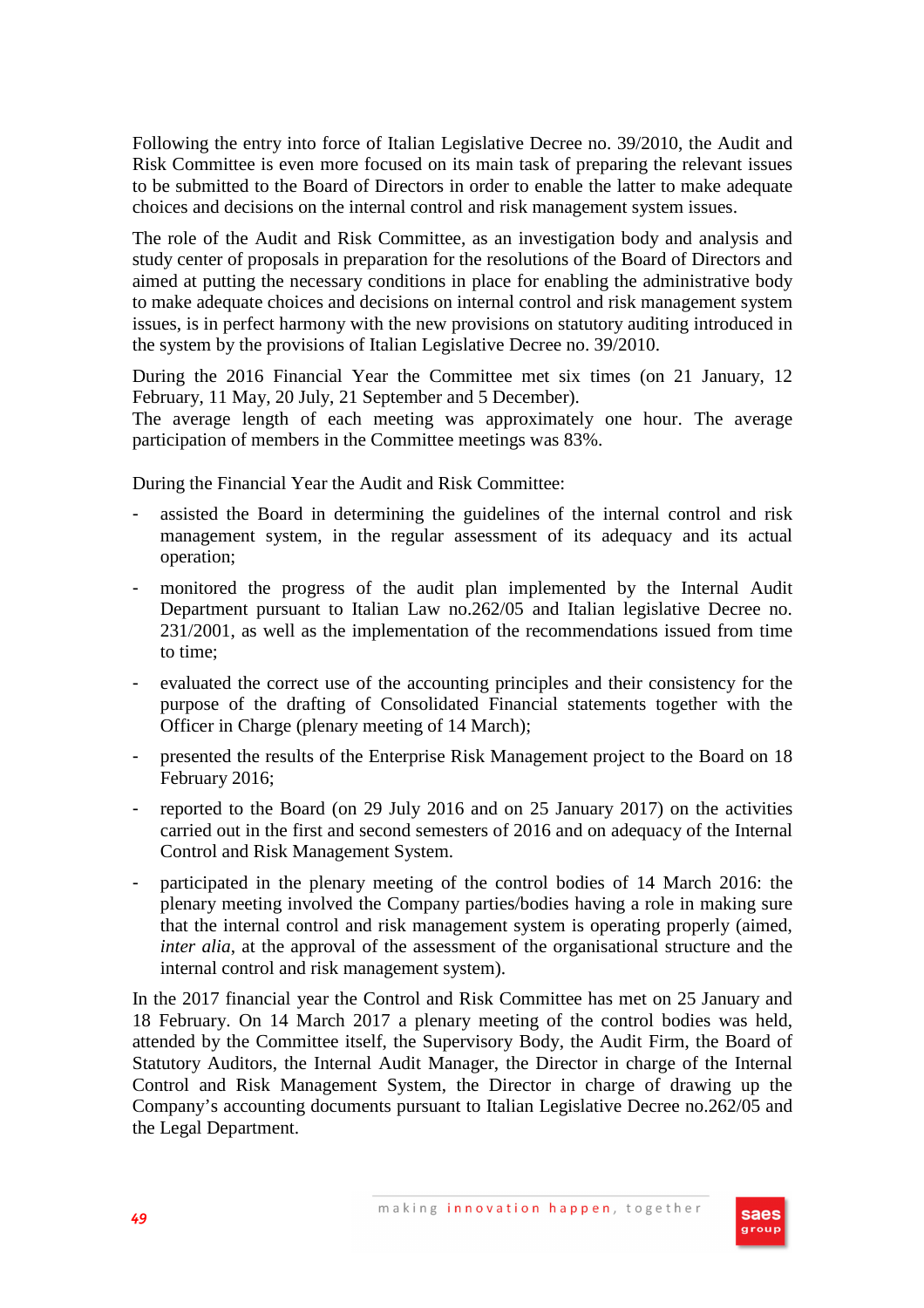## **11. INTERNAL CONTROL AND RISK MANAGEMENT SYSTEM**

In compliance with principle 7.P.1. of the Code, the Internal Control and Risk Management System is defined as the set of rules, procedures and organisational structures aimed at enabling the identification, measurement, management and monitoring of the main risks. An efficient Internal Control and Risk Management System helps to ensure the protection of company assets, the efficiency and effectiveness of corporate transactions, the reliability of financial information and compliance with laws and regulations.

The Internal Control and Risk Management System is operated and monitored by the following parties within the Company, which are involved in various capacities and with different responsibilities in the Internal Control and Risk Management System. Each one has specific duties, as described below:

- Board of Directors:
- Director in charge of the Internal Control and Risk Management System;
- Board of Statutory Auditors;
- Supervisory Body;
- Audit and Risk Committee;
- Internal Audit Department.

In addition to the parties mentioned above, other parties are involved, in various capacities and with different levels of responsibility in the management of the Internal Control and Risk Management System:

Officer in Charge of the preparation of the Company's accounting documents pursuant to Italian Legislative Decree no. 262/05;

- Audit firm:
- other internal control departments (Quality, Safety, Compliance, etc.);
- other bodies prescribed by different regulations (ISO certification bodies).

The Board of Directors believes that the current division of the parties involved in the Internal Control and Risk Management System and the interrelationship between the control bodies and departments guarantee an adequate level of reliability on the capacity of the system itself to achieve its goals.

The evaluation, insofar as it refers to the Internal Control and Risk Management System in its entirety, reflects the limitations inherent in such a system. Even if it is wellconceived and functional, this System, in fact, can only guarantee with reasonable probability that Company objectives are achieved.

The Board of Directors met on 15 March 2017, and, on the proposal of the Audit and Risk Committee, having consulted and obtained the approval of the Board of Statutory Auditors (which met together the previous day with the Audit Firm, the Director in charge of the internal control and risk management system, the Officer in Charge of the

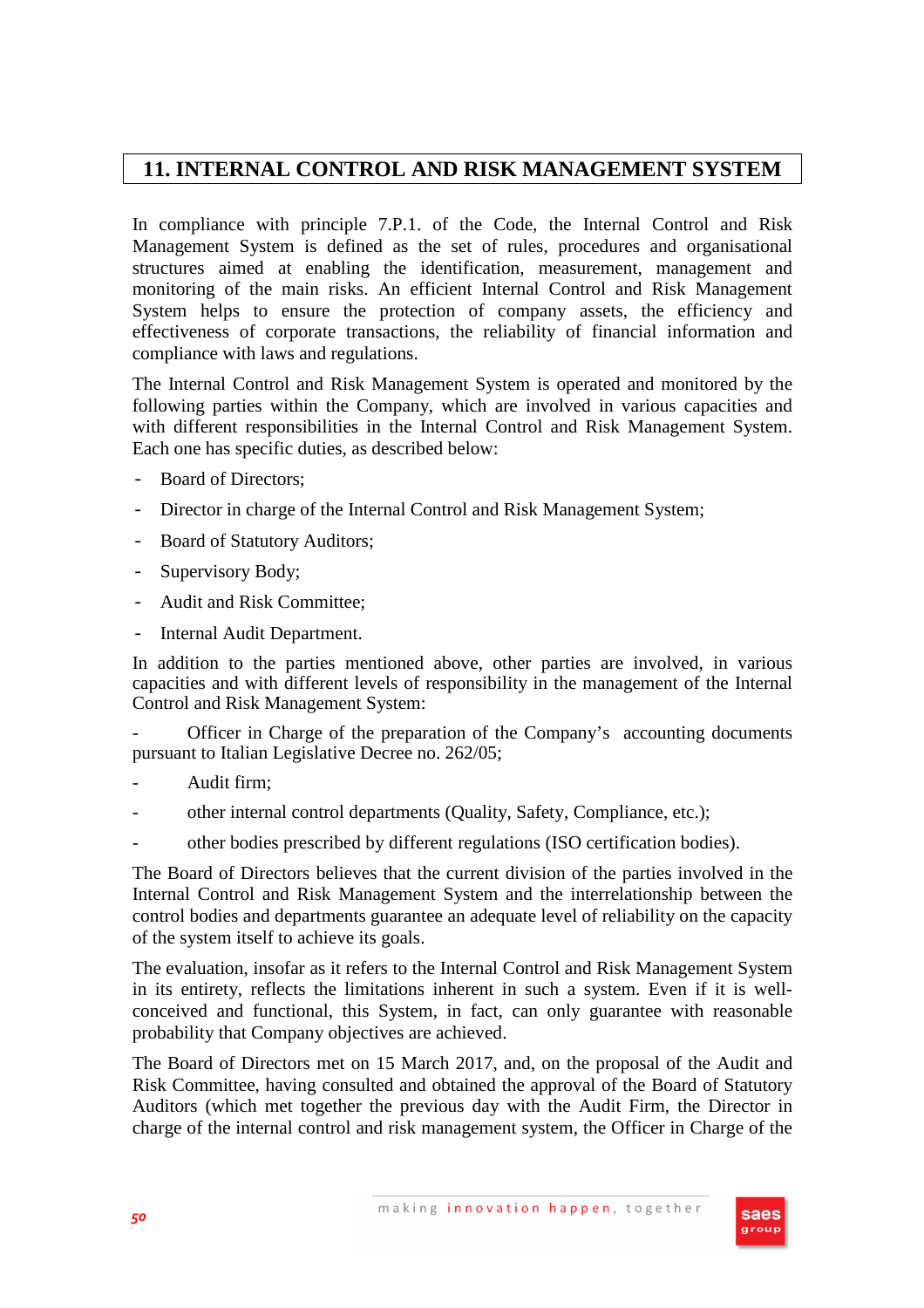preparation of the Company's accounting documents and the Group General Counsel) considered the internal control and risk management system to be adequate.

In order to be able to define the risk profile of the Group in 2016, the Company continued with the Enterprise Risk Assessment process that was initiated in 2012, awarding this mandate to the company PricewaterhouseCoopers S.p.A..

A "risk catalogue", based on the information collected from previous risk assessments and new potentially significant events, was defined within the context of this process.

The risks were classified and categorised in accordance with the requirements suggested by the international COSO Framework<sup>6</sup>.

Methods for assessing risk were also defined within the context of this process, which led to the definition of a potential/inherent risk rating, as well as the identification of additional mitigation actions and the assessment of residual risk for the Group as a level of risk that is compatible with the strategic objectives of the Group. The interviews held with Company representatives, for each macro risk, led to the identification of the specific events that could potentially compromise the achievement of corporate objectives, the identification of risk response and, where necessary, the definition of possible improvements.

The structuring of the Enterprise Risk Management process in this way envisages a follow-up activity on the risks to the Company on a six-monthly basis through the involvement of the different Company representatives and the continuous discussion with the Audit and Risk Committee, which oversaw the process and confirmed its results.

In 2016, the Company created the Compliance function within the Legal Department, providing the former with its own responsibilities and resources, with the aim of constantly monitoring Risk Management methods and the risk catalogue of the Group, which is to be analysed regularly and maintained, reporting the results of the analysis to the Management and to the Board of Directors itself, always under the supervision of the Audit and Risk Committee.

The Company's objective is to ensure that the Enterprise Risk Management project increasingly becomes an integral part of business processes, as well as a tool to be used in the decision-making process, based on the enterprise risk profile.

\*\*\*

The information on the main characteristics of the Internal Control System for the purposes of financial reporting and the risk management system in place in relation to the financial reporting process, including the consolidated reporting process, is given below.

<sup>&</sup>lt;sup>6</sup> Report of the Treadway Commission of the Committee of Sponsoring Organisations (CoSO) of 1992, considered to be the best practice of reference for the architecture of Internal Control Systems and the Enterprise Risk Management Framework, published in September 2004 and updated on several occasions.



 $\overline{a}$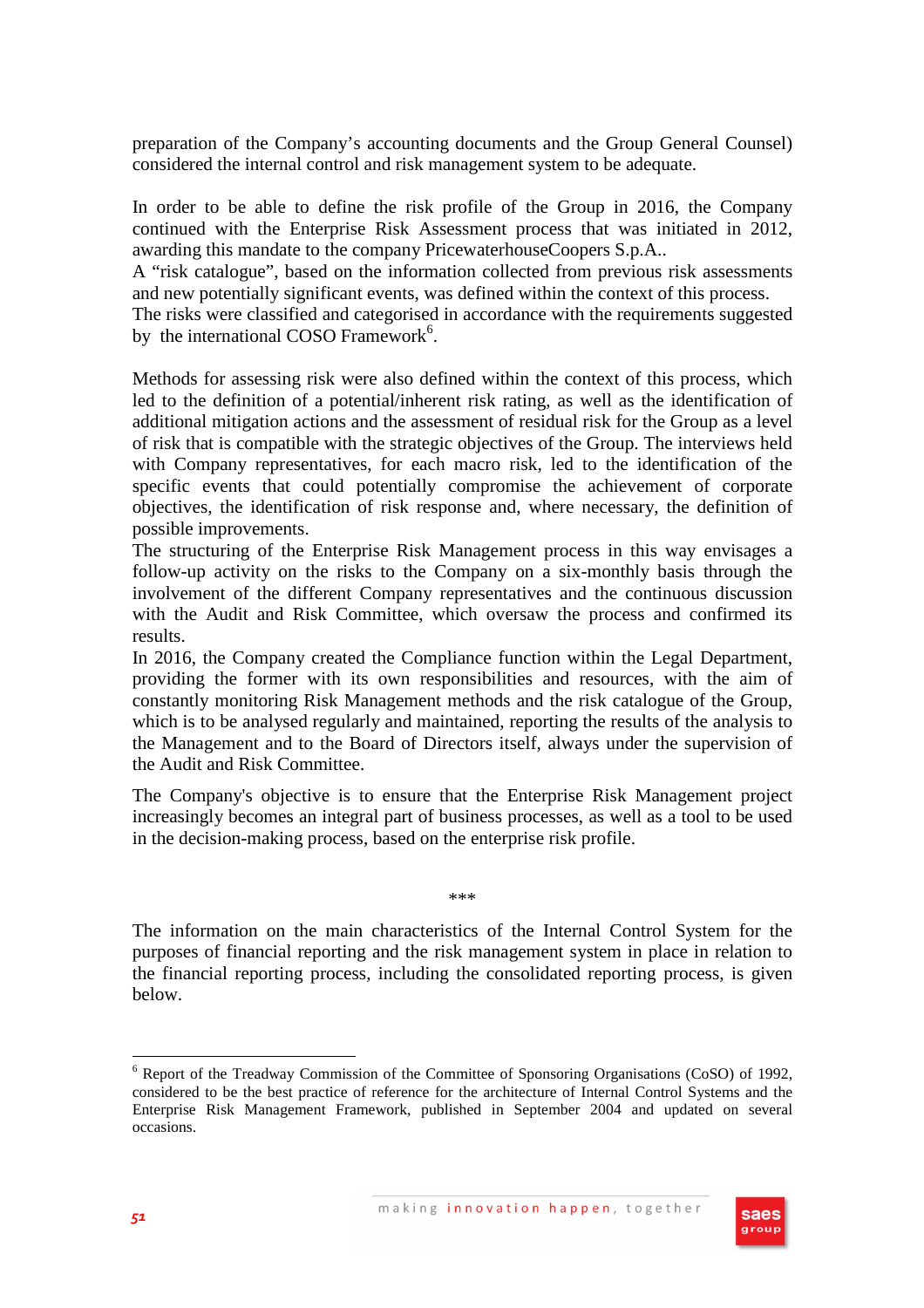## **THE INTERNAL CONTROL SYSTEM FOR THE PURPOSES OF THE FINANCIAL REPORTING PROCESS AND RISK MANAGEMENT.**

#### *Introduction*

The changes in regulations in recent years have regulated different aspects of the internal control and risk management system, and as a consequence there has been a proliferation of control models and different bodies called upon in various capacities to provide a level of reliability on these models. Within this context the Administrative and Accounting Control Model (hereinafter also referred to as the "Accounting Control Model") is defined as a document describing the internal control system with reference to the financial reporting process.

The Internal Control System related to the financial reporting process is an integral part of the internal control and risk management system of the SAES Group, and contributes to the ensuring of the achievement of the objectives stated above.

More specifically, for the purposes of the financial reporting process, this System is aimed at ensuring:

- the reliability of the reporting, its correctness and compliance with accounting standards and legal requirements;
- the accuracy of the reporting, its neutrality and precision;
- the reliability of the reporting, which must be clear and complete so that investors, the market and also the corporate bodies can make informed decisions;
- the promptness of the reporting, with particular reference to the observance of the deadlines prescribed for its publication according to applicable laws and regulations.

The task of monitoring the implementation of the above Accounting Control Model was assigned, by the Board of Directors, to the Officer in Charge of the preparation of the Company's accounting documents (hereinafter also "Officer in Charge"), and the Managing Director.

The guidelines taken as a reference in the planning, implementation, monitoring and updating of the Accounting Control Model, even if not explicitly indicated, are the guidelines set forth in the CoSO Report.

Reference is to be made to the subsequent paragraphs for in the specific details on the Accounting Control Model and the tasks assigned to the Officer in Charge.

Furthermore, in order to ensure the integration of the internal control System for the purposes of the financial reporting process with the more general internal control and risk management system of business risks, the Officer in Charge closely collaborates with the Internal Audit Department and orders regular independent checks aimed at analysing compliance with administrative and accounting procedures.

These checks, by selecting specific processes among those consider important following the risk assessment process described below, are always included in the more general

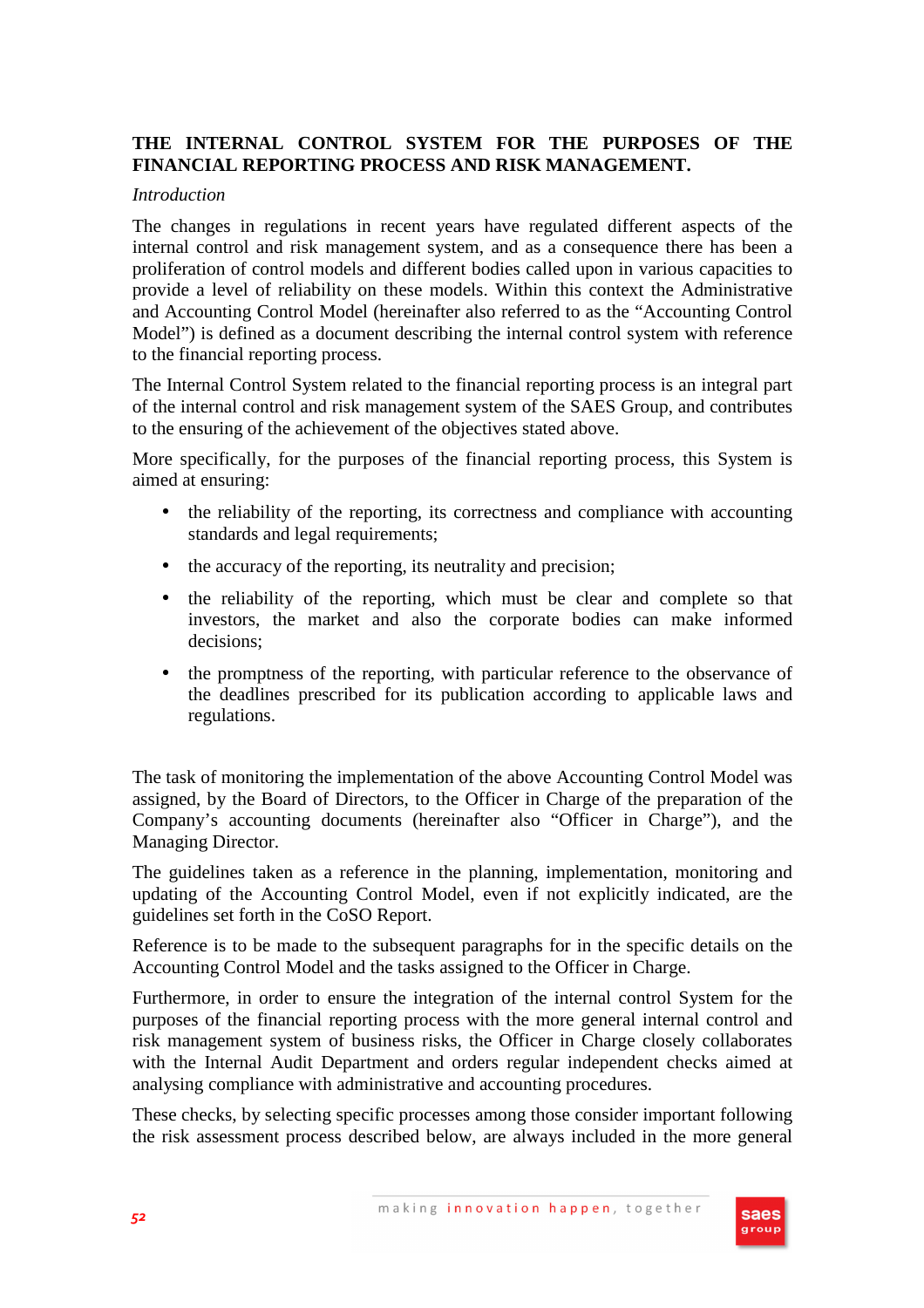inspection of the actions of the Internal Control Department at the subsidiary companies of the SAES Group.

## **ADMINISTRATIVE AND ACCOUNTING CONTROL MODEL**

On 14 May 2007 the Board of Directors of the Company approved the Accounting Control Model, adopted also in light of the provisions introduced by the Savings Law, with a special reference to the obligations on the drafting of corporate accounting documents and all documents and communications of a financial nature intended for the market.

This Accounting Control Model, which represents the set of Company rules and procedures aimed at achieving the Company's objectives of truthfulness and correctness in its reporting through the identification and management of the main risks associated with the preparation and the disclosure of financial information, was subjected to a revision process that led to the new release of the Model approved by the Board of Directors on 20 December 2012.

## *Components of the Accounting Control Model*

The Accounting Control Model is made up of the following elements:

- general control environment;
- administrative and accounting risk assessment;
- counterfoils of administrative and accounting controls (hereinafter also "counterfoils"):
- regular evaluation of the adequacy and effective application of the controls described in the counterfoils;
- internal certification process, functional to the external certifications required by law.

The *control environment* is the basis of an effective internal control and risk management system. The main documents formalising its essential characteristics are: the Code of Ethics and Business Conduct, the set of governance rules contained in the Report on corporate governance and ownership structures, the organisation chart and the organisational provisions, and the system of proxies.

The administrative and accounting *risk assessment* is the process of identifying and assessing the risks related to accounting and financial reporting. The risk assessment is conducted on an entity level as well as on a single process level. The criteria set forth in Italian Legislative Decree no. 61/2001 are followed when determining the materiality threshold.

This process is repeated and updated every year by the Officer in Charge with the support of the Internal Audit Department and subsequently shared with the Managing Director, and requires:

• the identification, using quantitative criteria (size) and qualitative (significance) criteria, of the balance sheet items/financial information that are highly volatile or

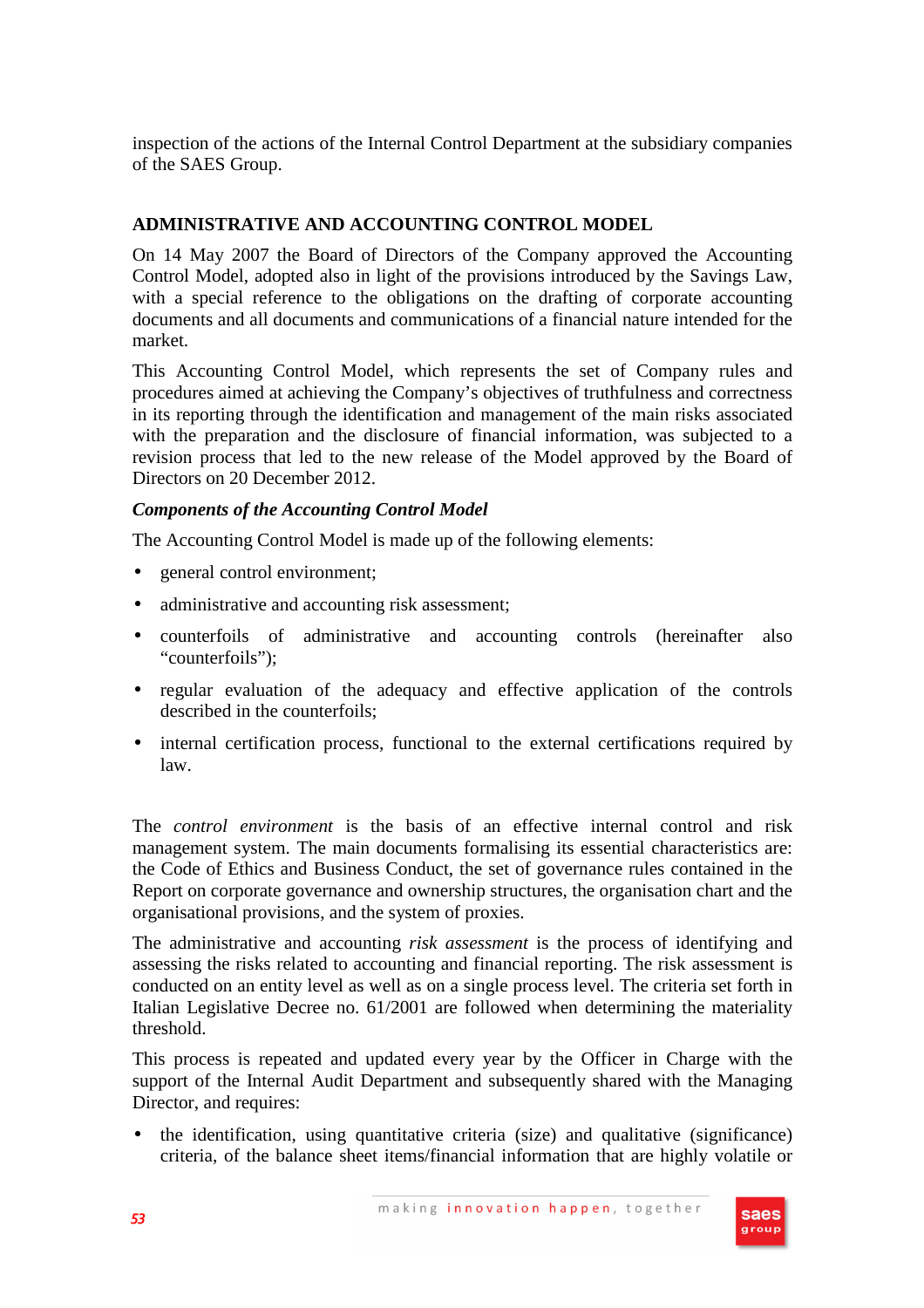that imply the risk of error, with reference to the financial statements of the Company, the consolidated financial statements and the financial statements of the subsidiaries;

- the identification of the related input account processes/flows and the related controls to protect the identified risks for each significant balance sheet item/piece of financial information;
- the communication to the departments involved in the intervention areas with regard to which it is necessary to monitor the efficiency and operation of the controls.

If the checks carried out on the risk areas selected as result of the regular risk assessment are not properly documented or formalised, the person in charge of the process or the accounting flow, with the support of the Officer in Charge and, if necessary, the Internal Audit Department, will be responsible for preparing appropriate documentary evidence in order to allow the checks existing in the analysed area to be assessed.

The *counterfoils of administrative and accounting* of SAES Getters are documents that describe the control standards in place for each administrative and accounting flow or process selected following the regular risk assessment, with an indication of the control objectives regarding the preparation of the financial statements and the related controls existing in addition to the responsibilities and the frequency of the implementation of the control itself.

These counterfoils are used as a tool to identify the specific controls in place for each relevant process, with the identification of the controls to be tested in order to evaluate the adequacy of the Administrative and Accounting Control System. The counterfoils are subject to constant revision by the related department managers, with the support of the Internal Audit Department of the Group.

With regard to the *regular evaluation of the adequacy and effective application of the controls described in the counterfoils*, the department managers and the subsidiary companies involved in the training and management process of accounting and financial reporting are responsible for the correct operation and updating of the Internal Administrative and Accounting Control System with reference to all the related accounting processes/flows, and must continually assess the correct application of the administrative and accounting control procedures, their adequacy to the existing processes and updating of the related counterfoils of the controls, providing a declaration, on a regular basis, of the proper functioning of the internal administrative and accounting control system (as specified in more detail below).

Furthermore, the Internal Administrative and Accounting Control System is subject to an *independent assessment* by the Internal Audit Department, aimed at assessing the adequacy of the project and the actual effectiveness of the existing controls. The assessment is integrated in the general annual audit plan prepared by the Manager of the Internal Audit Department, confirmed by the Audit and Risk Committee and approved by the Board of Directors.

The Officer in Charge regularly monitors the adequacy and effectiveness of the internal administrative and accounting control system on the basis of the reports received from the department managers and the subsidiary companies and the reports on the activities of the Internal Audit Department.

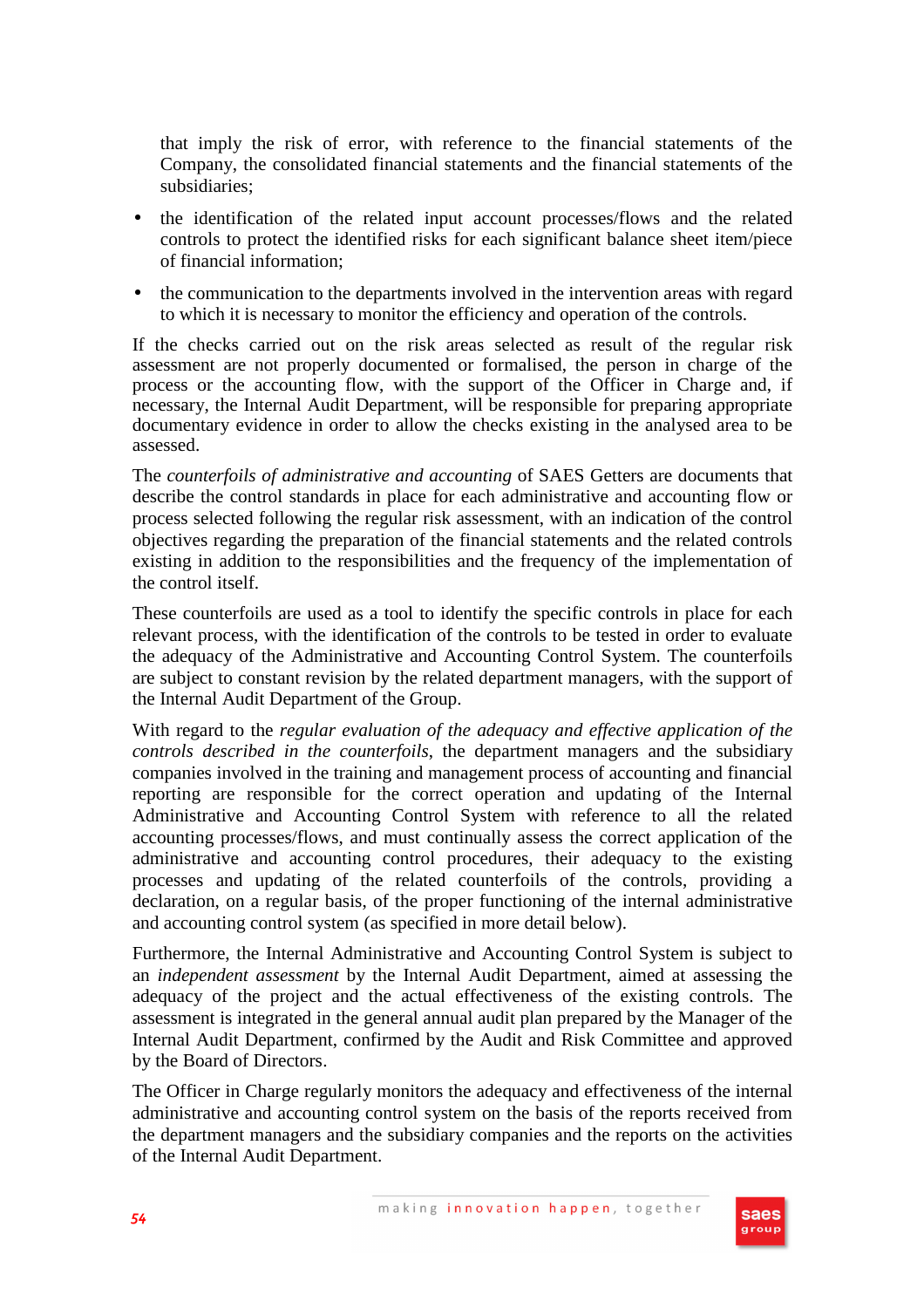All the documents on the control activities carried out and their results are made available to the firm entrusted with the audit in order that it may carry out the necessary verifications for the purposes of certification.

Finally, with regard to the *internal certification process, functional to the external certifications required by law*, this process consists of a series of subsequent certifications aimed at ensuring that announcements made externally are consistent with the definitions of article 154-*bis* of the Consolidated Finance Law.

Depending on the type of financial announcement to the market, different certifications are identified:

- Annual Financial Statements and Half-year Report produced with reference to the separate Financial Statements of SAES Getters S.p.A., the Consolidated Financial Statements and to the half-year condensed Consolidated Financial Statements of the SAES Getters Group;
- Certifications to interim Management Reports and other final accounting reports or produced with reference to other documents such as, for example, price sensitive press releases containing economic and financial information on final data, interim or otherwise; final accounting data included in the presentations delivered regularly to shareholders and financial community or published presentations.

#### **THE INTERNAL ADMINISTRATIVE AND ACCOUNTING CONTROL SYSTEM OF THE SUBSIDIARY COMPANIES OF SAES GETTERS S.P.A.**

The Persons in charge of the management and preparation of accounting and financial reporting for the subsidiary companies, namely the local Administrative Directors and/or Controllers, together with their General Managers, are responsible for:

- ensuring that the activities and the controls in place in the input process of the accounting reporting are consistent with the principles and objectives defined at Group level;
- continuously monitoring the relevant identified controls, in order to ensure their operating and effectiveness;
- promptly and regularly informing the Managing Director or the Officer in Charge of the following:
	- o significant changes to the Internal Administrative and Accounting Control System in order to identify the specific controls to be implemented:
	- o any anomalies or findings that may generate significant errors in the accounting report.

Considering that the control structures in the majority of the subsidiaries are small, the Company decided not to issue specific procedures on the processes that influence the input of the accounting reporting of these companies, and detailed control counterfoils were prepared for the processes selected as a result of the risk assessment, which are verified by the Administrative Directors/Controllers of the individual subsidiaries.

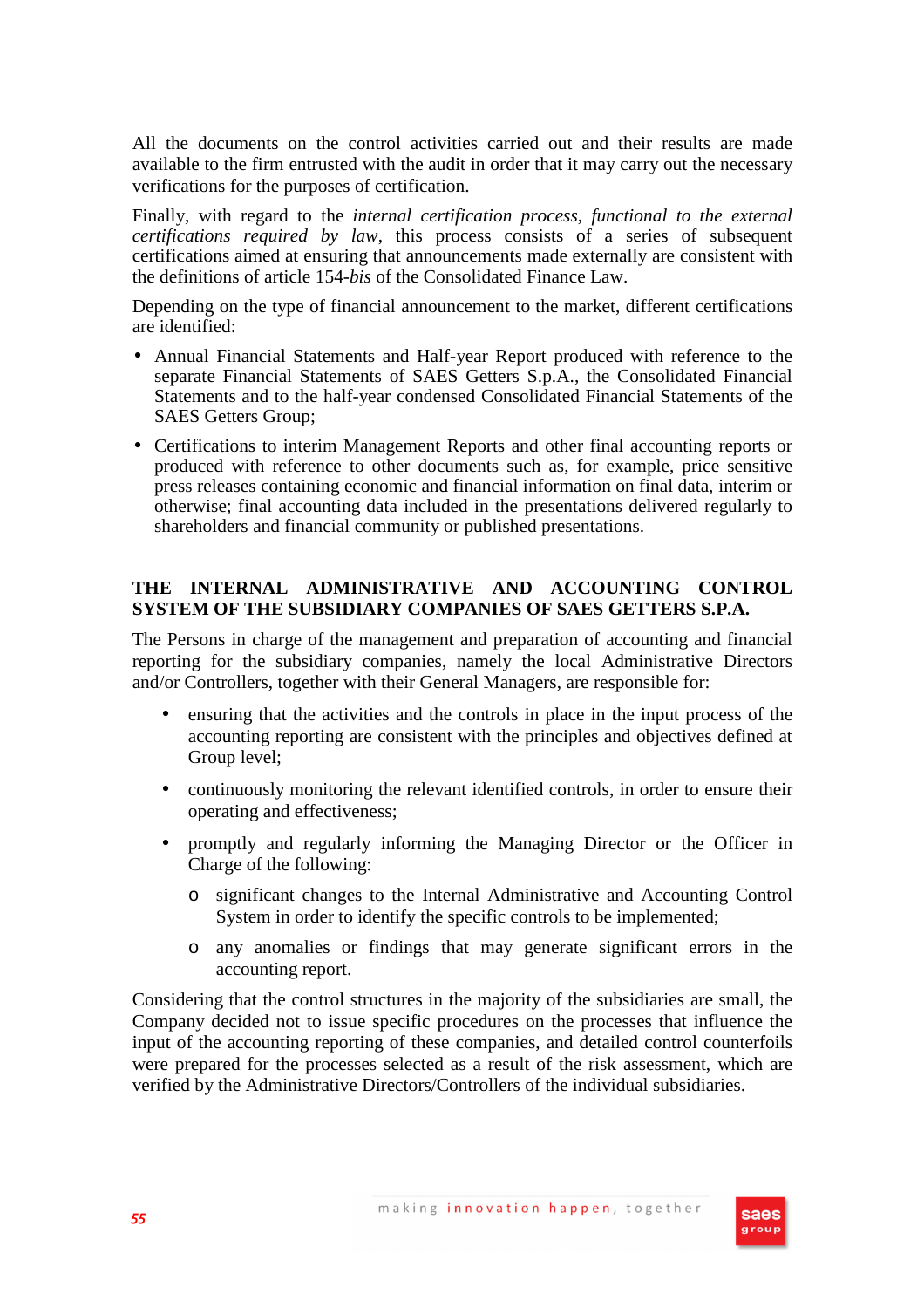## *11.1. Executive Director in charge of the Internal Control and Risk Management System*

On 28 April 2015 the Managing Director Mr. Giulio Canale was appointed by the Board as the Director responsible for the internal control and risk management system (hereinafter "Appointed Director") who in particular, in compliance with application standard 7.C.4. of the Code:

- a) is responsible for identifying the main business risks, taking into account the characteristics of the activities carried out by the issuer and its subsidiaries, and subjects them on a regular basis to the Board;
- b) implements the guidelines defined by the Board of Directors, by designing, implementing and managing the internal control and risk management system and constantly checking its adequacy and effectiveness;
- c) is responsible for adapting this System to the trend of operating conditions and the legal and regulatory framework;
- d) may request the Internal Audit Department to carry out inspections on specific operational areas and on compliance with internal rules and procedures in the performance of business transactions, simultaneously informing the Chairman of the Board of Directors, the Chairman of the Audit and Risk Committee and the Chairman of the Board of Statutory Auditors;
- e) duly reports to the Audit and Risk Committee (or the Board of Directors) on the problems and critical aspects emerging during the operations of the system or that comes to his knowledge, so that the Committee (or the Board) may take the appropriate action.

The Appointed Director, with the support of the Internal Audit Department (which meets every month) continuously verifies the effectiveness of the operations of the implemented Internal Control and Risk Management System. It is also acknowledged that, in relation to application standard 7.C.4. of the Code, the Officer in Charge constantly verified the overall adequacy, efficiency and effectiveness of the internal control and risk management system and the Board, during the approval phase of this Report, took note thereof.

A description of the business risks is included in the Management Report, which is among the documents contained in the financial statements for the Financial Year.

## *11.2. Internal Audit Manager*

With reference to the Internal Audit Manager, the Company, again in its meeting of 23 February 2012, resolved to adopt application standard 7.C.1. of the Code.

The Internal Audit Manager is appointed and removed by the Board, on the proposal of the Appointed Director and after having consulted the Audit and Risk Committee. In the same meeting, the Board, on the proposal of Mr. Giulio Canale and with the approval of the Audit and Risk Committee, in consideration of the aforesaid application standard, appointed Ms. Laura Marsigli as Internal Audit Manager.

With reference to application standard 7.C.1. of the Code, the Board of Directors defined the remuneration received by the Internal Audit Manager to be consistent with the company policies normally applied and provided her with an adequate budget for the performance of her responsibilities.

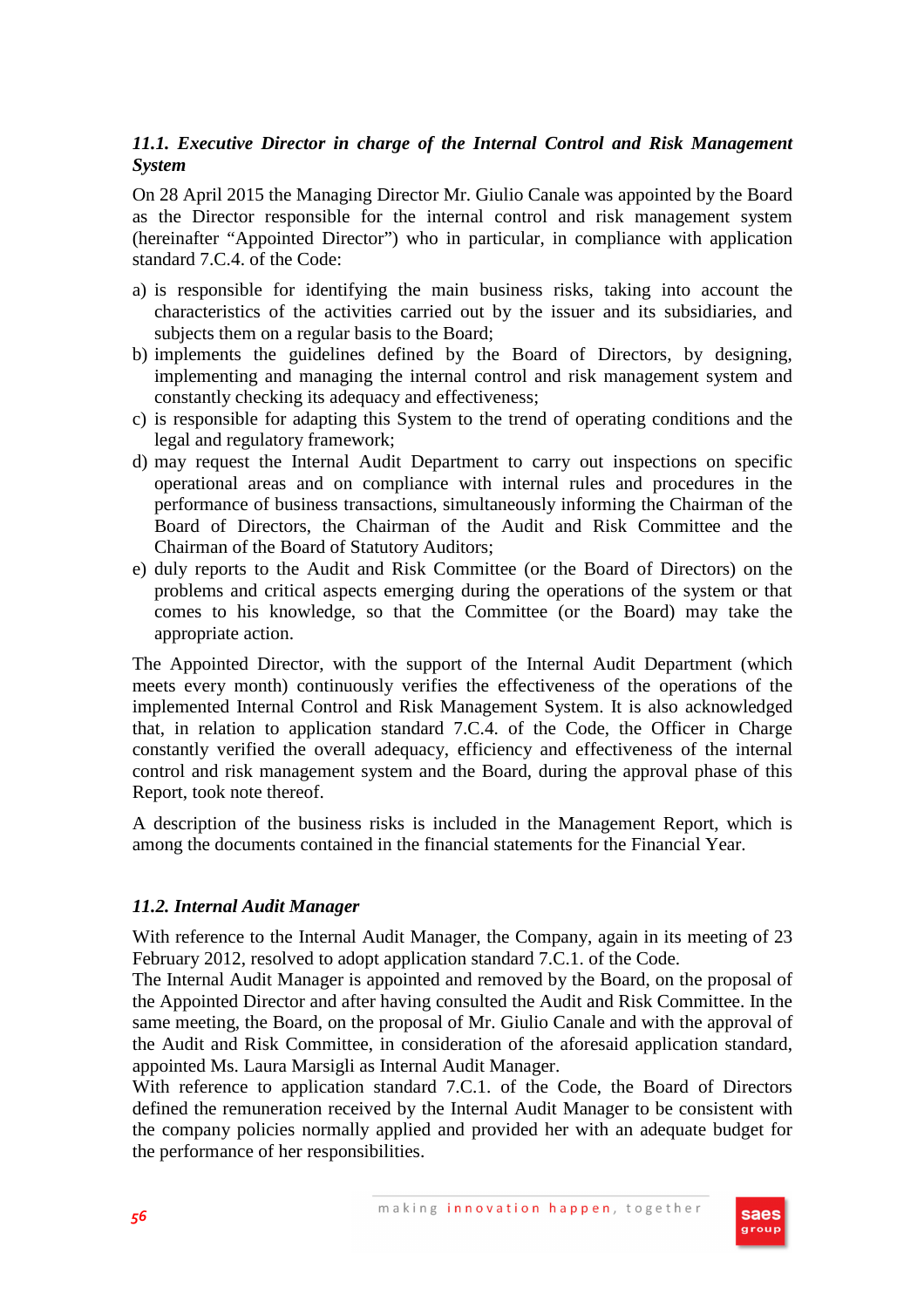As defined by the Board and in compliance with principle 7.P.3. of the Code, the Internal Audit Manager is responsible for ensuring the operation and adequacy of the Internal Control and Risk Management System and its basic compliance with application standard 7.C.5. of the Code, and in particular:

- a) verifies the effectiveness and adequacy of the Internal Control and Risk Management System on the basis of an annual plan: the audit plan for the 2016 Financial Year was submitted to the Board on 20 October 2015 for approval in compliance with application standard 7.C.1; the plan for the 2017 financial year was approved on 20 December 2016;
- b) is not in charge of any operational area and hierarchically depends on the Board;
- c) has direct access to all the information useful for the performance of her activities;
- d) prepares regular reports containing adequate information on her activities, the procedures according to which risk management is performed, as well as on compliance with the plans defined to minimise risk. The regular reports contain an opinion on the suitability of the Control and Risk Management system based on the results of the actions taken;
- e) prepares timely reports on particularly significant events;
- f) sends the regular reports to the chairpersons of the Board of Statutory Auditors, the Audit and Risk Committee and the Board of Directors, as well as to the Officer in Charge;
- g) assesses the reliability of the IT systems within the audit plan, including the accounting systems.

In compliance with application standard 7.C.6. of the Code, the Internal Audit Department, as a whole or by operational segments, may be entrusted to subjects outside the Company, provided that they possess the requirements of professional standing and independence.

For the year 2016, making use of this power, Internal Audit activities were outsourced ad interim for the January – September period to Protiviti (in particular the role of Internal Audit Manager was entrusted to Ms. Emma Marcandalli, Managing Director of Protiviti Srl), which meets all the requirements specified in terms in professionalism and independence.

Ms. Marsigli returned to her regular service as Internal Audit Manager in October 2016.

During the Financial Year, the Internal Audit Manager took care of the activities set forth in the Audit plan, and more specifically:

• operational, compliance and financial audit activities, several requested by the Officer in Charge and the Supervisory Body;

• the systematic updating of the Audit and Risk Committee and the Board of Directors every six months on the status of the Audit Plan;

• the formulation of a 2017-2019 Audit Plan proposal for the Audit and Risk Committee and the Board of Directors;

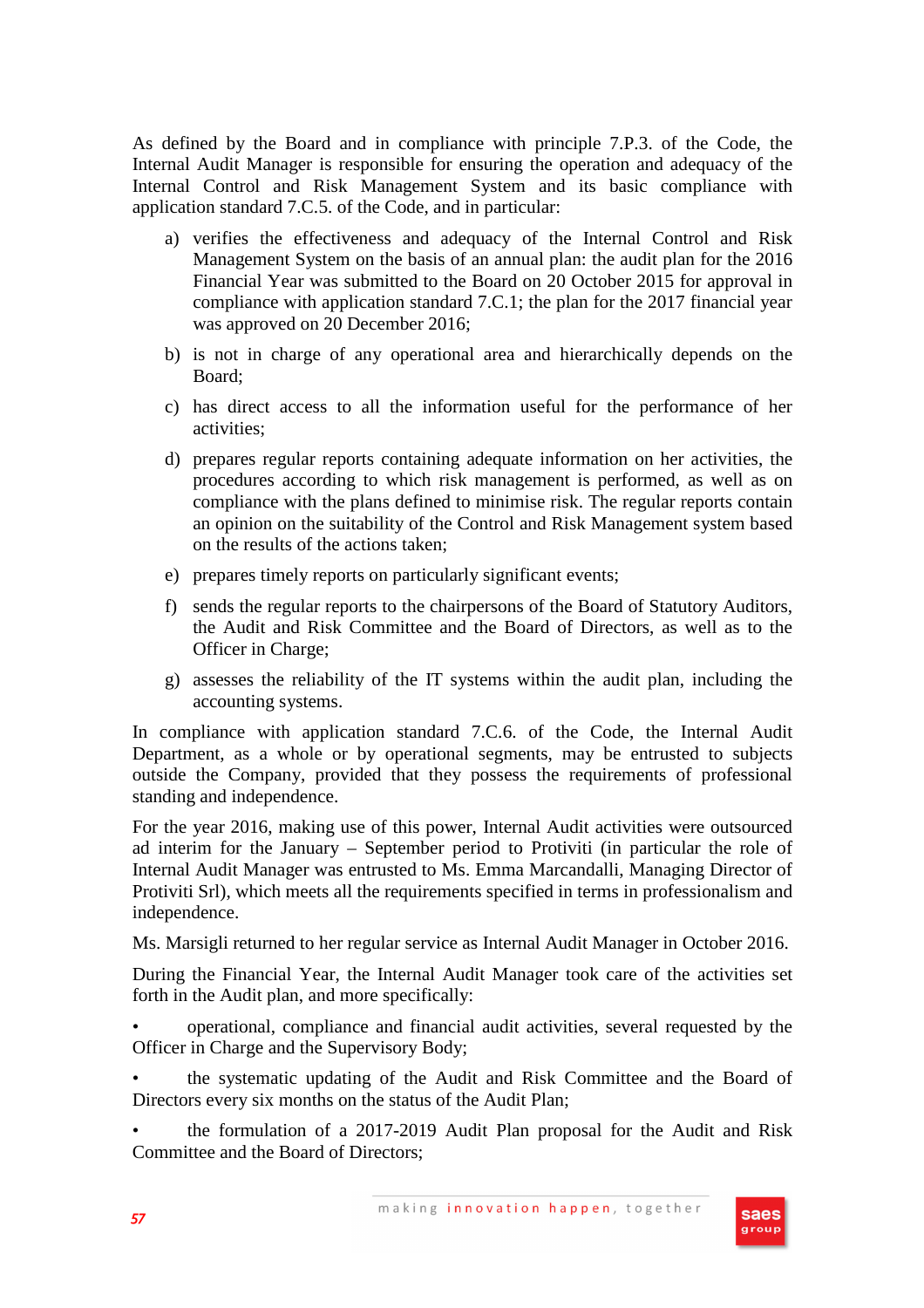- the performance of the Risk Assessment provided for in Accounting Model 262;
- the performance of follow-up activities on the actions emerging from concluded audits.

Furthermore, the Audit Manager supported the ERM project as described in paragraph 11.1.

## *11.3. Organisational Model pursuant to Italian Legislative Decree no. 231/2001*

Italian Legislative Decree no. 231 of 8 June 2001, which lays down the "*Rules on the administrative liability of legal entities, companies and associations, also deprived of legal status*", introduced an administrative liability system of companies for offences committed in the interest or to the advantage of the companies themselves, by a directors, managers or employees, into the Italian legal system.

The Board, with resolution of 22 December 2004, approved and adopted its own "Organisational, Management and Control Model" pursuant to and in accordance with Italian Legislative Decree no. 231/2001 ("Model 231") and simultaneously the "Code of Ethics and Business Conduct" that forms an integral part of the Model, in order to clearly define the set of values that the SAES Getters Group recognises, accepts and shares, as well as the set of rules of conduct and the principles of legality, transparency and correctness to be applied in the performance of its business and in its various dealings with third parties.

The General Part of the Model and the Code of Ethics can be found on the Company website www.saesgetters.com (Investor Relations/corporate-governance/model-231).

With its resolution of 13 February 2007, the Board approved the revision of Model 231 in light of the entry into force of the regulations implementing the EC regulations on the prevention of market abuse, as well as within the regular verification pursuant to article 7, paragraph 4, letter a) of Italian Legislative Decree no. 231/2001.

With its resolutions of 18 March 2008 and 23 April 2008, the Board then approved the revision of Model 231 in order to adapt it to the legal amendments that were made in 2007 aimed at extending the range of offences protected ex Italian Legislative Decree no. 231/2001. In particular, the following offences were introduced:

- the offences of receiving, laundering or using money, goods or benefits of illegal origin (article 25-*octies* of Italian Legislative Decree no. 231/2001) introduced by Italian Legislative Decree of 16 November 2007 in implementation of the third antimoney laundering 2005/60/EC Directive.
- article 9 of Italian Law no. 123 of 3 August 2007 introduced article 25-*septies* in Italian Legislative Decree no. 231/2001, related to the offences connected to the violation of safety and accident-prevention regulations. Reference is made to the possible offence of manslaughter or gross/very gross negligent injury committed in violation of accident-prevention regulations and the protection of occupational health and safety.

On 8 May 2008 the Board updated the Code of Ethics and Business Conduct of the Company.

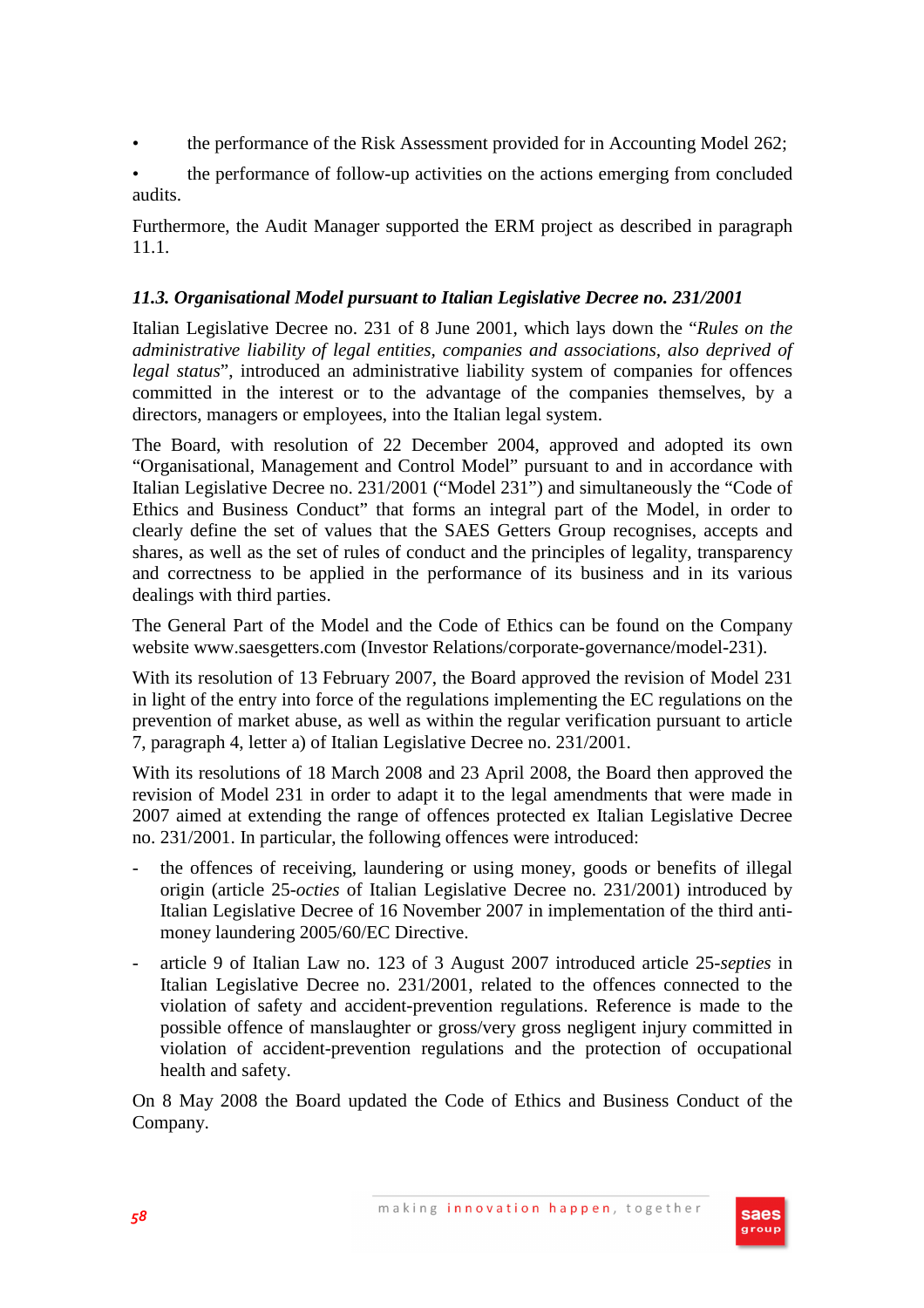In the last quarter of the 2009 financial year the Company set up the revision and adjustment plan of the Model to Italian Legislative Decree no. 231/2001, following the inclusion of the following significant offences on the list:

- (article 24-*ter*) organised crime offences - Italian Law 15 July 2009, no. 94,

- (article 25-*bis*) crimes against the industry and commerce - Italian Law 23 July 2009, no. 99,

- (article 25-*novies*) crimes related to the violation of copyright - Italian Law 23 July 2009, no. 99,

in addition to the offence of incitement to withhold statements from or issue false statements to the judicial authority - Italian Law of 3 August 2009, no. 116.

In this regard the activities carried out by each company department were mapped in order to check in particular the existence of any significant business activities for the purposes of Italian Legislative Decree no. 231/2001, as amended from time to time, as well as the adequacy of the supervision controls implemented for the prevention of crime.

The updated Model was submitted to and approved by the Board of Directors during the meeting of 27 April 2010.

During this verification it was considered appropriate to arrange a new procedure on patents, the "*Procedure for the management of new corporate IP assets*".

The objective of this Procedure is to explain the operating methods that SAES must follow when managing relations with patents firms, patent offices, the Judicial Authority, third parties and the Supervisory Authorities in relation to the obligations prescribed for the protection of industrial property rights, in compliance with the laws of reference and the principles of maximum transparency, timeliness and collaboration, as well as asset traceability.

The procedure was drawn up in compliance with the principles set forth in the Model and with those specifically identified in Special Part  $A -$  "Offences against the public administration" and in Special Part  $F -$  "Offences against the public faith, industry and commerce, and relating to infringement of copyright".

On 17 February 2011 the Procedure was submitted to and approved by the Board of Directors of the Company and subsequently distributed to all company staff, also through training courses organised internally by the company departments with the support of consultants specialising in these matters.

The Model was updated by the Board of Directors on 20 December 2011 in order to transpose the introduction of the environmental crimes among the cases of predicate offence set forth in Italian Legislative Decree no. 231/2001. The update included the introduction of a new Special Part G – "environmental offences".

On 20 December 2012 the Board of Directors updated the Model by introducing a new Special Part H – "Offences relating to the employment of foreign workers" containing protocols of conduct for the prevention of the potential commission of the criminal conduct referable to the cases of predicate offence set forth in article 22, paragraph 12 *bis* of Italian Legislative Decree no. 109/2012, which penalises the employer in the event of the employment of third-country nationals with unlawful residence permits.

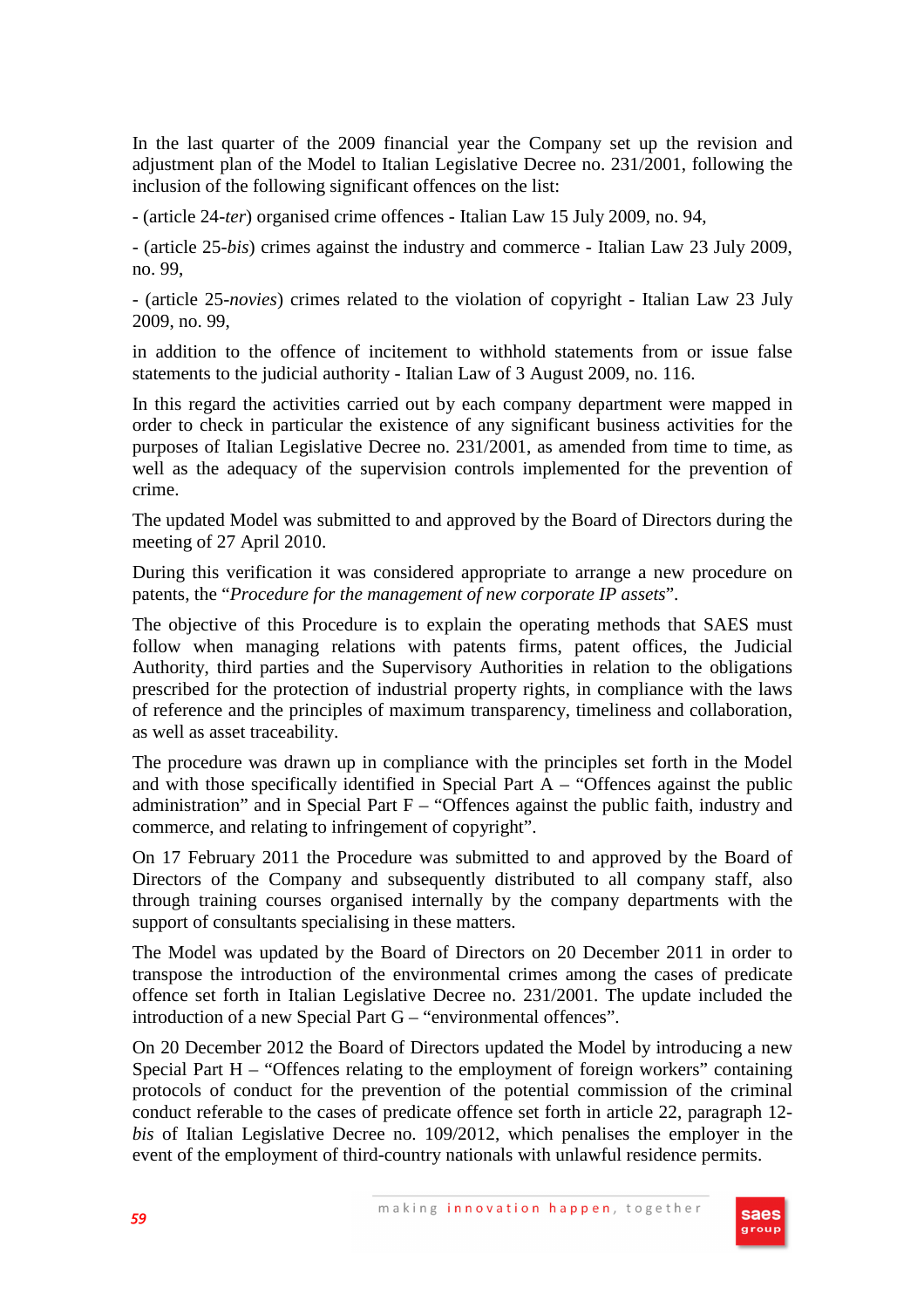On 19 December 2013 the Board of Directors updated the Model following the entry into force of Italian Law no. 190/2012, which introduced new offences, such as private bribery and extortion by persuasion, into the Italian legal system.

Finally, on 13 May 2015 the Board of Directors updated the Model and added Special Part I – "The crimes of receiving, laundering and using money, goods or benefits of illegal origin, self-laundering and transnational crime".

The 231 Model was adopted by the Board in the firm belief that the establishment of an "organisational, management and control model", in addition to being a valid tool for raising the awareness of all those that operate on behalf of the Company so that they behave correctly in the performance of their activities, is also an indispensable for preventing the risk of the commission of the offences set forth in Italian Legislative Decree no. 231/2001. With the adoption and the effective implementation of the Model, the Company aspires to take advantage of the so-called justification in the unlikely event of its involvement for the relevant types of offences.

The document describing the Model is divided into a "*General Part*", which, after a brief explanation of the essential contents of Italian Legislative Decree no. 231/2001, describes the activities carried out for defining the 231 Model of the Company and its illustrates its components, and the "*Special Parts*" prepared for the different types of offence set forth in Italian Legislative Decree no. 231/2001 (if relevant for the Company) that form an integral and essential part of the Model.

The Model is in the process of being updated following the merger of the subsidiary company SAES Advanced Technologies S.p.A. with SAES Getters S.p.A., as well as changes in regulations occurred in the meantime.

## *11.4. Supervisory Body*

The Company has a supervisory body whose tasks are identified in Italian Legislative Decree no. 231/2001, as specified in Model 231 formalised by the Company, such as supervising the operation, effectiveness, compliance and revision of the Model, as well as preparing the operating procedures to ensure its correct functioning.

On 28 April 2015, subsequent to the Meeting for the appointment of the Board in office, the latter appointed the following persons as members of the Supervisory Body:

- Mr. Vincenzo Donnamaria (as member of the Board of Statutory Auditors);
- Ms. Gaudiana Giusti (as Independent Director);
- Mr. Stefano Proverbio (as Independent Director);
- Ms. Luciana Rovelli (as Independent Director);
- Mr. Alessandro Altei (as Group Legal Counsel).

The Body has its own Regulations and also elected its Chairperson internally, namely Ms. Luciana Rovelli.

The Body shall remain in office until the approval of the financial statements for the 2017 financial year.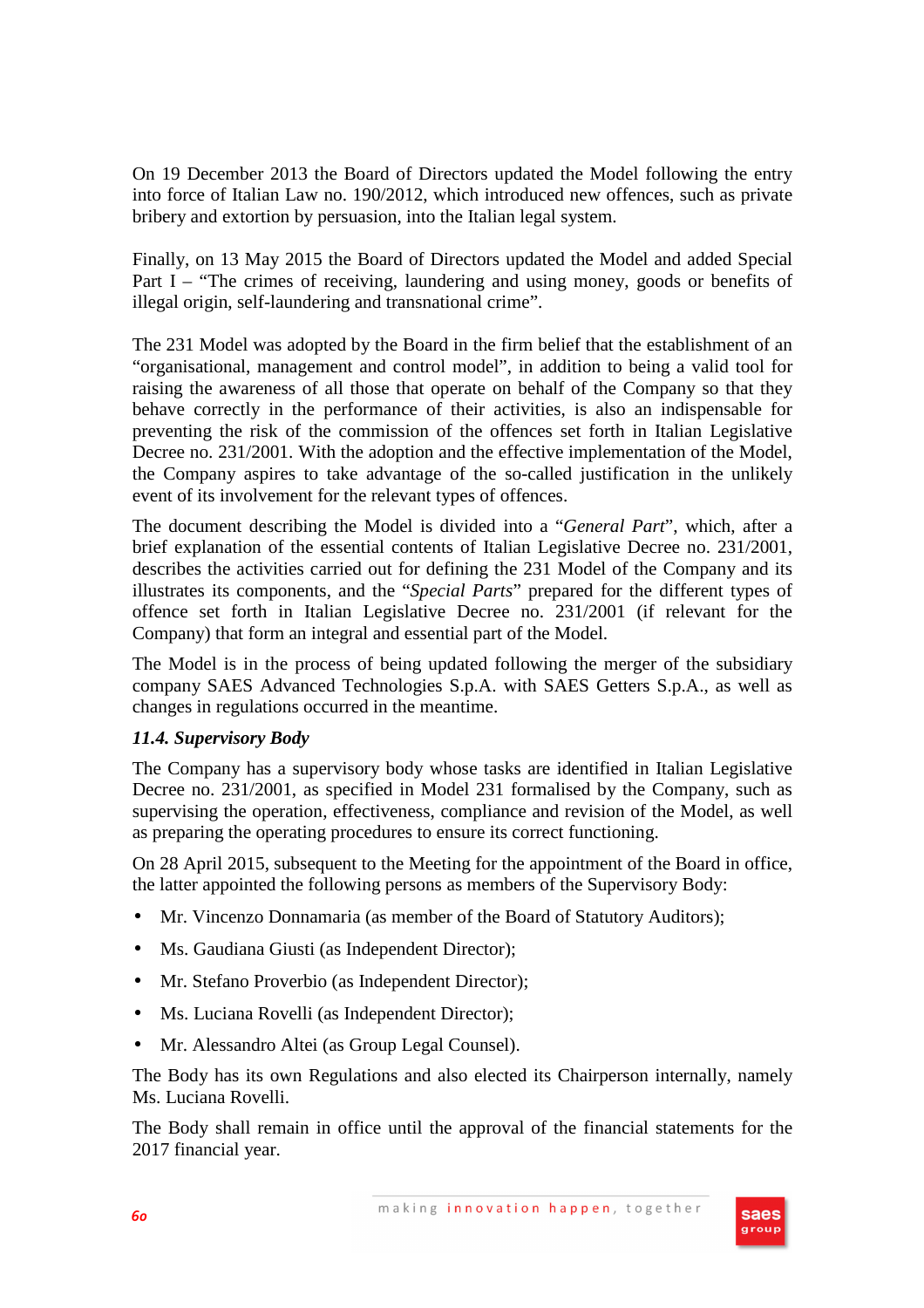The Body met seven times during the Financial Year (with the average attendance rate of 82.86% of its members at all the meetings). The minutes of the meetings of the body were duly recorded.

The Supervisory Body, with the support of the Internal Audit Department, prepared an audit plan for sensitive activities and supervises the updating of the 231 Model, envisaged for the first half of 2017.

Among the activities carried out during the Financial Year, the Supervisory Body:

• analysed the information flows received from Department managers, without finding any critical issues;

- reported to the Board in a half-year report;
- met company staff to study subjects related to sensitive areas in more depth;

met with the Chairman of the Supervisory Body of SAES Advanced Technologies S.p.A. in consideration of its merger, for the handover of the activities carried out;

- oversaw the updating of the Organisational Model;
- monitored the development of the regulatory framework.

The Board of Directors, taking also account of the activities of the Supervisory Board, assigns the latter an annual expense budget for the performance of its activities, in full economic and managerial autonomy. The aforesaid budget is updated from time to time in accordance with the specific requirements that will be determined by the Supervisory Body. If any budget overrun due to specific requirements shall be communicated by the Supervisory Body to the Board of Directors.

## *11.5. Audit Firm*

The statutory audit is carried out by an appointed audit firm that operates in accordance with the provisions of law. On 23 April 2013, the Meeting of Shareholders resolved to entrust Deloitte  $\&$  Touche S.p.A. with the auditing task pursuant to the Italian Legislative Decree no. 39/2010 on the basis of the proposal of the Board of Statutory Auditors:

- for the auditing of the financial statements of the Company and the consolidated financial statements of the SAES Getters Group;

- for the verification of the regular bookkeeping and the correct registration of the management facts in the accounting records;

- for the limited audit of the half-year report of the Company on a consolidated basis,

for the 2013-2021 financial years.

## *11.6. Officer in Charge of the preparation of the Company's accounting documents and other corporate roles and functions*

On 28 April 2015 the Board appointed Mr. Michele Di Marco as *Group Administration, Finance & Control Manager* and *Deputy Chief Financial Officer*, confirming him, to be the Officer in Charge of the preparation of the Company's accounting documents, after having consulted the Board of Statutory Auditors, pursuant to and in accordance with

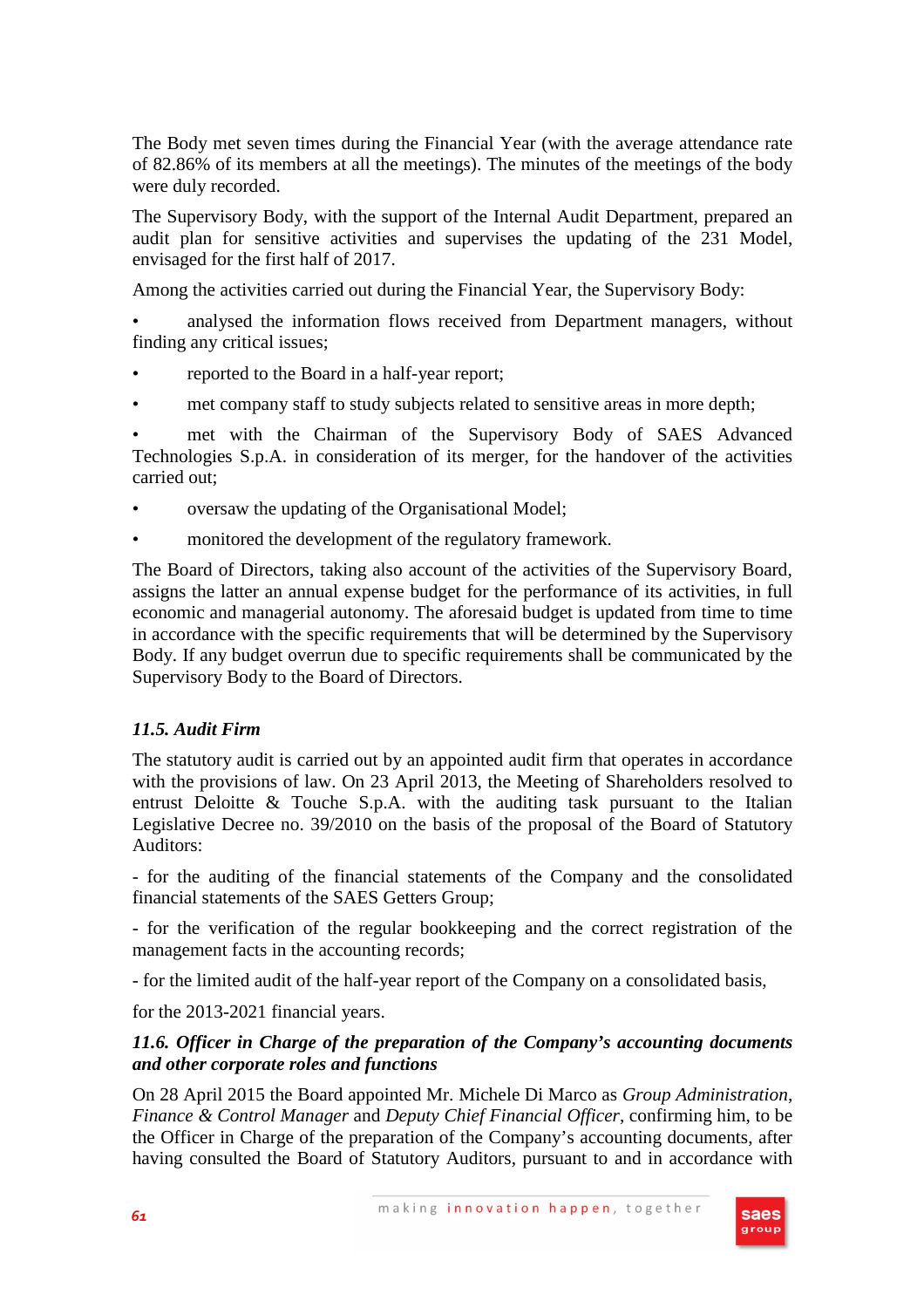new article 154-*bis* of the Consolidated Finance Law, introduced by the Italian Savings Law.

Pursuant to article 24 of the Company By-laws, introduced with the resolution of the extraordinary Meeting of Shareholders of 29 June 2007, the Officer in Charge of the preparation of the Company's accounting documents must satisfy the professional requirements characterised by qualified experience of at least three years in the performance of administration, accounting and/or control activities, or as a manager or consultant on finance, administration, accounting and/or control activities, within listed companies and/or associated groups, or within companies, entities and enterprises of significant size and relevance, even with reference to the drafting and control of corporate accounting documents.

The office of Officer in Charge expires at the end of the mandate of the Board that appointed him (approval of the financial statements for the 2017 financial year). He can be re-elected. Mr. Di Marco has been the Officer in Charge since 29 June 2007. The Officer in Charge has autonomous spending and signature rights. The Board ensures that Mr. Di Marco is provided with adequate powers and means to perform the duties assigned to him pursuant to article 154-*bis* of the Consolidated Finance Law, those assigned to him by the Board upon his appointment, and supervises the effective compliance with administrative and accounting procedures.

On 14 May 2007, the Board approved the first version of the document describing the Accounting Control Model, as described in paragraph 11, and an update on 20 December 2012, in order to ensure a higher level of reliability of the financial reporting disclosed to the market and the effectiveness of the Officer in Charge. In particular, the document:

- describes the components of the Accounting Control Model;
- indicates the responsibilities, means and powers of the Officer in Charge;
- regulates the rules of conduct, the roles and responsibilities of the Company organisational structures involved in various capacities;
- defines the (formal and internal) certification process on financial reporting.

## *11.7. Coordination of the subjects involved in the check of the Internal Control and Risk Management System*

In observance of principle 7.P.3. of the Code and considering the regulatory and procedural provisions introduced by Legislative Decree no. 39 of 27 January 2010, in order to facilitate a steady information flow among the several business bodies and functions that enables the Internal Control and Audit Committee (the Board of Statutory Auditors) to carry out suitable supervision as required by the law, periodical meetings are planned, among the other activities carried out by the Committee in the fulfillment of its functions, of the Committee/Board of Statutory Auditors, the Audit and Risk Committee, the Auditing Company, the Internal Audit Function Manager, the Officer in Charge with drawing up corporate accounting documents according to Legislative Decree no. 262/05 and the Group General Counsel. Such meetings focus on the analysis and discussion of the financial information process and the application of accounting principles, as well as the relevant controls, the effectiveness of the internal control

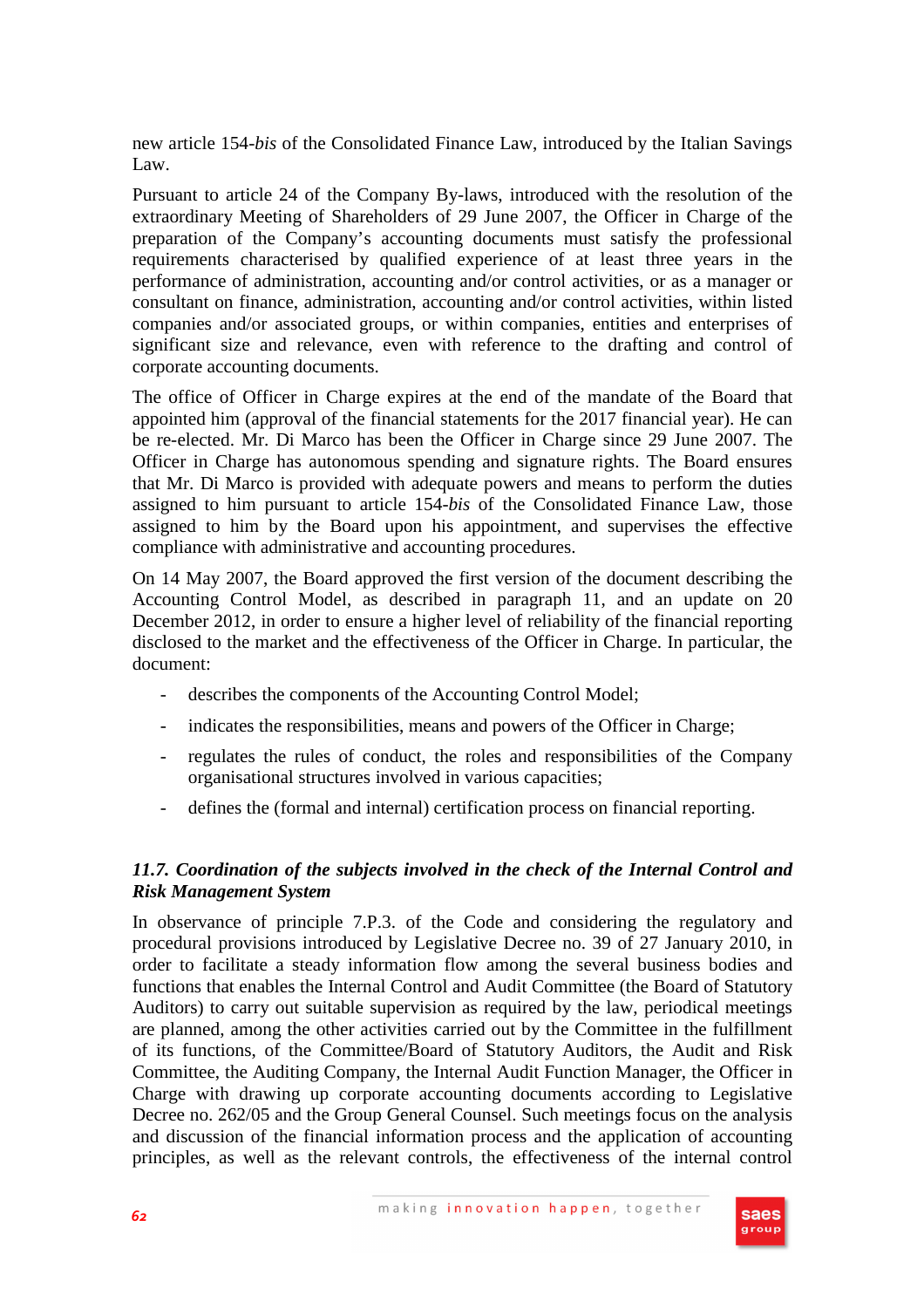system, internal audit and risk management, the legal auditing of yearly accounts and consolidated accounts, the independence of the audit firm, particularly in connection with the performance of non-auditing services to the entity subject to audit.

These meetings also offer the possibility to discuss specific projects related to the activities of the involved bodies, like, such as, by way of example, in this Financial Year, the above-mentioned Enterprise Risk Management process implementation project.

During 2016, the meeting was held on 14 March. For the current Financial Year the meeting is planned for 14 March.

## **12. INTERESTS OF DIRECTORS AND TRANSACTIONS WITH RELATED PARTIES**

On 21 December 2010 the Board of Directors, having consulted and obtained the approval of the Independent Directors Committee, adopted the Procedures for transactions with related parties (the "Procedures") in compliance with the provisions of CONSOB Regulation no. 17221 of 12 March 2010 (hereinafter "Regulations") and CONSOB Communication of 24 September 2010 (hereinafter "Communication"), aimed at ensuring the transparency and the substantial and procedural correctness of the transactions with related parties, identified pursuant to the revised international accounting standard IAS 24.

The Procedures define the transactions of "major significance" that must be approved in advance by the Board, with the explained and binding opinion of the Committee for Transactions with Related Parties.

The other transactions, unless they fall within the residual category of transactions of minor value - transactions of less than  $\epsilon$ 250,000 - are defined as "of minor significance" and may be carried out subject to the reasoned and non-binding opinion of the aforesaid Committee. Furthermore, the Procedures identify cases of exemption to their application, including, in particular, the ordinary transactions concluded under conditions equivalent to those of the market or standard, transactions with or between subsidiaries and those with associated companies, provided that the other related parties of the Company have no significant interest in them, and transactions of minor value.

During the Financial Year, the Committee for Transactions with Related Parties met on 7 June 2016 to assess the merger of the fully-owned subsidiary company SAES Advanced Technologies S.p.A. with the parent company SAES Getters S.p.A. and to offer its opinion to the Board of Directors.

The Procedures came into force on 1 January 2011 and are published in the Company website www.saesgetters.com. (Investor Relations / Corporate Governance)

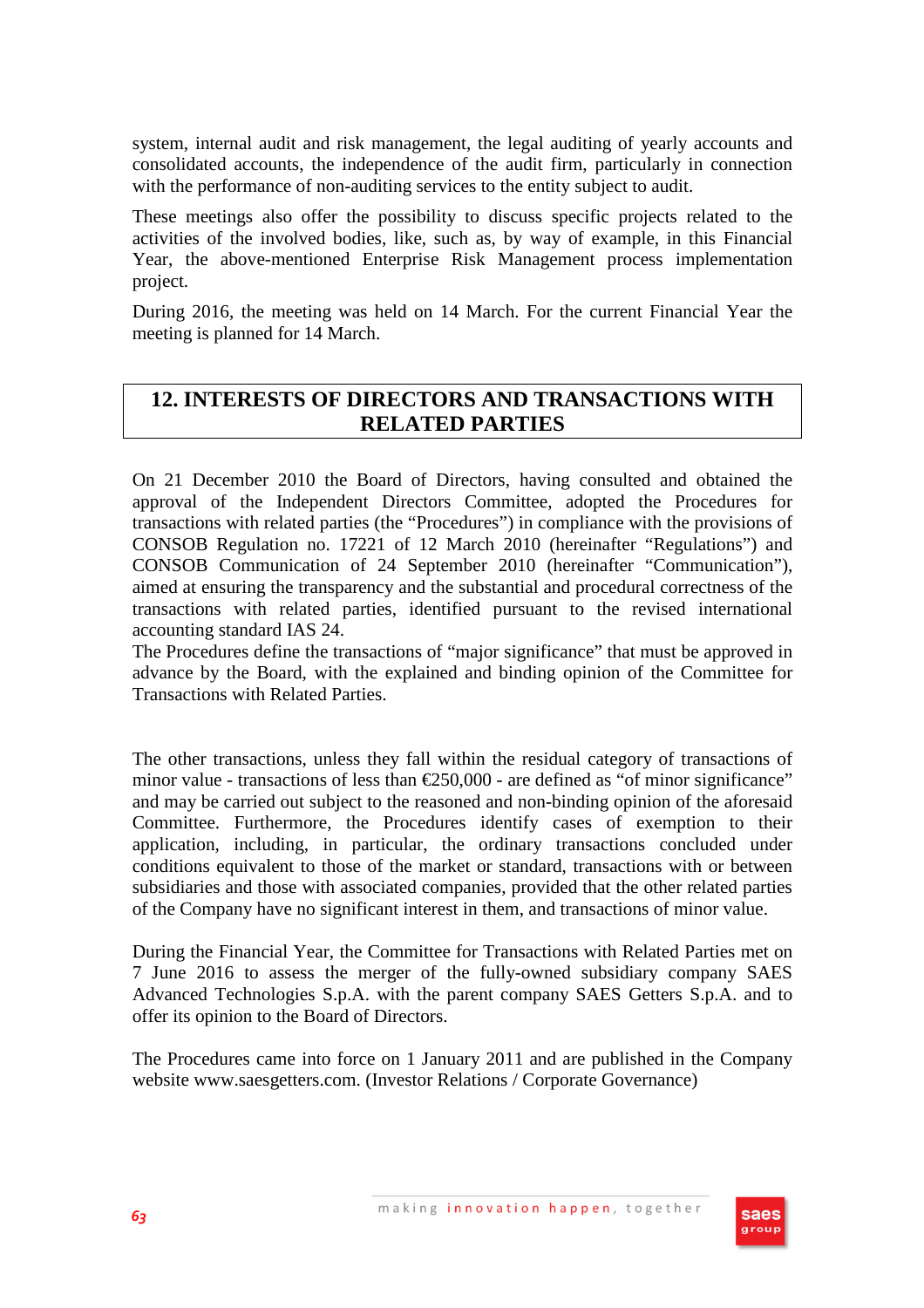# **13. APPOINTMENT OF AUDITORS**

The appointment of the Board of Statutory Auditors is expressly regulated by the Bylaws, which set forth an appointment procedure using a slate system, without prejudice to the application of different and further mandatory legal or regulatory provisions.

The Board believes that the Auditors, in the same way as the Directors, ought also to be appointed according to a transparent procedure, as described below.

Article 22 of the current By-laws, which already provided for the election of the Board of Statutory Auditors by presenting lists, was amended by the resolution of the extraordinary Meeting of Shareholders of 27 June 2007 in order to incorporate the amendments and additions to the election procedures introduced in the meantime to the regulations in force.

In particular, the amendments were introduced in compliance with the provisions of article 148, paragraph 2 and 2-*bis*, as well as article 148-*bis* of the Consolidated Finance Law, as amended by Italian Legislative Decree 29 December 2006 no. 303, and article 144-*sexies* of the Regulations for Issuers as modified by CONSOB resolution no. 15915 of 3 May 2007, which establishes that an active member of the Board of Statutory Auditors must be elected by the minority Shareholders that are not directly or indirectly related to the Shareholders that have submitted or voted that obtained the most votes, with reference to the definition of relations between current Shareholders and minority Shareholders contained in the Regulations for Issuers; that the Chairman of the Board of Statutory Auditors is appointed by the Meeting of Shareholders from among the Auditors appointed by the minority shareholders; that the By-laws may require the Shareholder or Shareholders that submit the list are owners, at the time of submission of the list, of a shareholding that does not exceed the one stated in article 147-*ter*, paragraph 1, of the Consolidated Finance Law; that each list must be lodged at the company headquarters, accompanied with a series of documents specified by the regulations, at least 25 days prior to the date fixed for the Meeting of Shareholders convened to pass resolution on the appointment of Auditors; that the lists must be made available to the public at the Company headquarters, the management company of the market and on the website of the issuing companies within the time limits and using the methods provided for by law; that the By-laws can establish the criteria to identify the candidate to be elected if the lists are equal.

Current article 22 of the By-laws sets forth that the minority - that are not party of a relevant connection, even indirectly, as per article 148, paragraph 2 of Italian Law no. 58/98 and related regulatory rules - are entitled to the appointment of one statutory Auditor, who is the Chairman of the Board, and of one Alternate Auditor.

The election of the Auditors by the minority Shareholders takes place at the same time as the election of the other members of the control body (with the exception of cases of replacement).

Only those shareholders who, with reference to the shares registered in their account on the day of deposit of the lists at the Company offices, alone or together with other shareholders, own voting shares representing at least the percentage in the voting capital equal to the one determined by CONSOB, pursuant to article 148 paragraph 2 of the Consolidated Finance Law and in compliance with the Regulations for Issuers, are

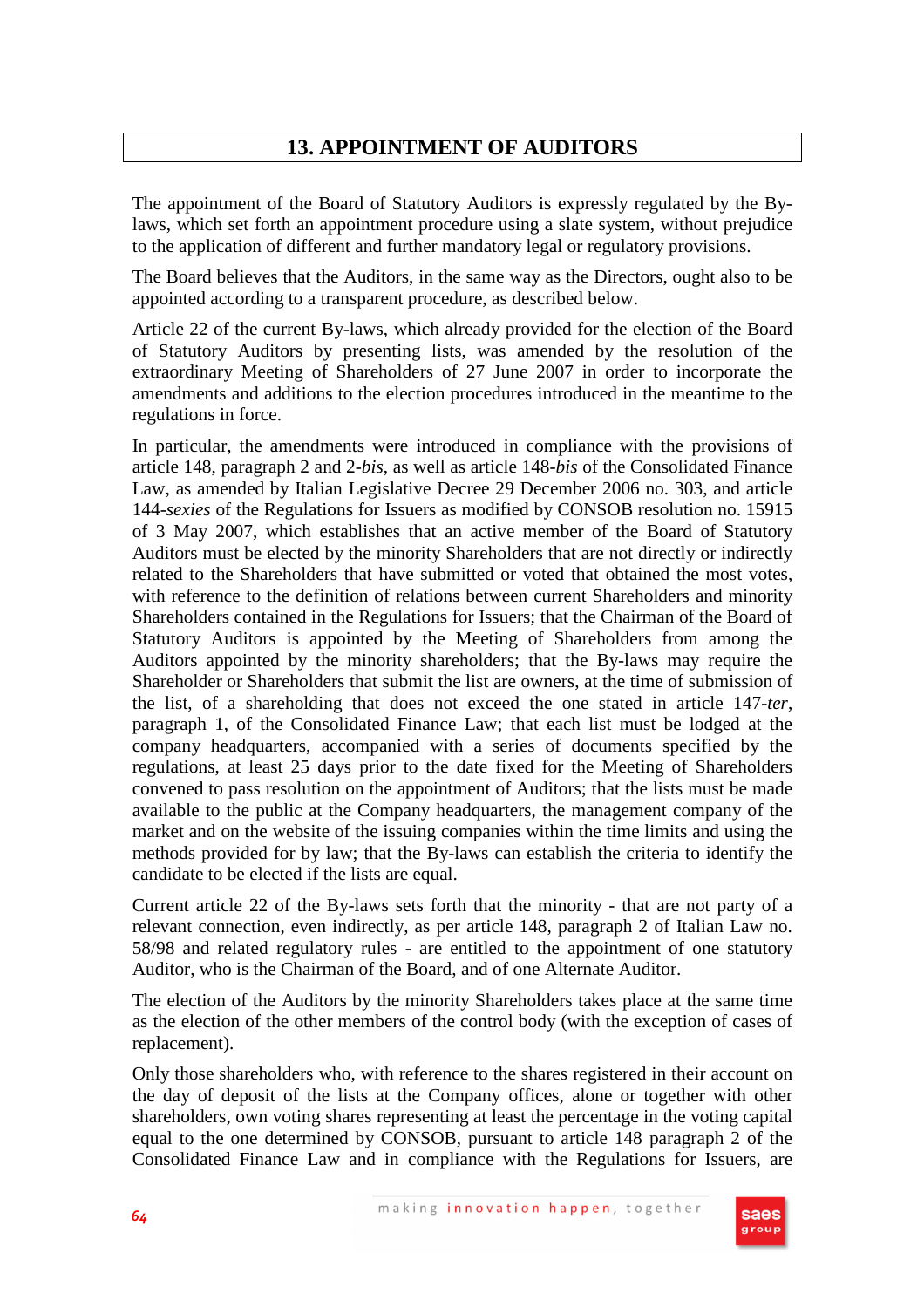entitled to present lists for the appointment of Auditors. On the date of this Report, the requested share is 4.5% of the share capital with voting rights (as established by CONSOB with Resolution no.19856 of 25.01.2017).

A Shareholder cannot submit or vote for more than one list, even through third parties or through trust companies.

Shareholders that are part of the same group and shareholders who entered a shareholder agreement concerning the shares of the Company cannot submit nor vote for more than one list, even through intermediaries or trust companies. Each candidate may enrol in only one list, under penalty of ineligibility.

The lists, to be signed by all those that submitted them, must be lodged at the head offices of the Company within twenty-five days prior to the Meeting convened to resolve upon the appointment of the Board of Statutory Auditors. The Company makes the lists available to the public on its website www.saesgetters.com, at the Company offices (Viale Italia, 77, Lainate (Milan) and on the 1Info system at www.1info.it, within the time limits and using the methods established by applicable laws.

The lists must contain the names of one or more candidates for the position of Statutory Auditor and of one or more candidates for the position of Alternate Auditor. The names of the candidates are marked in each section (Statutory Auditors section, Alternate Auditors section) by a progressive number and in numbers not exceeding the members to be elected.

The lists also contain, as an annex:

- a) information on the identity of the Shareholders that have submitted the lists, with the information on the total percentage of the overall shareholding owned: this indication must be approved by a special certificate issued by the intermediary to be submitted also subsequent to the deposit of the list, but in any case within the time limits provided for the publication of the lists by the issuer;
- b) a declaration of the Shareholders other than those that hold, even jointly, a controlling or majority shareholding, certifying the absence of the relationships provided for by article 144-*quinquies* of the Regulations for Issuers with the latter;
- c) an exhaustive report on the personal and professional characteristics of the candidates accompanied by the list of the management and control positions held in other companies;
- d) a declaration of the candidates certifying that non-existence of causes for ineligibility and incompatibility, as well as the possession of the requirements provided for by *pro tempore* laws and regulations in force, and their acceptance of the candidature;
- e) any other further or different declaration, information and/or document provided for by law and applicable regulations.

If upon the expiry of the deadline to submit the lists, only one list has been lodged, or only lists by inter-related Shareholders pursuant to the applicable regulations, lists may be submitted up to the fifth day subsequent to this date. In this case the minimum threshold above required for submitting the lists are reduced by half. The failure to

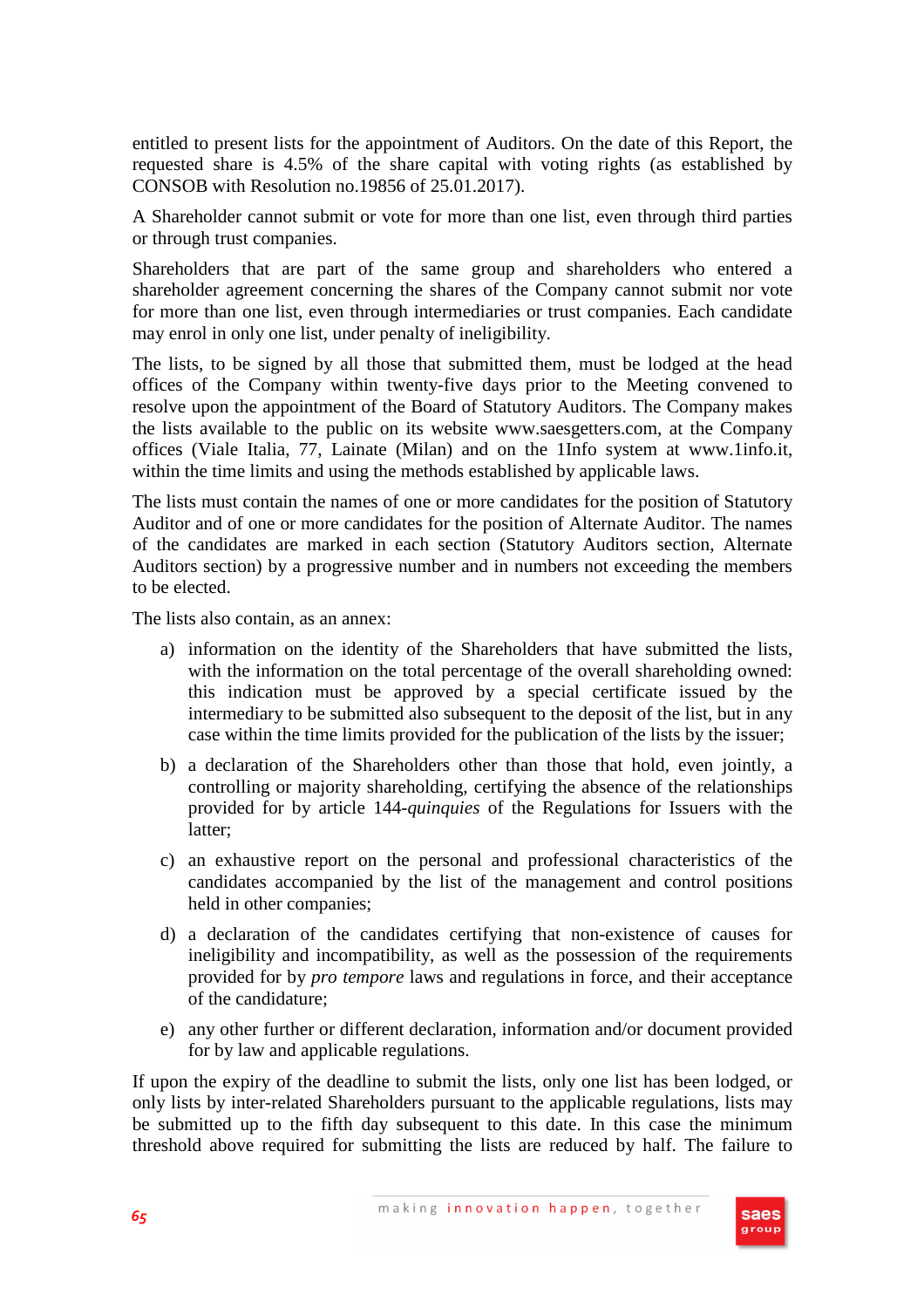submit minority lists, the extension of the deadline for the submission of the latter and the reduction of the thresholds are disclosed within the time limits and using the methods provided for by applicable laws.

Members of the Board of Statutory Auditors are elected as follows: (i) 2 statutory Auditors and 1 Alternate Auditor are selected from the list that has obtained the highest number of votes ("Majority List"), in the order of priority they appear on the list; (ii) 1 statutory Auditor, who will be the Chairman of the Board of Statutory Auditors ("Minority Auditor), and 1 Alternate Auditor ("Minority Alternate Auditor") are selected from the second list that has obtained the highest number of votes and that is not connected directly or indirectly with the Shareholders that have submitted or voted for the Majority List pursuant to the applicable provisions ("Minority List"), in the order of priority they appear on the list.

In the event that the lists obtain an equal number of votes, the list submitted by Shareholders owning the larger shareholding at the time of submission of the list prevails, or, subordinately, the one submitted by the higher number of Shareholders.

If only one list is presented, the Meeting of Shareholders will vote on this list and if it obtains the majority of voters, without taking abstentions into account, the candidates listed for these positions will be elected statutory and alternate Auditors. In this case, the Chairman of the Board of Statutory Auditors will be the first candidate voted as statutory Auditor.

If no lists are submitted, the Board of Statutory Auditors and the Chairman are appointed by the Meeting of Shareholders with the ordinary majorities required by law.

If, for any reason, the Majority Auditor is no longer available, he/she is replaced by the Alternate Auditor selected from the Majority List.

If, for any reason, the Minority Auditor is no longer available, he/she is replaced by the Minority Alternate Auditor.

As set forth in article 2401, paragraph 1, of the Civil Code, the Meeting of Shareholders appoints or replaces the Auditors in compliance with the principle of the necessary representation of minorities.

# **14. COMPOSITION AND OPERATION OF THE BOARD OF STATUTORY AUDITORS (pursuant to article 123-bis, paragraph 2, letter d), of the Consolidated Finance Law)**

The Board of Statutory Auditors currently in charge was appointed by the Meeting of Shareholders on 28 April 2015 and will remain in office until the approval of the 2017 financial statements. More specifically, the Board of Statutory Auditors consists up of Mr. Pier Francesco Sportoletti, Chairman of the Board of Statutory Auditors (elected on the basis of a Minority List), Mr. Vincenzo Donnamaria and Ms. Sara Anita Speranza, Statutory Auditors; Ms. Anna Fossati (Alternate Auditor from Majority List) and Mr. Angelo Rivolta (Alternate Auditor from Minority List) The Board of Statutory Auditors holding office was appointed on the basis of two lists submitted to the Company by the Majority Shareholder S.G.G. Holding S.p.A. and by the Minority Shareholder Equilybra

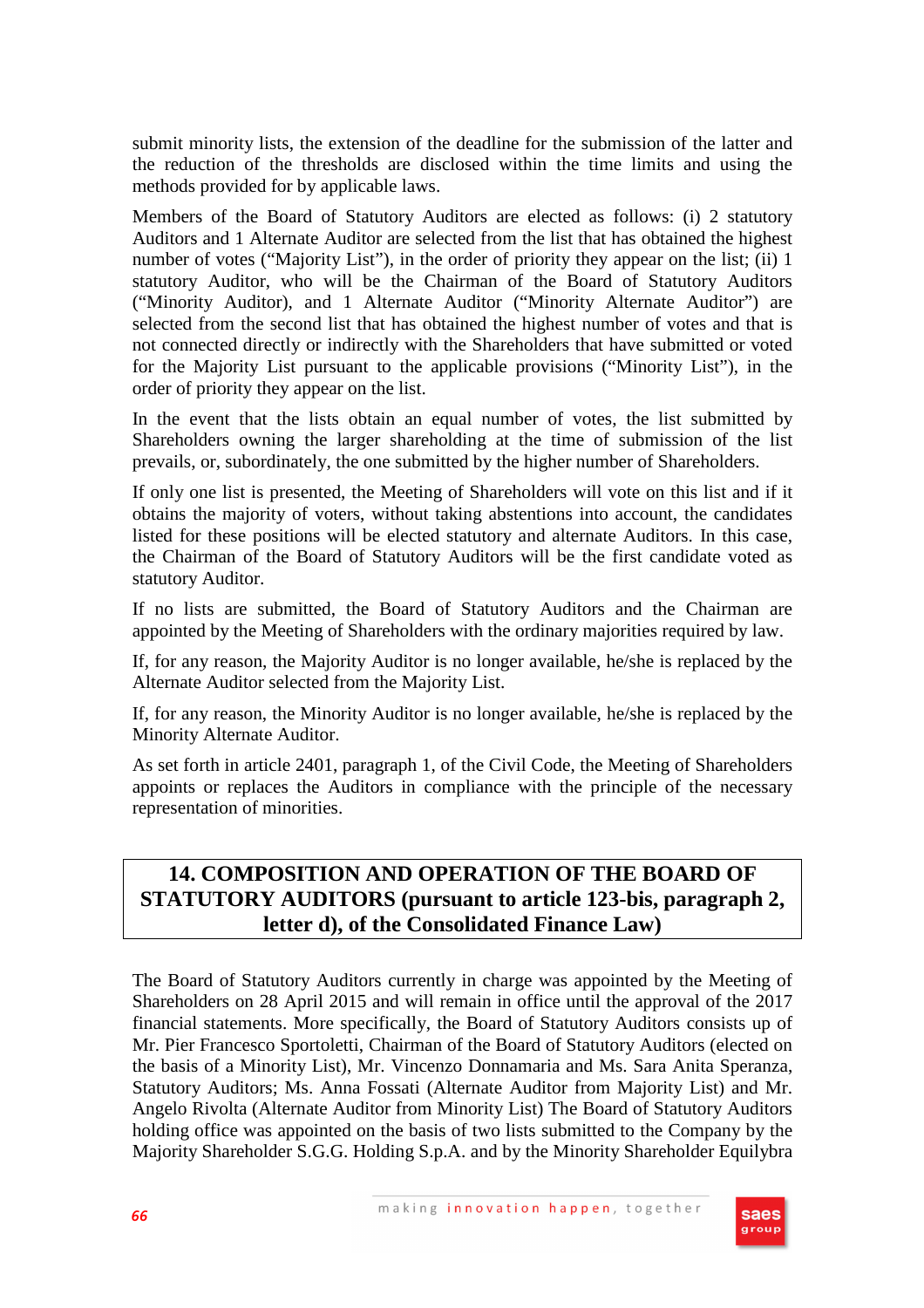Capital Partners, in compliance with the methods and within the time limits prescribed by regulations and the By-laws.

The lists and the accompanying documents were also promptly published on the Company website.

During the Financial Year, Mr. Angelo Rivolta (Alternate Auditor elected from the Minority List) took over as Statutory Auditor and the new Chairman of the Board of Statutory Auditors pursuant to the Company By-laws, on 11 October 2016, following the death of Mr. Pier Francesco Sportoletti. The next Meeting of Shareholders will be called upon to confirm this appointment and to complete the Board of Statutory Auditors pursuant to the applicable laws in force, in compliance with the principle of the equitable representation of minorities and in accordance with the rules on gender equality in the corporate bodies of listed companies, as referred to in Italian Law no.120/2011.

The Board of Directors carries out an annual inspection on the continuance of the professionalism and integrity requirements that the Auditors must satisfy pursuant to the Decree of the Ministry of Justice of 30 March 2000, no. 162, as well as that of independence pursuant to article 148 of the Consolidated Finance Law and application standard 8.C.1. of the Code. During the Financial Year, with reference to the 2015 financial year, this inspection was carried out on 18 February 2016. With reference to the 2016 financial year, this inspection was carried out on 16 February 2017.

In addition to the requirements prescribed by the applicable regulations, the Auditors of the Company must also have proven skills and expertise in tax, legal, organisational and accounting matters, in such a way as to guarantee the Company maximum efficiency in the controls and the diligent execution of their duties.

In derogation from application standard 8.C.1. of the Code, the Board of Directors did not consider it necessary to specifically provide that the Auditors should be chosen from among persons that qualify as independent on the basis of the criteria indicated for the Directors, as they considered legal provisions to be sufficient. The Shareholders submitting the lists for the appointment of the Board of Statutory Auditors are required to indicate the possible suitability of the candidates to qualify as independent, leaving the evaluation of the importance of this qualification to the Meeting of Shareholders during the appointment phase of the Board of Statutory Auditors.

In compliance with application standard 8.C.2. of the Code, the Auditors accept the office when they believe they can devote the necessary time to the diligent performance of their duties.

During the Financial Year each member of the Board of Statutory Auditors informed CONSOB of the management and control positions held at the companies set forth in Book V, Chapters V, and VI, VII of the Civil Code, pursuant to and in accordance with article 144-*quaterdecies* of the Regulations for Issuers.

Also in compliance with the principle 8.P.1. of the Code, the Auditors operate autonomously and independently also from the Shareholders that elected them.

The Auditor that, personally or on account of third parties, has an interest in a particular transaction of the Company immediately informs the other Auditors and the Chairman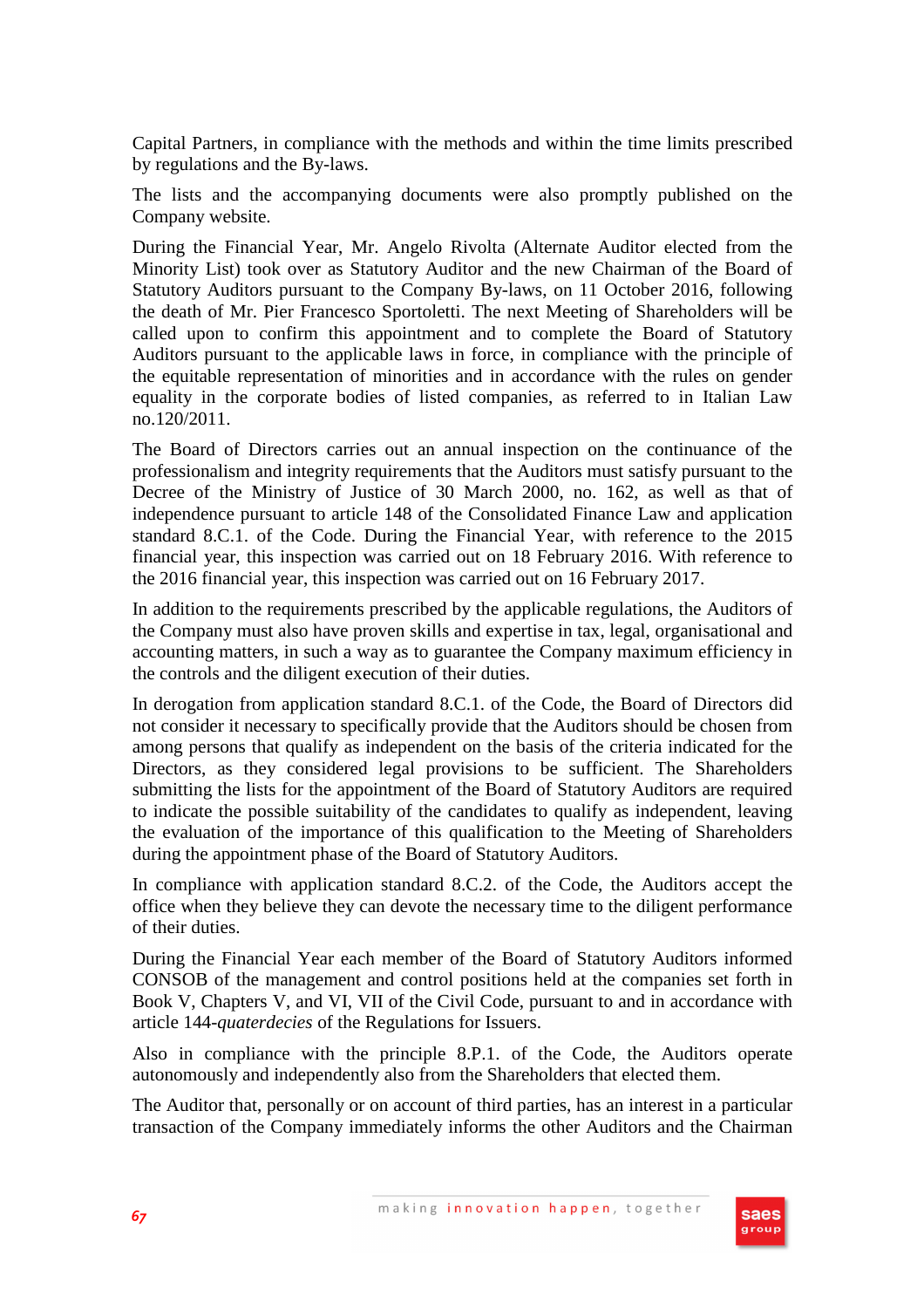of the Board providing exhaustive details on the nature, terms, origins and extent of the interest, also pursuant to application standard 8.C.3. of the Code.

The remuneration of the Board of Statutory Auditors is decided by the meeting of shareholders upon its appointment and is proportionate to the commitment required, the significance of the position held and the size and sector of the company. The auditors may receive additional remuneration for their participation in other control bodies (for example, the Supervisory Body), within the limits permitted by the laws in force.

The Board of Statutory Auditors, within the context of the tasks assigned to it by law, supervises the methods of implementing corporate governance rules and ensures (as it did during the Financial Year) that the criteria and procedures to ascertain the independence of its members adopted by the Board of Directors has been correctly applied. The result of these checks is announced to the market within the context of this Report or the Auditors' Report to the Meeting of Shareholders.

The Board of Statutory Auditors also oversees (as it did during the Financial Year) the conditions for the independence and the autonomy of its members, informing the Board of Directors thereof in a timely manner with respect to the drafting of this Report. The Board of Statutory Auditors verified the continuing satisfaction of the requirements of independence of its members in the first meeting after its appointment (on 28 April 2015) and during the Financial Year. In carrying out the inspections stated above the Board did not apply any further criteria for the independence of the Directors, but only laws and regulations.

The Board of Statutory Auditors is responsible for evaluating the proposals formulated by the audit firms in order to be entrusted with the related task, as well as the plan prepared for the audit and the results shown in the report and in the suggestion letter. The Board of Statutory Auditors also supervises the effectiveness of the auditing process and the independence of the audit firm, also checking its compliance with legal provisions, as well as the nature and size of the services other than the auditing services provided to the Company and its subsidiaries by the aforesaid audit firm and the entities belonging to its network.

During the Financial Year, the Board of Statutory Auditors supervised the independence of the audit firm, checking its compliance with legal provisions in these matters, as well as the nature and size of the services other than the auditing services provided to the Company and its subsidiaries.

Furthermore, by virtue of the provisions contained in Italian Legislative Decree no. 39/2010, the Board of Statutory Auditors also acts as Internal Control and Audit Committee called upon to supervise the financial reporting process, the effectiveness of the internal control, internal audit and risk management systems, the statutory audit of annual accounts and the consolidated accounts and the independence of the audit firm.

The Board of Statutory Auditors may ask the Internal Audit Department to carry out specific inspections on operational areas or corporate transactions in the performance of its tasks, as indicated in application standard 8.C.4. of the Code.

In accordance with application standard 8.C.5. of the Code, the Board of Statutory Auditors and the Audit and Risk Committee duly exchanged important information for the performance of their respective tasks, for example on the occasions of the meetings of the Board of Directors or Audit and Risk Committee (which, it is to be remembered,

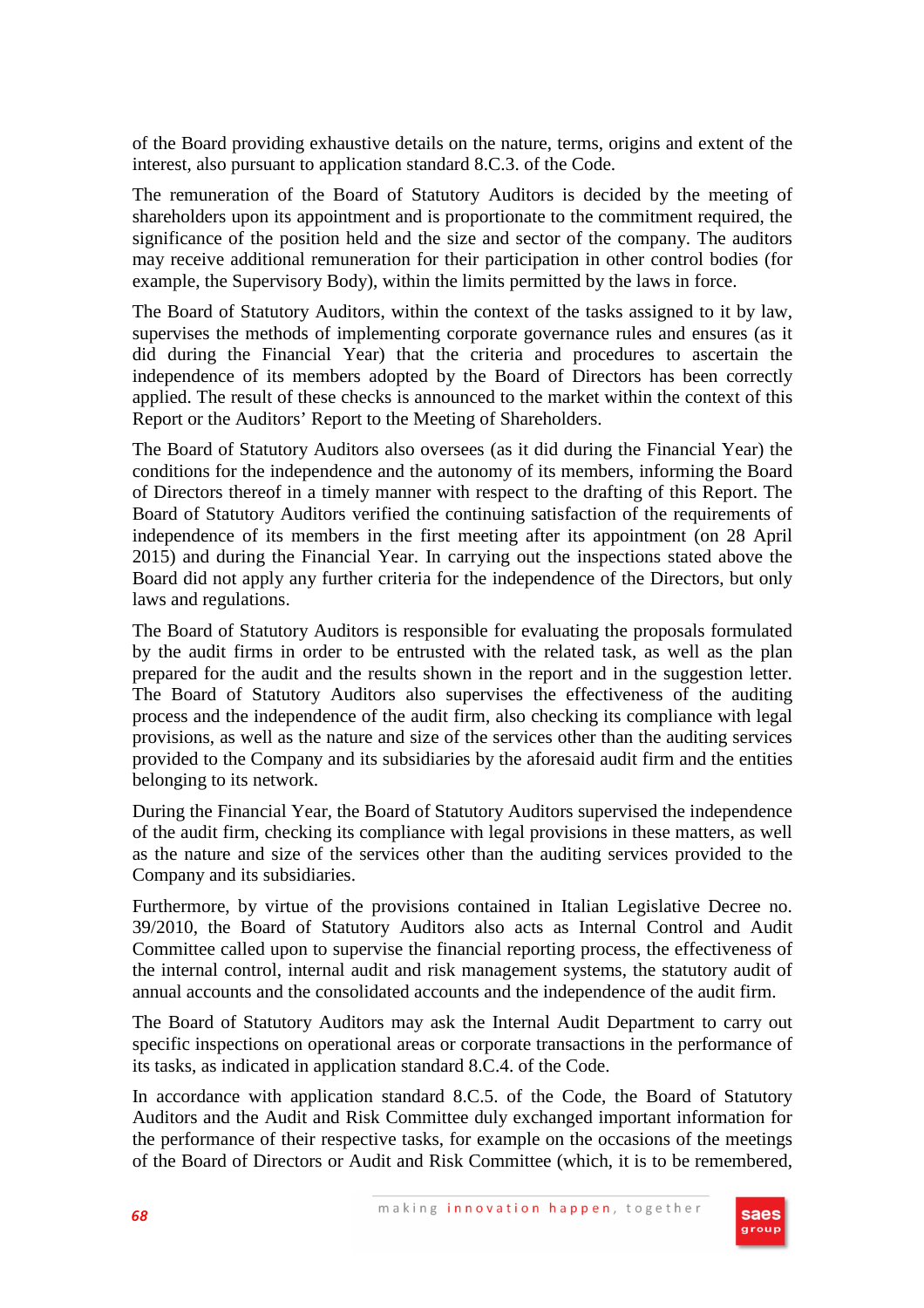are attended by the Chairman of the Board of Statutory Auditors or other Auditor appointed by the latter).

The Board of Statutory Auditors has access to the minutes of the meetings of the Committees and the Supervisory Body through the virtual data room.

During the Financial Year the Board of Statutory Auditors met five times with constant participation of all members. The meetings of the Board of Statutory Auditors last an average of 3 hours. Five meetings are planned for the 2017 financial year: 2 meetings have already been held on 16 February and 14 March.

In relation to principle 8.P.2. of the Code, the Company believes it has adopted adequate measures to guarantee the effective performance of the tasks of the Board of Statutory Auditors.

The personal and professional information of each effective Auditor is provided below:

## **Angelo RIVOLTA –** Born in Desio (MI) on 24 May 1976

Mr. Rivolta graduated with a degree in Economics and Business from the Università Cattolica del Sacro Cuore of Milan in 1999.

He qualified to practice as a Chartered Accountant and Statutory Auditor in 2004.

He registered in the Register of Chartered Accountants and Accounting Experts of Monza and Brianza under no.1315/A (previously registered under no.902 in the Register of Chartered Accountants of Monza and Brianza) in 2005.

He is also registered in the Register of Auditors, under number 138641 with provision 02/11/2005 published in the Official Journal of the Italian Republic, no.88 – IV Special Series – of 08/11/2005.

He practices his profession in his own firm.

Mr. Rivolta has been Chairman of the Board of Statutory Auditors of SAES Getters S.p.A. since October 2016.

## **Vincenzo DONNAMARIA** - born in Rome on 4 October 1955

Mr. Donnamaria graduated with a Law degree from the Università degli Studi of Rome in 1978.

He is a lawyer enrolled in the Bar of Rome (1984).

He has been registered in the Register of Auditors since its formation (Italian Ministerial Decree 12 April 1995).

He is also a Court of Cassation lawyer, registered in the Special Register of Cassation Lawyers since 2003.

Mr. Vincenzo Donnamaria is a founding member and national manager of the Studio Associato di Consulenza Legale e Tributaria KStudio Associato law firm. The Firm, which has more than 300 professionals, lawyers, chartered accountants and auditors, is a partner in the international KPMG network.

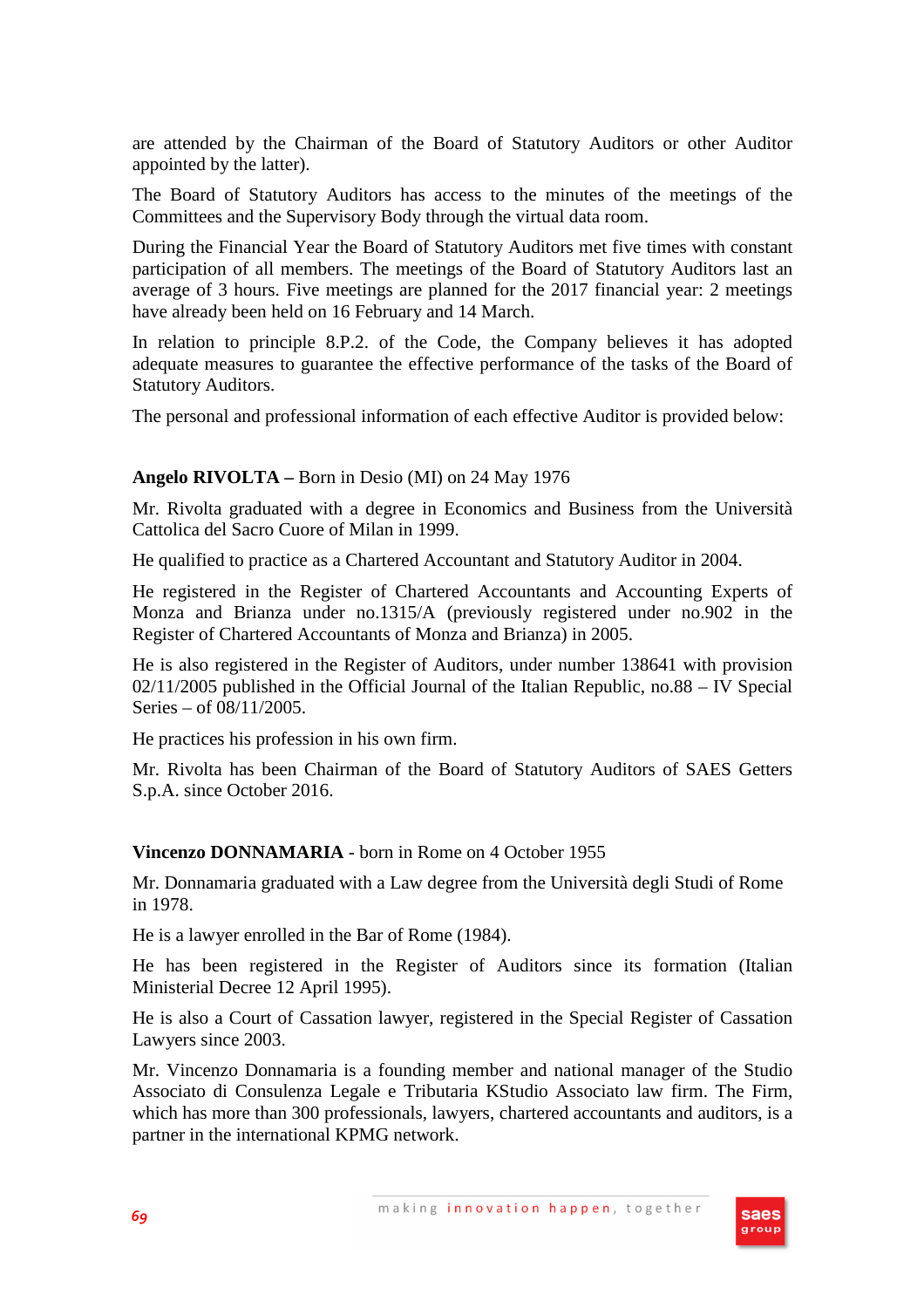From November 1978 to April 1985 he advanced his career in Arthur Andersen, reaching the office of ordinary member of the Tax and Corporate Consultancy Firm.

From May 1985 to September 1988 he was the founding member of the Studio Consulenti Associati Di Paco, Donnamaria, Guidi, (KPMG) and was responsible for the Rome office.

He participated as a lecturer of teaching courses in the field of direct and indirect taxation and as a speaker at conferences on topics related to tax.

In 1985 he published the book "Disciplina fiscale degli ammortamenti" (Tax regulations on amortisation),together with Mr. Francesco Rossi Ragazzi for the IPSOA publishing house.

He is a member of ANTI (Associazione Nazionale Tributaristi Italiani, National Association of Italian Tax Advisors).

During 1988 he was appointed Consultant of the Authority for Communication Guarantees within the preparation of the Regulations concerning the organisation and the operation of this Authority.

In 1998 he was also appointed member of the Commission of Inquiry set up by the Ministry of Defence, with Italian Ministerial Decree of 29 September 1998, in relation to the criminal proceedings initiated by the Judicial Authority against the former General Management personnel of the Construction of naval weapons and arms.

He was a Statutory Auditor of SAES Getters S.p.A. from 1997 until 2006. From 2006 until 2015 he held the position of Chairman of the Board of Statutory Auditors and in 2015 he was appointed Statutory Auditor.

## **Sara Anita SPERANZA** - born in Luino (VA) on 12 January 1972

Ms. Speranza graduated with a degree in Economics from the Università Cattolica del Sacro Cuore of Milan in 1995.

She qualified to practice as a Chartered Accountant in 1999 and has also been registered in the Register of Chartered Accountants of Milan since 1999.

She is registered in the Register of Auditors – Decree of the general manager of civil affairs and the professions 19/004/2001, O.G. supplement no.36 – IV special series of 08.05.2001.

Ms. Speranza is a partner in the firm Cornelli Gabelli e Associati and over a period of almost twenty years she has acquired a wealth of experience and skills in the assistance and consultancy of leading companies and industrial, real estate and commercial groups, both in Italy and abroad, on the subject of direct and indirect taxation within the context of ordinary company activities, as well as in extraordinary transactions. She has also acquired significant experience in corporate law consultancy: planning, programming and management control; and the reorganisation, restructuring and winding-up of companies. She is a member of the board of statutory auditors and board of directors of a large number of leading national and international companies, including those listed on regulated markets, such as Mylan S.p.A., BGP Products S.r.l., companies of the Klepierre group and companies of the Philips Saeco group.

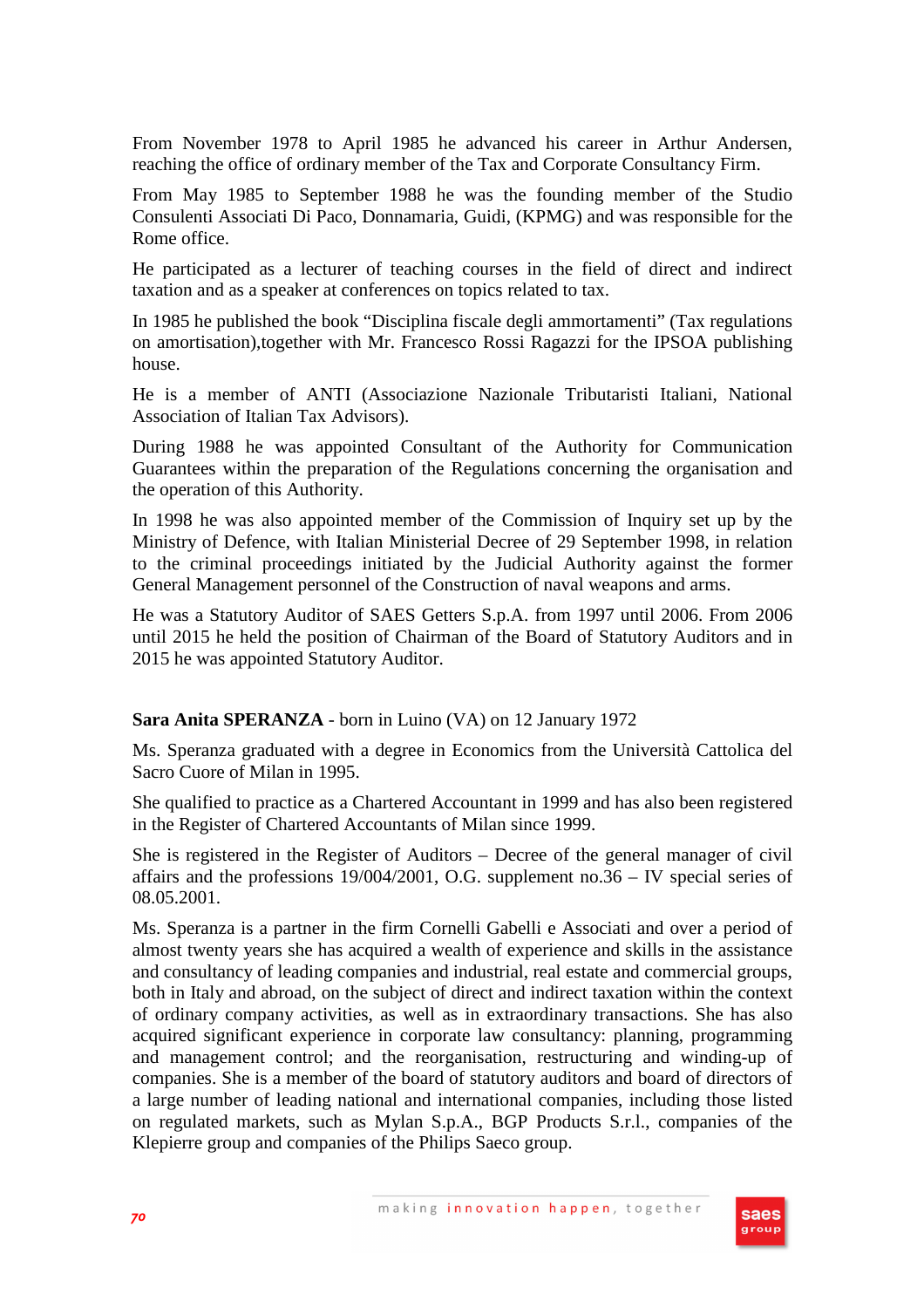She has been a Statutory Auditor of SAES Getters S.p.A. since 2015.

## **15. INVESTOR RELATIONS**

The Chairman and Managing Director, in compliance with procedure for the management of inside information, do their utmost to establish constant dialogue with the Shareholders, the institutional investors and the market in order to guarantee the systematic distribution of a complete and timely report on its activities. Disclosure to investors, the market and the press is guaranteed by press releases, regular meetings with institutional investors and with the financial community.

Also in compliance with application standard 9.C.1. of the Code, the dialogue with the institutional investors, the Shareholders as a whole and the analysts is entrusted to a specific dedicated department, called Investor Relations, in order to ensure continuous and professional relations, as well as the correct, constant and complete exchange of information.

The management of relations with the Shareholders is entrusted to Ms. Emanuela Foglia, Investor Relations Manager, under the supervision of the Group Chief Financial Officer and the Managing Director, Mr. Giulio Canale.

During the Financial Year meetings and conference calls on the regular economic and financial reporting were organised. During the Financial Year, the Company also participated in the STAR Conference organised by Borsa Italiana S.p.A. in Milan on 15 and 16 March 2016 and in London on 7 October 2016 respectively. For the current financial year the STAR Conference in Milan is planned for 21 and 22 March 2017, whereas the conference in London is planned for 9 October 2017.

On 20 May 2016 the Company attended the event "Le eccellenze del Made in Italy", organised by Intermonte S.p.A. in Florence.

The presentations used during the meetings planned with the financial community were made public through publication on the Company website at the address www.saesgetters.com/it/investor-relations/presentation, in addition to being sent in advance via e-mail to CONSOB and Borsa Italiana S.p.A.

The e-mail address for collecting requests for information and providing explanations and clarifications to the Shareholders on the transactions carried out by the Company is: investor\_relations@saes-group.com.

Furthermore, the Company, in order to facilitate the attendance of the Shareholders in the Meeting of Shareholders, allows the Shareholders to ask questions on the items on the agenda, also before the Meeting, by sending a registered letter with acknowledgement of receipt to the Company headquarters via certified electronic mail to the address saes-ul@pec.it. The questions received before the Meeting of Shareholders are answered on the website of the Company or, at the latest, during the Meeting of Shareholders, with the right of the Company to provide a unified response to questions with the same content.

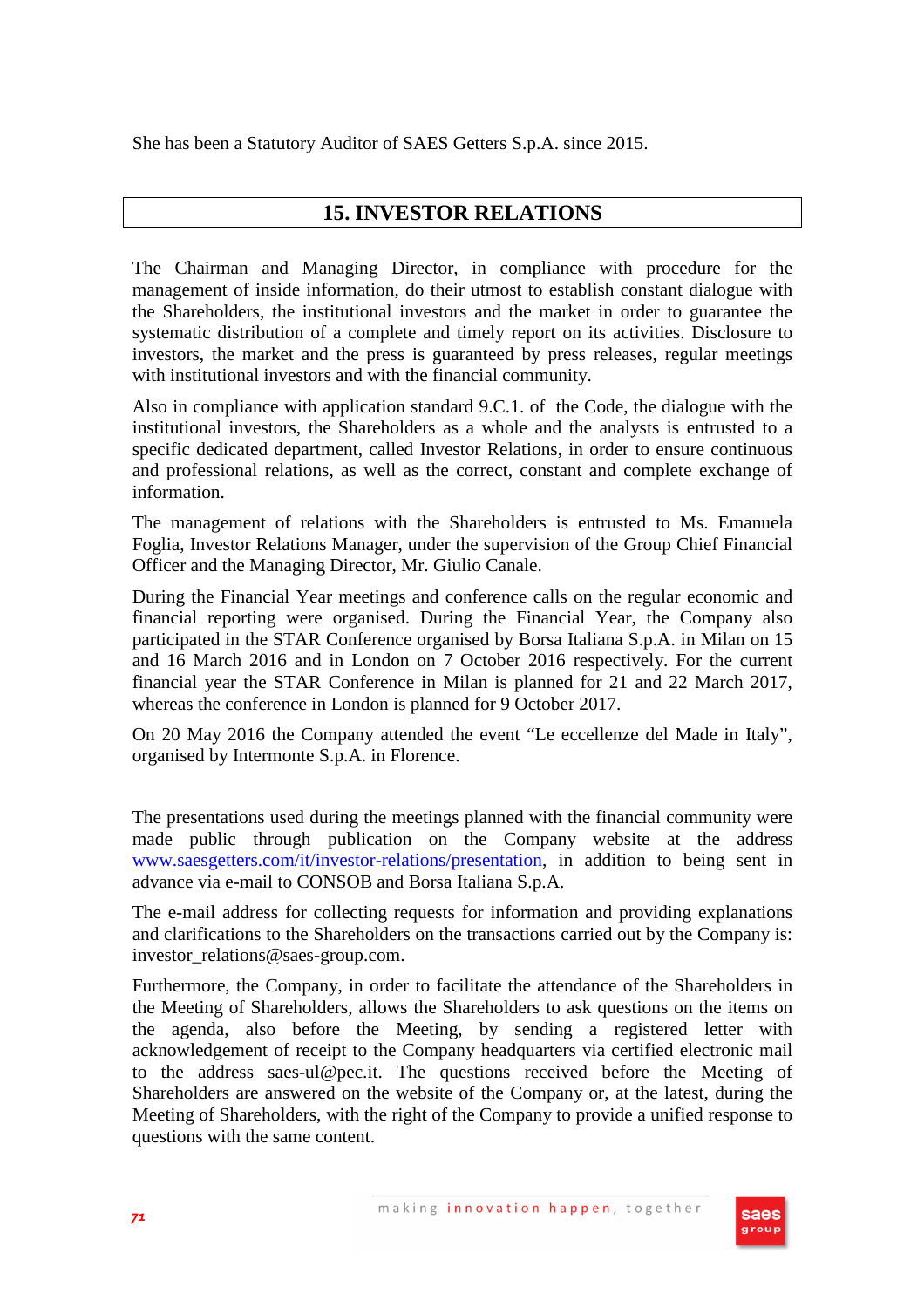Special attention is to be paid to the Company website (www.saesgetters.com), where financial and economic information (such as financial statements, half-yearly and quarterly reports), as well as data and documents of interest to the Shareholders as a whole (press releases, presentations to the financial community, calendar of corporate events) can be found in Italian and English.

Also in compliance with application standard 9.C.2. of the Code, the Company provides the necessary or appropriate information in the dedicated Investor Relations section of the Company website so that the Shareholders can make informed decisions while exercising their rights, with particular reference to the methods provided for the participation and exercising of voting rights in the Meeting, as well as to the documents related to the topics on the agenda, therein including the list of candidates for the positions of Director and Auditor and their personal and professional information.

The admission and the permanence of the Company in the STAR ("Segmento Titoli con Alti Requisiti" - segment of securities with high requirements) of Borsa Italiana S.p.A. also represent an indicator of the ability of the Company to satisfy the high information disclosure standards that constitute one of its essential requirements.

## **16. MEETING OF SHAREHOLDERS (pursuant to article 123-bis, paragraph 2, letter c), of the Consolidated Finance Law)**

The Meetings, duly constituted, represent all the Shareholders, and its resolutions, passed in compliance with the law, are binding upon Shareholders even if they are absent or dissenting. The meeting is held in ordinary and/or extraordinary session, according to law, at the Company headquarters or another location, even abroad, provided that it is within the countries of the European Union.

The Meeting of Shareholders is regulated by articles 8, 9, 10, 11, 12 and 13 of the Bylaws, which can be found on the Company website at the address www.saesgetters.com/investor-relations/corporate-governance/company-laws.

In sharing principles 9.P.1. and 9.P.2., as well as application standard 9.C.2. and 9.C.3. of the Code, the Chairman and Managing Director do their utmost to encourage the widest possible attendance at the Shareholders in the Meetings, as an actual moment of communication and connection between the Company and its investors. As a rule, all the Directors attend the Meetings. The Board of Directors does its utmost to reduce the constraints and obligations that render it difficult and burdensome for the Shareholders to attend Meetings and exercise their voting rights. Moreover, no complaints to this effect were received from the Shareholders.

The Meetings are also an occasion for providing the Shareholders with information on the Company, in compliance with the regulations on inside information.

In particular, in the Meetings the Board of Directors reports on the activities carried out and those that are planned and does its utmost to ensure that the Shareholders are provided with adequate information on the necessary topics so that they may make the decisions reserved for the Meeting of Shareholders in full cognition of the facts.

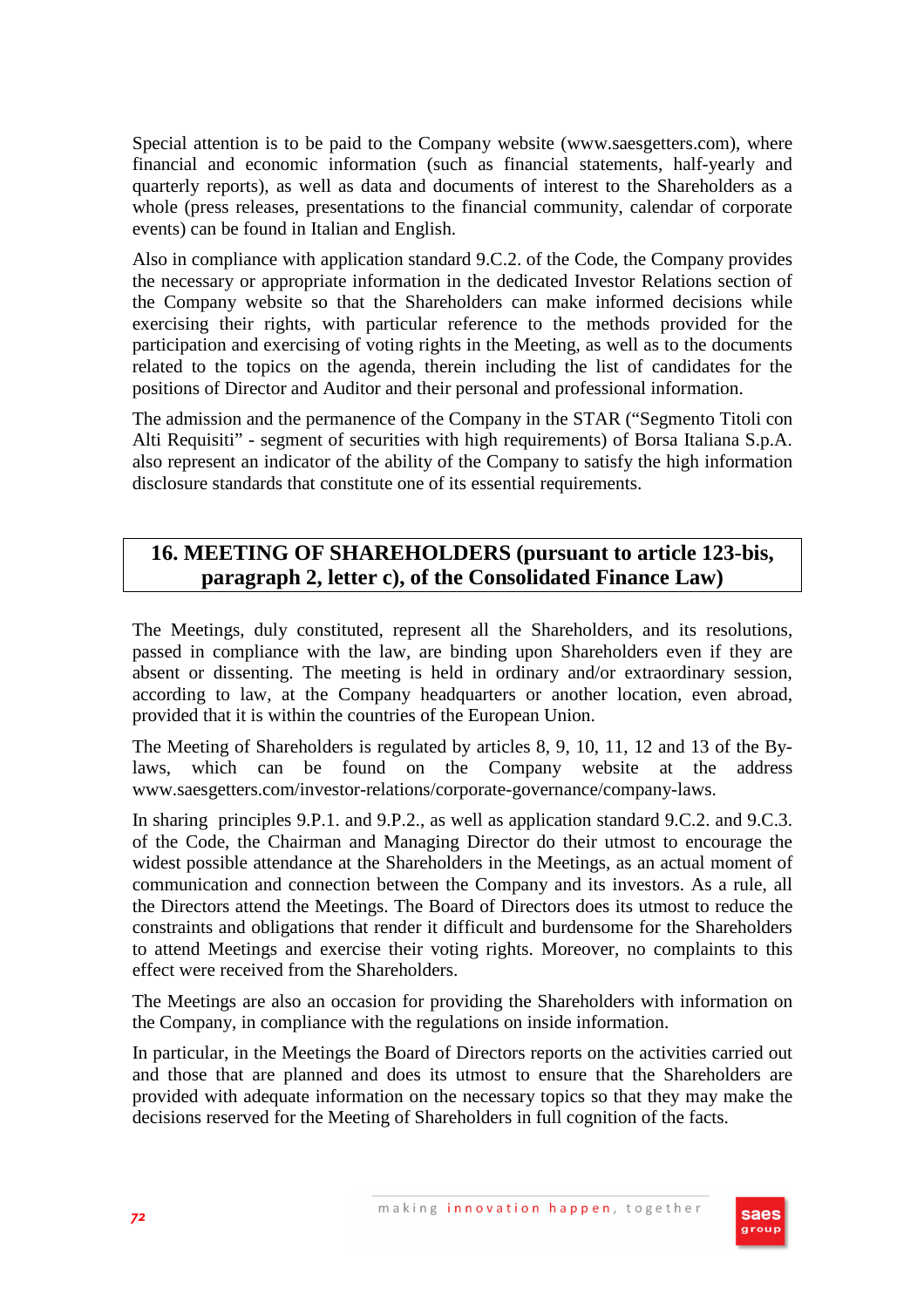During the Financial Year, the Meeting of Shareholders was held on 3 March 2016 to pass resolution on the following agenda:

1. Amendment of article 11 of the By-laws with the introduction of increased voting rights pursuant to article 127-*quinquies* of the Consolidated Finance Law. Related and consequent resolutions.

The ordinary Meeting was held on 28 April 2016 with the following agenda:

- 1. Report of the Board of Directors for the financial year ended 31 December 2015; financial statements as at 31 December 2015; related resolutions; presentation of Consolidated Financial statements as at 31 December 2015; distribution of the dividend;
- 2. Report on remuneration pursuant to article 123-*ter,* paragraph 6, of Italian Legislative Decree no. 58/1998 and article 84-*quater* of CONSOB resolution no. 11971 of 14/5/1999 concerning the Regulations for Issuers;
- 3. Proposal for the authorisation of the Board of Directors pursuant to and in accordance with articles 2357 *et. seq*. of the Civil Code and 132 of Italian Legislative Decree no. 58/1998, to purchase and dispose of up to a maximum of 2,000,000 treasury shares; related and consequent resolutions.

In order to attend the Meeting of Shareholders, the Company requires the notification establishing the right to speak and to vote in the Meeting of Shareholders to be sent by the intermediary on the basis of records at the end of the accounting day of the seventh day of open market before the date scheduled for the Meeting of Shareholders on first and only call.

In this regard, article 10 of the By-laws states:

*"Attendance and representation at the Meeting of Shareholders are governed by the Law.* 

*Voting rights holders will have the right to attend the Meetings providing that their capacity to attend the meeting is certified according to the methods and within the terms provided by the regulations and laws in force.* 

*The electronic notice of the delegation to attend the Meetings may be pursued by means of related link on the Company website, according to the methods set forth by the notice of calling, or, alternatively, by means of certified email sent to the email address indicated in the notice of calling.* 

*The Chairman of the Meeting, also through appointees, shall be responsible for verifying the validity of the meeting's establishment, the identity and legitimacy of those present, and for regulating the meeting's progress, establishing the methods of discussion and voting (which shall in all cases be transparent), and announcing the results of votes."* 

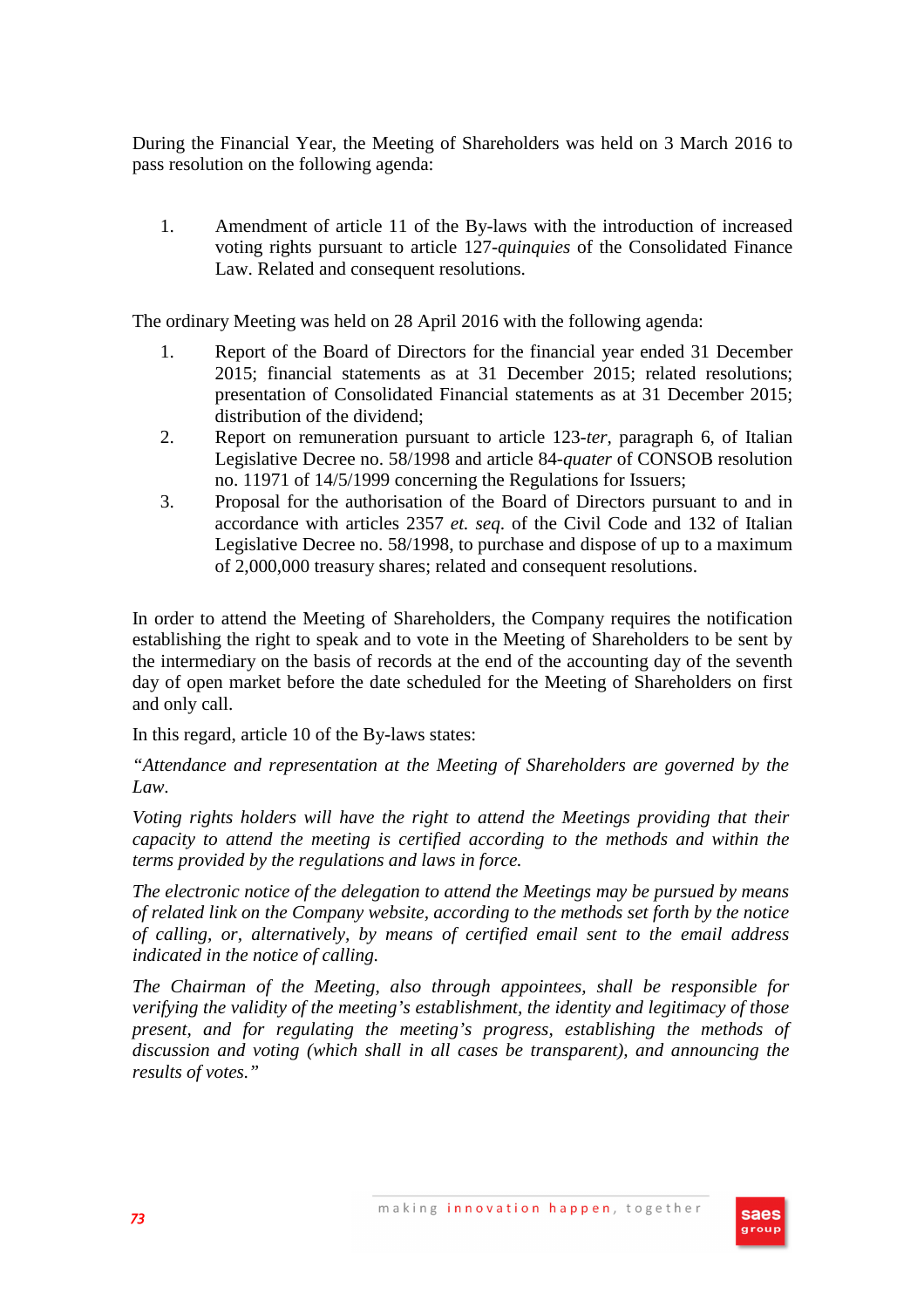# *16.1. Regulations for Meeting of Shareholders*

In compliance of application standard 9.C.3. of the Code, on 13 March 2012 the Board proposed the adoption of specific regulations for Meeting of Shareholders, indicating the procedure to be followed in order to enable the orderly and functional performance of the meetings, guaranteeing, at the same time, the right of each shareholder to take the floor on the points under discussion. These regulations were approved and adopted by the Meeting of Shareholders of 24 April 2012 and updated, with the amendment of article 4, paragraph 7, by the Meeting of Shareholders of 23 April 2013.

The Regulations for meetings of shareholders can be found on the Company website at the address: www.saesgetters.com/investor-relations/corporate-governance/policiesprocedures.

### *16.2. Special Meeting of holders of Saving Shares*

The special meeting of holders of savings shares convenes in accordance with the law, at the Company headquarters or another location, even abroad, provided that it is within the countries of the European Union

The last meeting of holders of savings shares was held on 29 April 2014 in order to appoint the Common Representative, since his mandate had expired. The special meeting confirmed Mr. Massimiliano Perletti as Common Representative of the holders of savings shares for in the 2014-2016 financial years (e-mail address: massimiliano. perletti@roedl.it), fixing his remuneration (at €1,100 per year).

The upcoming meeting of holders of savings shares will be called upon to appoint the new Common Representative, since the mandate of the latter has expired, fixing the remuneration thereof.

#### *16.3. Significant changes in the market capitalisation of shares*

The ordinary shares listed on the Italian Electronic Stock Market (STAR segment) decreased by 7.9% in 2016, whereas savings shares registered a decrease of 3.3%, compared to a decrease of 8.3% registered by the FTSE MIB index and an increase of 5.8% registered by the FTSE Italia STAR index.

#### *16.4. Significant changes in the company structure*

As per the announcements made, the majority shareholder S.G.G. Holding S.p.A. used no. 305,024 ordinary SAES Getters S.p.A. shares in 31 December 2016 to pay back the S.G.G. Holding S.p.A. 2014-2016 bond convertible into ordinary SAES Getters S.p.A. shares.

As a result of this transaction, the S.G.G. Holding S.p.A. shareholding reduced from 47.32% to 45.24%.

# **17. ADDITIONAL CORPORATE GOVERNANCE PRACTICES**

No corporate governance practices exist that have been implemented by the Company in addition to those already indicated in the paragraphs above.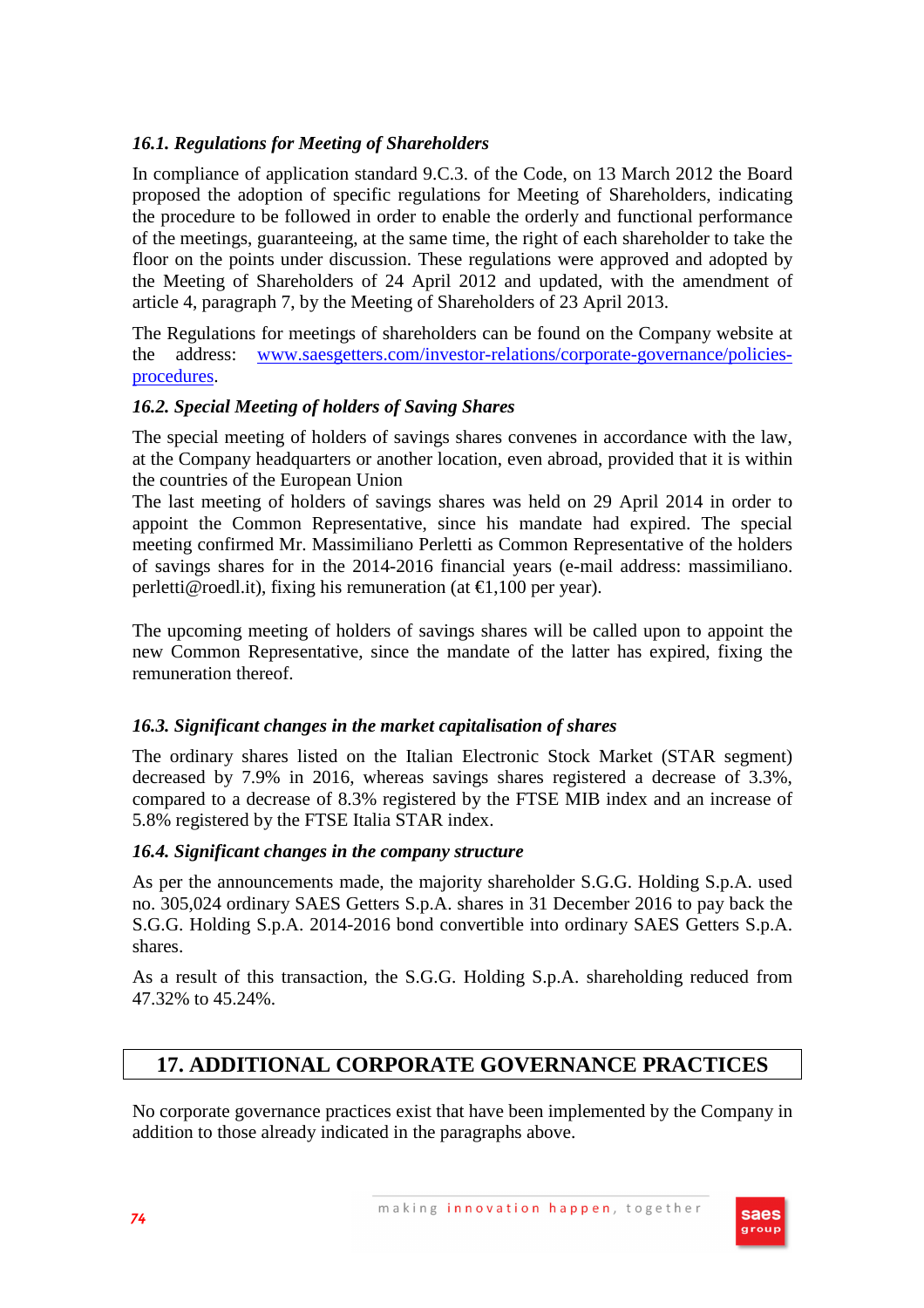# **18. CHANGES AFTER THE REPORTING PERIOD**

There were no changes in the Corporate Governance structure subsequent to the closing date of the Financial Year.

Lainate, 15 March 2017

for the Board of Directors

Mr. Massimo della Porta Chairman

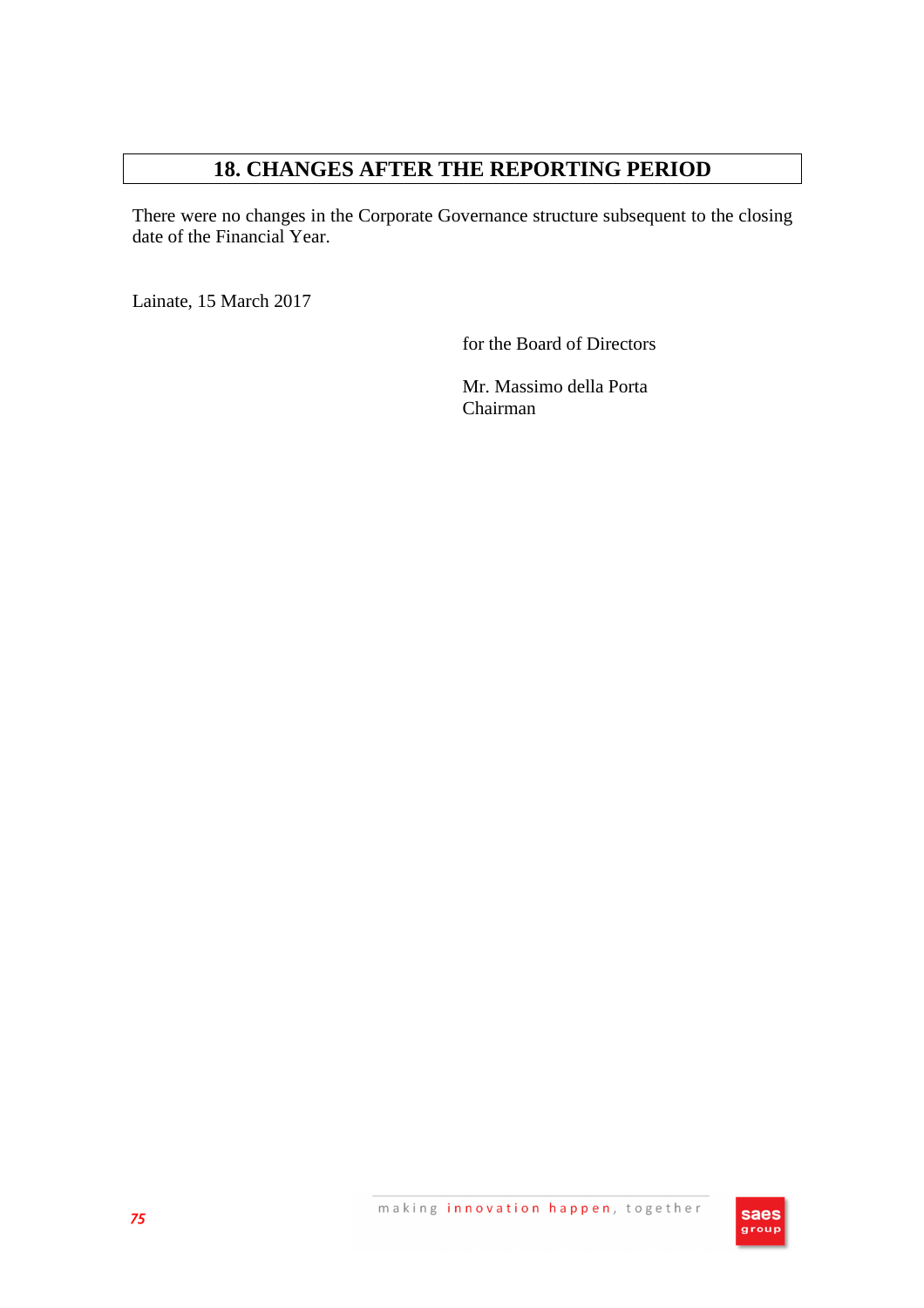# **ANNEXES TABLE 1 – STRUCTURE OF THE BOARD OF DIRECTORS AND COMMITTEES**

| <b>BOARD OF DIRECTORS</b>                                                            |                                 |                         |                                               |                    |                                                                                                                           |                              |                |                     |                                      |                                                                                      |                                      |                                                             |                                                               |                                                                |
|--------------------------------------------------------------------------------------|---------------------------------|-------------------------|-----------------------------------------------|--------------------|---------------------------------------------------------------------------------------------------------------------------|------------------------------|----------------|---------------------|--------------------------------------|--------------------------------------------------------------------------------------|--------------------------------------|-------------------------------------------------------------|---------------------------------------------------------------|----------------------------------------------------------------|
| <b>Position</b>                                                                      | <b>Members</b>                  | Year of<br><b>Birth</b> | Year of<br>First<br>Appoint<br>ment<br>$\ast$ | In office<br>since | In office<br>until                                                                                                        | List<br>(M/m)<br>$\pm\, \pm$ | Exec.          | <b>Non</b><br>exec. | Indepen<br>dence<br>based on<br>Code | <b>Indepe</b><br>ndence<br>based<br>on<br><b>Consol</b><br>idated<br>Financ<br>e Law | Number of<br>other<br>offices<br>*** | <b>Attenda</b><br>nce at<br><b>BoD</b><br>meetings<br>$(*)$ | <b>Audit and</b><br><b>Risk</b><br><b>Committee</b><br>$(**)$ | Remunerat<br>ion and<br>Appointme<br>nt<br>Committee<br>$(**)$ |
| Chairman                                                                             | Massimo<br>della Porta          | 1960                    | 1997                                          | 28.04.15           | Meeting<br>of<br>Shareholders<br>the<br>for<br>of<br>approval<br>the<br>2017Financial<br><b>Statements</b>                | M                            | $\overline{X}$ |                     |                                      |                                                                                      | 3                                    | 16/16                                                       |                                                               |                                                                |
| Vice-<br>Chairman,<br>Managing<br>Director and<br><b>Chief Financial</b><br>Officer• | Giulio Canale                   | 1961                    | 1997                                          | 28.04.15           | Meeting of<br>Shareholders<br>for the<br>approval of<br>the 2017<br>Financial<br><b>Statements</b>                        | M                            | $\overline{X}$ |                     |                                      |                                                                                      | $\overline{1}$                       | 16/16                                                       |                                                               |                                                                |
| Director                                                                             | Adriano De<br>Maio              | 1941                    | 2001                                          | 28.04.15           | Meeting of<br>Shareholders<br>for the<br>approval of<br>the 2017<br>Financial<br><b>Statements</b>                        | M                            |                | $\mathbf X$         |                                      | $\mathbf X$                                                                          | $\overline{\phantom{a}}$             | 14/16                                                       |                                                               | $5/7$ M                                                        |
| Director                                                                             | Alessandra<br>della Porta       | 1963                    | 2013                                          | 28.04.15           | Meeting<br>of<br>Shareholders<br>for<br>the<br>approval<br><sub>of</sub><br>2017<br>the<br>Financial<br><b>Statements</b> | M                            |                | $\mathbf X$         |                                      |                                                                                      | $\overline{1}$                       | 16/16                                                       |                                                               |                                                                |
| Director                                                                             | Luigi<br>Lorenzo della<br>Porta | 1954                    | 2012                                          | 28.04.15           | Meeting of<br>Shareholders<br>for<br>the                                                                                  | M                            |                | X                   |                                      |                                                                                      | 2                                    | 15/16                                                       |                                                               |                                                                |

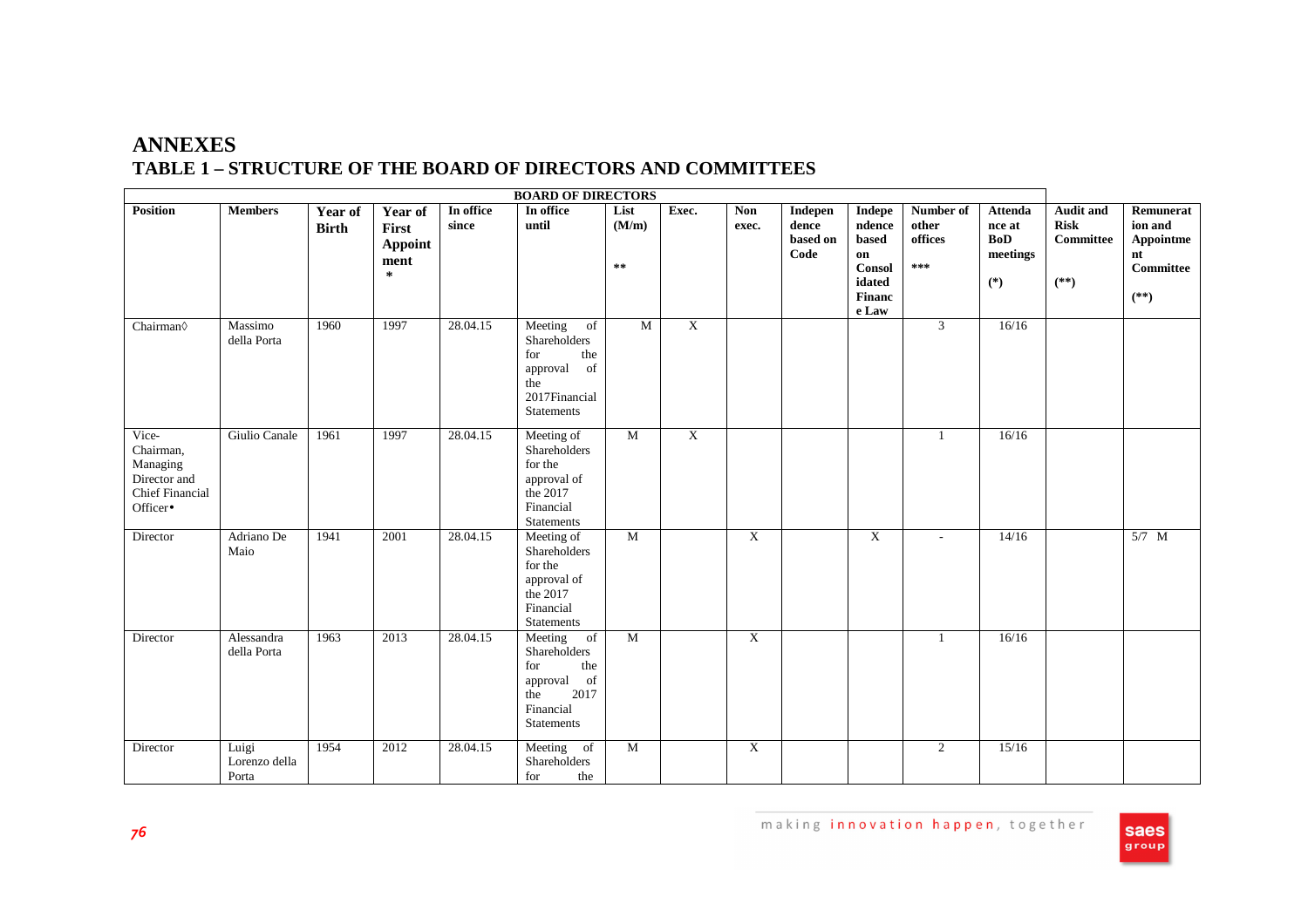| <b>BOARD OF DIRECTORS</b> |                      |                         |                                                      |                    |                                                                                                      |                             |       |              |                                      |                                                                                                       |                                        |                                                             |                                                               |                                                                       |
|---------------------------|----------------------|-------------------------|------------------------------------------------------|--------------------|------------------------------------------------------------------------------------------------------|-----------------------------|-------|--------------|--------------------------------------|-------------------------------------------------------------------------------------------------------|----------------------------------------|-------------------------------------------------------------|---------------------------------------------------------------|-----------------------------------------------------------------------|
| <b>Position</b>           | <b>Members</b>       | Year of<br><b>Birth</b> | Year of<br>First<br><b>Appoint</b><br>ment<br>$\ast$ | In office<br>since | In office<br>until<br>approval of                                                                    | List<br>(M/m)<br>$\ast\ast$ | Exec. | Non<br>exec. | Indepen<br>dence<br>based on<br>Code | Indepe<br>ndence<br>based<br>on<br><b>Consol</b><br>idated<br>Financ<br>$\boldsymbol{\mathsf{e}}$ Law | Number of<br>other<br>offices<br>$***$ | <b>Attenda</b><br>nce at<br><b>BoD</b><br>meetings<br>$(*)$ | <b>Audit and</b><br><b>Risk</b><br><b>Committee</b><br>$(**)$ | Remunerat<br>ion and<br>Appointme<br>nt<br><b>Committee</b><br>$(**)$ |
|                           |                      |                         |                                                      |                    | 2017<br>the<br>Financial<br>Statements                                                               |                             |       |              |                                      |                                                                                                       |                                        |                                                             |                                                               |                                                                       |
| Director                  | Andrea<br>Dogliotti  | 1950                    | 2006                                                 | 28.04.15           | Meeting of<br>Shareholders<br>for the<br>approval of<br>the $2017$<br>Financial<br>Statements        | $\overline{M}$              |       | $\mathbf X$  |                                      |                                                                                                       | ÷,                                     | 16/16                                                       |                                                               |                                                                       |
| Director                  | Gaudiana<br>Giusti   | 1962                    | 2015                                                 | 28.04.15           | Meeting of<br>Shareholders<br>for the<br>approval of<br>the $2017$<br>Financial<br><b>Statements</b> | $\overline{M}$              |       | X            | $\overline{X}$                       | X                                                                                                     | 1                                      | 16/16                                                       | $6/6$ M                                                       | 7/7C                                                                  |
| Consigliere               | Pietro<br>Mazzola    | 1960                    | 2008                                                 | 28.04.15           | Assemblea<br>approvazione<br>Bilancio<br>esercizio<br>2017                                           | $\mathbf M$                 |       | $\mathbf X$  |                                      |                                                                                                       | 2                                      | 10/16                                                       |                                                               |                                                                       |
| Director                  | Stefano<br>Proverbio | 1956                    | 2015                                                 | 28.04.15           | Meeting of<br>Shareholders<br>for the<br>approval of<br>the 2017<br>Financial<br>Statements          | $\overline{M}$              |       | X            | $\overline{X}$                       | $\mathbf X$                                                                                           | $\overline{2}$                         | 16/16                                                       | $6/6$ M                                                       |                                                                       |
| Director <sup>o</sup>     | Roberto<br>Orecchia  | 1952                    | 2009                                                 | 28.04.15           | Meeting of<br>Shareholders<br>for the<br>approval of<br>the 2017                                     | $\overline{M}$              |       | $\mathbf X$  | $\boldsymbol{\mathrm{X}}$            | $\mathbf X$                                                                                           | $\sim$                                 | 13/16                                                       | $6/6$ C                                                       |                                                                       |

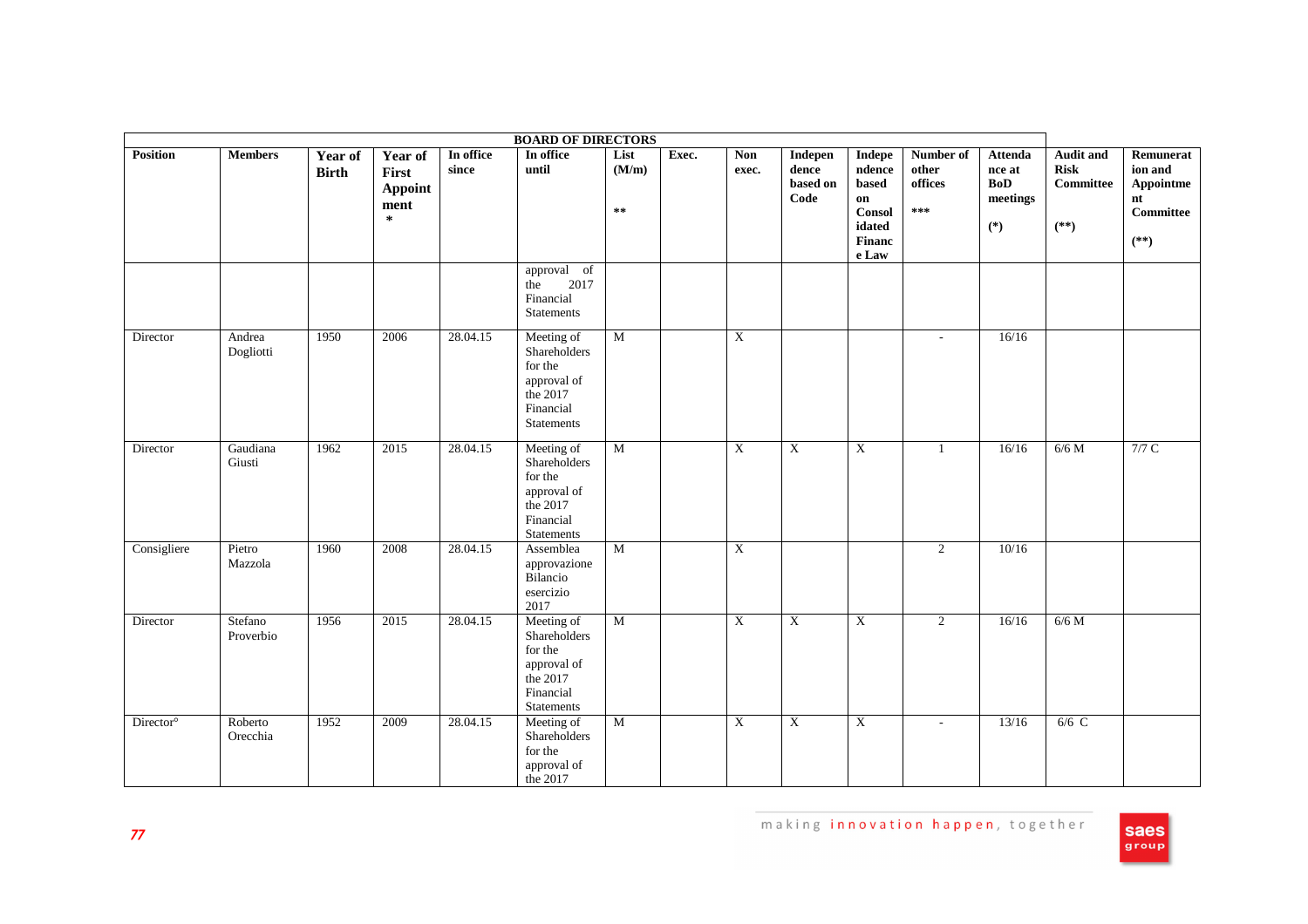| <b>BOARD OF DIRECTORS</b>                         |                    |                  |                                                 |                    |                                                                                                    |                              |       |                                    |                                      |                                                                        |                                        |                                                      |                                                               |                                                                |
|---------------------------------------------------|--------------------|------------------|-------------------------------------------------|--------------------|----------------------------------------------------------------------------------------------------|------------------------------|-------|------------------------------------|--------------------------------------|------------------------------------------------------------------------|----------------------------------------|------------------------------------------------------|---------------------------------------------------------------|----------------------------------------------------------------|
| <b>Position</b>                                   | <b>Members</b>     | Year of<br>Birth | Year of<br>First<br><b>Appoint</b><br>ment<br>∗ | In office<br>since | In office<br>until                                                                                 | List<br>(M/m)<br>$\pm\, \pm$ | Exec. | <b>Non</b><br>exec.                | Indepen<br>dence<br>based on<br>Code | Indepe<br>ndence<br>based<br>on<br>Consol<br>idated<br>Financ<br>e Law | Number of<br>other<br>offices<br>$***$ | <b>Attenda</b><br>nce at<br>BoD<br>meetings<br>$(*)$ | <b>Audit and</b><br><b>Risk</b><br><b>Committee</b><br>$(**)$ | Remunerat<br>ion and<br>Appointme<br>nt<br>Committee<br>$(**)$ |
|                                                   |                    |                  |                                                 |                    | Financial<br>Statements                                                                            |                              |       |                                    |                                      |                                                                        |                                        |                                                      |                                                               |                                                                |
| Director                                          | Luciana<br>Rovelli | 1973             | 2015                                            | 28.04.2015         | Meeting of<br>Shareholders<br>for the<br>approval of<br>the 2017<br>Financial<br><b>Statements</b> | M                            |       | X                                  | X                                    | X                                                                      |                                        | 15/16                                                |                                                               | $7/7$ M                                                        |
|                                                   |                    |                  |                                                 |                    | Directors leaving office during the Financial Year                                                 |                              |       |                                    |                                      |                                                                        |                                        |                                                      |                                                               |                                                                |
|                                                   |                    |                  |                                                 |                    |                                                                                                    |                              |       |                                    |                                      |                                                                        |                                        |                                                      |                                                               |                                                                |
|                                                   |                    |                  |                                                 |                    |                                                                                                    |                              |       |                                    |                                      |                                                                        |                                        |                                                      |                                                               |                                                                |
| Number of meetings held during the Financial Year |                    |                  |                                                 |                    |                                                                                                    | <b>Board of Directors</b>    |       | <b>Audit and Risk</b><br>Committee |                                      | <b>Remuneration and</b><br>Appointment<br><b>Committee</b>             | <b>Committee</b>                       | <b>Appointment</b>                                   |                                                               |                                                                |
|                                                   |                    |                  |                                                 |                    |                                                                                                    |                              | 16    |                                    | 6                                    | $\tau$                                                                 |                                        | N/A                                                  |                                                               |                                                                |

NOTES

The symbols below must be entered in the column "Position"

• This symbol indicates the director in charge of the internal control and risk management system.

◊ This symbol indicates the main person in charge of the management of the issuer (Chief Executive Officer or CEO).

○ This symbol indicates the Lead Independent Director (LID).

\* The date of the first appointment of each director means the date on which the director was appointed for the first time (ever) to the Board of Directors of the issuer.

\*\* The list from which each director was selected is indicated in this column ("M": majority list; "m": minority list; "BoD": list submitted by the BoD).

Quorum required for the submission of the lists by minorities for the election of one or more members (pursuant to article 148 of the Consolidated Finance Law): 2.5%

\*\*\* This column indicates the number of positions as director or statutory auditor held by the person in question in other companies listed in regulated markets, even abroad, in financial, banking, insurance or large companies. These positions are explained in detail in the Report on Corporate Governance.

 (\*). This column indicates the attendance of the directors at the meetings of the BoD and committees respectively (indication of the number of meetings that he/she has attended compared to the total number of meetings that he/she could have attended (e.g. 6/8; 8/8, etc.).

(\*\*). This column indicates the office held by the director within the Committee: "C": chairperson; "M" member.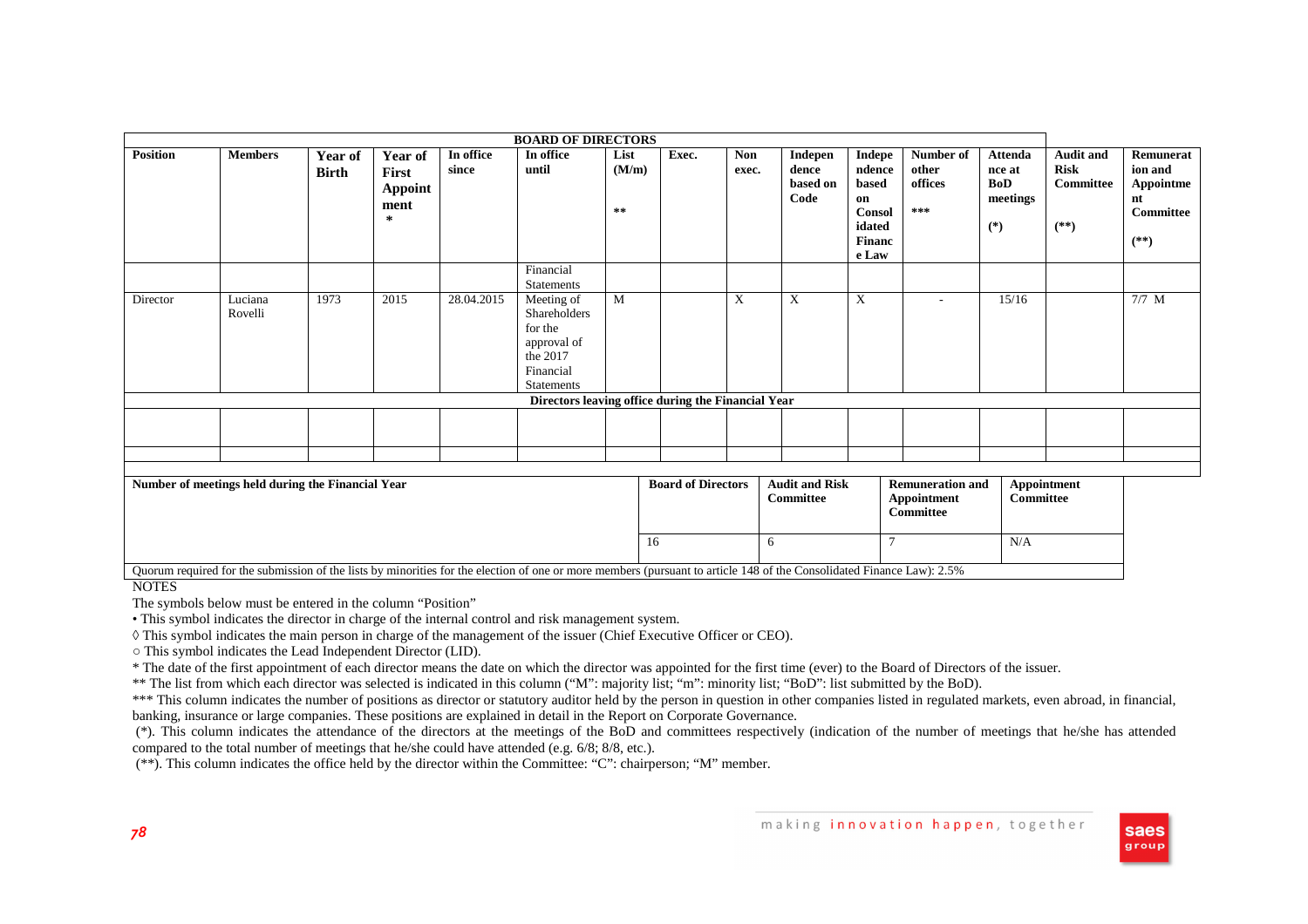# **TABLE 2 - STRUCTURE OF THE BOARD OF STATUTORY AUDITORS**

| <b>Position</b>                                       | <b>Members</b>       | Year of<br><b>Birth</b> | Year<br>of<br>First<br>Appointme<br>nt | office<br>In<br>since | In office until                                                                                                                                            | List<br>M/m | <b>Independ</b><br>ence<br>based on<br>Code | <b>Attendance at</b><br><b>BoD</b> meetings | <b>Other</b><br>positions |
|-------------------------------------------------------|----------------------|-------------------------|----------------------------------------|-----------------------|------------------------------------------------------------------------------------------------------------------------------------------------------------|-------------|---------------------------------------------|---------------------------------------------|---------------------------|
|                                                       | Chairman             |                         |                                        | 11/10/2016            | Meeting of Shareholders<br>for the approval of the<br>2017<br>Financial<br><b>Statements</b>                                                               |             |                                             | 1/1                                         |                           |
| Angelo Rivolta                                        | Alternate<br>Auditor | 1976                    | 28/04/2015                             | 28/04/2015            | Meeting of Shareholders<br>for the approval of the<br>2017<br>Financial<br><b>Statements</b>                                                               | m           | n.a.                                        | n.a.                                        | 2                         |
| Vincenzo<br>Donnamaria                                | Statutory<br>Auditor | 1955                    | 1997                                   | 28/04/15              | Meeting of Shareholders<br>for the approval of the<br>Financial<br>2017<br><b>Statements</b>                                                               | M           | n.a.                                        | 5/5                                         | 29                        |
| Sara Anita<br>Speranza                                | Statutory<br>Auditor | 1972                    | 2015                                   | 28/04/15              | Meeting of Shareholders<br>for the approval of the<br>2017<br>Financial<br><b>Statements</b>                                                               | M           | n.a.                                        | 5/5                                         | $\overline{22}$           |
| Anna Fossati                                          | Alternate<br>Auditor | 1971                    | 2015                                   | 28/04/15              | Meeting of Shareholders<br>for the approval of the<br>2017<br>Financial<br><b>Statements</b>                                                               | M           | n.a.                                        | n.a.                                        | n.a.                      |
|                                                       |                      |                         |                                        |                       | AUDITORS LEAVING OFFICE DURING THE FINANCIAL YEAR                                                                                                          |             |                                             |                                             |                           |
| Pier Francesco<br>Sportoletti                         | Chairman             | 1956                    | 2015                                   | 28/04/15              | Until 11/10/2016                                                                                                                                           | m           | No                                          | 4/5                                         | n.a.                      |
| Law):<br>Number of meetings during the Financial Year |                      |                         |                                        |                       | Quorum required for the submission of the lists by minorities for the election of one or more members (pursuant to article 148 of the Consolidated Finance |             |                                             | 2.5 %<br>$\overline{5}$                     |                           |

Saes